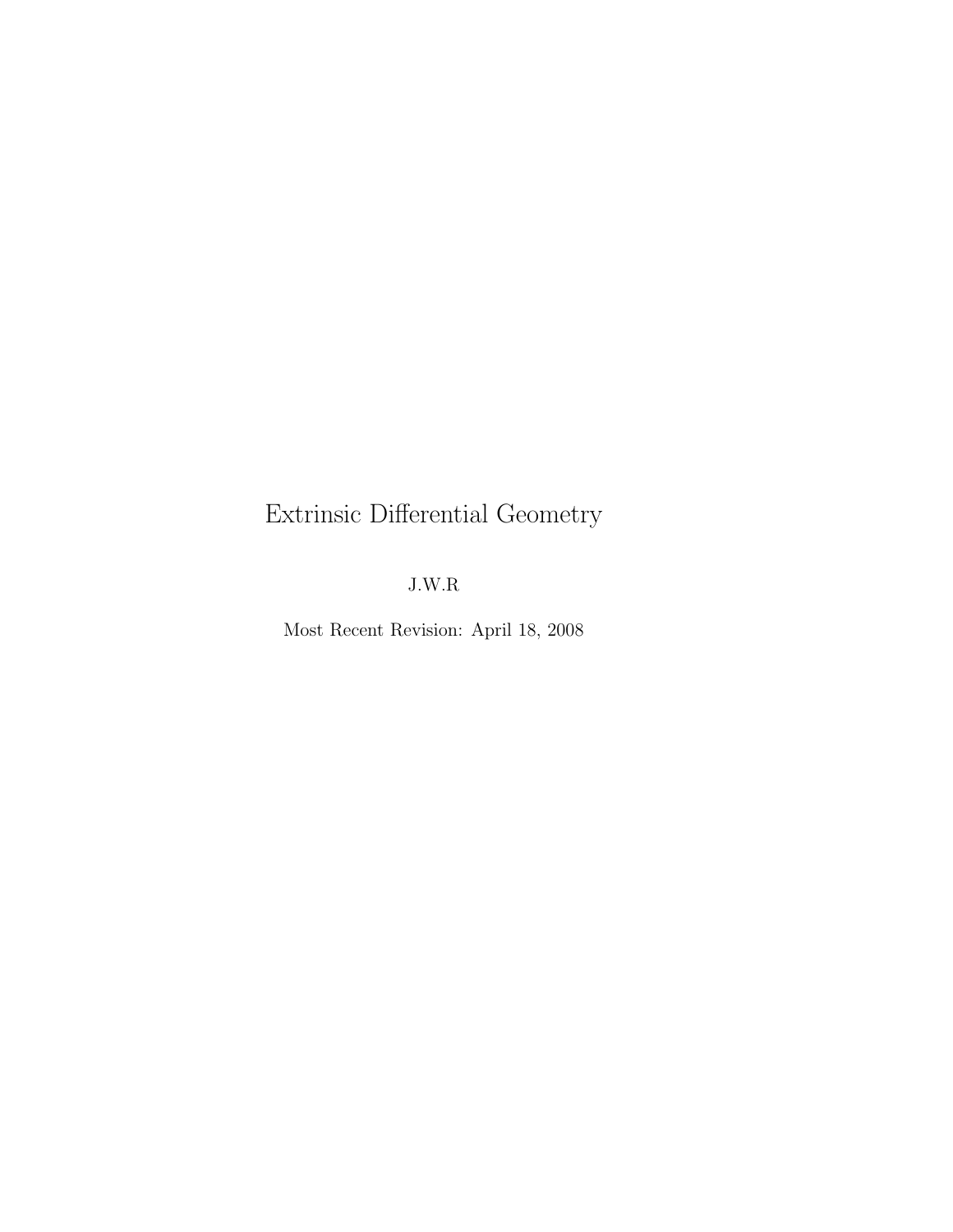#### Euclidean Space

This is the arena of Euclidean geometry; i.e. every figure which is studied in Euclidean geometry is a subset of Euclidean space. To define it one could proceed axiomatically as Euclid did; one would then verify that the axioms characterized Euclidean space by constructing "Cartesian Co-ordinate Systems" which identify the *n*-dimensional Euclidean space  $E<sup>n</sup>$  with the *n*-dimensional numerical space  $\mathbb{R}^n$ . This program was carried out rigorously by Hilbert. We shall adopt the mathematically simpler but philosophically less satisfying course of taking the characterization as the definition.

We shall use three closely related spaces: n-dimensional Euclidean space  $E^n$ . *n*-dimensional Euclidean vector space  $\mathbf{E}^n$ ; and the space  $\mathbf{R}^n$  of all *n*-tuples of real numbers. The distinction among them is a bit pedantic, especially if one views as the purpose of geometry the interpretation of calculations on  $\mathbb{R}^n$ .

We can take as our model of  $E<sup>n</sup>$  any n-dimensional affine subspace of some numerical space  $\mathbf{R}^k$   $(k > n)$ ; the vector space  $\mathbf{E}^n$  is then the unique fector subspace of  $\mathbf{R}^k$  for which:

$$
E^n = p + \mathbf{E}^n
$$

for  $p \in E<sup>n</sup>$ . (Note that  $\mathbf{E}^n$  contains the "preferred" point 0 while  $E^n$  has no preferred point; each  $p \in E^n$  determines a different bijection  $v \to p+v$  from  $\mathbf{E}^n$ onto  $E^n$ .) Any choice of an origin  $p_0 \in E^n$  and an orthonormal basis  $e_1, \ldots, e_n$ for  $\mathbf{E}^n$  gives a bijection:

$$
\mathbf{R}^n \to E^n : (x^1, \dots, x^n) \mapsto p_0 + \sum_i x^i e_i
$$

(the inverse of which is) called a Cartesian co-ordinate system on  $E^n$ .

Such space  $E^n$  and  $\mathbf{E}^n$  would arise in linear algebra by taking  $E^n$  to be the space of solutions of  $k - n$  independent inhomogeneous linear equations in k unknowns while  $\mathbf{E}^n$  is the space of solutions of the corresponding homogeneous equations.

We now give precise definitions.

**Definition 1.** The **orthogonal group**  $O(n)$  of  $\mathbb{R}^n$  is the group of all  $n \times n$ matrices a whose transpose is their inverse:

$$
a \in O(n) \Longleftrightarrow aa^* = e
$$

where e is the identity matrix. An equivalent characterization is that:

$$
\langle ax, ay \rangle = \langle x, y \rangle
$$

for all  $x, y \in \mathbb{R}^n$ . A group  $R(n)$  of rigid motions of  $\mathbb{R}^n$  is the group generated by  $O(n)$  and the group of translation, thus for  $\tilde{a}: \mathbb{R}^n \to \mathbb{R}^n$  we have:

$$
\tilde{a} \in R(n) \Longleftrightarrow \tilde{a}(x) = ax + v \qquad (\forall x \in \mathbf{R}^n)
$$

for some  $a \in O(n)$ ,  $v \in \mathbb{R}^n$ .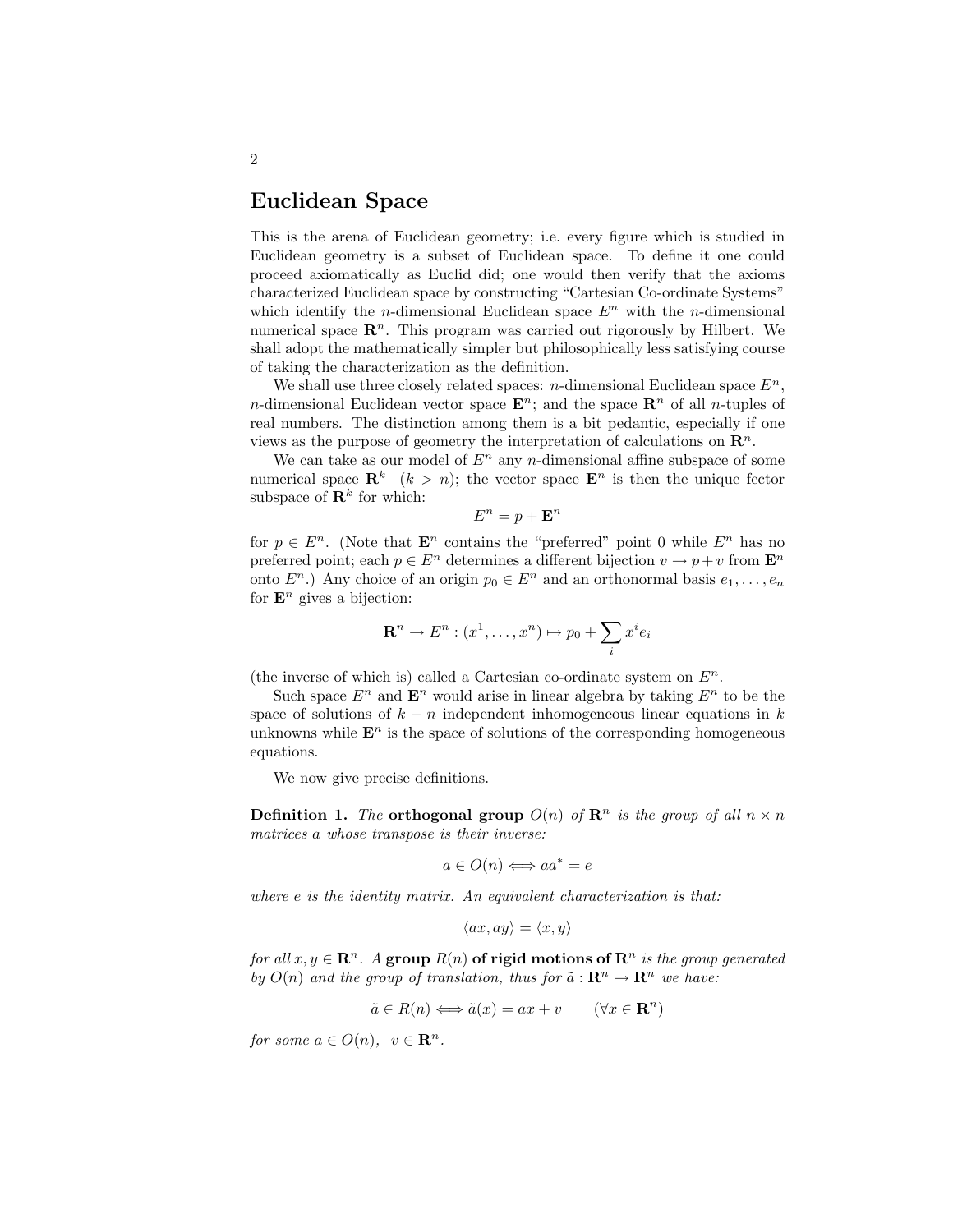

*Exercise* 2. Show that  $\tilde{a} : \mathbf{R}^n \to \mathbf{R}^n$  is a rigid motion, i.e. an element of  $R(n)$ , if and only if it is an isometry:

$$
\|\tilde{a}(x) - \tilde{a}(y)\| = \|x - y\|
$$

for all  $x, y \in \mathbb{R}^n$ . Hint: You will need the following key lemma: Let  $e_i$  (i =  $1, \ldots, n$ ) be the point given by

$$
e_i = (0, \ldots, 0, 1, 0, \ldots, 0)
$$

with 1 in the *i*-th slot. Assume  $x, y \in \mathbb{R}^n$  satisfy the  $n + 1$  equations:

$$
||x-0|| = ||y-0||, \quad ||x-e_i|| = ||y-e_i|| \qquad i=1,\ldots,n.
$$

Then  $x = y$ .

Let  $E^n$  be a set. Call two bijections  $x : E^n \to \mathbb{R}^n$  and  $y : E^n \to \mathbb{R}^n$ equivalent iff the transformation  $yx^{-1}: \mathbf{R}^n \to \mathbf{R}^n$  is a rigid motion, i.e.  $yx^{-1} \in$  $R(n)$ .

Definition 3. An (*n*-dimensional) Euclidean space is a set  $E<sup>n</sup>$  together with an equivalence class of bijections  $x : E^n \to \mathbf{R}^n$ ; the elements of the equivalence class are called Cartesian Co-ordinate systems of the Euclidean space. (Note that by definition any Euclidean space is a manifold diffeomorphic to  $\mathbb{R}^n$ .)

**Definition 4.** Call two pairs of points  $(p_1, q_1)$ ,  $(p_2, q_2)$  from  $E^n$  equivalent iff for some (and hence every) cartesian co-ordinate system we have:

$$
x(q_1) - x(p_1) = x(q_2) = x(p_2).
$$

Denote the equivalence class of the pair  $(p, q)$  by  $q - p$  and call it the vector from p to q. Denote the set of all such vectors by  $E^n$  and call it the Euclidean vector space associated to  $E^n$ . The cartesian co-ordinate system  $x : E^n \to \mathbb{R}^n$ induces a map  $x_* : \mathbf{E}^n \to \mathbf{R}^n$  by:

$$
x_*(q-p) = x(q) - x(p) .
$$

Define the operations of vector addition, scalar multiplication, and inner product in  $\mathbf{E}^n$  by declaring that  $x_*$  intertwine these operations with the corresponding ones on  $\mathbb{R}^n$ ; the operations are well-defined (i.e. independent of x) since  $yx^{-1} =$  $\tilde{a} \in R(n)$  implies that  $y_* x_*^{-1} = a \in O(n)$ .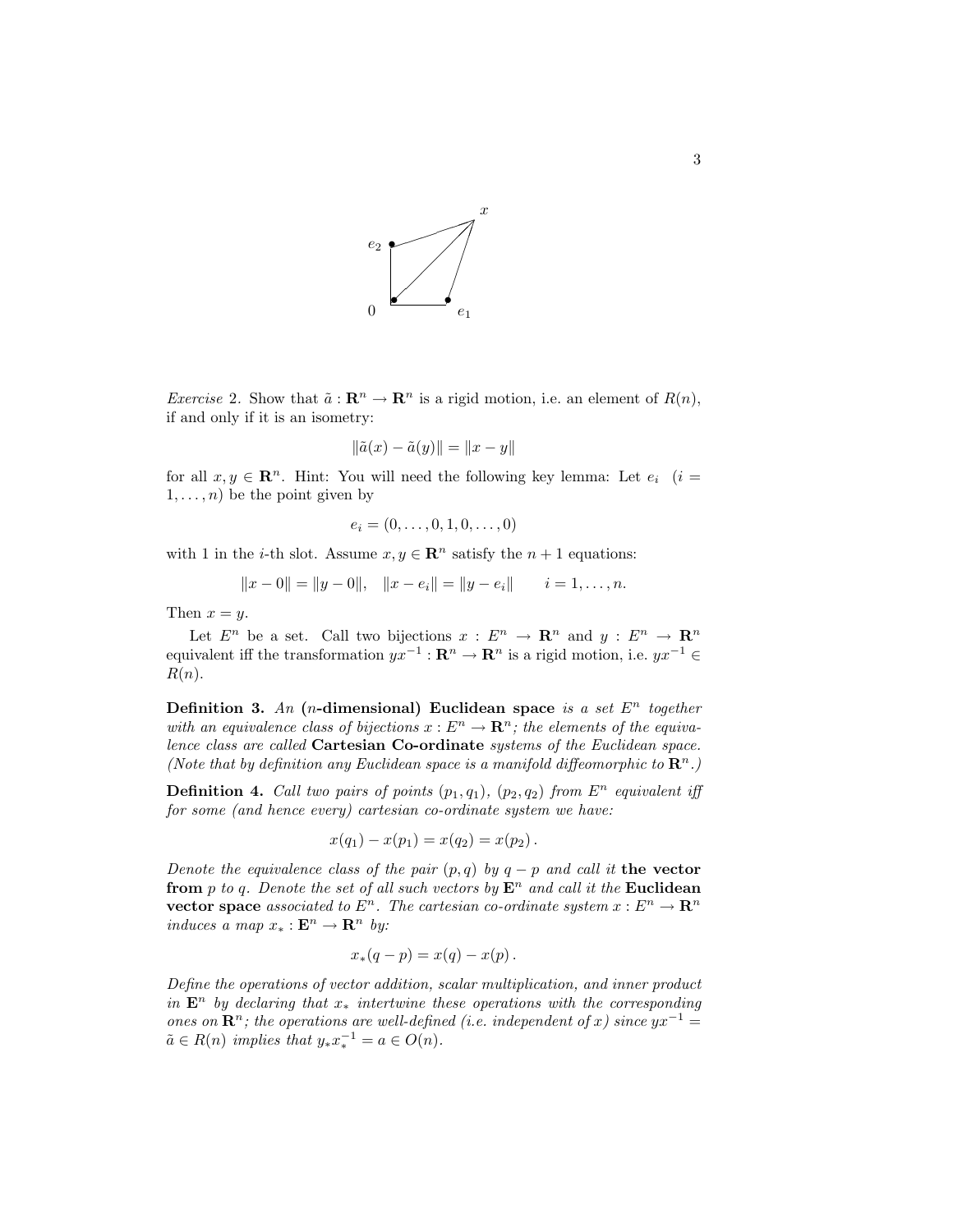**Definition 5.** If we fix  $p \in E^n$  we obtain a bijection:

$$
E^n \to \mathbf{E}^n : q \to q - p;
$$

denote the inverse bijection by:

$$
\mathbf{E}^n \to E^n : v \mapsto p + v \, .
$$

The set of all transformations:

$$
E^n \to E^n : p \to p + v
$$

form a group called the **translation group** of  $E^n$ ; it is naturally isomorphic to the additive group of the vector space  $\mathbf{E}^n$  and will be denoted by the same notation.

Definition 6. The groups

$$
R(E^n) = x^{-1}R(n)x, \quad O(\mathbf{E}^n) = x_*^{-1}O(n)x_*
$$

are independent of the choice of cartesian co-ordinates  $x : E^n \to \mathbb{R}^n$ . The group  $R(E^n)$  is also set of all transformations  $\tilde{a}: E^n \to E^n$  which preserve the distance function

$$
(p,q) \mapsto ||p-q|| = \sqrt{\langle p-q, p-q \rangle};
$$

it is called the group of rigid motions of  $E^n$ . The group  $O(E^n)$  is the groups of orthogonal linear transformations of  $\mathbf{E}^n$ . For  $p \in E^n$  let  $R(E^n)_p$  denote the isotropy group:

$$
R(E^n)_p = \{ \tilde{a} \in R(E^n) : \tilde{a}(p) = \}.
$$

*Exercise* 7. The translation subgroup  $\mathbf{E}^n$  is a normal subgroup on  $R(E^n)$ :

$$
\tilde{a}\mathbf{E}^n\tilde{a}^{-1}=\mathbf{E}^n
$$

for  $\tilde{a} \in R(E^n)$ . For each fixed  $p \in E^n$  the bijection:

$$
\mathbf{E}^n \to E^n : v \mapsto p + v
$$

intertwines the group  $O(\mathbf{E}^n)$  acting on  $\mathbf{E}^n$  with the group  $R(E^n)_p$ . The subgroup  $R(E^n)_p$  is not normal in  $R(E^n)$  but every element of  $R(E^n)$  is uniquely expressible as the product of an element in  $R(E^n)_p$  and an element of  $\mathbf{E}^n$ :

$$
R(E^n) = \mathbf{E}^n \cdot R(E^n)_p, \quad \mathbf{E}^n \cap R(E^n)_p = {\text{identity}}.
$$

Remark 8. One summarizes this exercise by saying that  $R(E^n)$  is the semi-direct product of  $O(\mathbf{E}^n)$  and  $\mathbf{E}^n$  and writing:

$$
R(E^n) \cong O(\mathbf{E}^n) \bowtie \mathbf{E}^n.
$$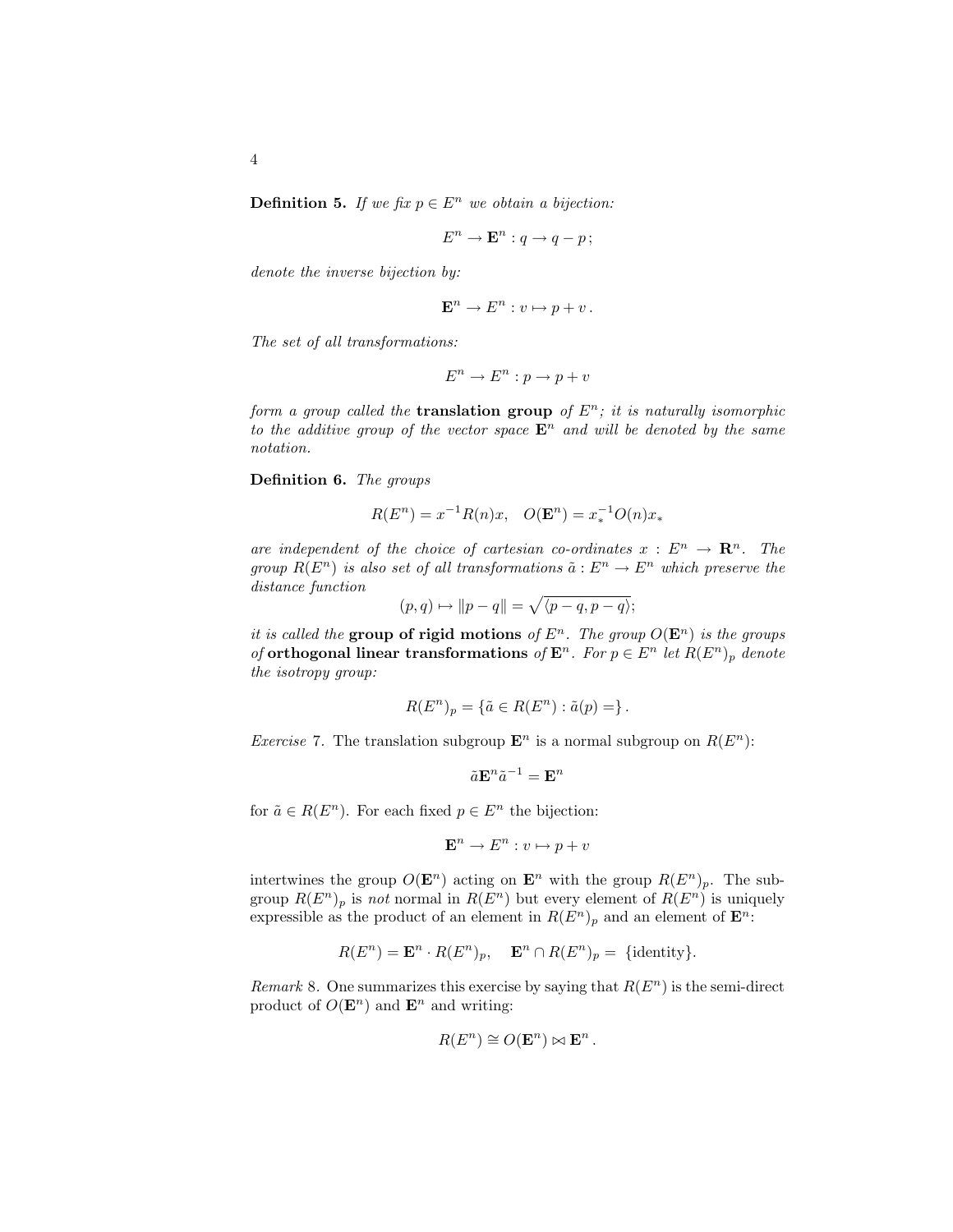Choosing co-ordinates gives the analogous assertion:

$$
R(n) \cong O(n) \bowtie \mathbf{R}^n
$$

which is nothing more than a fancy way of saying that  $\tilde{a} \in R(n)$  has form  $\tilde{a}(x) = ax + v$  for some  $a \in O(n)$  and  $v \in \mathbb{R}^n$ . There is an important point to be made here. The embeddings of  $O(\mathbf{E}^n)$  into  $R(E^n)$  depends on the choice of the "origin" p while the embedding of  $\mathbf{E}^n$  into  $R(E^n)$  is independent of any such choice. The subgroup  $\mathbf{E}^n$  of  $R(E^n)$  has an "invariant interpretation" and this accounts for why it is normal. (It also explains why normal subgroups are sometimes called "invariant subgroups"; their definitions are independent of the choice of co-ordinates.)

**Definition 9.** An m-dimensional affine subspace of  $E^n$  is a space  $E^m$  of form

$$
E^m=p+\mathbf{E}^m
$$

where  $\mathbf{E}^m$  is an m-dimensional vector subspace of  $\mathbf{E}^n$ . It is again a Euclidean space in the obvious way: an (inverse of) a cartesian co-ordinate system is a map:

$$
\mathbf{R}^m \to E^m : (x^1, \dots, c^m) \mapsto p + \sum_i x^i e_i
$$

where p is any point of  $E^m$  and  $e_1, \ldots, e_m$  is any orthonormal basis for  $E^m$ .

#### Notation

Let  $M = M<sup>m</sup>$  be an *m*-dimensional submanifold of *n*-dimensional Euclidean space  $E^n$ . Denote the space of vectors of  $E^n$  by  $\mathbf{E}^n$ . Identify the tangent space  $T_pM$  and the normal space  $T_P^{\perp}M$  to M at p with vector Subspaces of  $\mathbf{E}^n$ :

$$
T_p M = \{ \dot{\gamma}(0) | \gamma : \mathbf{R} \to M, \gamma(0) = p \} \subseteq \mathbf{E}^n
$$
  

$$
T_p^{\perp} M = \{ u \in \mathbf{E}^n | \langle u, T_p M \rangle = 0 \}.
$$

Denote by  $\mathcal{X}(M)$  and  $\mathcal{X}^{\perp}(M)$  the space of (tangent) vector fields and normal (vector) fields on M respectively. Thus for  $X, U : M \to \mathbf{E}^n$  we have:

$$
X \in \mathcal{X}(M) \Longleftrightarrow X(p) \in T_p M \qquad (\forall p \in M)
$$
  

$$
U \in \mathcal{X}^{\perp}(M) \Longleftrightarrow U(p) \in T_p^{\perp} M \qquad (\forall p \in M)
$$

More generally for any map  $\varphi : N \to M$  of a manifold N into M we denote by  $\mathcal{X}(\varphi)$  (resp.  $\mathcal{X}^{\perp}(\varphi)$ ) the space of all **vector fields** (resp. **normal fields**) along  $\varphi$ . Thus for:

$$
X, U: N \to \mathbf{E}^n
$$

we have:

$$
X \in \mathcal{X}(\varphi) \Longleftrightarrow X(q) \in T_{\varphi(q)}M \qquad (\forall q \in N)
$$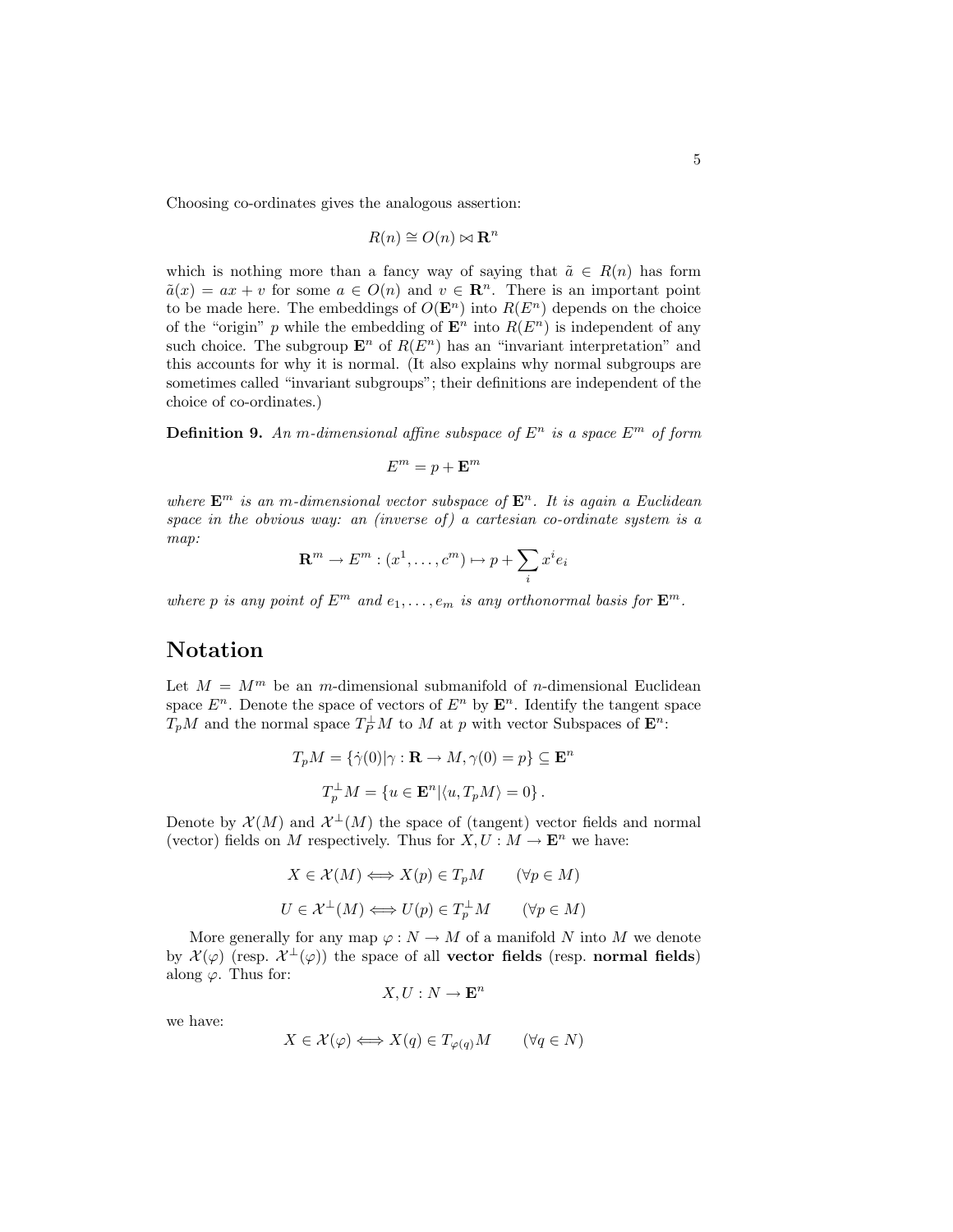and:

$$
U \in \mathcal{X}^{\perp}(\varphi) \Longleftrightarrow U(q) \in T^{\perp}_{\varphi(q)}M \qquad (\forall q \in N).
$$

Such fields are especially important when  $\varphi$  is a curve (i.e. N is an open interval in R).

Note that  $\mathcal{X}(M) = \mathcal{X}(\varphi)$  and  $\mathcal{X}^{\perp}(M) = \mathcal{S}^{\perp}(\varphi)$  when  $\varphi : M \to M$  is the identity. Further note that  $X \circ \varphi \in \mathcal{X}(\varphi)$  when  $X \in \mathcal{X}(M)$  and  $\varphi : N \to M$ .

We denote by  $\tilde{T}_p M \subset E^n$  the **affine tangent space** at  $p \in M$ :

$$
\tilde{T}_p M = p + T_p M \, .
$$

Note the natural isomorphism:

$$
T_p M \to \tilde{T}_p M : v \mapsto p + v \, .
$$

We introduce  $\tilde{T}_pM$  because it is more natural to draw tangent vectors to M at  $p$  with their tails at  $p$  rather than translated to some artificial origin.

The first fundamental form is the field which assigns to each  $p \in M$  the bilinear map:

$$
g_p\in L^2(T_pM;\mathbf{R})
$$

given by:

$$
g_p(v, w) = \langle v, w \rangle
$$

for  $v, w \in T_pM \subset \mathbf{E}^n$ .

## Second Fundamental Form

For each  $p \in M$  denote by  $\Pi(p) \in L(\mathbf{E}^n)$  the orthogonal projection of  $\mathbf{E}^n$  on  $T_pM$ . It is characterized by the three equations:

$$
\Pi(p)^2 = \Pi(p), \quad \Pi(p)\mathbf{E}^n = T_pM, \quad \Pi(p)^* = \Pi(p).
$$

Similarly denote by  $\Pi^{\perp}(p)$  the orthogonal projection on  $T_p^{\perp}M$ :

$$
\Pi^{\perp}(p) = I - \Pi(p)
$$

where I is the identity transformation of  $\mathbf{E}^n$ .

It should be emphasized that  $\Pi(p)$  is to be considered as a linear map:

$$
\Pi(p): \mathbf{E}^n \to \mathbf{E}^n
$$

with "target"  $\mathbf{E}^n$  (but image  $T_pM$ ). Thus  $\Pi$  itself is a "matrix" valued function:

$$
\Pi : M \to L(\mathbf{E}^n) \, .
$$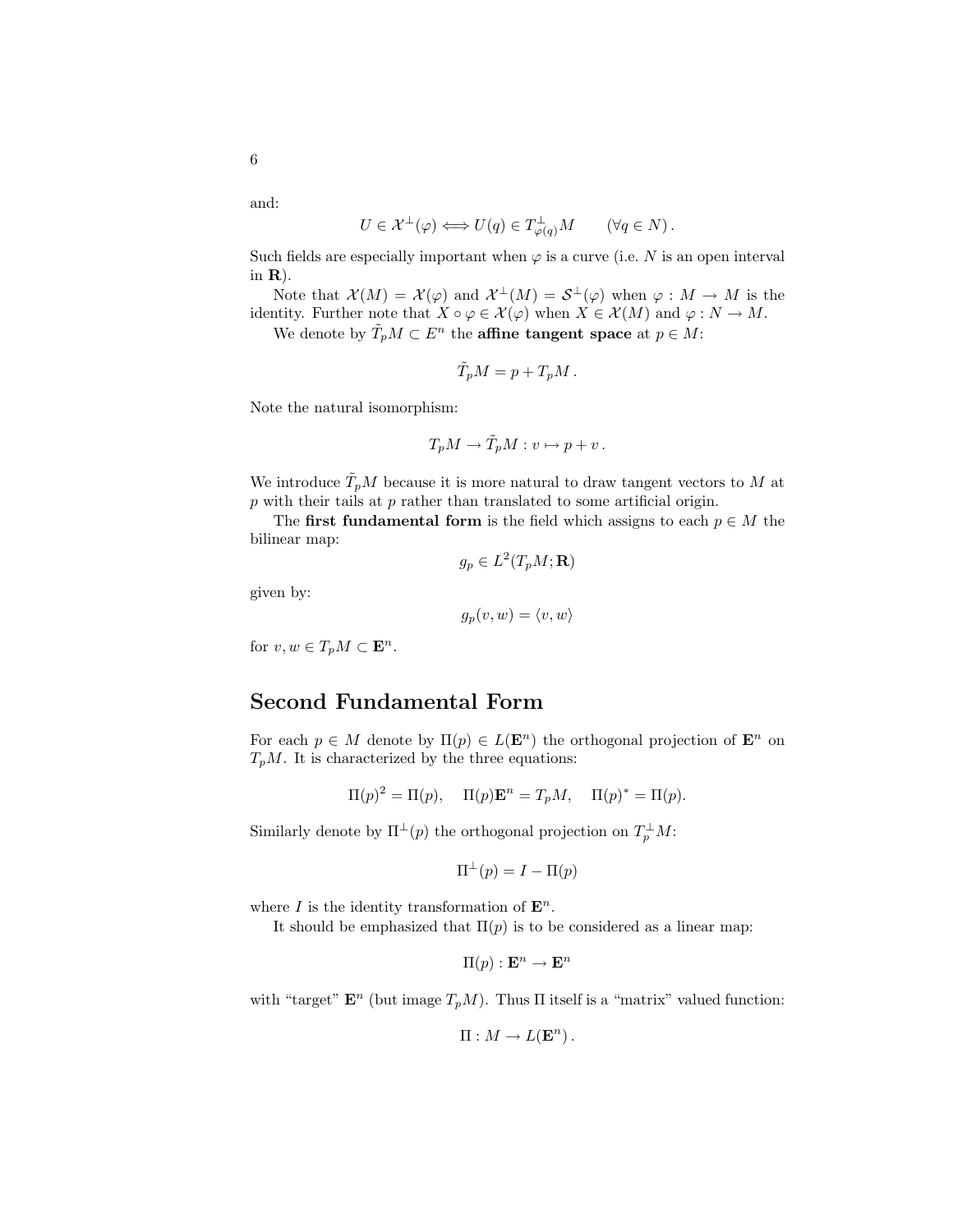*Example* 10. Take rectangular co-ordinates  $(x, y, z)$  on  $E^3$  and let  $M = S^2$  be the sphere with equation:

$$
x^2 + y^2 + z^2 = 1.
$$

Then the formula for  $\Pi(p)$  is:

$$
\Pi(p) = \begin{bmatrix} 1 - x^2 & -xy & -xz \\ -yx & 1 - y^2 & -yz \\ -zx & -zy & 1 - z^2 \end{bmatrix}.
$$

More generally for any hypersurface  $M^m$   $(n = m + 1)$  with unit normal U we have:

$$
\Pi(p)v = v - \langle v, U(p) \rangle U(p)
$$

for  $p \in M^m$ ,  $v \in \mathbf{E}^n$ .

**Lemma 11.** For  $p \in M$  and  $v \in T_pM$  we have:

$$
D\Pi^{\perp}(p)v = -D\Pi(p)v;
$$
  
\n
$$
\{D\Pi(p)v\}T_pM \subset T_p^{\perp}M;
$$
  
\n
$$
\{D\Pi(p)v\}T_p^{\perp}M \subset T_pM.
$$

*Proof.* The first equation arises by differentiating the definition  $\Pi^{\perp} = I - \Pi$ . For the second differentiate the identity  $\Pi = \Pi^2$  to obtain:

$$
D\Pi(p)v = \Pi(p)\{D\Pi(p)v\} + \{D\Pi(p)v\}\Pi(p).
$$

For  $w \in T_pM$  we have  $\Pi(p)w = w$  so the last equation yields:

$$
0 = \Pi(p) \{D\Pi(p)v\}u
$$

or

$$
\{D\Pi(p)v\}w\in T_p^\perp M
$$

as required. The same argument (reading  $\Pi^{\perp}$  for  $\Pi$ ) proves the third equation  $\Box$ of the lemma.

**Definition 12.** The field h which assigns to each  $p \in M$  the linear map:

$$
h_p: T_pM \to L(T_pM, T_p^{\perp}M)
$$

defined by:

$$
h_p(v)w = \{D\Pi(p)v\}w
$$

for  $v, w \in T_pM$  is called the second fundamental form of M.

**Proposition 13.** For  $p \in M$ ,  $v \in T_pM$  the adjoint  $h_p(v)^* : T_p^{\perp}M \to T_pM$  of the linear map  $h_p(v) : T_pM \to T_p^{\perp}M$  is given by:

$$
h_p(v)^*u = \{D\Pi(p)v\}u
$$

for  $u \in T_p^{\perp} M$ .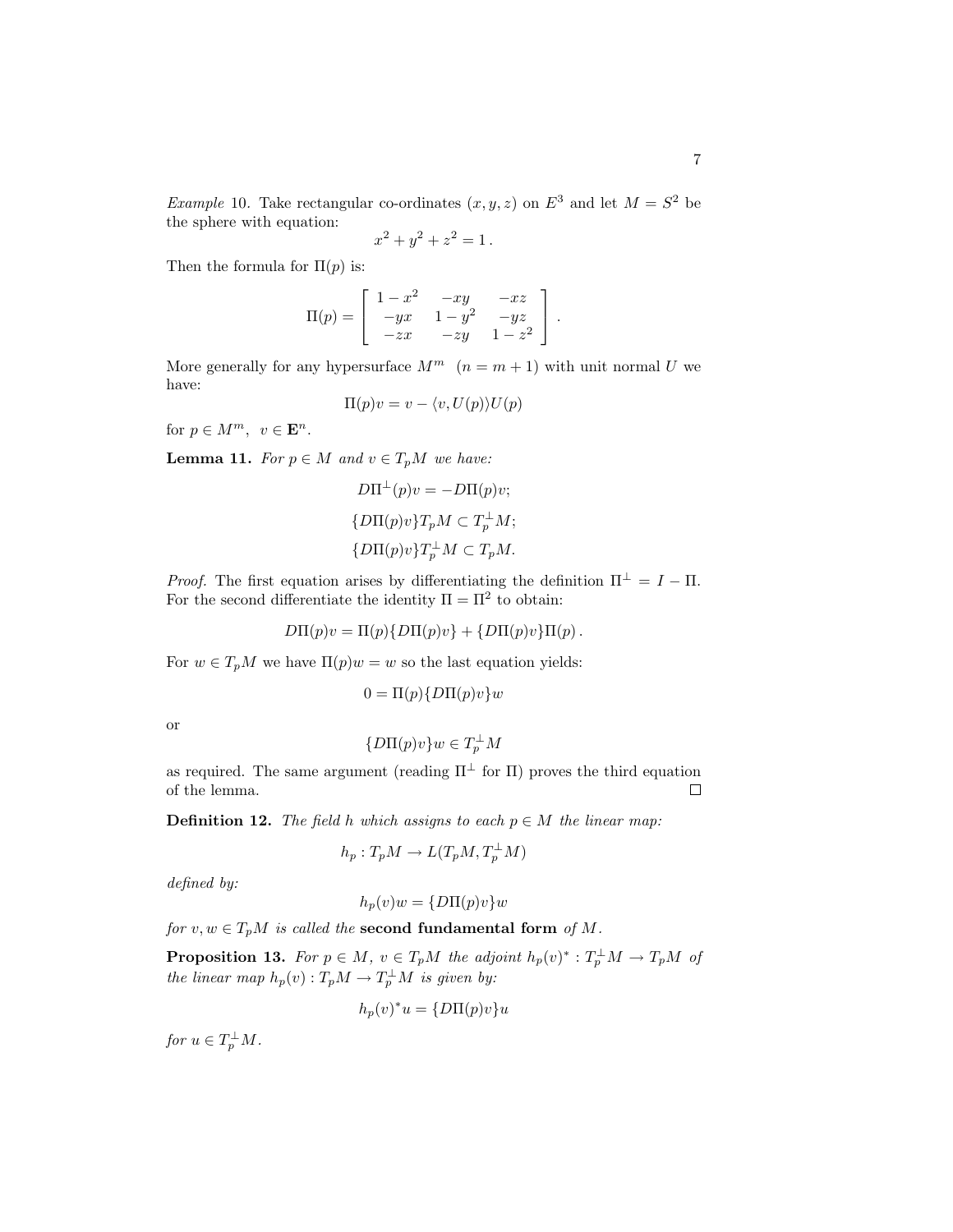Proof. Differentiate the formula

$$
\langle \Pi(p)w, u \rangle = \langle w, \Pi(p)u \rangle
$$

(which holds for all  $w, u \in \mathbf{E}^n$  and all  $p \in M$ ) in the direction v and use the definition and the lemma.  $\Box$ 

Exercise 14. Choose rectangular co-ordinates  $(x, y) \in \mathbb{R}^m \times \mathbb{R}^{n-m} = \mathbb{R}^n$  on  $E^n$  so that  $(x(p), y(p)) = (0, 0)$  and:

$$
T_pM = \mathbf{R}^m \times 0, \quad T_p^{\perp}M = 0 \times \mathbf{R}^{n-m}.
$$

By the implicit function theorem there is a map  $f : \mathbb{R}^m \to \mathbb{R}^{n-m}$  such that near  $p$  the equation of  $M$  is:

$$
y = f(x).
$$

Note that:

$$
f(0) = 0
$$
,  $Df(0) = 0$ ,

by the choice of co-ordinates. Show that:

$$
h_p(v)w = D^2 f(0)vw
$$

for  $v, w \in T_pM = \mathbb{R}^m$ . Thus the second fundamental form is the unique quadratic form whose graph has second-order contact with  $M$  at the point in question. One might call this graph the "osculating quadric" but to my knowledge no one has.

*Exercise* 15. Let  $p \in M$  and  $v \in T_pM$  with  $||v|| = 1$ . For  $r > 0$  let L denote the ball of radius r about p in the  $(n - m + 1)$  dimensional affine subspace of  $E<sup>n</sup>$ through p and parallel to the vector space  $\mathbf{R} \cdot v + T_p^{\perp} M \subseteq \mathbf{E}^n$ :

$$
L = \{ p + tv + u : u \in T_pM, t^2 + ||u||^2 < r^2 \}.
$$

Show that for r sufficiently small,  $L \cap M$  is a one-dimensional manifold (curve) with curvature vector  $\ddot{\gamma}(0)$  at p given by:

$$
\ddot{\gamma}(0) = h_p(v) \, .
$$

(Here  $\gamma : J \to L \cap M$  is the parametrization of  $L \cap M$  by arclength  $(\|\dot{\gamma}\| = 1)$ determined by the initial conditions  $\gamma(0) = p$  and  $\dot{\gamma}(0) = v$ .

#### Covariant Derivative

Let  $\gamma : \mathbf{R} \to M$ ,  $X \in \mathcal{X}(\gamma)$ , and  $U \in \mathcal{X}^{\perp}(\gamma)$ . The derivatives:

$$
\dot{X}, \dot{U}: \mathbf{R} \to \mathbf{E}^n
$$

will in general be neither tangent nor normal (example:  $M = \text{circle}$ ).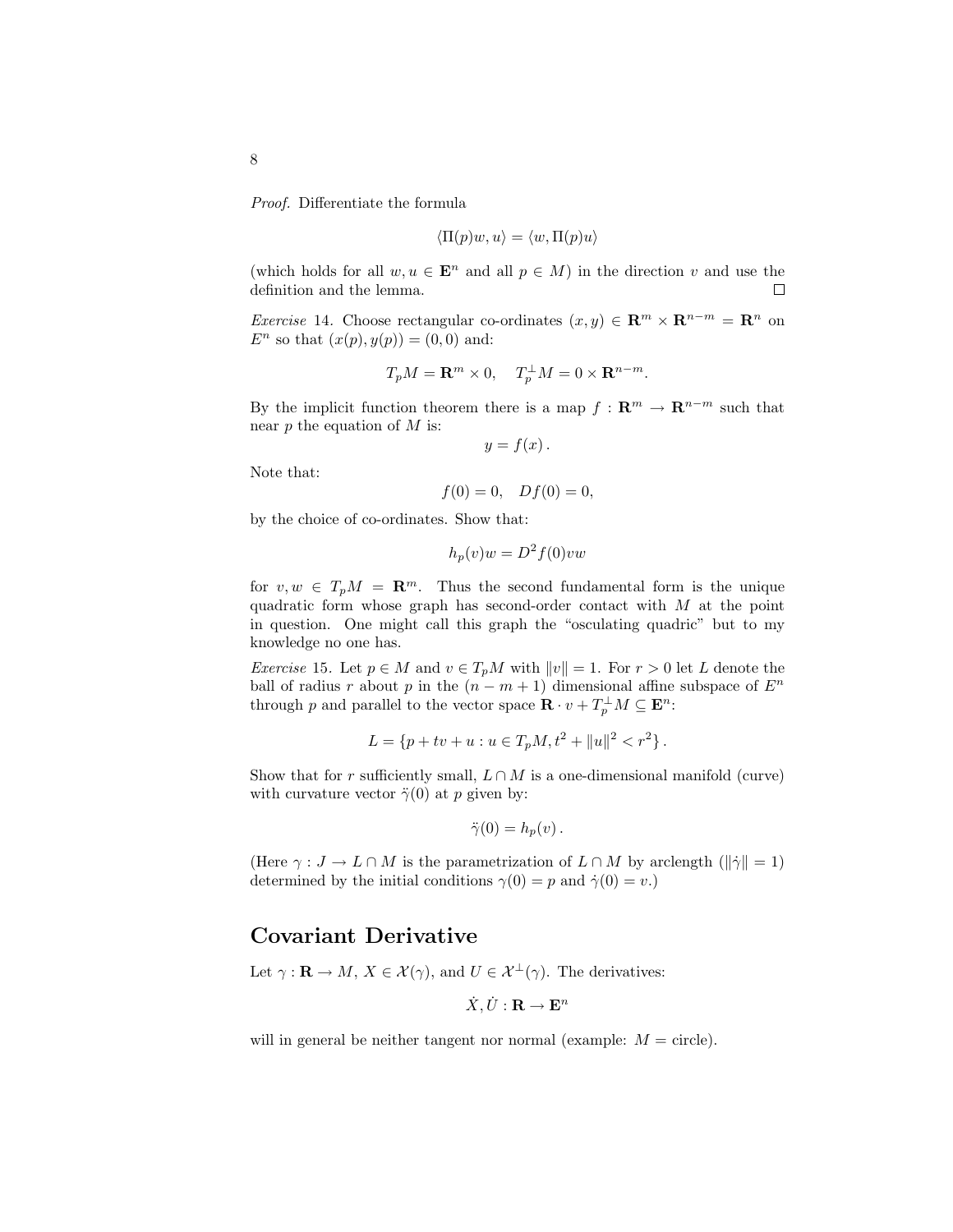Figure 1: A normal plane section

**Definition 16.** The fields  $\nabla X \in \mathcal{X}(\gamma)$  and  $\nabla^{\perp}U \in \mathcal{X}^{\perp}(\gamma)$  given by:

$$
(\nabla X)(t) = \Pi(\gamma(t))\dot{X}(t)
$$

$$
(\nabla^{\perp} U)(t) = \Pi^{\perp}(\gamma(t))\dot{U}(t)
$$

are called the **covariant derivatives** of  $X$  and  $U$  respectively.

**Theorem 17** (Gauss-Weingarten Equations). For  $X \in \mathcal{X}(\gamma)$  and  $U \in \mathcal{X}^{\perp}(\gamma)$ the formulas:  $\dot{V} = \nabla V + h(i) V$ 

$$
X = \nabla X + h(\gamma)X
$$

$$
\dot{U} = -h(\dot{\gamma})^* U + \nabla^{\perp} U
$$

resolve  $\dot{X}$  and  $\dot{U}$  into tangential and normal components respectively.

*Proof.* The conditions  $X \in \mathcal{X}(\gamma)$  and  $U \in \mathcal{X}^{\perp}(\gamma)$  may be written:

$$
X(t) = \Pi(\gamma(t))X(t)
$$

$$
U(t) = \Pi^{\perp}(\gamma(t))U(t).
$$

Differentiate and use the definitions.

We use notations for covariant derivatives analogous to the notations used for ordinary derivatives. Thus for  $\varphi : N \to M$  and  $X \in \mathcal{X}(M)$ ,  $U \in \mathcal{X}^{\perp}(M)$  we write:  $\blacktriangledown v \left( \begin{array}{cc} \searrow & \searrow \\ \searrow & \searrow & \searrow \\ \searrow & \searrow & \searrow \end{array}$ 

$$
\nabla X(q)w = \Pi(\varphi(q))DX(q)w
$$
  

$$
\nabla^{\perp}U(q)w = \Pi^{\perp}(\varphi(q))DU(q)W
$$

for  $q \in N$ ,  $w \in T_qN$  and if  $x, y, \ldots, z$  are co-ordinates on N we write:

$$
\nabla_x X = \Pi \cdot \partial_x X
$$

$$
\nabla_x^{\perp} U = \Pi^{\perp} \cdot \partial_x U
$$

 $\Box$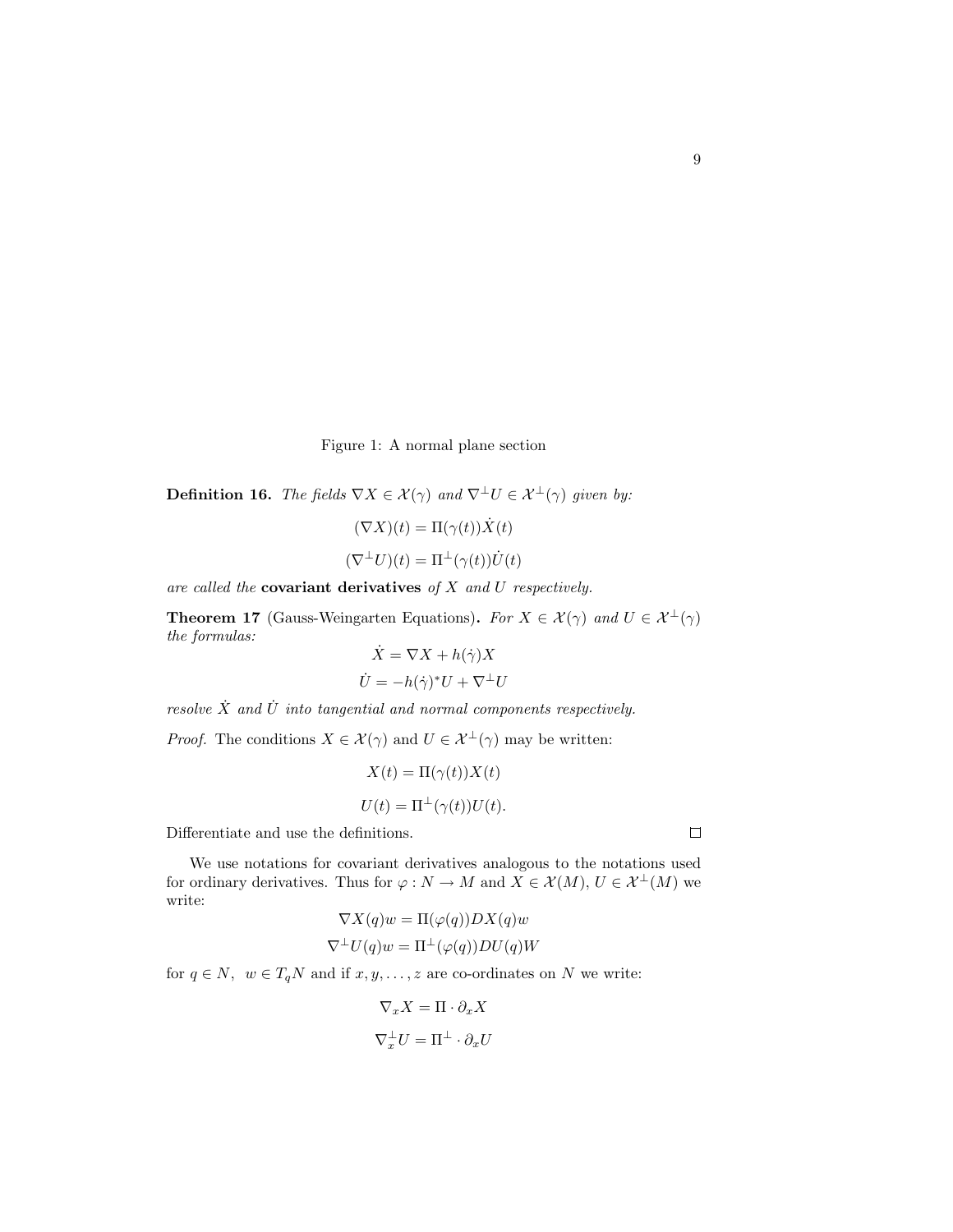etc. where X and U are evaluated at  $q = q(x, y, \ldots, z)$  and  $\Pi$  and  $\Pi^{\perp}$  are evaluated at  $\varphi(q)$ .

Finally when  $X, Y \in \mathcal{X}(M)$  and  $U \in \mathcal{X}^{\perp}(M)$  we define  $\nabla_Y X \in \mathcal{X}(M)$  and  $\nabla_Y U \in \mathcal{X}^{\perp}(M)$  by:

$$
\nabla_Y X = \Pi \cdot D_Y X \nabla_Y^{\perp} U = \Pi^{\perp} \cdot D_Y U
$$

where for any vector-valued function F defined on M we define  $D_Y F$  by:

$$
(D_YF)(p) = DF(p)Y(p)
$$

for  $p \in M$ .

10

In this notation the Gauss-Weingarten equations take The form:

$$
D_Y X = \nabla_Y X + h(Y)X
$$

$$
D_Y U = \nabla_Y^{\perp} U - h(Y)^* U
$$

for  $X, Y \in \mathcal{X}(M)$  and  $U \in \mathcal{X}^{\perp}(M)$ .

*Remark* 18. If  $X \in \mathcal{X}(M)$ ,  $U \in \mathcal{X}^{\perp}(M)$  and  $\gamma : \mathbf{R} \to M$ , then  $X \circ \gamma \in \mathcal{X}(\gamma)$ and  $U \circ \gamma \in \mathcal{X}^{\perp}(\gamma)$  and we have by the chain rule:

$$
(\nabla(X \circ \gamma))(t) = (\nabla_Y X)(\gamma(t))
$$

$$
(\nabla^{\perp}(U \circ \gamma))(t) = (\nabla_Y^{\perp}U)(\gamma(t))
$$

for  $t \in \mathbf{R}$  and where  $Y \in \mathcal{X}(M)$  is any vector field such that

$$
Y(\gamma(t)) = \dot{\gamma}(t)
$$

for the particular value of  $t$  in question. These formulas are useful in calculations establish the relation between covariant differentiation of a vector field in the direction of another vector field and covariant differentiation of a vector field along a curve.

Let  $(t, s)$  be co-ordinates on  $\mathbb{R}^2$  and  $\gamma : \mathbb{R}^2 \to M$ . Note that the partial derivatives of  $\gamma$  are vector fields along  $\gamma$ :

$$
\partial_t \gamma, \partial_s \gamma \in \mathcal{X}(\gamma).
$$

Proposition 19. We have:

$$
\nabla_t\partial_s\gamma=\nabla_s\partial_t\gamma
$$

$$
h(\partial_t \gamma)\partial_s \gamma = h(\partial_s \gamma)\partial_t \gamma.
$$

Proof. By Gauss-Weingarten:

$$
\partial_t \partial_s \gamma = \nabla_t \partial_s \gamma + h(\partial_t \gamma) \partial_s \gamma.
$$

But  $\partial_t \partial_s = \partial_s \partial_t$  so interchange s and t and equate tangential and normal components. $\Box$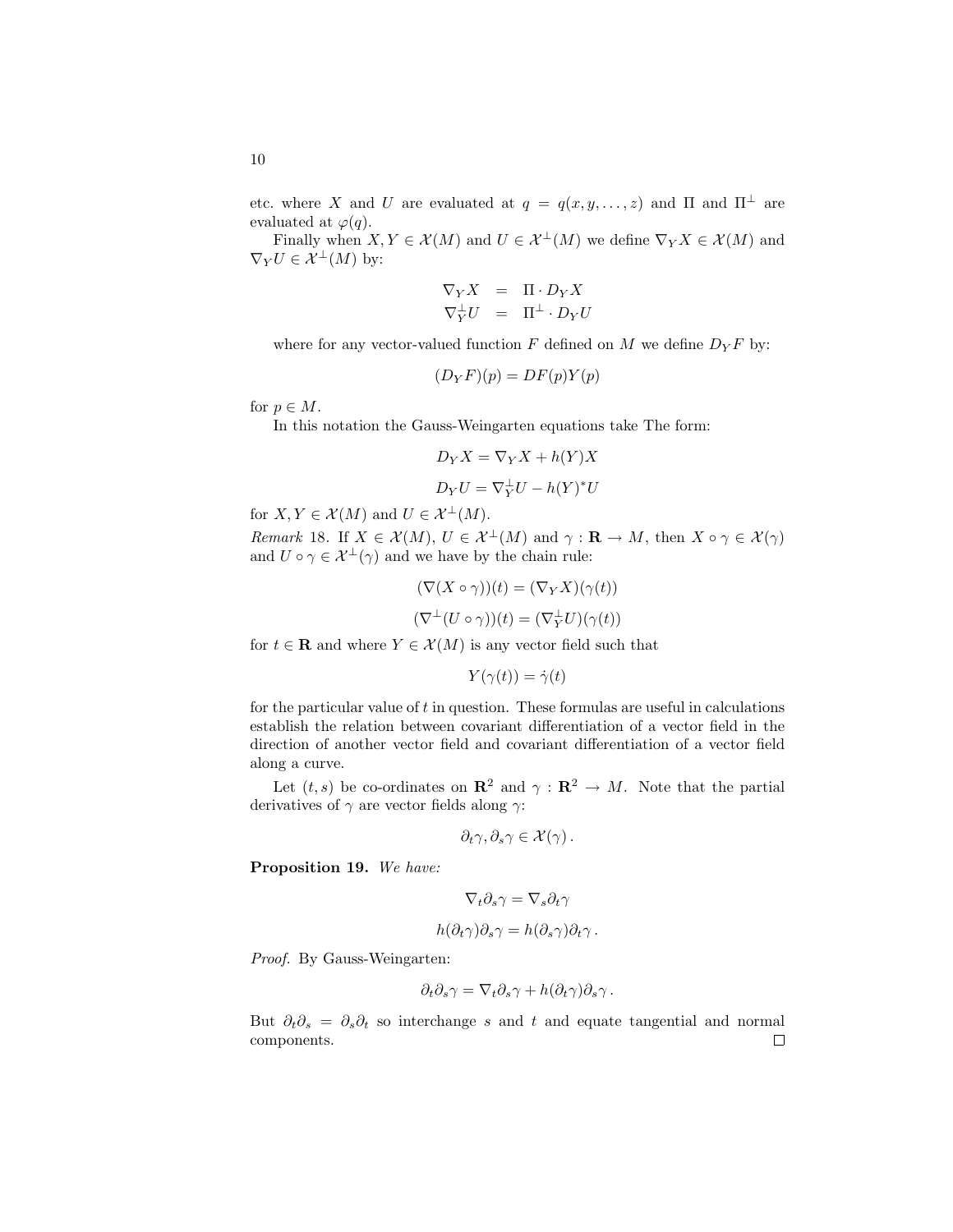Corollary 20. The second fundamental form is symmetric:

$$
h_p(v)w = h_p(w)v
$$

for  $p \in M$ ;  $v, w \in T_pM$ .

*Proof.* Choose 
$$
\gamma
$$
 so that  $\gamma(0,0) = p$ ,  $\partial_t \gamma(0,0) = v$ ,  $\partial_s \gamma(0,0) = w$ .

## Parallel Transport

The various tangent spaces  $T_pM$  are all mutually isomorphic (since they have the same dimension) but there is no natural choice of isomorphism between two of them. In this section we define isomorphisms for the tangent spaces along a curve  $\gamma : \mathbf{R} \to M$ .

**Lemma 21.** Let  $t_0 \in \mathbf{R}$  and  $v \in T_{\gamma(t_0)}M$ . Then there is a unique  $X \in \mathcal{X}(\gamma)$ such that

$$
\nabla X = 0, \quad X(t_0) = v.
$$

*Proof.* Let  $E_1, \ldots, E_m \in \mathcal{X}(M_0)$  be a moving frame defined in a neighborhood  $M_0$  of  $\gamma(t_0)$  and define the **Christofel symbols** with respect to the frame by:

$$
\nabla_{E_j} E_j = \sum_k \Gamma_{ij}^k E_k.
$$

(The  $m^3$  components  $\Gamma_{ij}^k$  are functions on  $M_0$ .) Resolve X and  $\dot{\gamma}$  into components with respect to the frame:

$$
X(t) = \sum_{i} \xi^{i}(t) E_{i}(\gamma(t))
$$
  

$$
\dot{\gamma}(t) = \sum_{j} \eta^{j}(t) E_{j}(\gamma(t)).
$$

The functions  $\xi^i$  and  $\eta^j$  are defined for t sufficiently near  $t_0$  that  $\gamma(t) \in M_0$ . Applying  $\nabla$  to the equation for X yields:

$$
\nabla X = \sum_{k} \left\{ \cdot \xi^{k} + \sum_{i,j} \Gamma_{ij}^{k} \xi^{i} \eta^{j} \right\} E_{k}
$$

so that the equation  $\nabla X = 0$  reduces to a system of m linear differential equations in the unknowns  $\xi^k$   $(k = 1, ..., m)$ :

$$
\dot{\xi}^k(t) + \sum_{i,j} \Gamma^k_{ij}(\gamma(t)) \xi^i(t) \eta^j(t) = 0.
$$

This (by the existence and uniqueness theorem for differential equations) establishes local existence and uniqueness.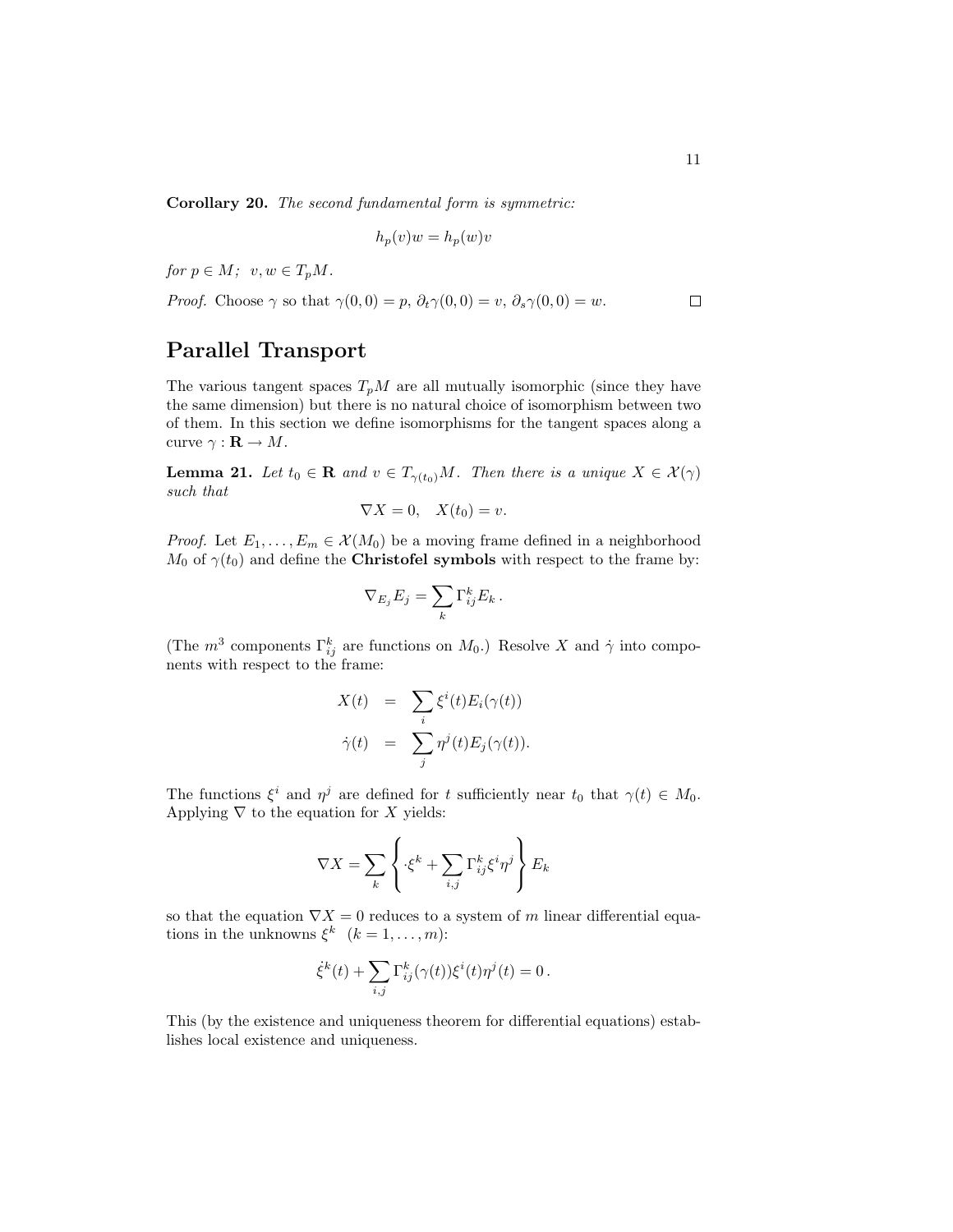The equations are linear so that the solution is defined on any interval on which the coefficients are defined; i.e. on any interval J for which  $\gamma(J) \subset M_0$ . Hence the global solution may be constructed by covering the curve  $\gamma$  by sets  $M_0$  and piecing together.  $\Box$ 

**Definition 22.** For  $t_0, t_1 \in \mathbf{R}$  the map:

$$
\tau(\gamma, t_1, t_0) : T_{\gamma(t_0)}M \to T_{\gamma(t_1)}M
$$

given by:

$$
\tau(\gamma, t_1, t_0)v = X(t_1)
$$

(where  $X$  is given by the lemma) is called **parallel transport**. A vector field  $X \in \mathcal{X}(\gamma)$  along  $\gamma$  is called **parallel** iff  $\nabla X = 0$ ; i.e. iff:

$$
X(t) = \tau(\gamma, t, t_0) X(t_0).
$$

The vector  $X(t)$  is called the **parallel transport** of  $X(t_0) \in T_{\gamma(t_0)}M$  to  $T_{\gamma(t)}M$ along  $\gamma$ .

*Exercise* 23. Show that if  $E_1, \ldots, E_m$  on the co-ordinate vector fields of a local co-ordinate system  $x^1, x^2, \ldots, x^m$  then:

$$
\eta^j(t) = \frac{d}{dt} x^j(\gamma(t))
$$

and the Christoffel symbols are symmetric in  $(i, j)$ :

$$
\Gamma_{ij}^k = \Gamma_{ji}^k.
$$

Remark 24. In case M is an affine subspace of  $E<sup>n</sup>$  the tangent space  $T<sub>p</sub>M$  is independent of p and we have  $\dot{X} = \nabla X$ . Thus in this case a parallel vector field is constant; i.e. the vector  $X(t)$  (when drawn with their tails at the points  $\gamma(t)$  are parallel. This partially explains the terminology; we shall see a deeper interpretation below.

Proposition 25. Parallel transport is linear, orthogonal, and respects the operations of reparametrization, inversion and composition:

- (1)  $\tau(\gamma, t_1, t_0) \in L(T_{\gamma(t_0)}M, T_{\gamma(t_1)}M),$
- (2)  $\langle \tau (\gamma, t_1, t_0)v, \tau (\gamma, t_1, t_0)w \rangle = \langle v, w \rangle,$
- (3)  $\tau(\gamma \circ \sigma, t_1, t_0) = \tau(\gamma, \sigma(t_0), \sigma(t_1))),$
- (4)  $\tau(\gamma, t_0, t_1) = \tau(\gamma, t_1, t_0)^{-1}$ ,

(5) 
$$
\tau(\gamma, t_2, t_1) \tau(\gamma, t_1, t_0) = \tau(\gamma, t_2, t_0).
$$

for  $t_0, t_1, t_2 \in \mathbf{R}$ ;  $v, w \in T_{\gamma(t_0)}M$ ; and  $\sigma : \mathbf{R} \to \mathbf{R}$  a diffeomorphism.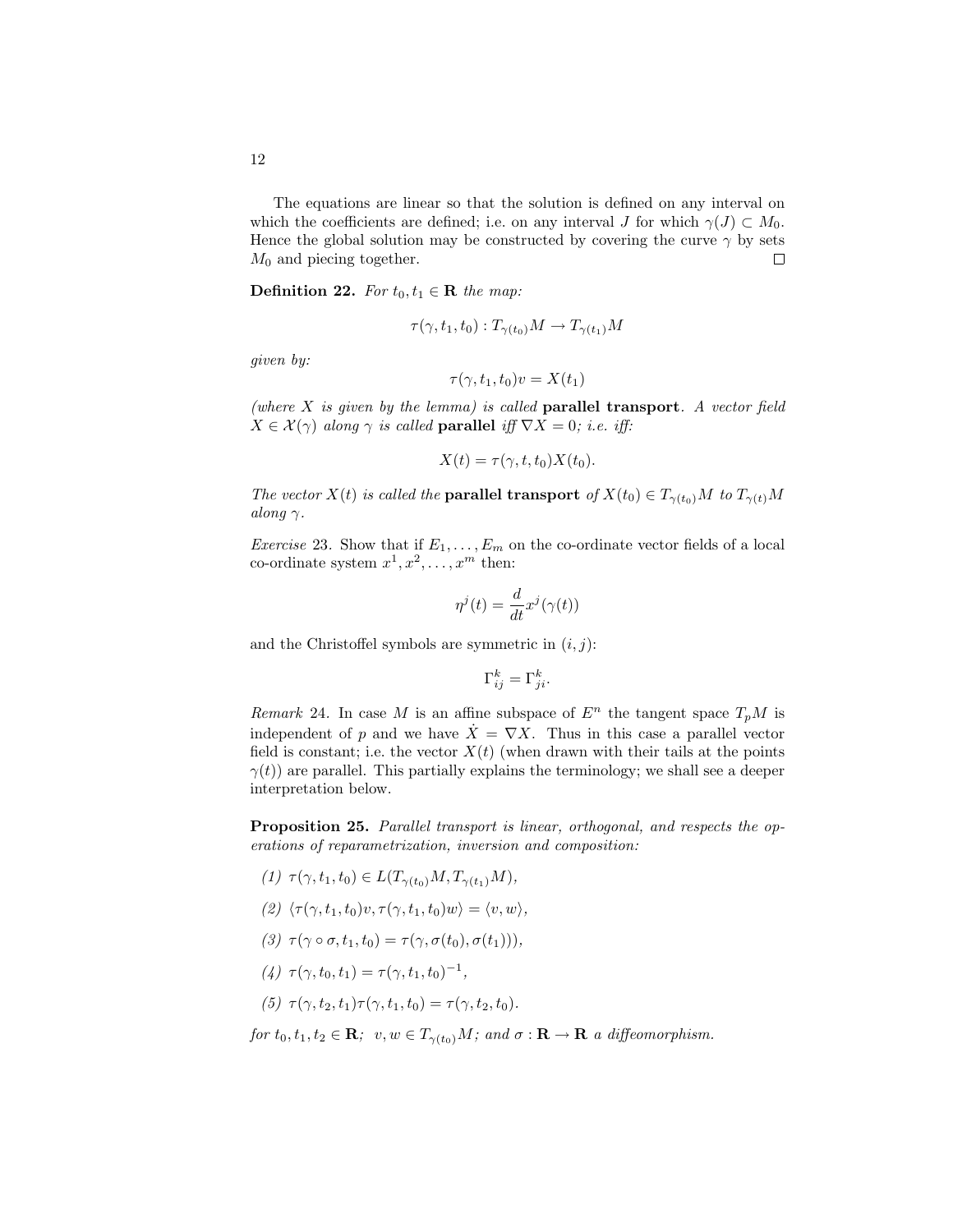Figure 2: Parallel transport

*Proof.* Linearity is clear since the equation  $\nabla X = 0$  is linear. The last two equations follow immediately from the definition of  $\tau$  (and the existence and uniqueness theorem). For the second we must show that  $\langle X(t), Y(t) \rangle$  is constant when  $X, Y \in \mathcal{X}(\gamma)$  are parallel. Differentiating:

$$
\frac{d}{dt}\langle X, Y \rangle = \langle \dot{X}, Y \rangle + \langle X, \dot{Y} \rangle \n= \langle \nabla X, Y \rangle + \langle X, \nabla Y \rangle \n= 0
$$

as required. (We have used the fact that:

$$
\langle w, v \rangle = \langle \Pi(p) w, v \rangle
$$

for  $w \in \mathbf{E}$ ,  $v \in T_pM$ . This is obvious geometrically; alternatively one may use  $\Pi(p)v = v$  and  $\Pi(p)^* = \Pi(p)$ .  $\Box$ 

Everything in this section carries over word for word if the tangent field  $X \in \mathcal{X}(\gamma)$  is replaced by a normal field  $U \in \mathcal{X}^{\perp}(M)$  and  $\nabla$  is replaced by  $\nabla^{\perp}$ . For the record we give the definitions.

**Definition 26.** The normal field  $U \in \mathcal{X}^{\perp}(\gamma)$  along  $\gamma$  is called parallel if  $\nabla^{\perp}U =$ 0. Parallel transport from  $\gamma(t_0)$  to  $\gamma(t_1)$  along  $\gamma$ ) is the map:

$$
\tau^{\perp}(\Gamma, t_1, t_0) : T^{\perp}_{\Gamma(t_0)}M \to T^{\perp}_{\gamma(t_1)}M
$$

given by:

$$
\tau^{\perp}(\gamma, t_1, t_0)u = U(t_1)
$$

 $\textit{for $u \in T^{\perp}_{\gamma(t_0)}M$ where $U$ is the unique parallel normal field along $\gamma$ satisfying}$ the initial condition:

$$
U(t_0)=u.
$$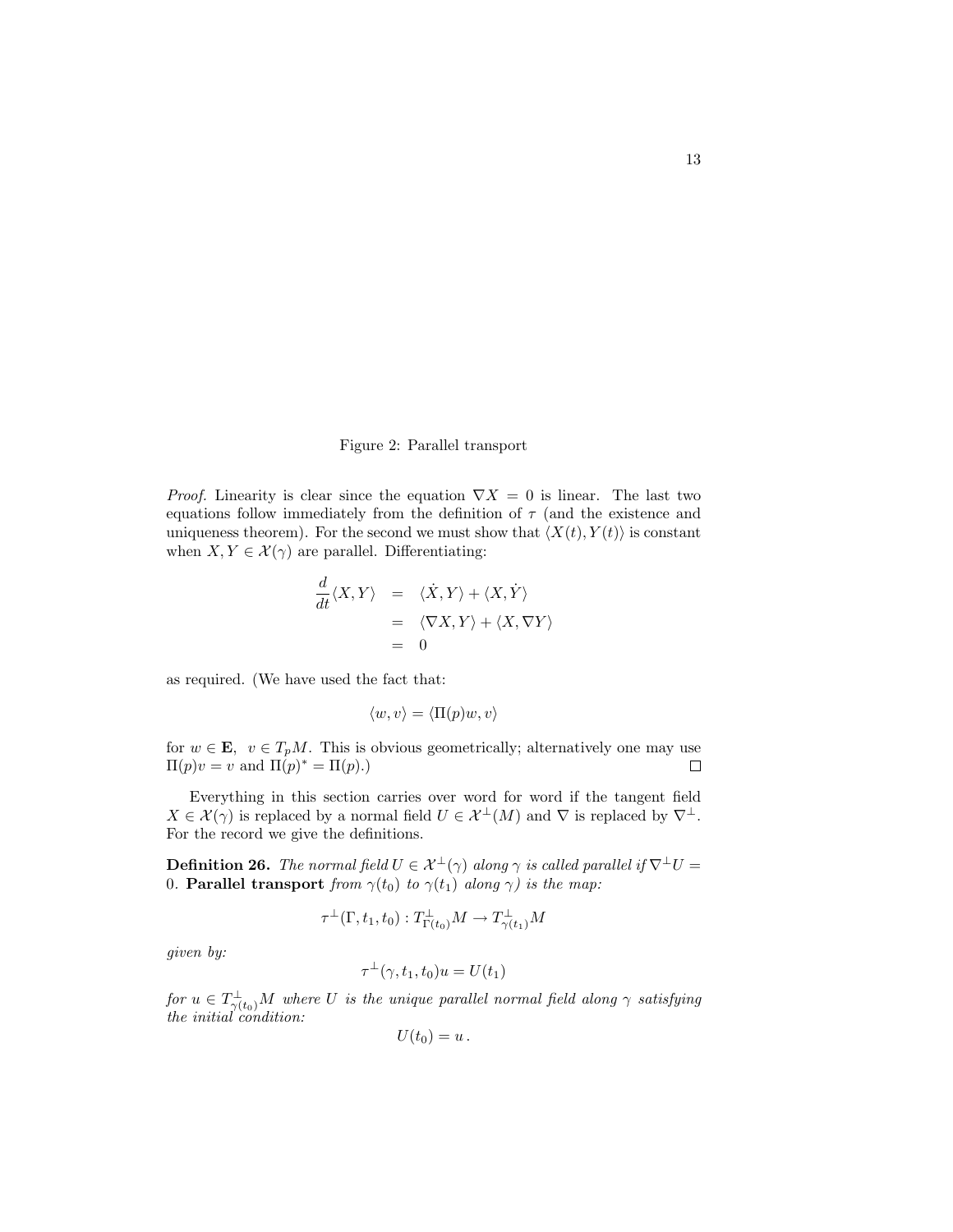Figure 3: Orthogonal projection onto  $T_pM$ .

# Covariant and Parallel

In the last section we defined parallel transport in terms of the covariant derivative; in this section we do the reverse. Thus  $\nabla$  and  $\tau$  determine one another. They may be viewed as different incarnations of the same object.

Let X be a vector field along the curve  $\gamma$ . Note that:

$$
\tau(\gamma, t_0, t)X(t) \in T_{\gamma(t_0)}M \, ;
$$

i.e. as t varies with  $t_0$  fixed the expression on the left lies in a non-varying vector subspace of **E**. Hence its derivative lies in that subspace. In fact, more is true:

Proposition 27. Covariant differentiation may be recovered from parallel transport via the formula:

$$
(\nabla X)(t_0) = \frac{d}{dt}\tau(\gamma, t_0, t)X(t)\Big|_{t=t_0}
$$

for  $X \in \mathcal{X}(\gamma)$  and  $t_0 \in \mathbf{R}$ . An analogous formula holds for normal fields:

$$
(\nabla^{\perp}U)(t_0) = \frac{d}{dt}\tau^{\perp}(\gamma, t_0, t)U(t)\Big|_{t=t_0}
$$

for  $U \in \mathcal{X}^{\perp}(\gamma)$ .

Proof. We prove the first formula; the same argument works for the second. Let  $E_1, \ldots, E_m \in \mathcal{X}(\gamma)$  be a parallel moving frame along  $\gamma$ ; i.e.

$$
E_i(t) = \tau(\gamma, t, t_0)v_i
$$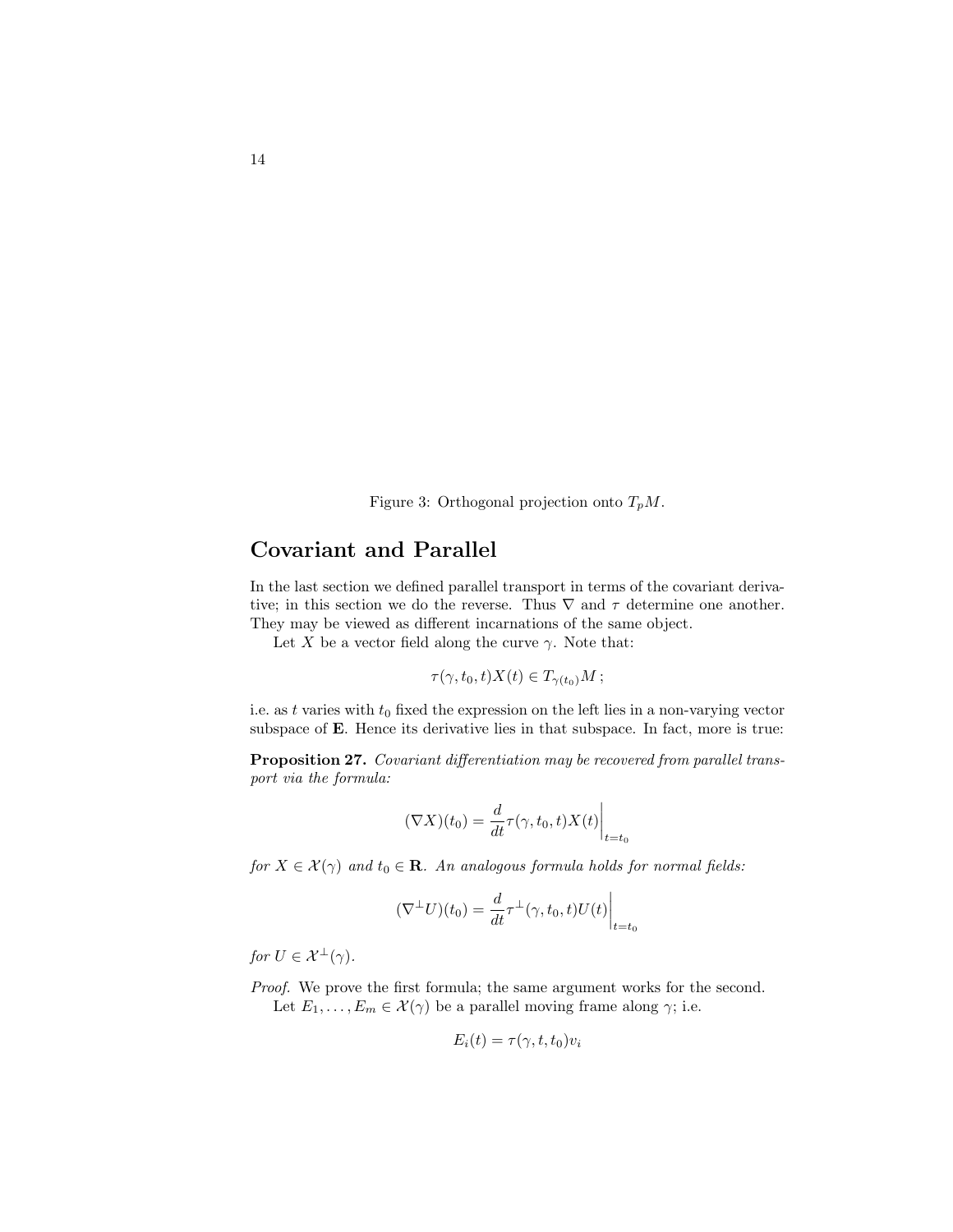

where  $v_1, \ldots, v_m$  form a basis for  $T_{\gamma(t_0)}M$ . Thus:

$$
\nabla E_i=0\,.
$$

Resolve  $X$  into components:

$$
X(t) = \sum_{i} \xi^{i}(t) E_{i}(t).
$$

Apply ∇:

$$
\nabla X = \sum_i \dot{\xi}^i E_i \,.
$$

But:

$$
\tau(\gamma, t_0, t)X(t) = \sum_i \xi^i(t)\tau(\gamma, t_0, t)E_i(t)
$$
  
= 
$$
\sum_i \xi^i(t)E_i(t_0).
$$

The proposition follows on differentiating the last equation at  $t = t_0$ .

# Motions

Our immediate aim in the next few sections is to define motion without sliding, twisting, or wobbling. This is the motion that results when a heavy object is rolled, with a minimum of friction, along the floor. It is also the motion of the large snowball a child creates as E rolls it into the bottom part of a snowman.

15

 $\Box$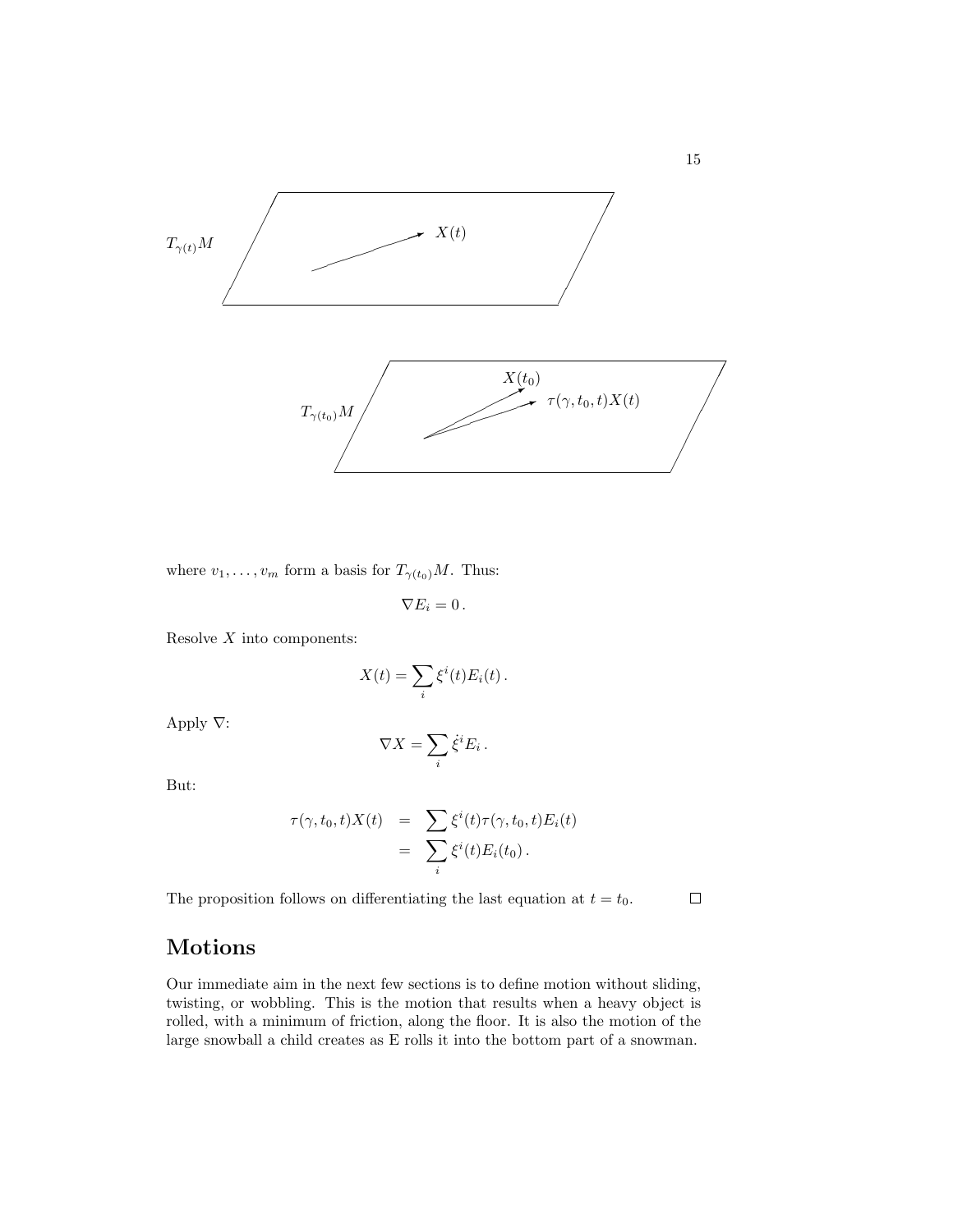We shall eventually justify mathematically the physical intuition that either of The curves of contact in such ideal rolling may be specified arbitrarily; the other is then determined uniquely. Thus for example the heavy object may be rolled along an arbitrary curve on the floor; if that curve is marked in wet ink another curve will be traced in the object. Conversely if a curve is marked in wet ink on the object, the object may be rolled so as to trace a curve on the floor. However, if both curves are prescribed, it will be necessary to slide the object as it is being rolled if one wants to keep the curves in contact.

We shall denote a typical rigid motion of  $E^n$  by:

$$
\tilde{a} \in R(E^n)
$$

and denote the induced map on vectors by:

 $a \in O(\mathbf{E}^n)$ .

Thus in rectangular co-ordinates we have:

$$
\tilde{a}(x)=ax+b
$$

for  $x \in \mathbb{R}^n$  where  $a \in O(n)$  is an orthogonal matrix and  $b \in \mathbb{R}^n$ .

Let  $M'$  be another m-dimensional submanifold of  $E<sup>n</sup>$ . Objects on M shall be denoted by the same letters as  $M$  with primes affixed. Thus for example,  $\Pi(p)$  is the orthogonal projection of **E**<sup>n</sup> on *T<sub>p</sub>M* for *p* ∈ *M*.

**Definition 28.** a motion of M along M' is a triple  $(\tilde{a}, \gamma, \gamma')$  where

$$
\tilde{a} : \mathbf{R} \to R(E^n), \ \ \gamma : \mathbf{R} \to M, \ \ \gamma' : \mathbf{R} \to M'
$$

such that:

$$
\tilde{a}(t)(\gamma(t)) = \gamma'(t), \quad a(t)T_{\gamma(t)}M = T_{\gamma'(t)}M'
$$

for  $t \in \mathbf{R}$ . The curves  $\gamma$  and  $\gamma$  are called the **curves of contact** of the motion in M and M respectively.

Note that a motion also matches normal vectors:

$$
a(t)T_{\gamma(t)}^\perp M=T_{\gamma(t)}^\perp M
$$

 $(as a(t) is an orthogonal transformation) and it matches affine tangent spaces:$ 

$$
\tilde{a}(t)\tilde{T}_{\gamma(t)}M=\tilde{T}_{\gamma(t)}M
$$

(by adding the two equations in the definition).

We define three operators on motions:

**Definition 29** (Reparameterization). If  $\sigma : \mathbf{R} \to \mathbf{R}$  is a diffeomorphism, and  $(\tilde{a}, \gamma, \gamma)$  is a motion of M along M', then  $(\tilde{a} \circ \sigma, \gamma \circ \sigma, \gamma \circ \sigma)$  is a motion of M along M.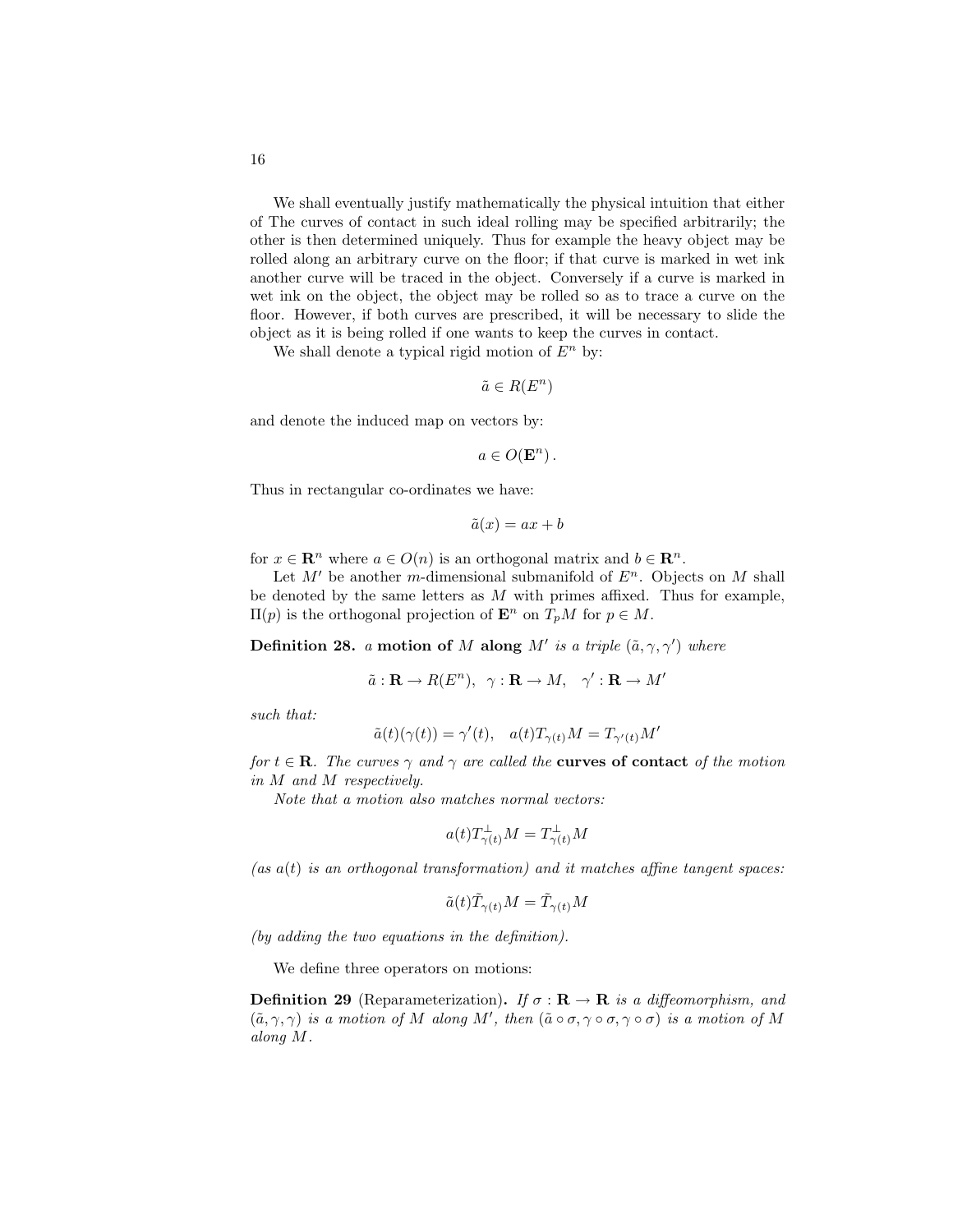**Definition 30** (Inversion). If  $(\tilde{a}, \gamma, \gamma)$  is a motion of M along M' then  $(\tilde{a}, \gamma, \gamma)$ is a motion of M' along M where  $\tilde{a}(t) = \tilde{a}(t)^{-1}$ .

**Definition 31** (Composition). If  $(\tilde{a}, \gamma, gamma)$  is a motion of M along M' and  $(\tilde{a}, \gamma, \gamma'')$  is a motion of M' along M" (note: same  $\gamma$ ) then  $(\tilde{a}'', \gamma, \gamma'')$  is a motion of M along M'' where  $a''(t) = \tilde{a}(t) \circ \tilde{a}(t)$ .

We now give the three simplest examples of "bad" motions; i.e. motions which do not satisfy the concepts we are about to define. In all three of these examples,  $p$  is a point of  $M$  and  $M'$  is the affine tangent space to  $M$  at  $p$ :

$$
M' = \tilde{T}_p M \,.
$$

*Example* 32 (Pure Sliding). Take a non-zero vector  $v \in T_pM$  (i.e. parallel to M) and let

$$
\gamma(t) = p, \quad \gamma(t) = p + tv, \quad \tilde{a}(t)(q) = q + tv
$$

for  $q \in E^n$ ,  $t \in \mathbf{R}$ . Note that a is the identity,  $\dot{\gamma} = 0$ ,  $\dot{\gamma} = v \neq 0$ , so that:

$$
a\dot{\gamma}\neq\dot{\gamma}.
$$

Example 33 (Pure Twisting). Take any curve of rotations which which acts as the identity on the affine normal space  $p + T_p^{\perp}M$ ; thus for all t:

$$
\gamma(t) = \gamma(t) = p, \quad a(t)(p) = p, \quad a(t)u = u \qquad (u \in T_p^{\perp} M).
$$

Note that the derivative  $\dot{a}$  maps tangent vectors to tangent vectors:

$$
\dot{a}(t)T_{\gamma(t)}M\subset T_{\gamma(t)}M\,.
$$

When  $m \doteq 2$  and  $n = 3$  the motion is a rotation about the axis through p normal to the plane M.

Example 34 (Pure Wobbling). This is the same as pure twisting except that motion is the identity on the affine tangent space  $M$ . Note that:

$$
\dot{a}(t)T_{\gamma(t)}^{\perp}M\subset T_{\gamma(t)}^{\perp}M.
$$

For example when  $m = 1$  and  $n = 3$  the motion is a rotation about the axis M. If moreover M is a plane curve,  $a(t)$ M will be in a (rotating) plane which contains the fixed line M.

#### Sliding

When a train slides on the track (e.g. in the process of stopping suddenly), there is a terrific screech. Since we usually do not hear a screech, this means that the wheel moves along without sliding. In other words the velocity of the point of contact in the train wheel M equals the velocity of the point of contact in the track  $M'$ . But the track is not moving; hence the point of contact in the wheel is not moving. One may explain the paradox this way: the train is moving forward and the wheel is rotating around the axle. The velocity of a point on the wheel is the sum of these two velocities. When the point is on the bottom of the wheel, the two velocities cancel.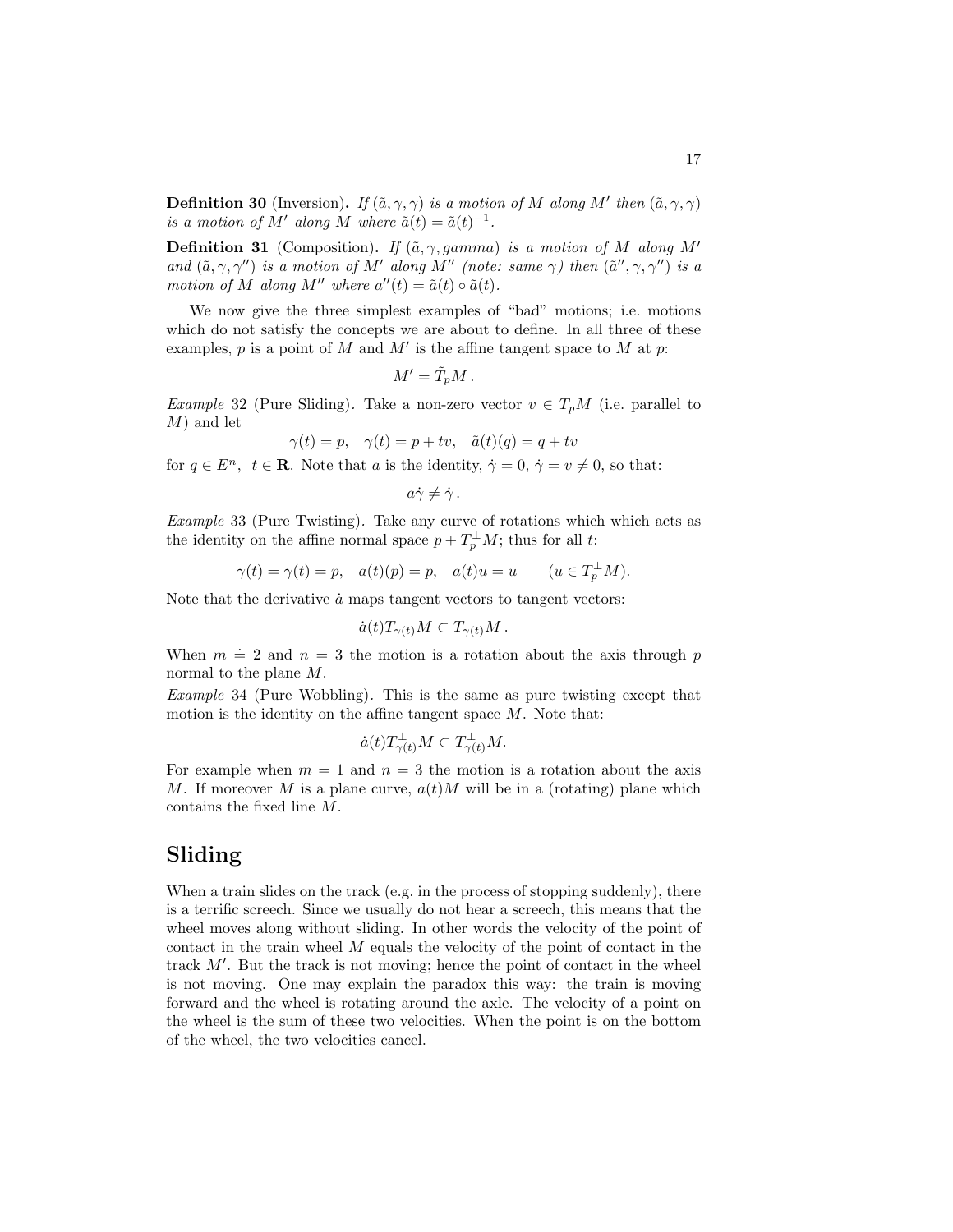**Definition 35.** A motion  $(\tilde{a}, \gamma, \gamma')$  is without sliding iff for all  $t_0 \in \mathbf{R}$  it satisfies the two equivalent conditions:

$$
\left. \frac{d}{dt} \tilde{a}(t) (\gamma(t_0)) \right|_{t=t_0} = 0, \quad a(t_0) \dot{\gamma}(t_0) = \dot{\gamma}'(t_0).
$$

To see the equivalence of these two conditions differentiate the equation  $\tilde{a} \cdot \gamma = \gamma'$  to obtain:

$$
\left. \frac{d}{dt} \tilde{a}(t) (\gamma(t_0)) \right|_{t=t_0} + a(t_0) \dot{\gamma}(t_0) = \dot{\gamma}'(t_0) .
$$

Any rigid motion which is not a translation will have fixed points; hence it is not surprising that for some  $p \in E^n$  the curve  $t \to \tilde{a}(t)(p) \in E^n$  has vanishing velocity at  $t = t_0$  while for some  $q \neq p$  the curve  $t \to \tilde{a}(t)(q)$  has non-vanishing velocity. In particular, take  $p = \gamma(t_0)$ . The curve  $t \to \tilde{a}(t)(\gamma(t_0)) \in E^n$  will in general be non-constant, but (when the motion is without sliding) its velocity will vanish at the instant  $t = t_0$ ; i.e. at the instant when it becomes the point of contact. Thus a motion is without sliding if and only if the point of contact is motionless.

We remark that if the motion is without sliding we have:

$$
\|\dot{\gamma}'\| = \|a\dot{\gamma}\| = \|\dot{\gamma}\|
$$

so that the curves  $\gamma$  and  $\gamma'$  have the same arclength:

$$
\int_{t_0}^{t_1} \|\dot{\gamma}'(t)\|dt = \int_{t_0}^{t_1} \|\dot{\gamma}(t)\|dt.
$$

Hence any motion where any  $\dot{\gamma} = 0$  and  $\dot{\gamma}' \neq 0$  (e.g. the example of pure sliding above) is not without sliding.

*Exercise* 36. Give an example of a motion where  $\|\dot{\gamma}'\| = \|\dot{\gamma}\|$  but the motion is not without sliding.

Example 37. We describe mathematically the motion of the train wheel. Let the center of the wheel move right along the x-axis and the wheel have radius one and make one revolution in  $2\pi$  units of time. Then the track M' has equation  $y = -1$  and we take  $x^2 + y^2 = 1$  as the equation for M. Take

$$
\gamma(t) = \left(\cos\left(t - \frac{\pi}{2}\right), \sin\left(t - \frac{\pi}{2}\right)\right)
$$

$$
= (\sin t, -\cos t);
$$

$$
\gamma'(t) = (t, -1);
$$

and  $\tilde{a}(t)$  to be given by:

$$
x' = (\cos t)x + (\sin t)y + t
$$
  

$$
y' = -(\sin t)x + (\cos t)y
$$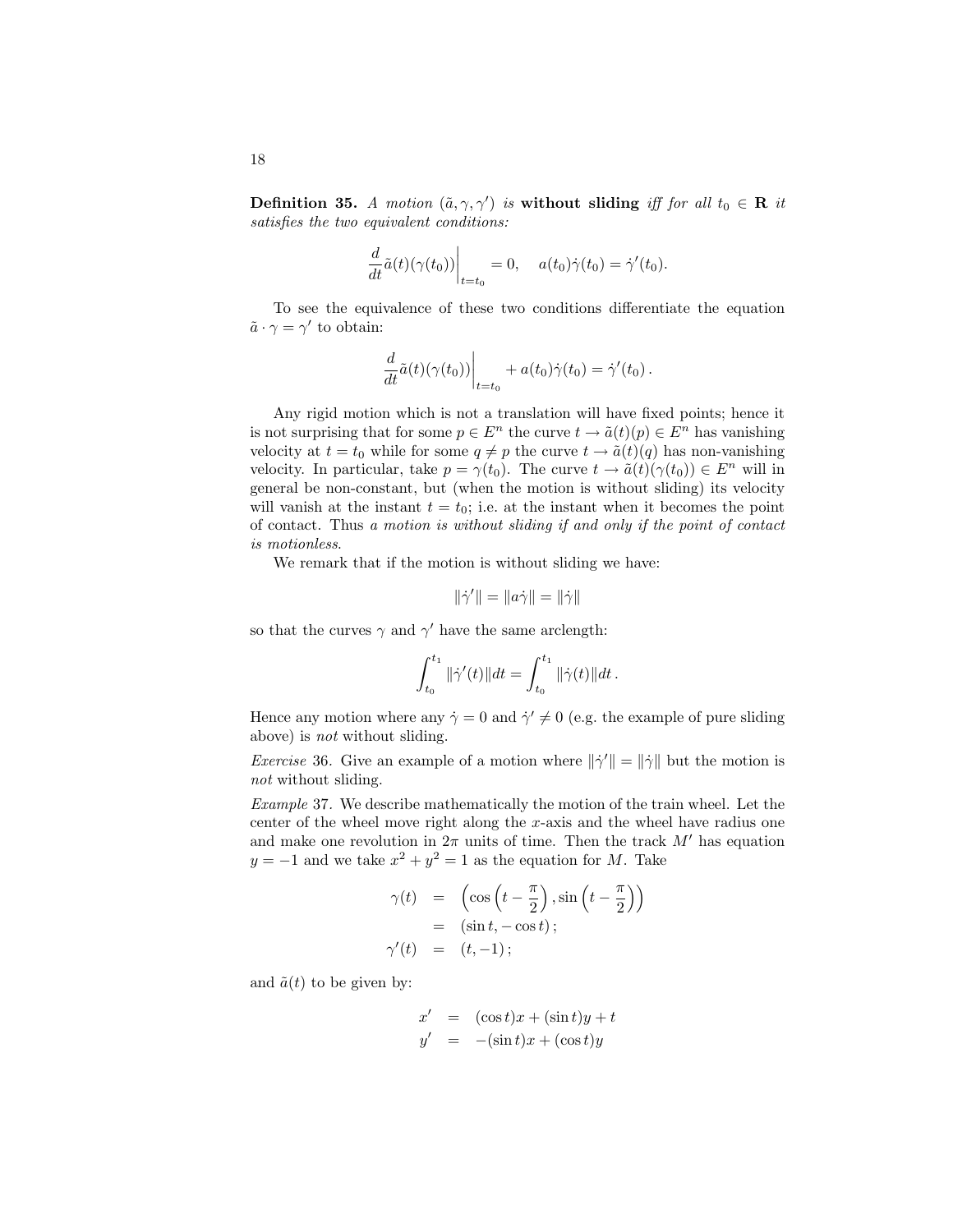for  $p = (x, y)$ ,  $\tilde{a}(t)p = (x', y')$ . The reader can easily verify that this is a motion without sliding. A fixed point  $p_0$  on M, say  $p_0 = (1, 0)$  sweeps out a cycloid with parametric equations:

$$
x = (\cos t) + t
$$
  

$$
y = -\sin t.
$$

(Check that  $(\dot{x}, \dot{y}) = (0, 0)$  when  $y = -1$ ; i.e. for  $t = (2n + \frac{1}{2}) \pi$ .)

Remark 38. These same formulas give a motion of a sphere M rolling without sliding along a straight line in a plane  $M'$ . Namely in rectangular co-ordinates  $(x, y, z)$  the sphere has equation  $x^2 + y^2 + z^2 = 1$ , the plane is  $y = -1$  and the line is  $y = -1$ ,  $z = 0$ . The z-co-ordinate of a point is unaffected by the motion. Note that the  $\gamma'$  traces out a straight line in the plane  $M'$  and the curve  $\gamma$  traces out a great circle on the sphere M.

Remark 39. The operations of reparametrization, inversion, and composition respect motion without sliding; i.e. if  $(\tilde{a}, \gamma, \gamma')$  and  $(\tilde{a}', \gamma', \gamma'')$  are motions without sliding and  $\sigma : \mathbf{R} \to \mathbf{R}$  is a diffeomorphism, then the motions  $(\tilde{a} \circ \sigma, \gamma \circ \sigma, \gamma' \circ \sigma)$ ,  $(\tilde{a}(\cdot)^{-1}, \gamma', \gamma)$  and  $(\tilde{a}'(\cdot)\tilde{a}(\cdot), \gamma, \gamma'')$  are also without sliding. (The proof is immediate from the definition.)

#### Twisting and Wobbling

A motion  $(\tilde{a}, \gamma, \gamma')$  of M along M' transforms a vector field along  $\gamma$  into a vector field along  $\gamma'$  via the formula:

$$
(aX)(t) = a(t)X(t)
$$

for  $t \in \mathbf{R}, X \in \mathcal{X}(\gamma)$  (so  $aX \in \mathcal{X}(\gamma')$ ).

Definition 40. The motion  $(\tilde{a}, \gamma, \gamma')$  is without twisting iff it satisfies the following four equivalent conditions:

(1) The instantaneous velocity of each tangent vector is normal:

$$
\dot{a}(t)(T_{\gamma(t)}M)\subset T_{\gamma'(t)}^{\perp}M'.
$$

(2) It transforms parallel vector fields along  $\gamma$  into parallel vector fields along  $\gamma'$  :

$$
\nabla X = 0 \Longrightarrow \nabla'(aX) = 0.
$$

(3) It intertwines parallel transport:

$$
a(t_1)\tau(\gamma, t_1, t_0) = \tau'(\gamma', t_1, t_0)a(t_0).
$$

(4) It intertwines covariant differentiation:

$$
\nabla'(aX) = a\nabla X.
$$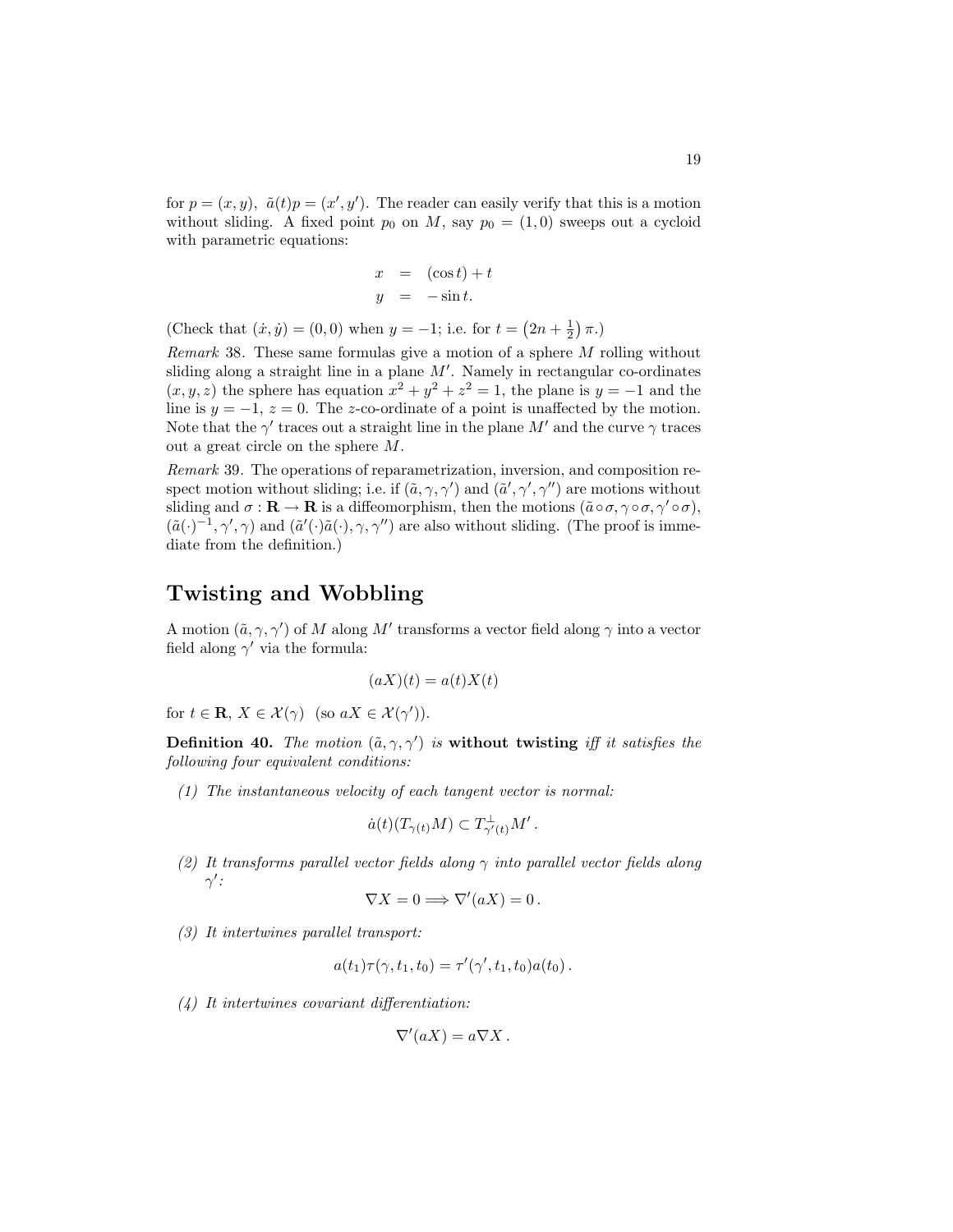We prove the conditions equivalent. Note that we have the equation:

$$
a(t)\Pi(\gamma(t)) = \Pi'(\gamma'(t))a(t)
$$

as this is merely a restatement of the second equation in the definition of motion. Differentiate the equation  $aX = X'$  to obtain:

$$
\dot{a}X + a\dot{X} = \dot{X}'.
$$

Apply  $\Pi'(\gamma'(t))$ :

$$
\Pi' \cdot (\dot{a}X) + a\nabla X = \nabla' X'.
$$

Thus  $\dot{a}X$  is normal iff  $a\nabla X = \nabla' X'$ ; this establishes the equivalence  $(1) \iff$ (4).

The implication  $(2) \implies (3)$  is a restatement of the definition of parallel transport, while the implication (3)  $\implies$  (4) follows from the definition of  $\nabla$  in terms of  $\tau$ . The implication  $(4) \implies (2)$  is obvious.

**Definition 41.** The motion  $(\tilde{a}, \gamma, \gamma')$  is without wobbling iff it satisfies the following four equivalent conditions:

(1) The instantaneous velocity of each normal vector is tangent:

$$
\dot{a}(t)(T_{\gamma(t)}^{\perp}M) \subset T_{\gamma'(t)}M'.
$$

(2) It transforms parallel normal fields along  $\gamma$  into parallel normal fields along  $\gamma'$ :

$$
\nabla^{\perp}U = 0 \Longrightarrow \nabla'^{\perp}(aU) = 0.
$$

(3) It intertwines normal parallel transport:

$$
a(t_1)\tau^{\perp}(\gamma, t_1, t_0) = {\tau'}^{\perp}(\gamma', t_1, t_0)a(t_0)
$$

(4) It intertwines normal covariant differentiation:

$$
\nabla'^{\perp}(aU) = a\nabla^{\perp}U.
$$

(Here  $U \in \mathcal{X}^{\perp}(M)$  so a $U \in \mathcal{X}^{\perp}(M')$  and  $t, t_1, t_2 \in \mathbf{R}$ .)

The proof that the four conditions are equivalent is word for word the same as before.

In summary a motion is without twisting iff tangent vectors at the point of contact are rotating towards the normal space and it is without wobbling iff normal vectors at the point of contact are rotating towards the tangent space. In case  $m = 2$  and  $n = 3$  motion without twisting means that the instantaneous axis of rotation is parallel to the tangent plane.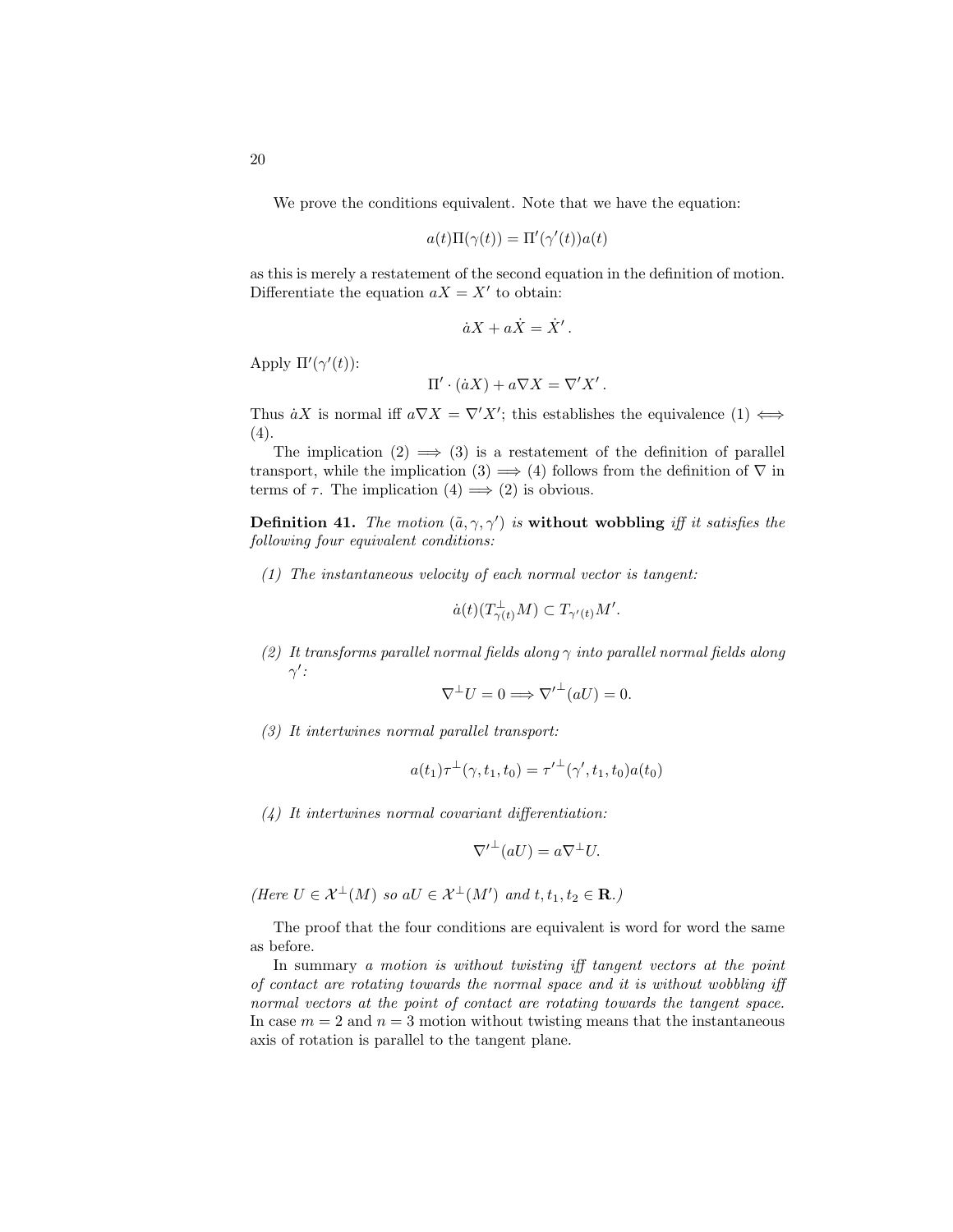Remark 42. The operations of reparametrization, inversion and composition respect motion without twisting (resp. without wobbling); i.e. if  $(\tilde{a}, \gamma, \gamma')$  and  $(\tilde{a}', \gamma', \gamma'')$  are motions without twisting (resp. without wobbling) and  $\sigma : \mathbf{R} \to$ **R** is a diffeomorphism; then the motions  $(\tilde{a} \circ \sigma, \gamma \circ \sigma, \gamma' \circ \sigma)$ ,  $(\tilde{a}(\cdot)^{-1}, \gamma', \gamma)$ , and  $(\tilde{a}'(\cdot)\tilde{a}(\cdot), \gamma, \gamma'')$  are also without twisting (resp. without wobbling).

Remark 43. Given curves  $\gamma : \mathbf{R} \to M$  and  $\gamma' : \mathbf{R} \to M'$  and a rigid motion  $\tilde{a}_0 \in R(E^n)$  satisfying:

$$
\tilde{a}_0(\gamma(0)) = \gamma'(0), \quad a_0(T_{\gamma(0)}M) = T_{\gamma'(0)}M'
$$

there exists a unique motion  $(\tilde{a}, \gamma, \gamma')$  of M along M' (with the given  $\gamma$  and  $\gamma'$ ) without twisting or wobbling satisfying the initial condition:

$$
\tilde{a}(0)=\tilde{a}_0.
$$

Indeed  $a(t)$  is defined uniquely by conditions (3) in the definitions so that  $\tilde{a}(t)$  is determined by the additional condition that  $\tilde{a}(t)(\gamma(t)) = \gamma'(t)$ . We prove below a somewhat harder result where the motion is without twisting, wobbling, or sliding. It is in this situation that  $\gamma$  and  $\gamma'$  determine one another (up to an initial condition).

Remark 44. We can now give another interpretation of parallel transport. Given  $\gamma: \mathbf{R} \to M$  and  $v \in T_{\gamma(0)}M$  take M' to be an affine subspace of the same dimension as M. Let  $(\tilde{a}, \gamma, \gamma')$  be a motion of M along M' without twisting (and, if you like, without sliding or wobbling). Let  $X' \in \mathcal{X}(\gamma')$  be the constant vector field along  $\gamma'$  (so that  $\nabla' X' = 0$ ) with value  $a(0)v$  and let  $X \in \mathcal{X}(\gamma)$  be the corresponding vector field along  $\gamma$ :

$$
X'(t) = a_0 v, \quad a(t)X(t) = x'(t).
$$

Then  $X(t) = \tau(\gamma, t_0, t)v$ .

To put it another way, imagine that  $M$  is a ball. To define parallel transport along a given curve  $\gamma$  roll the ball (without sliding etc.) along a plane M' keeping the curve  $\gamma$  in contact with the plane M'. Let  $\gamma'$  be the curve traced out in  $M'$ . If a constant vector field in the plane  $M'$  is drawn in wet ink along the curve  $\gamma'$  it will mark off a (covariant) parallel vector field along  $\gamma$  in M.

Exercise 45. Describe parallel transport along a great circle in a sphere.

#### Development

Development is the intrinsic version of motion without sliding or twisting.

**Definition 46.** A development of M along M' is a triple  $(b, \gamma, \gamma')$  where  $\gamma: \mathbf{R} \to M$  and  $\gamma': \mathbf{R} \to M'$  are curves and b is a function which assigns to each  $t \in \mathbf{R}$  an orthogonal linear isomorphism:

$$
b(t): T_{\gamma(t)}M \to T_{\gamma'(t)}M'
$$

and such that the following equivalent conditions are satisfied: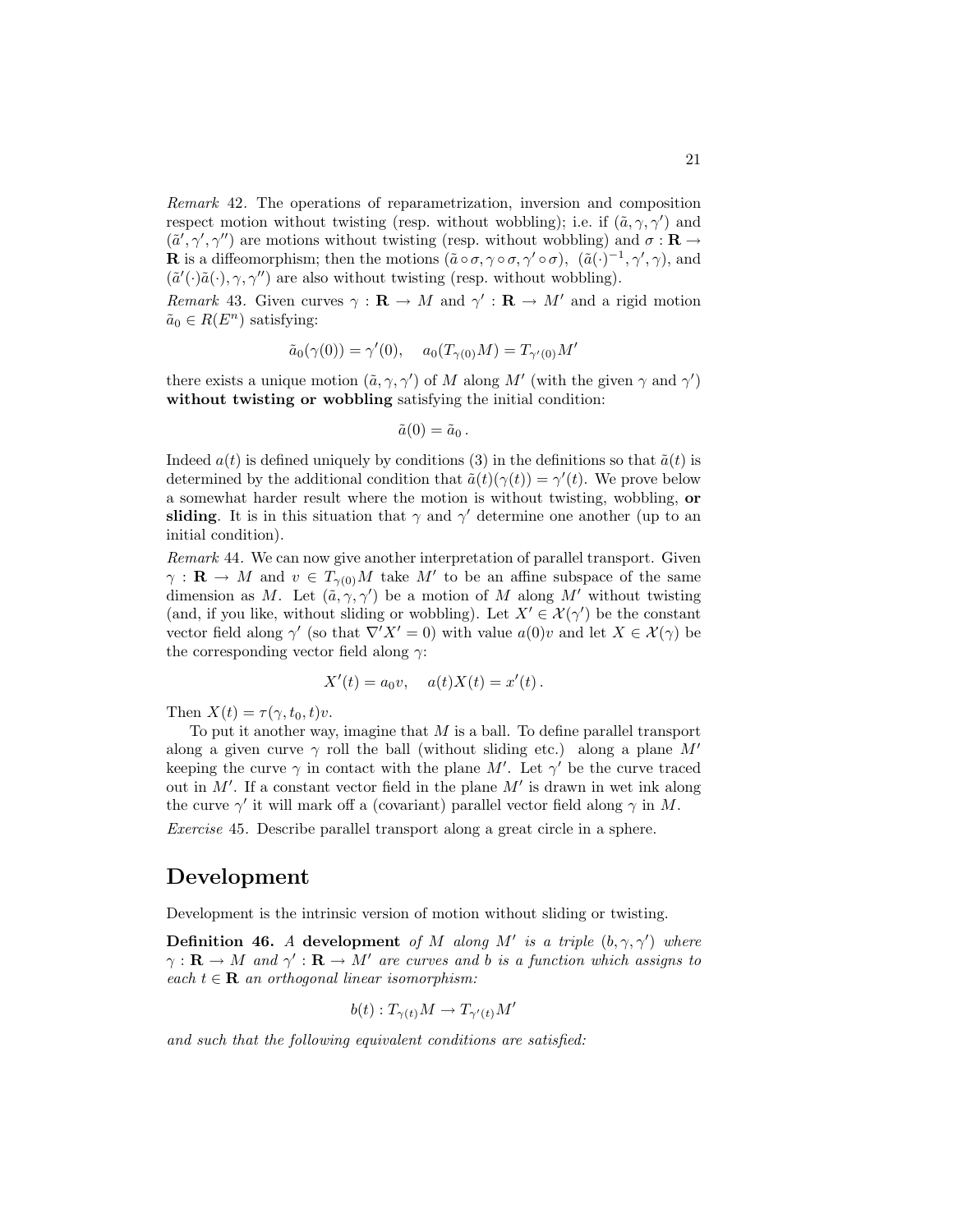(1) There is a motion  $(\tilde{a}, \gamma, \gamma')$  without sliding, twisting, or wobbling such that

$$
b(t)=a(t)\mid T_{\gamma(t)}M
$$

for  $t \in \mathbf{R}$ ;

- (2) there is a motion exactly as in (1) except possibly not without wobbling;
- (3) b intertwines parallel transport:

$$
b(t_1)\tau(\gamma, t_1, t_0) = \tau'(\gamma', t_1, t_0)b(t_0)
$$

and satisfies:

$$
b(t)\dot{\gamma}(t) = \dot{\gamma}'(t).
$$

We prove the equivalence of three conditions. The implications  $(1) \implies (2)$ and  $(2) \implies (3)$  are obvious. For  $(3) \implies (1)$  choose any  $\tilde{a}_0 \in R(E^n)$  such that  $\tilde{a}_0(\gamma(0)) = \gamma'(0)$  and  $a_0 | T_{\gamma(0)}M = b(0)$ . There is a unique motion  $(\tilde{a}, \gamma, \gamma')$ without twisting or wobbling such that  $\tilde{a}(0) = \tilde{a}_0$ . As a and b both intertwine  $\tau$ and  $\tau'$  we have  $a(t) | T_{\gamma(t)}M = b(t)$ . Hence  $a\dot{\gamma} = b\dot{\gamma} = \dot{\gamma}'$  so the motion  $(\tilde{a}, \gamma, \gamma')$ is also without sliding as required.

Remark 47. The operations of reparametrization, inversion, and composition yield developments when applied to developments; i,e. if  $(b, \gamma, \gamma')$  is a development of M along M',  $(b', \gamma', \gamma'')$  is a development of M' along M'', and  $\sigma : \mathbf{R} \to \mathbf{R}$  is a diffeomorphism, then  $(b \circ \sigma, \gamma \circ \sigma, \gamma' \circ \sigma)$ ,  $(b'(\cdot)^{-1}, \gamma', \gamma)$ , and  $(b'(\cdot)b(\cdot), \gamma, \gamma'')$  are all developments.

**Theorem 48** (Developments along affine subspaces). Assume  $M' = E^m$  is an affine subspace of  $E^n$  and that we are given  $\gamma : \mathbf{R} \to M$ ,  $o' \in M'$ ,  $t_0 \in \mathbf{R}$ , and an orthogonal isomorphism:

$$
b_0: T_{\gamma(t_0)}M \to T_{o'}E^m = \mathbf{E}^m.
$$

Then there exists a unique development  $(b, \gamma, \gamma')$  satisfying the initial conditions:

$$
b(t_0) = b_0, \quad \gamma'(t_0) = o'.
$$

**Corollary 49.** Assume  $(M' = E^m$  and) that we are given  $\gamma : \mathbf{R} \to M$ ,  $t_0 \in \mathbf{R}$ , and  $\tilde{a}_0 \in R(E^n)$  such that:

$$
\tilde a_0(\tilde T_{\gamma(t_0)}M)=E^m\,.
$$

Then there exists a unique motion  $(\tilde{a}, \gamma, \gamma')$  without sliding, twisting or wobbling satisfying the initial condition:

$$
\tilde{a}(t_0)=\tilde{a}_0.
$$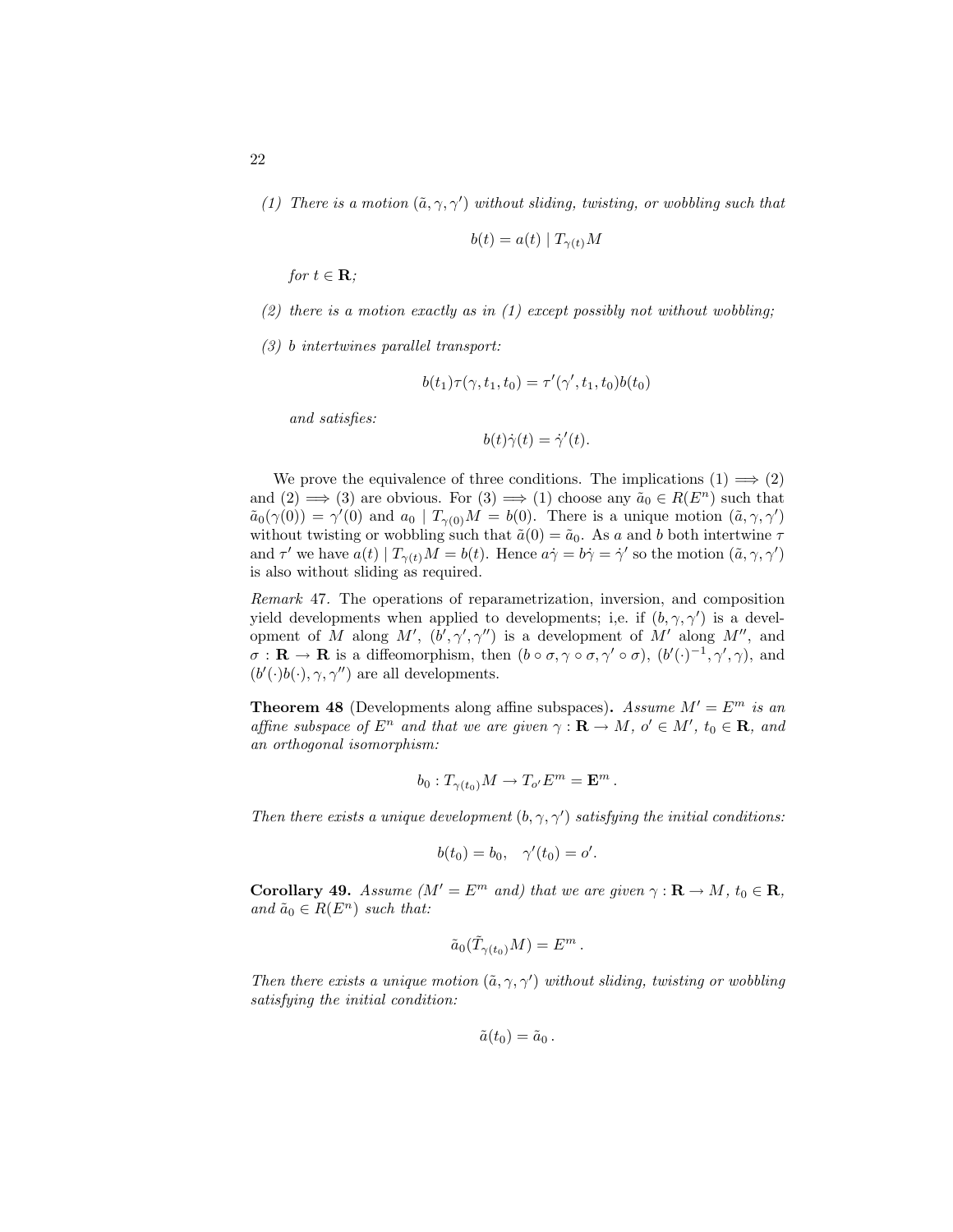*Proof.* We first prove uniqueness. Let the development  $(b, \gamma, \gamma')$  be given and choose a basis  $e'_1, \ldots, e'_m$  for  $\mathbf{E}^m$ . Define a moving frame  $E_1, \ldots, E_m$  along  $\gamma$ by:

$$
b(t)E_i(t) = e_i'.
$$

Since  $(b, \gamma, \gamma')$  is a development the  $E_i$  are parallel:

$$
\nabla E_i = 0
$$

and satisfy the initial condition:

$$
b_0 E_i(t_0) = e'_i.
$$

This determines  $B(t) : T_{\gamma(t)}M \to \mathbf{E}^m$  uniquely. Define  $\xi^i = \xi^i(t)$  by:

$$
\dot{\gamma}(t) = \sum_{i} \xi^{i}(t) E_{i}(t);
$$

since  $b\dot{\gamma} = \dot{\gamma}'$  the curve  $\gamma'$  is uniquely determined by:

$$
\dot{\gamma}'(t) = \sum_i \xi^i(t) e_i', \quad \gamma'(t_0) = o'.
$$

For existence note that the formulas just derived can be taken as definitions of b and  $\gamma'$ .  $\Box$ 

Remark 50. Below we prove a theorem which asserts the existence of  $\gamma$  given  $\gamma'$ .

*Remark* 51. Any two developments  $(b_1, \gamma, \gamma_1')$  and  $(b_2, \gamma, \gamma_2')$  of the same curve  $\gamma$  in M are related by:

$$
b_2(t) = cb_1(t), \quad \gamma'_2(t) = c\gamma'_1(t) + v
$$

where  $c$  is a constant linear orthogonal isomorphism and  $v$  is a constant vector. (This follows from uniqueness since one easily checks that if  $(b_2, \gamma, \gamma'_2)$  is defined from  $(b_1, \gamma, \gamma'_1)$  by these formulas then it is a development.)

## Affine Parallel Transport

Now let  $(b, \gamma, \gamma')$  be any development of M along an affine space  $M' = E^m$  and define for each  $t \in \mathbf{R}$  an affine map:

$$
\tilde{b}(t) : \tilde{T}_{\gamma(t)}M \to M' = E^m = \gamma'(t) + \mathbf{E}^m
$$

of affine tangent spaces by imposing the conditions that  $\tilde{b}(t)$  induce the linear map:

$$
b(t): T_{\gamma(t)}M\to {\bf E}^m
$$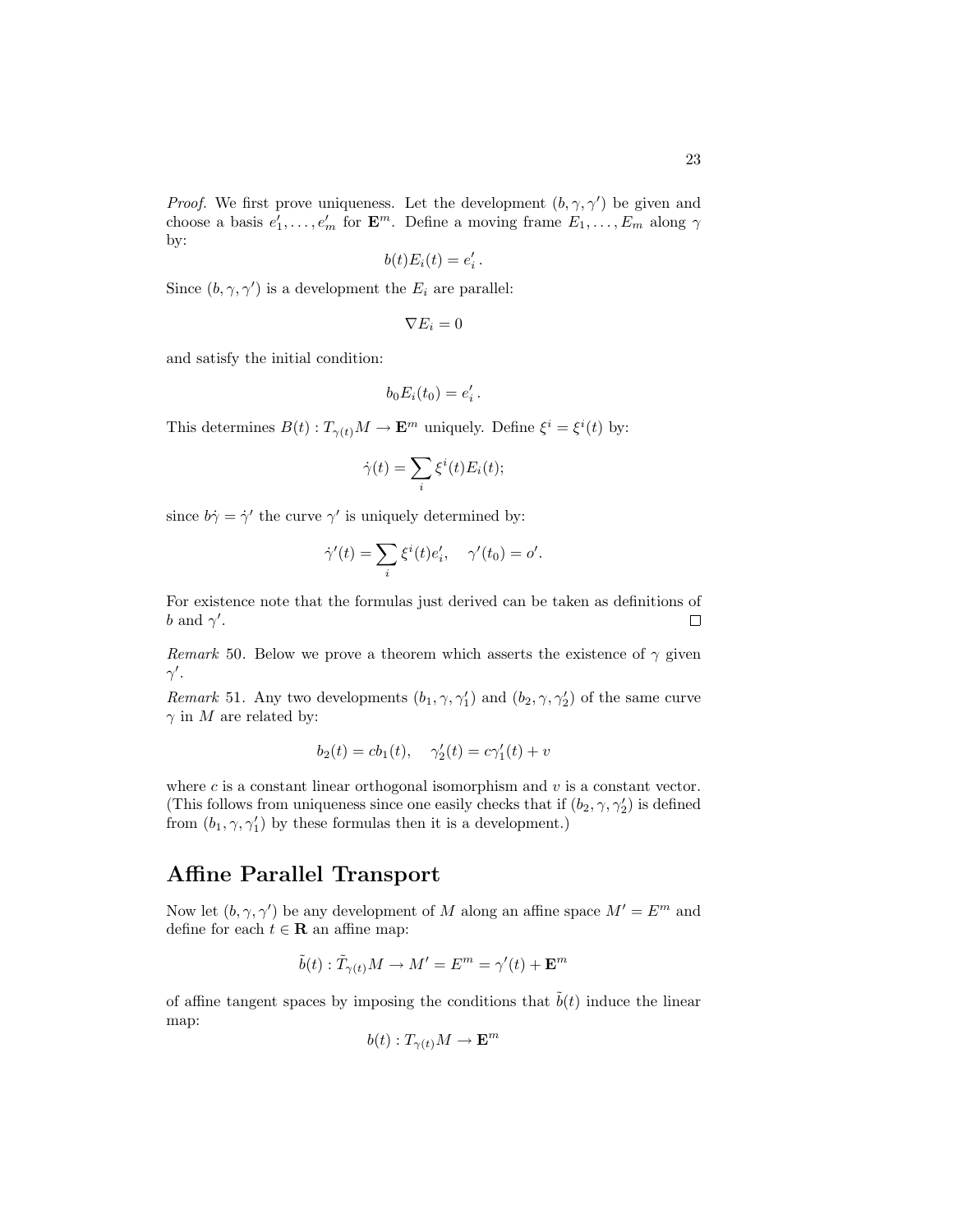on vectors and that  $b(t)$  carries the point  $\gamma(t) \in M$  to the point  $\gamma'(t) \in M'$  $E^m$ :

$$
b(t)\gamma(t) = \gamma'(t).
$$

In other words  $\tilde{b}(t)$  is the restriction to the affine tangent space of  $\tilde{a}(t)$  where  $(\tilde{a}, \gamma, \gamma')$  is a motion of M along  $M' = E^n$  without sliding or twisting.

**Definition 52.** For  $t_0, t_1 \in \mathbb{R}$  the affine isometry of affine tangent spaces:

$$
\tilde{\tau}(\gamma, t_1, t_0) : \tilde{T}_{\gamma(t_0)} \tilde{M} \to T_{\gamma(t_1)} M
$$

given by:

$$
\tilde{\tau}(\gamma, t_1, t_0) = \tilde{b}(t_1)^{-1} \tilde{b}(t_0)
$$

is called affine parallel transport  $\gamma(t_0)$  to  $\gamma(t_1)$  along  $\gamma$ .

Affine parallel transport is independent of the choice of the development  $(b, \gamma, \gamma')$  of M along  $E^m$  but depends only on the curve  $\gamma$ . As a notation indicates, the affine map  $\tilde{\tau}$  induces the (linear) parallel transport map:

$$
\tau(\gamma, t_1, t_0) : T_{\gamma(t_0)}M \to T_{\gamma(t_1)}M
$$

on the (vector) tangent spaces.

To see the independence of the development note that by the last remark  $b_1$ and  $b_2$  arising from different developments are related by:

$$
\tilde{b}_2(t) = \tilde{c} \cdot \tilde{b}_1(t)
$$

where  $\tilde{c}$  is an affine isomorphism independent of  $t$ . Thus:

$$
\tilde{b}_2(t_1)^{-1} \cdot \tilde{b}_2(t_0) = \tilde{b}_1(t_1)^{-1} \cdot \tilde{b}_1(t_0)
$$

as required.

We next prove the analog for affine parallel transport of the formula:

$$
\left. \frac{d}{dt} \tau(\gamma, t_0, t) X(t) \right|_{t=t_0} = \nabla X(t_0)
$$

for  $X \in \mathcal{X}(\gamma)$ . Choose a vector field X along  $\gamma$  and form the the "affine field":

$$
\tilde{X}(t) = \gamma(t) + X(t).
$$

Thus  $\tilde{X}(t)$  lies in the affine tangent space at  $\gamma(t)$ :

$$
\tilde{X}(t)\in \tilde{T}_{\gamma(t)}M
$$

Apply  $\tilde{\tau}(\gamma, t_0, t)$  to get a curve in a fixed affine space:

$$
\tilde{\tau}(\gamma, t_0, t)(\tilde{X}(t)) \in \tilde{T}_{\gamma(t_0)}M.
$$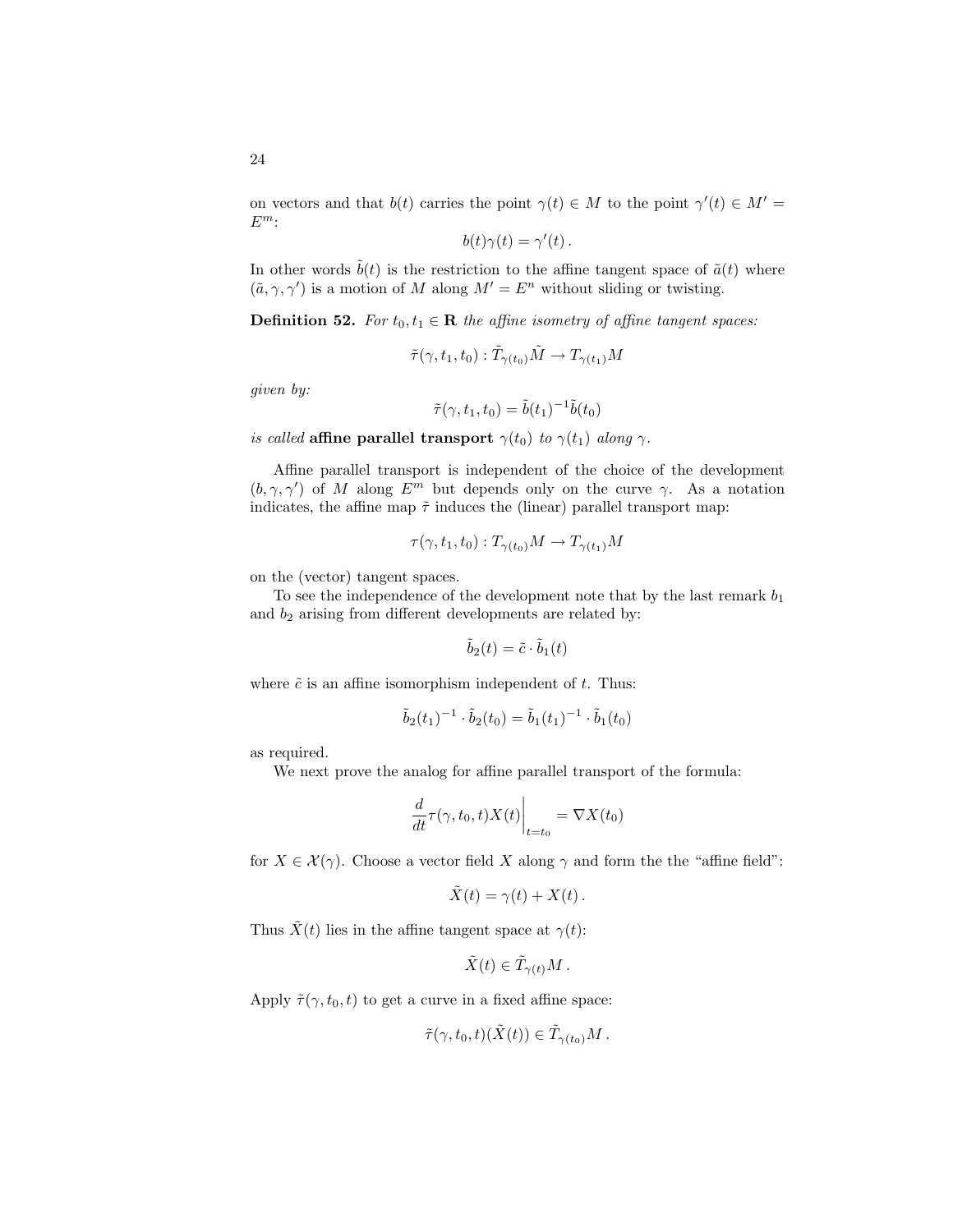Proposition 53. We have:

$$
\left. \frac{d}{dt} \tilde{\tau}(\gamma, t_0, t)(\tilde{X}(t)) \right|_{t=t_0} = \nabla X(t_0) + \dot{\gamma}(t_0) \in T_{\gamma(t_0)}M.
$$

*Proof.* Choose a development  $(b, \gamma, \gamma')$  with:

$$
E^m = m' = \tilde{T}_{\gamma(t_0)}M, \quad \tilde{b}(t_0) = \text{ identity.}
$$

Then:

$$
\tilde{\tau}(\gamma, t_0, t) = \tilde{b}(t)
$$

so:

$$
\tilde{\tau}(\gamma, t_0, t)(\tilde{X}(t)) = \tilde{b}(t)(\gamma(t)) + b(t)X(t) \n= \gamma'(t) + \tau(\gamma, t_0, t)X(t).
$$

Hence:

$$
\frac{d}{dt}\tilde{\tau}(\tilde{X})\Big|_{t=t_0} = \dot{\gamma}'(t_0) + \nabla X(t_0)
$$
  

$$
= \dot{\gamma}(t_0) + \nabla X(t_0)
$$

as required.

Corollary 54. Affine parallel transport is given by:

$$
\tilde{\tau}(\gamma, t, t_0)(\gamma(t_0) + v_0) = \gamma(t) + X(t) + \tau(\gamma, t, t_0)v_0
$$

for  $v_0 \in T_{\gamma(t_0)}M$  where  $X \in \mathcal{X}(\gamma)$  is the solution of the (linear inhomogeneous) ordinary differential equation:

$$
\nabla X + \dot{\gamma} = 0, X(t_0) = 0.
$$

*Exercise* 55. Consider the case where  $m = 1$  and  $n = 2$ ; i.e. M is a plane curve. Show that in this case the curve  $\alpha : \mathbf{R} \to E^2$  given by:

$$
\alpha(t) = \tilde{\tau}(\gamma, t, t_0)(\gamma(t_0))
$$

is an **involute** of  $\gamma$ . This means that

$$
\gamma(t) - \alpha(t) = s(t)X(t)
$$

where  $X$  is the unit tangent vector:

$$
X(t) = \|\dot{\gamma}(t)\|^{-1} \dot{\gamma}(t)
$$

and s is the arclength:

$$
s(t) = \int_{t_0}^t ||\dot{\gamma}|| dt.
$$

 $\Box$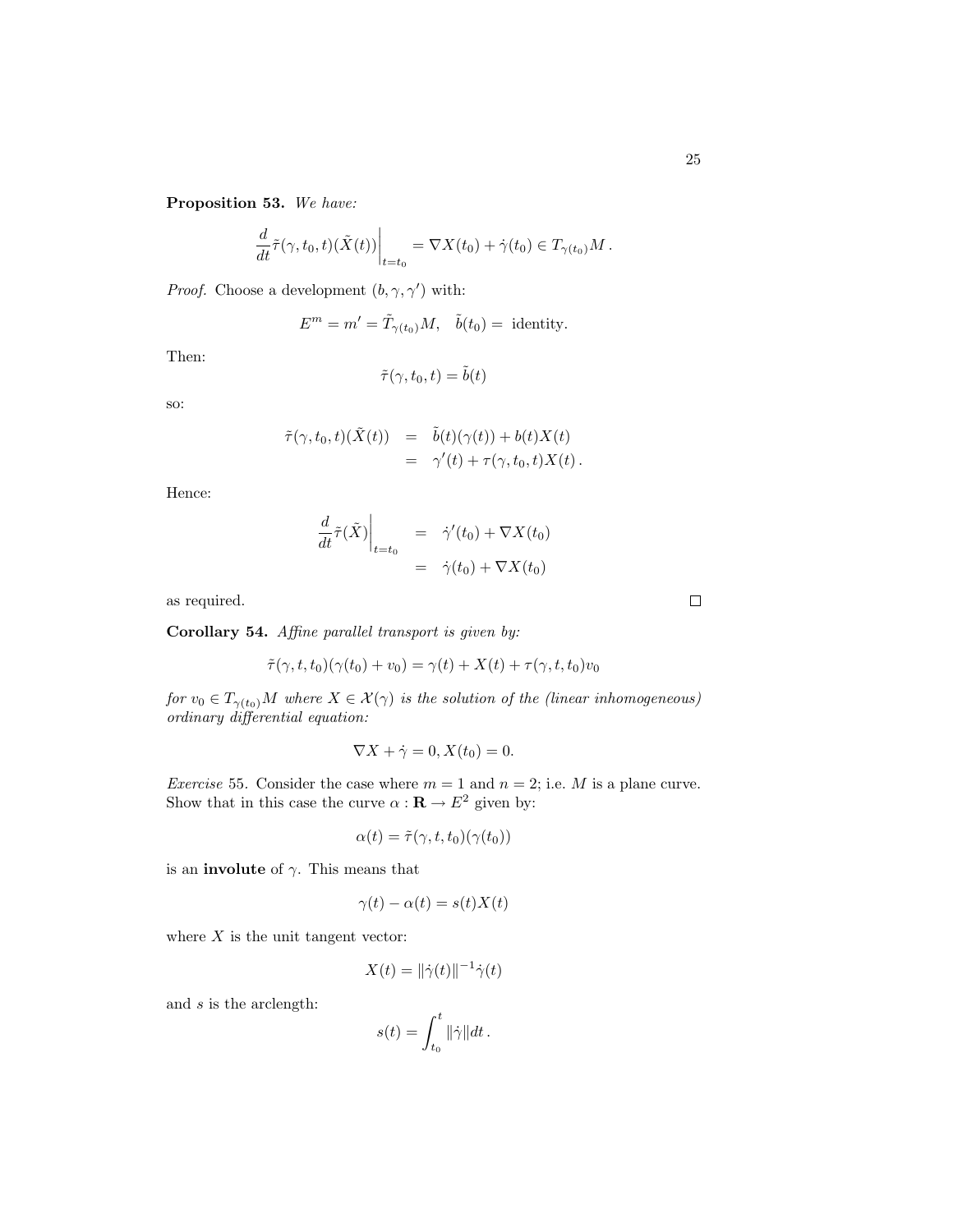#### Figure 4: An Evolute

Verify that  $\gamma$  is the **evolute** of  $\alpha$ : the locus of centers of curvature:

$$
\gamma - \alpha = \left\| \frac{d^2 \alpha}{dr^2} \right\|^{-2} \frac{d^2 \alpha}{dr^2}
$$

where r is the arclength parameter of  $\alpha$ :

$$
r(t) = \int_{t_0}^t \|\alpha\| dt.
$$

Thus  $\alpha$  is generated from  $\gamma$  by unwiding a string wound around  $\gamma$  while  $\gamma$  is the locus of intersections of infinitessimally near normal lines to  $\alpha$ .

# The Frame Bundle

A frame for an *m*-dimensional vector space V is an ordered basis  $e = (e_1, \ldots, e_m)$ for V. This is the same as a vector space isomorphism  $e: \mathbb{R}^m \to V^m$ :

$$
e(\xi) = \sum_i \xi^i e_i
$$

for  $\xi = (\xi^1, \ldots, \xi^m) \in \mathbf{R}^m$ . Denote by  $L_{is}(\mathbf{R}^m, V)$  the set of all frames for V:

$$
L_{\text{is}}(\mathbf{R}^m, V) = \{e \in V^{\times m} : e_1, \dots, e_m \text{ a basis}\}.
$$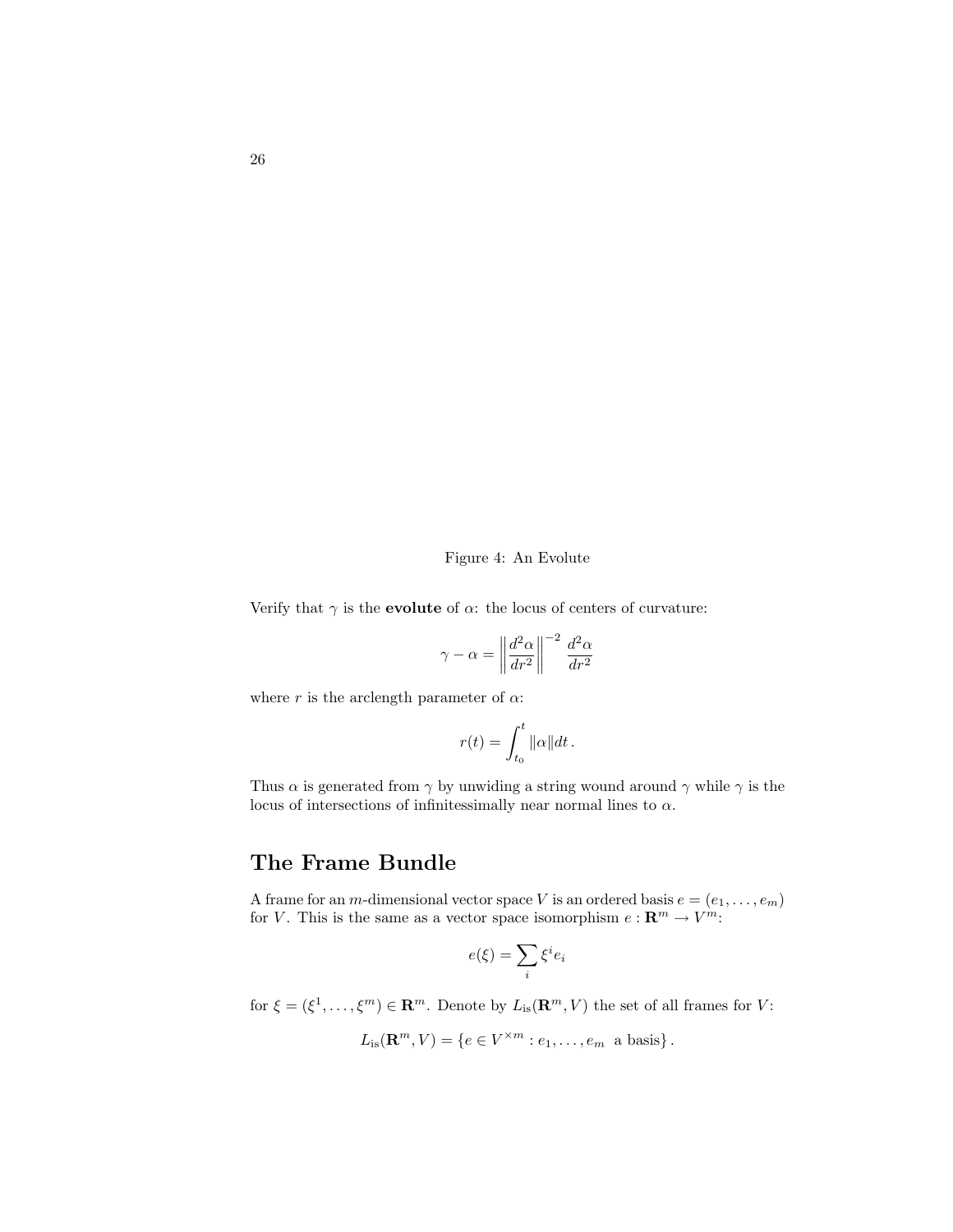Note that the group  $GL(m)$  of all invertible  $m \times m$  matrices acts on  $L_{is}(\mathbf{R}^m, V)$ via the formula:

$$
(a^*e)_j = \sum_i a_j^i e_i
$$

for  $a \in GL(m)$  and  $e \in L_{is}(\mathbf{R}^m, V)$ ; in terms of isomorphisms:

$$
(a^*e)(\xi) = e(a\xi)
$$

for  $a: \mathbf{R}^m \to \mathbf{R}^m$ ,  $e: \mathbf{R}^m \to V$ , and  $\xi \in \mathbf{R}^m$ . The action is called a right action because  $a \mapsto a^*$  is an antihomomorphism:

$$
(a_1a_2)^* = a_2^*a_1^* \, ;
$$

this law looks like an associative law if we write the group element on the right:

$$
(ea1)a2 = e(a1a2)
$$

where  $ea = a^*e$ . The action is free:

$$
a^*e = e \Longrightarrow a = \text{identity}
$$

and transitive:

$$
e, e' \in L_{\text{is}}(\mathbf{R}^m, V) \Longrightarrow \exists a \in LG(m) : e' = a^*e
$$

so that each choice of  $e \in L_{is}(\mathbf{R}^m, V)$  determines a diffeomorphism:

$$
GL(m) \to L_{\text{is}}(\mathbf{R}^m, V) : La \mapsto a^*e
$$

from the (open) set of invertible matrices onto the open subset

$$
L_{\text{is}}(\mathbf{R}^m, V) \subset V^{\times m}.
$$

Note however that  $L_{is}(\mathbf{R}^m, V)$  is not naturally a group (although it is diffeomorphic to one) for the diffeomorphism  $a \mapsto a^*e$  depends on the choice of e.

**Definition 56.** The frame bundle  $F(M)$  of the submanifold  $M \subset E^n$  is the set:

$$
F(M) = \{(p, e) : p \in M, e \in F(M)_p\}
$$

where  $F(M)_p$  is the space of frames of the tangent space at p:

$$
F(M)_p = L_{\text{is}}(\mathbf{R}^m, T_p M).
$$

Define a right action of  $GL(m)$  on  $F(M)$  by:

$$
a^*(p, e) = (p, a^*e)
$$

for  $a \in GL(m)$  and  $(p, e) \in F(M)$ .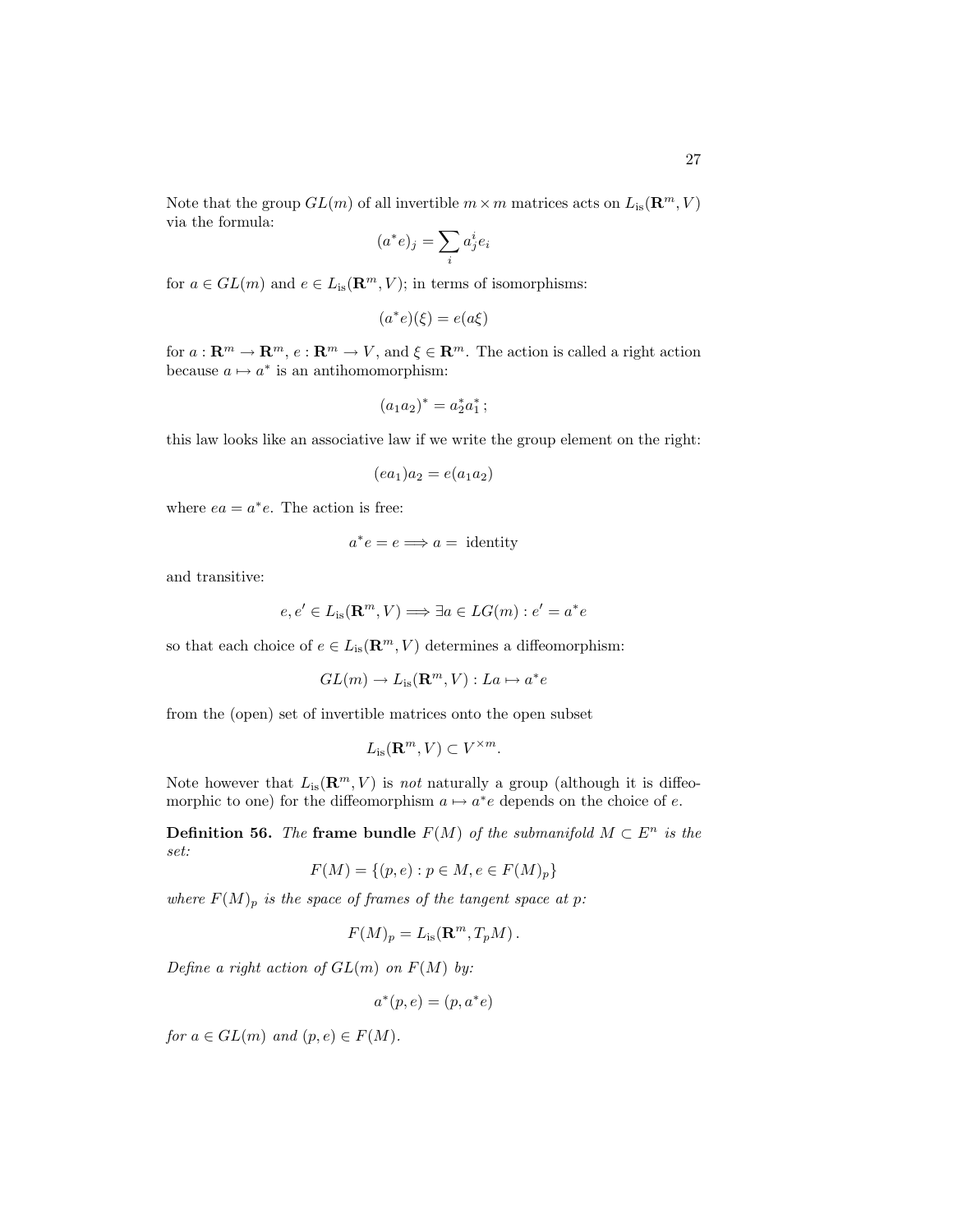28

**Proposition 57.** The frame bundle  $F(M)$  is a submanifold of  $E^n \times (\mathbf{E}^n)^{\times m}$ of dimension  $m + m^2$  and the projection:

$$
F(M) \to M : (p, e) \to p
$$

is locally trivial. The orbits of the  $GL(m)$  action are the fibers of this projection:

$$
GL(m)^*(p, e) = F(M)_p
$$

for  $(p, e) \in F(M)$ .

*Proof.* Any moving frame  $E_1, \ldots, E_m \in \mathcal{X}(M_0)$  defined over an open subset  $M_0$ of M gives a bijection:

$$
M_0 \times GL(m) \to F(M_0) : (p, a) \to a^*E(p)
$$

where:

$$
E(p) = (E_1(p), \ldots, E_m(p)) \in F(M)_p.
$$

This bijection (when composed with a parametrization of  $M_0$ ) gives a parametrization of the open subset  $F(M_0)$  of  $F(M)$ . The diagram:



clearly commutes so the assertions of the proposition are evident.

 $\Box$ 

*Exercise* 58. Denote by  $O(M)$  the **orthonormal** frame bundle of M:

$$
O(M) = \{(p, e) \in F(M) : \langle e_i, e_j \rangle = \delta_{ij}\}.
$$

Show that  $O(M)$  is a submanifold of  $F(M)$ , that the projection:

$$
O(M) \to M : (p, e) \mapsto p
$$

is locally trivial, and that the action of  $GL(m)$  on  $F(M)$  restricts to an action of  $O(m)$  on  $O(M)$  whose orbits are the fibers:

$$
O(M)_p = O(M) \cap F(M)_p
$$

of this projection.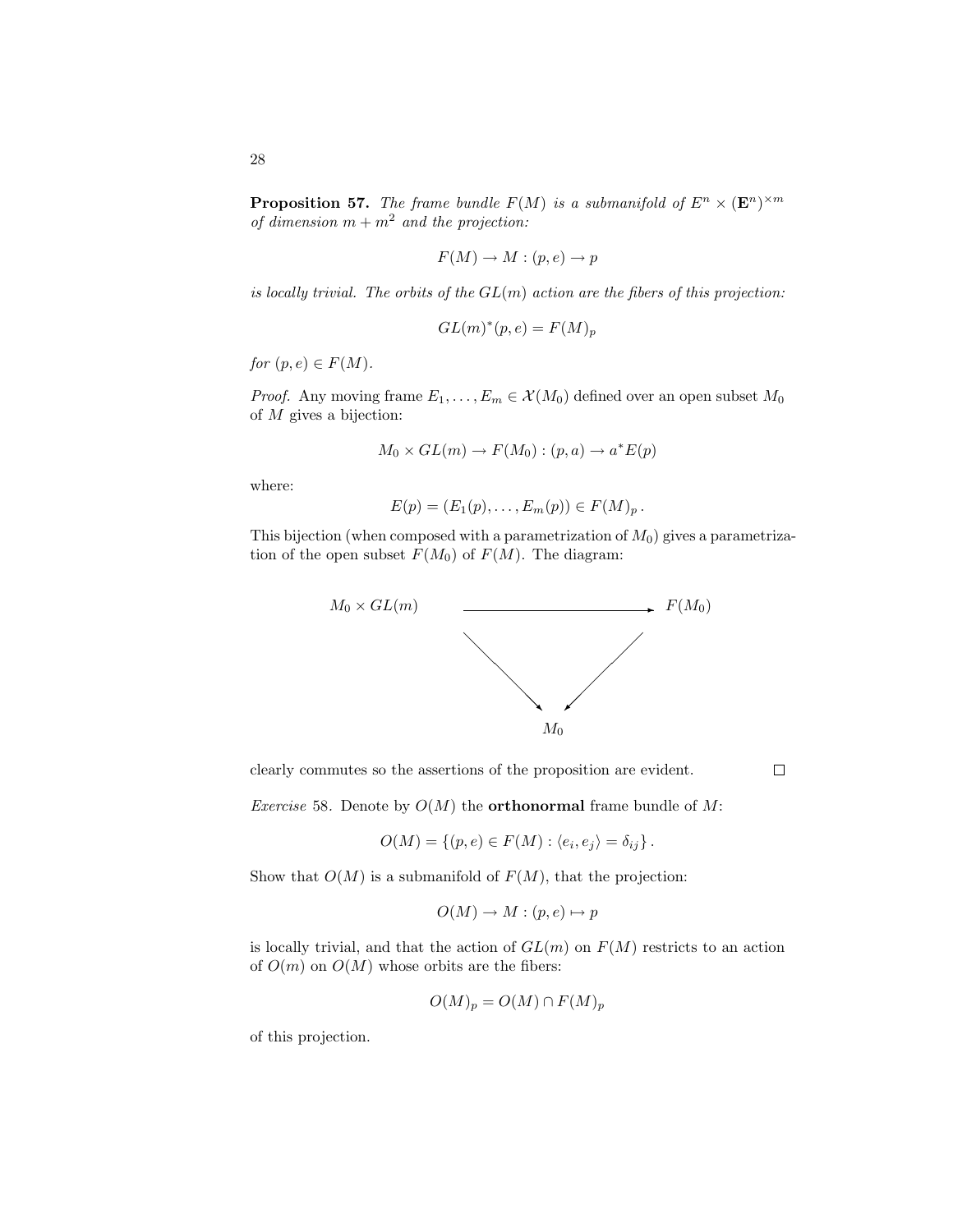## Horizontal Lifts

We have previously used the idea of moving frame along a curve  $\gamma : \mathbf{R} \to M$ ; i.e. vector fields  $E_1, \ldots, E_m \in \mathcal{X}(\gamma)$  which give a basis for  $T_{\gamma(t)}M$  for each  $t \in \mathbf{R}$ . Such a frame can be viewed as a curve  $\beta : \mathbf{R} \to F(M)$  in the frame bundle:

$$
\beta(t) = (\gamma(t), E_1(t), \dots, E_m(t))
$$

for  $t \in \mathbf{R}$ .

**Definition 59.** We call such a curve  $\beta$  a lift of  $\gamma$ ; thus  $\beta : \mathbf{R} \to F(M)$  lifts  $\gamma: \mathbf{R} \to M$  iff  $\pi \circ \beta = \gamma$  where  $\pi: F(M) \to M$  is the projection. When the vector fields  $E_i$  are parallel along  $\gamma$  the curve  $\beta$  is called **horizontal**; thus a horizontal curve is one of form:

$$
\beta(t) = (\gamma(t), \tau(\gamma, 0, t)e)
$$

where  $e = (e_1, \ldots, e_m) \in F(M)_{\gamma(0)}$ . For  $(p, e) \in F(M)$  we define two subspaces of the tangent space  $T_{(p,e)}F(M)$ . These are the **vertical space**  $V_{(p,e)}$  which is simply the tangent space to the fiber:

$$
V_{(p,e)} = T_{(p,e)} F(M)_p
$$

and the **horizontal space**  $H_{(p,e)}$  consisting of all tangent vectors to horizontal curves through  $(p, e)$ :

$$
H_{(p,e)} = \{ \beta(0) \mid \beta(0) = (p,e), \beta : \mathbf{R} \to F(M) \text{ horizontal} \}.
$$

Proposition 60. The horizontal space is a vector space complement to the vertical space:

$$
T_{(p,e)}F(M) = V_{(p,e)} \oplus H_{(p,e)}.
$$

The vertical space is the kernel of the derivative of the projection  $\pi : F(M) \rightarrow$  $M$ :

$$
V_{(p,e)} = \ker D\pi(p,e), \quad D\pi(p,e) : T_{(p,e)}F(M) \to T_pM
$$

so that this derived projection restricts to an isomorphism:

$$
D\pi(p,e) | H_{(p,e)} : H_{(p,e)} \to T_pM.
$$

Finally a curve  $\beta : \mathbf{R} \to F(M)$  is horizontal if and only if its tangent vector lies in the horizontal space:

$$
\dot{\beta}(t) \in H_{\beta(t)} \qquad (\forall T \in \mathbf{R}).
$$

If  $\beta : \mathbf{R} \to F(M)$  is horizontal and  $a \in GL(m)$  then  $a^*\beta : \mathbf{R} \to F(M)$  is also horizontal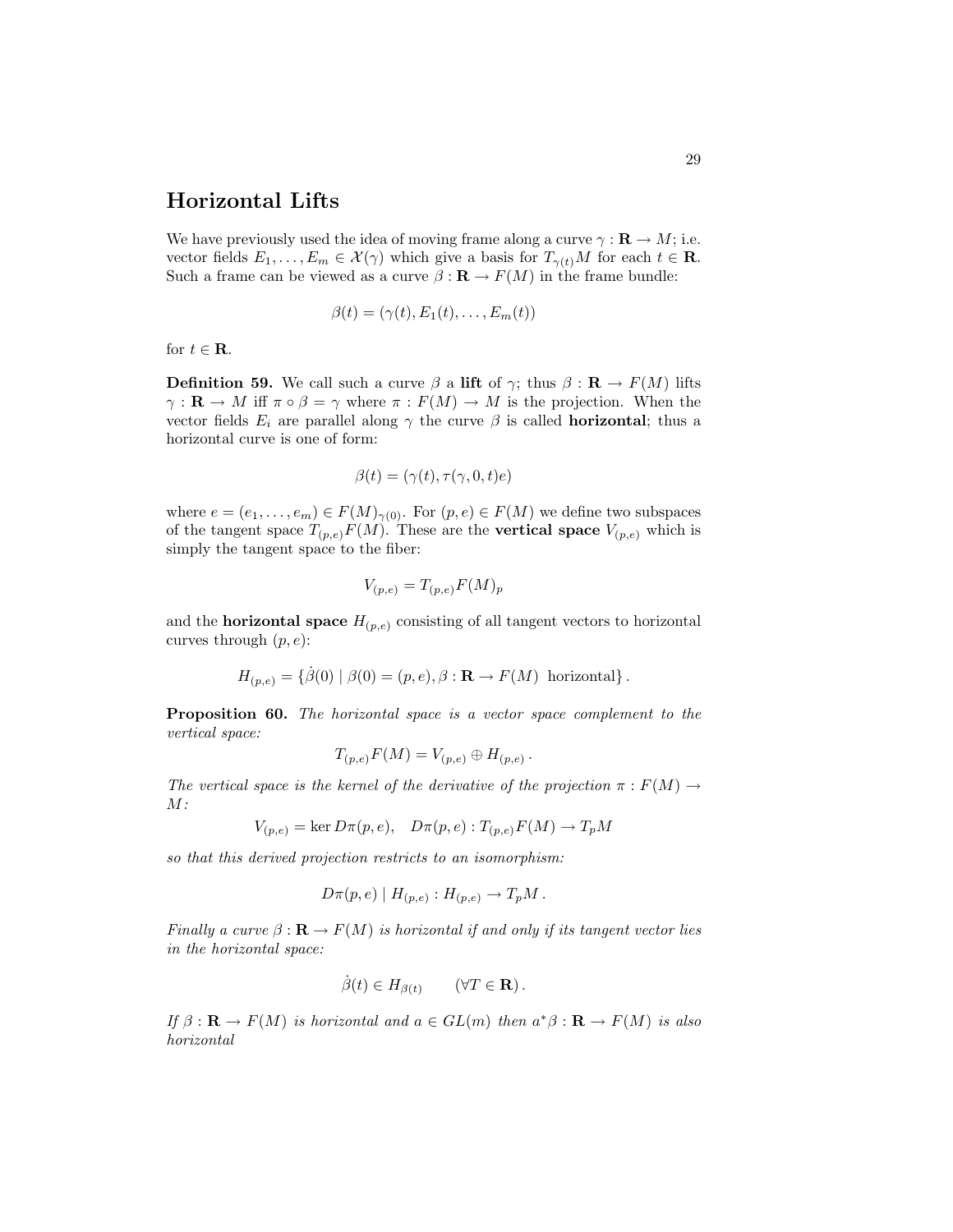Proof. Much of this is a trivial restatement of the definition. One sees that:

$$
V_{(p,e)} = \{(\dot{p}, \dot{e}) \in T_{(p,e)}F(M) : \dot{p} = 0\}
$$

While

$$
H_{(p,e)} = \{(\dot{p}, \dot{e}) : \dot{e}_i = h_p(\dot{p})e_i \ \ i = 1, \dots, m\}.
$$

(This last equation is because according to the Gauss-Weingarten equations, the equation  $\nabla E_i = 0$  for  $E_i \in \mathcal{X}(\gamma)$  takes the form:

$$
\dot{E}_i = h(\dot{\gamma}) E_i
$$

where h is the second fundamental form.) The formula for  $H_{(p,e)}$  shows that it intersects  $V_{(p,e)}$  only in the zero vector and that any vector  $(\dot{p}, \dot{e})$  can be resolved into components:

$$
(\dot{p}, \dot{e}) = (0, \dot{e} - h(\dot{p})e) + (\dot{p}, h(\dot{p})e)
$$

as required. The formula for  $H_{(p,e)}$  also shows that for  $\beta : \mathbf{R} \to F(M)$  the condition that  $\beta$  have the form  $\beta = (\gamma, \tau e)$  is the same as the condition that  $\beta \in H_{\beta}$ .  $\Box$ 

Remark 61. The reason for the terminology is that one draws the following extremely crude picture of the frame bundle:



One thinks of  $F(M)$  as "lying over" M. One would then represent the equation  $\gamma = \pi \circ \beta$  by a commutative diagram: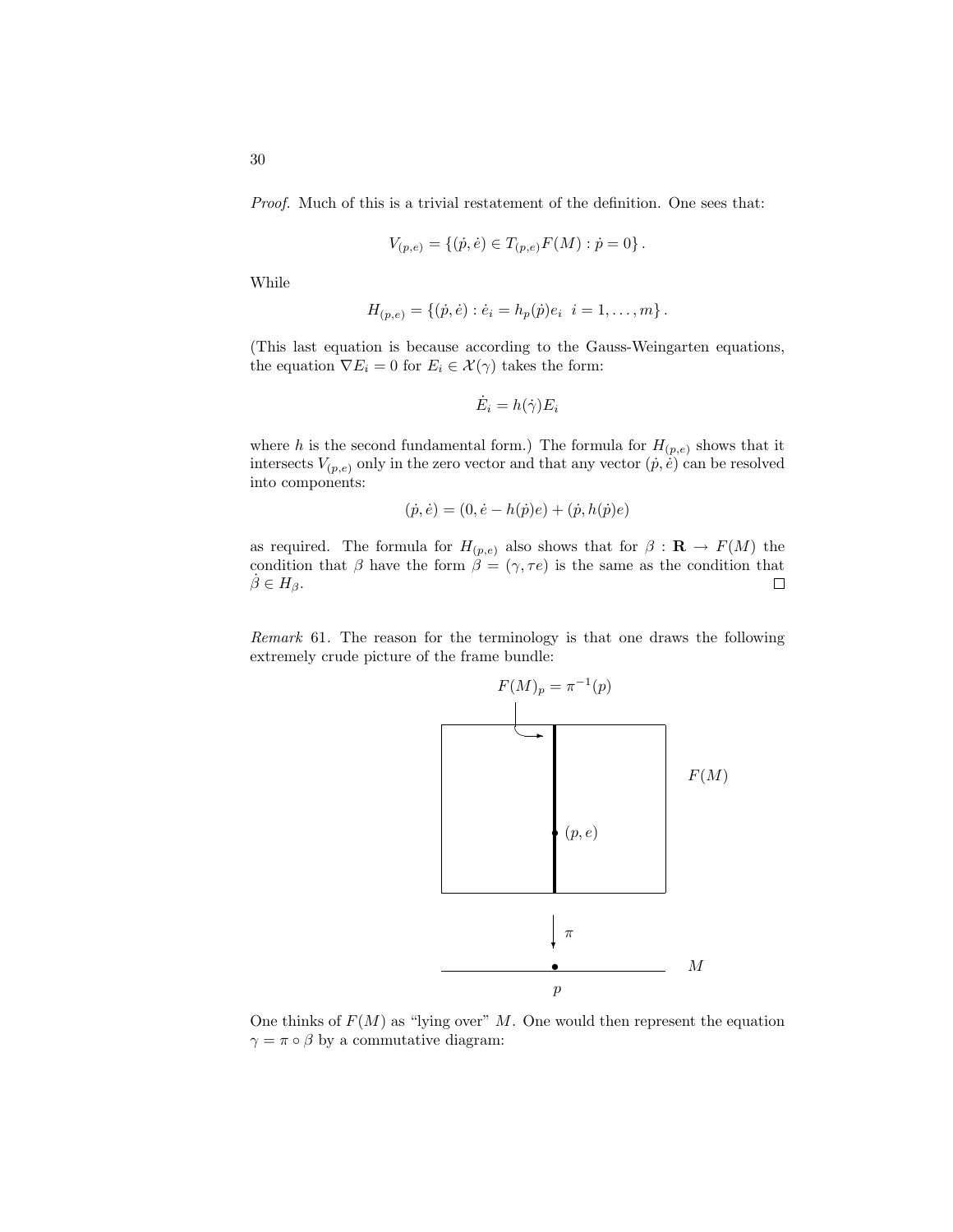

hence the word "lift". The vertical space is tangent to the vertical line in the picture while the horizontal space is transverse to the vertical space. This crude imagery can be extremely helpful.

Exercise 62. Recall the orthonormal frame bundle  $O(M) \subset F(M)$  defined above. Show that the horizontal space  $H_{(p,e)}$  is tangent to  $O(m)$ :

$$
H_{(p,e)} \subset T_{(p,e)}O(M)
$$

and the proposition remains true if  $O(M)$  is read for  $F(M)$  and:

$$
V'_{(p,e)} = T_{(p,e)}O(M)_p
$$

is read for  $V_{(p,e)}$ .

#### The Development Theorem

We now use the frame bundle to prove the existence of developments. For the first time it is necessary to talk about developments  $(b, \gamma, \gamma')$  or motions  $(\tilde{a}, \gamma, \gamma')$  where the curves are not necessarily defined for all  $t \in \mathbf{R}$  but possibly only on some interval  $J \subset \mathbf{R}$ . The definitions are unchanged. The concept of completeness used in the formulation of the theorem will be defined in the proof and discussed at greater length below. As usual  $M$  and  $M'$  denote arbitrary m-dimensional submanifolds of Euclidean space  $E^n$ .

**Theorem 63** (Existence and Uniqueness of Developments). Let  $\gamma' : \mathbf{R} \to M'$ ,  $o \in M$ ,  $t_0 \in \mathbf{R}$ , and an orthogonal isomorphism:

$$
b_0: T_oM \to T_{\gamma'(t_0)}M'
$$

be given. Then there exists a development  $t \to (b(t), \gamma(t), \gamma'(t))$  of M along M' defined for  $t \in J$  where  $J$  is an open interval containing  $t_0$  satisfying the initial conditions:

$$
b(t_0) = b_0, \quad \gamma(t_0) = o.
$$

Any two such developments agree wherever both are defined. If M is complete (in the sense defined below), there is a globally defined development, i.e. one with  $J = \mathbf{R}$ .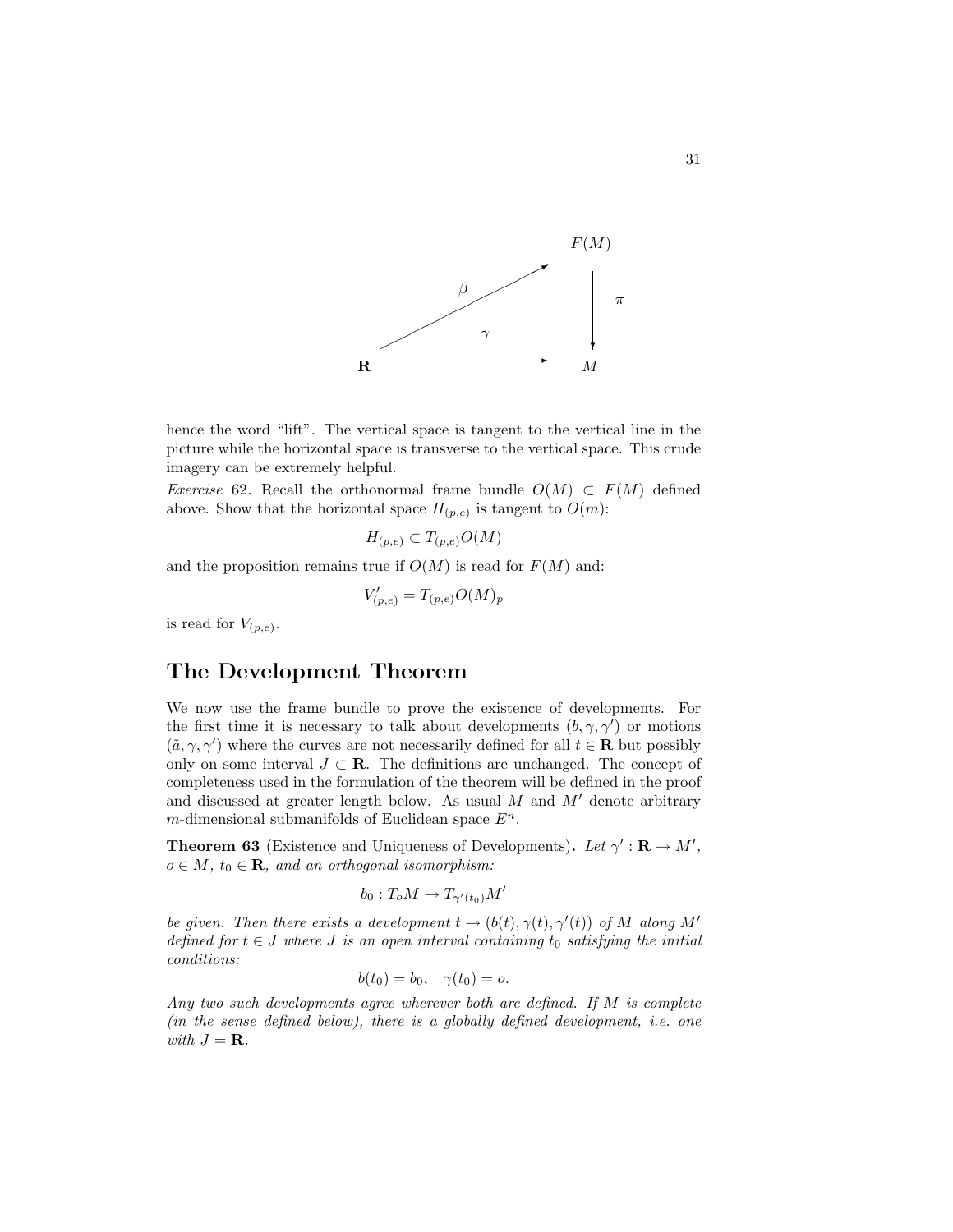**Corollary 64.** Let  $\gamma' : \mathbf{R} \to M'$ ,  $0 \in M$ ,  $t_0 \in \mathbf{R}$ , and a rigid motion  $\tilde{a}_0 \in$  $R(E^n)$  satisfying:

$$
\tilde{a}(o) = \gamma'(t_0), \ a_0 T_o M = T_{\gamma'(t_0)} M'
$$

be given. Then there exists a motion without sliding, twisting or wobbling of M along M<sup>'</sup> defined on an open interval J containing  $t_0$  and satisfying the initial condition:

$$
\tilde{a}(t_0)=\tilde{a}_0.
$$

Any two such agree wherever both are defined and if M is complete there is one with  $J = \mathbf{R}$ .

**Definition 65.** As any two developments  $(b_1, \gamma_1, \gamma')$  and  $(b_2, \gamma_2, \gamma')$  with  $\gamma_1(t_0)$  =  $\gamma_2(t_0)$  and  $b_1(t_0) = b_2(t_0)$  agree on  $J_1 \cap J_2$  there is a development defined on  $J_1 \cup J_2$ ; hence there is a unique maximally defined development  $(b, \gamma, \gamma')$  defined on *J*; any development  $(b_1, \gamma_1, \gamma')$  with  $\gamma_1(t_0) = \gamma(t_0)$  and  $b_1(t_0) = b(t_0)$  satisfies  $J_1 \subset J$ . We call this the *(maximally defined)* development corresponding to the given  $\gamma'$  and the given initial conditions  $\gamma(t_0) = 0$  and  $b(t_0) = b_0$ .

Remark 66. The statment of the theorem is essentially symmetric in M and  $M'$  as the operation of inversion carries developments to developments. Hence given  $\gamma: \mathbf{R} \to M$ ,  $o' \in M'$ ,  $t_0 \in \mathbf{R}$ , and  $b_0: T_{\gamma(t_0)}M \to T_{o'}M'$ , we may speak of the development  $(b, \gamma, \gamma')$  corresponding to  $\gamma$  with initial conditions  $\gamma'(t_0) = o'$ and  $b(t_0) = b_0$ .

*Proof of theorem.* We have already proved the theorem in case  $M$  is a Euclidean space. Since the operations of composition and inversion yield developments when applied to developments, we may assume w.l.o.g. that  $M'$  is a Euclidean space  $E^m$ .

Our first step is to find a differential equation whose solutions correspond to developments.

**Definition 67.** Given a smooth map  $\xi : \mathbf{R} \to \mathbf{R}^m$  the time dependent vectorfield  $B = B(t, p, e)$  on  $F(M)$  characterized by the conditions that  $B(t, p, e)$  be horizontal:

$$
B(t, p, e) \in H_{(p,e)} \subset T_{(p,e)}F(M)
$$

and project to  $e(\xi(t)) \in T_pM$ :

$$
D\pi(p, e)B(t, p, e) = e(\xi(t))
$$

where  $\pi : F(M) \to M$  is the projection  $(\pi(p, e) = p)$  is called the **basic vec**torfield *corresponding to*  $\xi$ *.* 

We remark that  $B$  can be given explicitly via the formulas:

$$
B(t, p, e) = (\hat{p}, \hat{e})
$$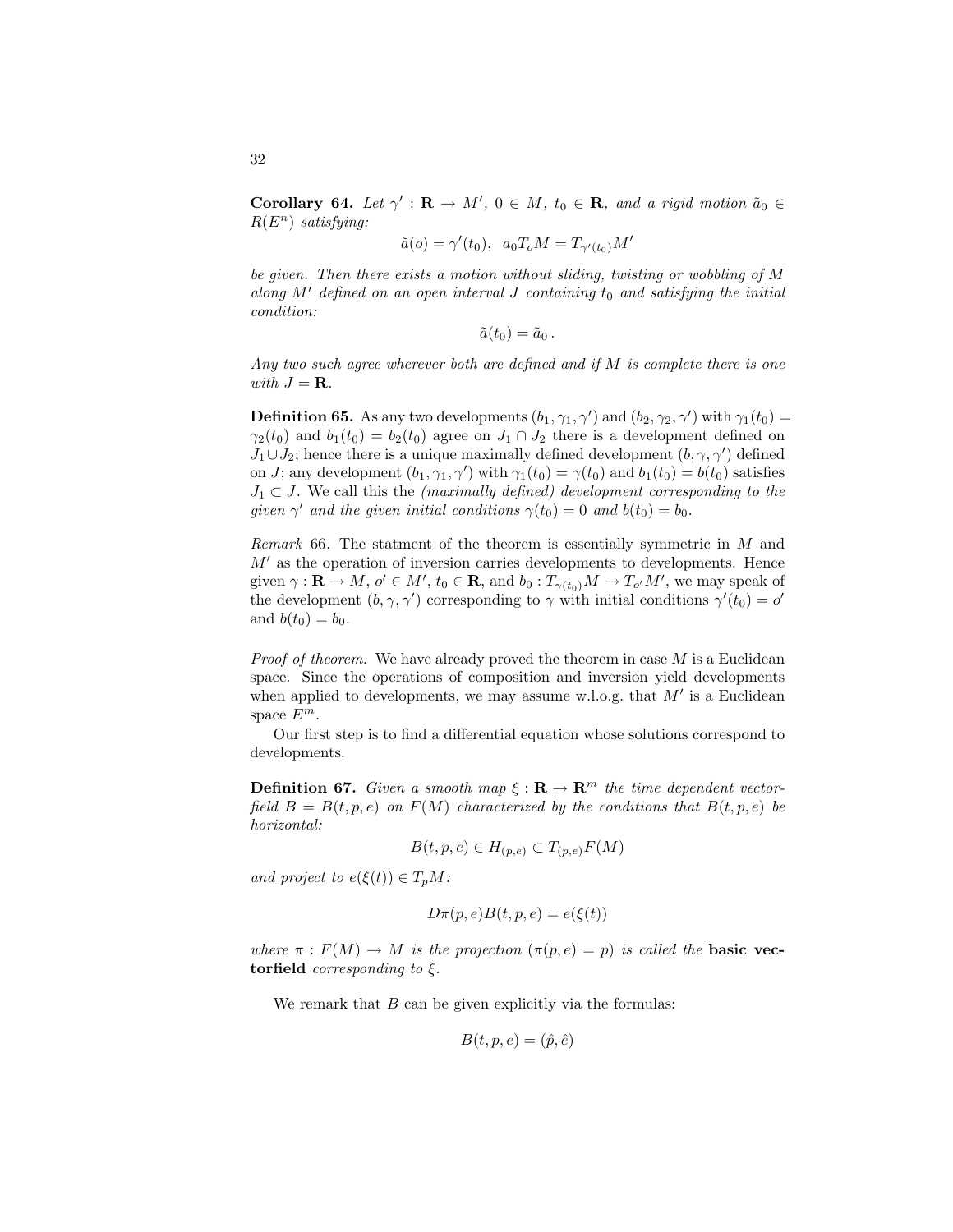where

$$
e = (e_1, \dots, e_m) \in F(M)_p
$$
  
\n
$$
\hat{p} = \sum_i \xi^i(t) e_i
$$
  
\n
$$
\hat{e} = (\hat{e}_1, \dots, \hat{e}_m)
$$
  
\n
$$
\hat{e}_i = h_p(\hat{p}) e_i
$$

for  $t \in \mathbf{R}$  and  $(p, e) \in F(M)$ .

As B is horizontal any integral curve  $\beta = \beta(t) \in F(M)$ :

$$
\dot{\beta} = B(t, \beta)
$$

has form:

$$
\beta(t) = (\gamma(t), \tau(\gamma, t, t_0)e_0)
$$

where  $e_0 \in F(M)_{\gamma(t_0)}$ . As the parallel transport map:

$$
\tau(\gamma, t, t_0) : T_{\gamma(t_0)}M \to T_{\gamma(t)}M
$$

is orthogonal it follows that  $B$  is tangent to the orthonormal frame bundle; i.e. that  $\beta(t) \in O(M)$  whenever  $\beta(t_0) \in O(M)$  (i.e.  $e_0 \in O(M)_{\gamma(t_0)}$ ).

Now choose an orthonormal frame  $e' = (e'_1, \ldots, e'_m)$  for  $\mathbf{E}^m = T_{o'} E^m$ . The formulas:

$$
b(t)E_i(t) = e_i'
$$

 $(i = 1, \ldots, m)$  establish a bijective correspondence between curves  $\beta : J \to$  $F(M)$ :

$$
\beta(t) = (\gamma(t), E_1(t), \dots, E_m(t))
$$

and triples  $(b, \gamma, \gamma')$  where  $\gamma : J \to M$  and for each  $t \in J$ ,  $b(t) : T_{\gamma(t)}M \to \mathbf{E}^m$ is a linear isomorphism. Let  $\xi : \mathbf{R} \to \mathbf{R}^m$  be given by:

$$
\dot{\gamma}'(t)=\sum_i\xi^i(t)e_i'
$$

.

Denote by B the corresponding basic vectorfield.

**Claim** . . The curve  $\beta : J \to O(M)$  is an integral curve for B:

$$
\dot{\beta}(t) = B(t, \beta(t))
$$

if and only if the corresponding triple  $(b, \gamma, \gamma')$  is a development.

Indeed the equation  $\dot{\beta} = B(t, \beta)$  can be written:

$$
\dot{\beta} \in H_{\beta}, \quad \dot{\gamma} = \Sigma \xi^{i} E_{i}
$$

which in turn takes the form:

$$
b(t)\tau(\gamma, t, t_0) = b(t_0), \quad b(t)\dot{\gamma}(t) = \dot{\gamma}'(t)
$$

for  $t \in J$  and these are precisely the equations for a development.

The development theorem is now an immediate consequence of the existence and uniqueness theorem for ordinary differential equations. $\Box$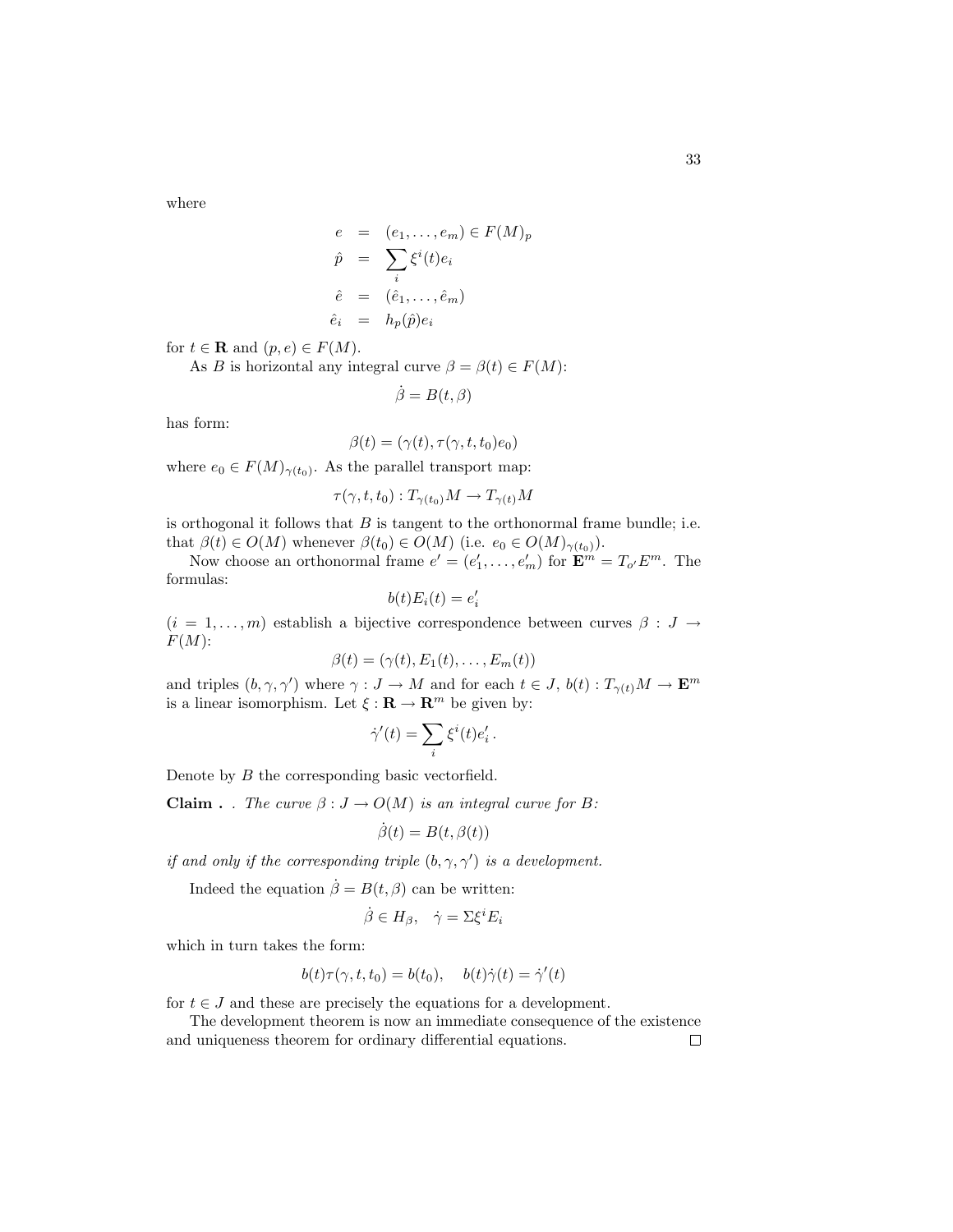**Definition 68.** The manifold  $M$  is **complete** iff it satisfies the following two equivalent conditions:

- (1) for every curve  $\gamma': \mathbf{R} \to E^m$  in Euclidean space, every  $t_0 \in \mathbf{R}$ , every point  $o \in M$ , and every orthogonal isomorphism  $b_0: T_0M \to \mathbf{E}^m$  the maximally defined development  $(b, \gamma, \gamma')$  determined by the initial conditions  $\gamma(t_0) = 0$ and  $b(t_0) = b_0$  is defined for all  $t \in \mathbf{R}$ ;
- (2) for every curve  $\xi : \mathbf{R} \to \mathbf{R}^m$  the corresponding basic vectorfield B is complete; i.e. for each  $(t_0, o, e_0) \in \mathbf{R} \times F(M)$  the initial value problem:

$$
\dot{\beta}(t) = B(t, \beta(t)), \quad \beta(t_0) = (o, e_0)
$$

has a globally solution  $\beta : \mathbf{R} \to F(M)$ .

Remark  $69$ . We have already noted that a basic vectorfield  $B$  is tangent to the orthonormal frame bundle. Now note that if  $\beta(t) = (\gamma(t), E(t))$  is an integral curve to B so is  $a^*\beta(t) = (\gamma(t), a^*E(t))$  where  $a \in GL(m)$  is a (constant) invertible matrix. Since any frame at  $\gamma(t_0)$  is carried to any other by a suitable matrix  $a \in GL(m)$  it follows that if one integral curve  $\beta$  with  $\gamma(t_0) = 0$  is defined for all t then every integral curve  $\beta$  with  $\gamma(t_0) = 0$  is defined for all t. In particular, the vectorfield  $B$  is complete if and only if its restriction  $B | \mathbf{R} \times O(M)$  to the orthonormal frame bundle is complete.

It is of course easy to give an example of a manifold which is not complete; if  $(b, \gamma, \gamma')$  is any development then  $M \setminus {\gamma(t_1)}$  is not complete as the given development is only defined for  $t < t_1$ . Below we give equivalent characterizations of completeness; we will see that any closed submanifold of  $E<sup>n</sup>$  is complete.

#### Geodesics

The concept of a geodesic in a manifold generalizes that of a straight line in Euclidean space. A straight line has parametrizations of form  $t \to p + \sigma(t)v$ where  $\sigma : \mathbf{R} \to \mathbf{R}$  is a diffeomorphism,  $p \in E^n$ ,  $v \in \mathbf{E}^n$ ; different  $\sigma$  yield different parametrizations of the same line. Certain parametrizations are preferred; viz. those parametrizations which are "proportional to arclength", i.e. where  $\sigma(t) = at + b$  (for constants  $a, b \in \mathbf{R}$ ) so that the tangent vector  $\dot{\sigma}(t)v$  has constant length. The same distinctions can be made for geodesics. Some authors use the term geodesic to include all parametrizations of a geodesic while others restrict the term to cover only geodesics parametrized proportional to arclength. We follow the latter course, referring to the more general concept as a "reparametrized geodesic". (Thus a reparametrized geodesic need not be a geodesic.)

**Definition 70.** Let  $J = [a, b]$  be a bounded closed interval in **R** and  $\gamma : J \to M$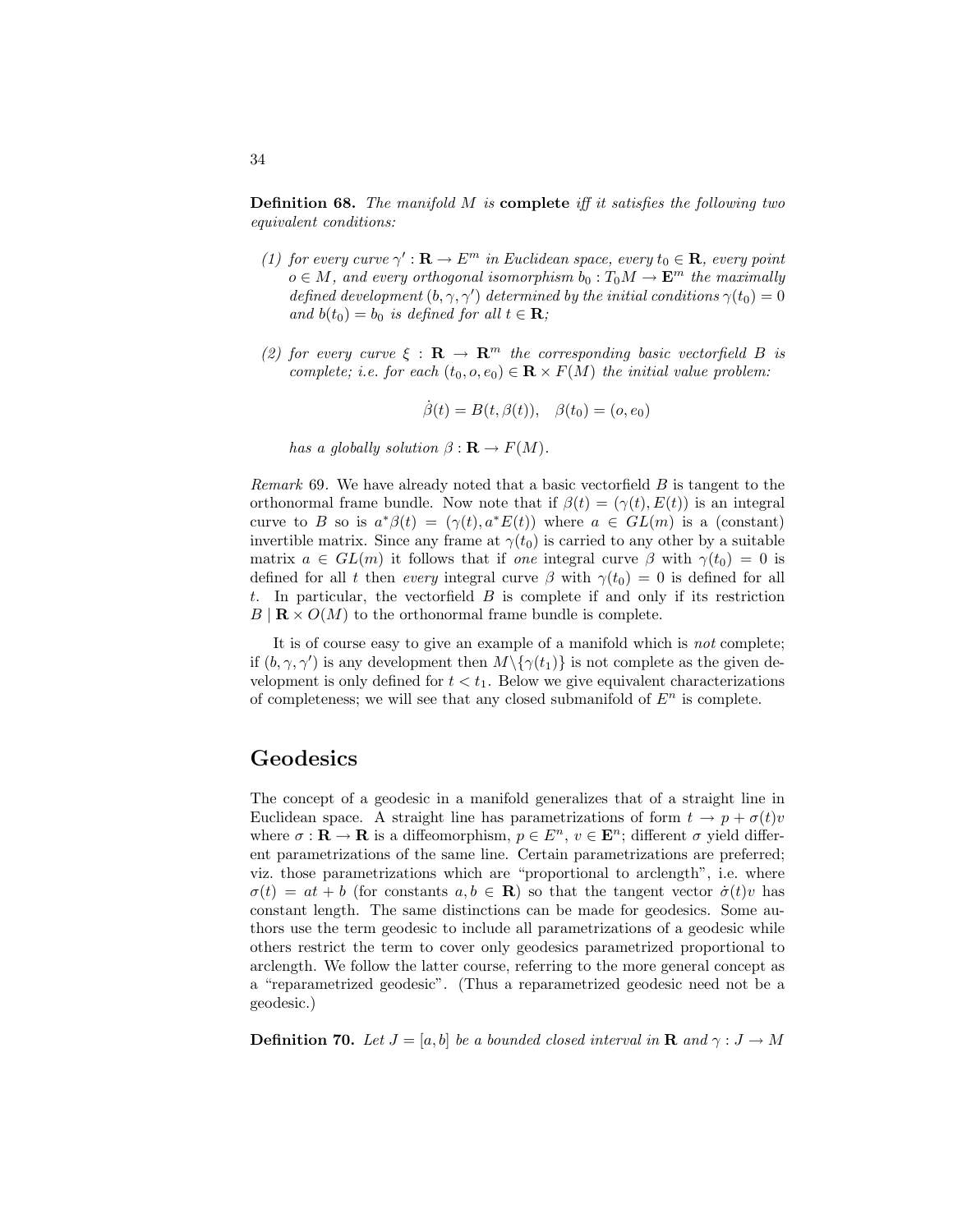be a smooth curve in M. We define the **length**  $L(\gamma)$  and **energy**  $E(\gamma)$  of  $\gamma$  by:

$$
L(\gamma) = \int_a^b ||\dot{\gamma}(t)||dt
$$
  

$$
E(\gamma) = \int_a^b ||\dot{\gamma}(t)||^2 dt.
$$

A variation of  $\gamma : J \to M$  is a family  $\gamma_{\lambda} : J \to M$  of curves where  $\lambda$  ranges over an open interval  $I \subset \mathbf{R}$  about 0 such that the map:

$$
I \times J \to M : (\lambda, t) \mapsto \gamma_{\lambda}(t)
$$

is smooth and:

$$
\gamma_0=\gamma\,.
$$

The variation has fixed endpoints iff

$$
\gamma_{\lambda}(a) = \gamma(a), \ \ \gamma_{\lambda}(b) = \gamma(b)
$$

for all  $\lambda \in I$ .

We shall generally suppress notation for the endpoints of J. When  $\gamma(a) = p$ and  $\gamma(b) = q$  we say  $\gamma$  is a **curve from** p to q. We can always compose  $\gamma$  with an affine reparametrization:

$$
t' = (b - a)t + a
$$

to get a new curve:

$$
\gamma'(t) = \gamma(t')
$$

defined for  $0 \le t \le 1$ . Note that:

$$
L(\gamma')=L(\gamma)
$$

and

$$
E(\gamma') = (b - a)E(\gamma).
$$

More generally note that the arclength integral  $L(\gamma)$  (but not the energy integral  $E(\gamma)$  is invariant under **reparametrization**; i.e. if  $\sigma : J' \to J$  is a diffeomorphism) then:

$$
L(\gamma \circ \sigma) = L(\gamma).
$$

This is simple the change of variables formula for the integral of a real valued function of a real variable.

**Definition 71.** A curve  $\gamma : J \to M$  defined on a closed bounded interval is called a geodesic iff it satisfies the following equivalent conditions:

#### $(1)$  It is an extremal of the energy integral:

$$
\frac{d}{d\lambda}E(\gamma_{\lambda})|_{\lambda=0}=0
$$

for every variation  $\{\gamma_{\lambda}\}\$  of  $\gamma$  with fixed endpoints;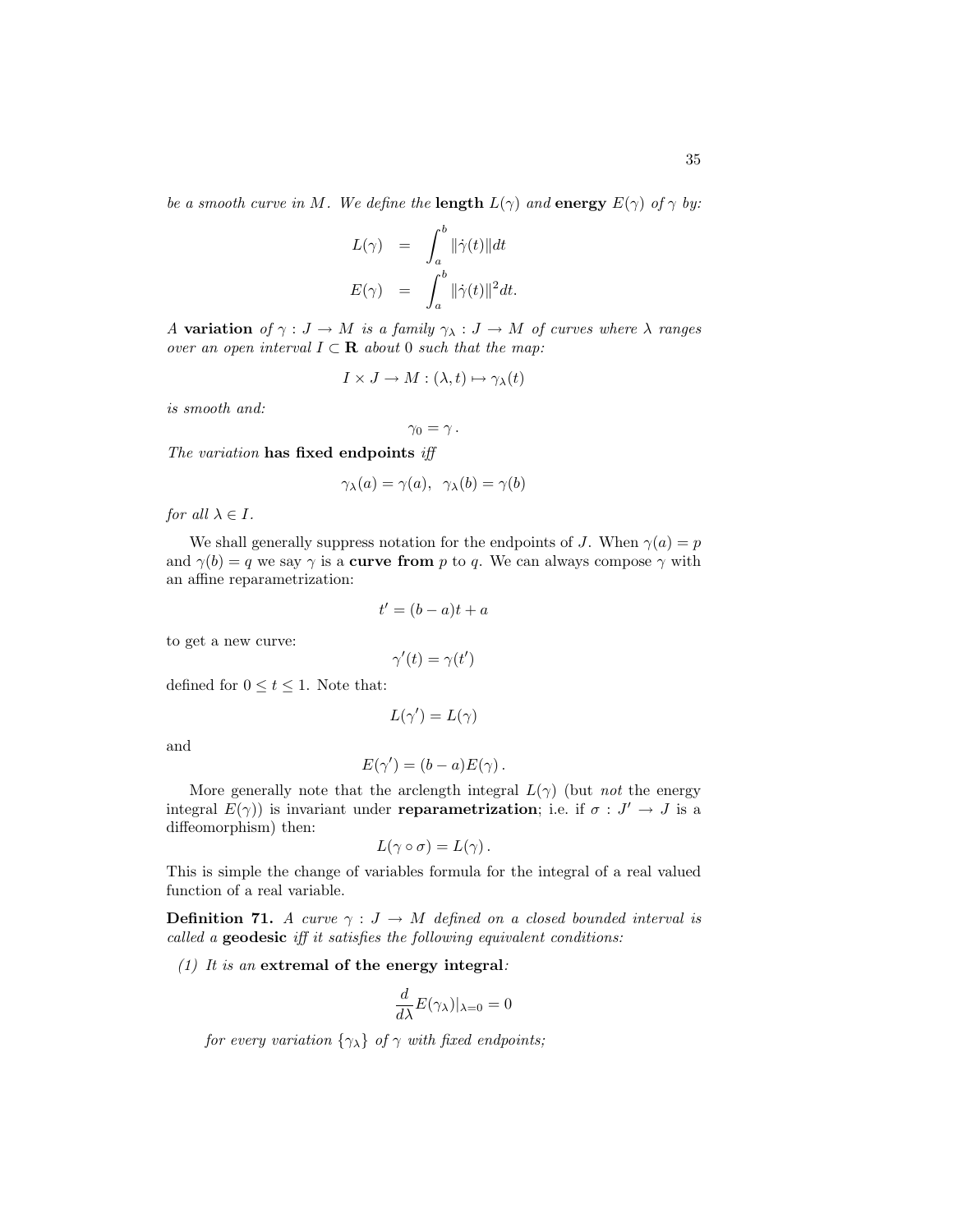$$
\|\dot{\gamma}(t)\| = \text{ constant}
$$

and is either a constant (i.e.  $\dot{\gamma} \equiv 0$ ) or is and extremal of the arclength integral:

$$
\frac{d}{d\lambda}L(\gamma_{\lambda})|_{\lambda=0}=0
$$

for every variation  $\{\gamma_{\lambda}\}\$  of  $\gamma$  with fixed endpoints.

 $(3)$  Its acceleration vector is normal to M:

$$
\ddot{\gamma}(t) \in T_{\gamma(t)}^{\perp} M \qquad (\forall t \in J).
$$

(4) Its velocity vector is parallel:

$$
\nabla \dot{\gamma}(t) = 0 \qquad (\forall t \in J).
$$

(5) Some (and hence every) development  $(b, \gamma, \gamma')$  of  $\gamma$  along an affine space  $M' = E^m$  is a straight line parametrized proportional to arclength:

$$
\gamma'(t) = \gamma'(t_0) + (t - t_0)\dot{\gamma}'(t_0) \qquad (\forall t \in J)
$$

for some (each)  $t_0 \in J$ .

When the interval  $J$  is infinite conditions (1) and (2) are meaningless since the integrals  $E(\gamma)$  and  $L(\gamma)$  are infinite. But note that (e.g. using (3) or (4) as the definition)  $\gamma$  | J' is a geodesic whenever  $\gamma$  is a geodesic and J' is a closed subinterval of J. Hence for an infinite interval J (say  $J = \mathbf{R}$ ) we call  $\gamma : J \to M$ a **geodesic** if  $\gamma \mid J'$  is a geodesic for every closed bounded subinterval  $J' \subset J$ ; this is equivalent to the equivalent conditions  $(3)$ ,  $(4)$ , and  $(5)$  above.

Proof that the conditions are equivalent.

(3)  $\iff$  (4). This is immediate from the Gauss-Weingarten equations:  $\nabla \dot{\gamma}$  is the tangential component of  $\ddot{\gamma}$  and vanishes  $\iff \ddot{\gamma}$  is normal.

 $(1) \Longleftrightarrow (3)$ . Define  $X \in \mathcal{X}(\gamma)$  by:

$$
X(t) = \frac{d}{d\lambda} \gamma_{\lambda}(t)|_{\lambda=0}.
$$

Then

$$
\frac{d}{d\lambda}E(\gamma_{\lambda})|_{\lambda=0} = \int \frac{d}{d\lambda} ||\dot{\gamma}_{\lambda}(t)||^2|_{\lambda=0} dt
$$

$$
= 2 \int \langle \dot{\gamma}(t), \dot{X}(t) \rangle dt
$$

$$
= -2 \int \langle \ddot{\gamma}(t), X(t) \rangle dt
$$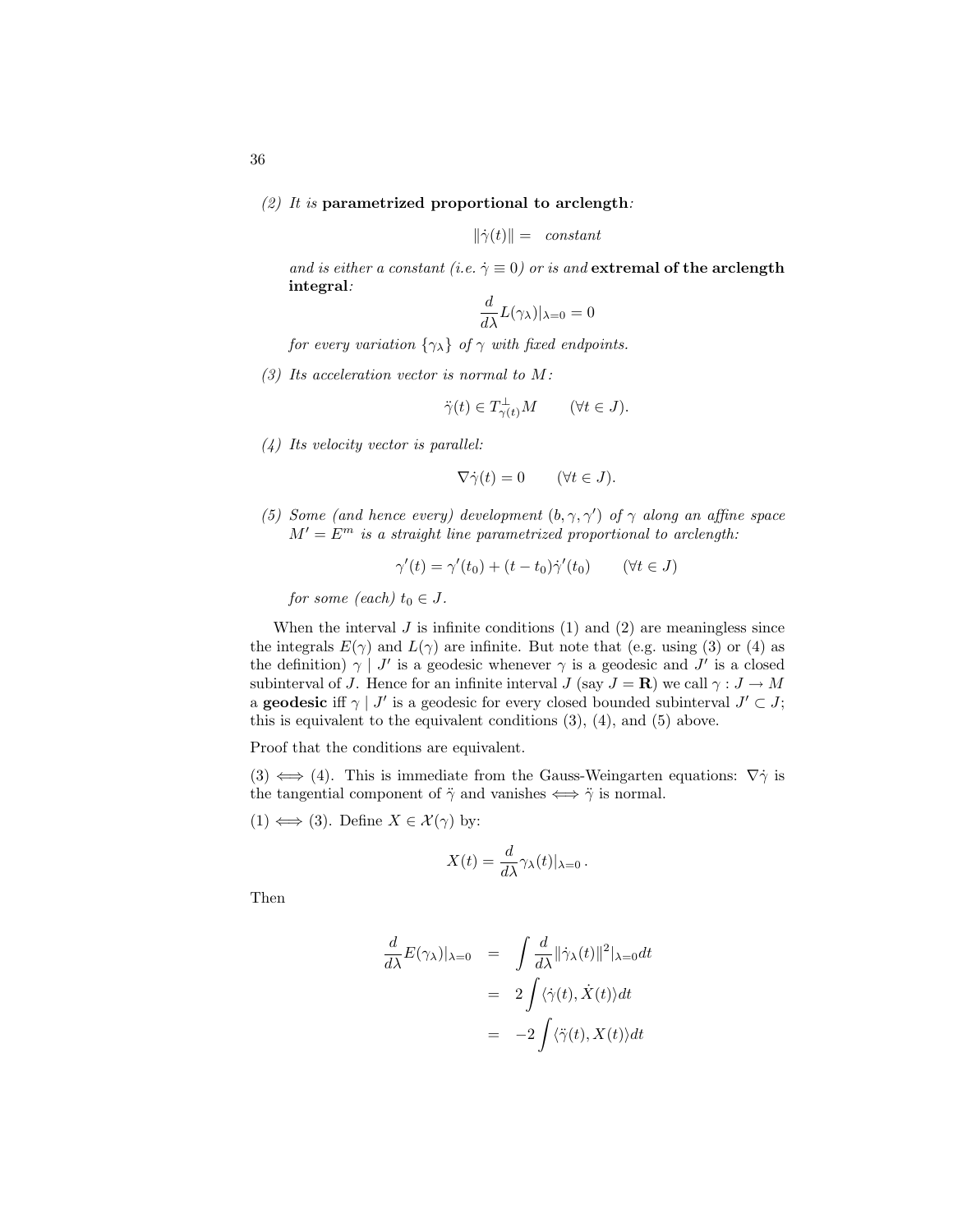where in the last equation we have used integration by parts (the boundary terms vanish since X vanishes at the endpoints since  $\{\gamma_{\lambda}\}\$ is a variation with endpoints fixed). Clearly then  $(3) \iff (1)$  since:

$$
X(t) \in T_{\gamma(t)}M
$$

so that

$$
\langle \ddot{\gamma}(t), X(t) \rangle = 0
$$

if (3) holds. Conversely assume (3) fails, i.e. (by  $(3) \iff (4)$ ) that  $\nabla \gamma(t_0) \neq 0$  for some  $t_0$  in the interval. We must find a variation  $\gamma_\lambda$  such that  $(dE/d\lambda) \neq 0$ . By continuity we may assume that  $\nabla \gamma(t) \neq 0$  for t in an open interval J' containing  $t_0$ . Let  $\rho(t)$  be a smooth real valued function which is non-negative, supported in J' but not identically vanishing. Define  $X \in \mathcal{X}(\gamma)$  by:

$$
X(t) = \rho(t)\nabla \dot{\gamma}(t).
$$

By construction  $X$  vanishes at the endpoints of  $J$ , is supported in  $J$ , and

$$
\langle \ddot{\gamma}(t), X(t) \rangle \ge 0
$$

with strict inequality on an open set. Hence

$$
-\int \langle \ddot{\gamma}(t), X(t) \rangle dt < 0 \,;
$$

we must find a variation  $\{\gamma_{\lambda}\}\$  with  $X = d\gamma_{\lambda}/d\lambda$ . For this note that we may assume  $J'$  was chosen so small that  $\gamma(t) \in M_0$  for  $t \in J'$  where  $M_0$  is the domain of some local co-ordinate system  $(x^1, \ldots, x^m)$  on M. Let  $E_1, \ldots, E_m \in \mathcal{X}(M_0)$ be the co-ordinate vectorfield

$$
D_{E_i}f = \frac{\partial f}{\partial x^i}
$$

for any function  $f$  on  $M_0$  and resolve  $X$  into components

$$
X(t) = \sum_{i} \xi^{i}(t) E_{i}(\gamma(t))
$$

for  $t \in J'$ . Define  $\gamma_{\lambda}(t)$  for  $\lambda$  near 0 by

$$
x^{i}(\gamma_{\lambda}(t)) = x^{i}(\gamma(t)) + \lambda \xi^{i}(t)
$$

for  $t \in J'$  and by

$$
\gamma_{\lambda}(t) = \gamma(t)
$$

for  $t \in J \backslash J'$ . Then  $\gamma_{\lambda}$  is a variation of  $\gamma$  with fixed endpoints and  $d\gamma_{\lambda} \mid d\lambda = X$ at  $\lambda = 0$  as required.

 $(1) \Leftrightarrow (2)$ . First note that we may assume that  $\gamma$  is parametrized proportional to arclength:

$$
\|\dot{\gamma}(t)\| = c
$$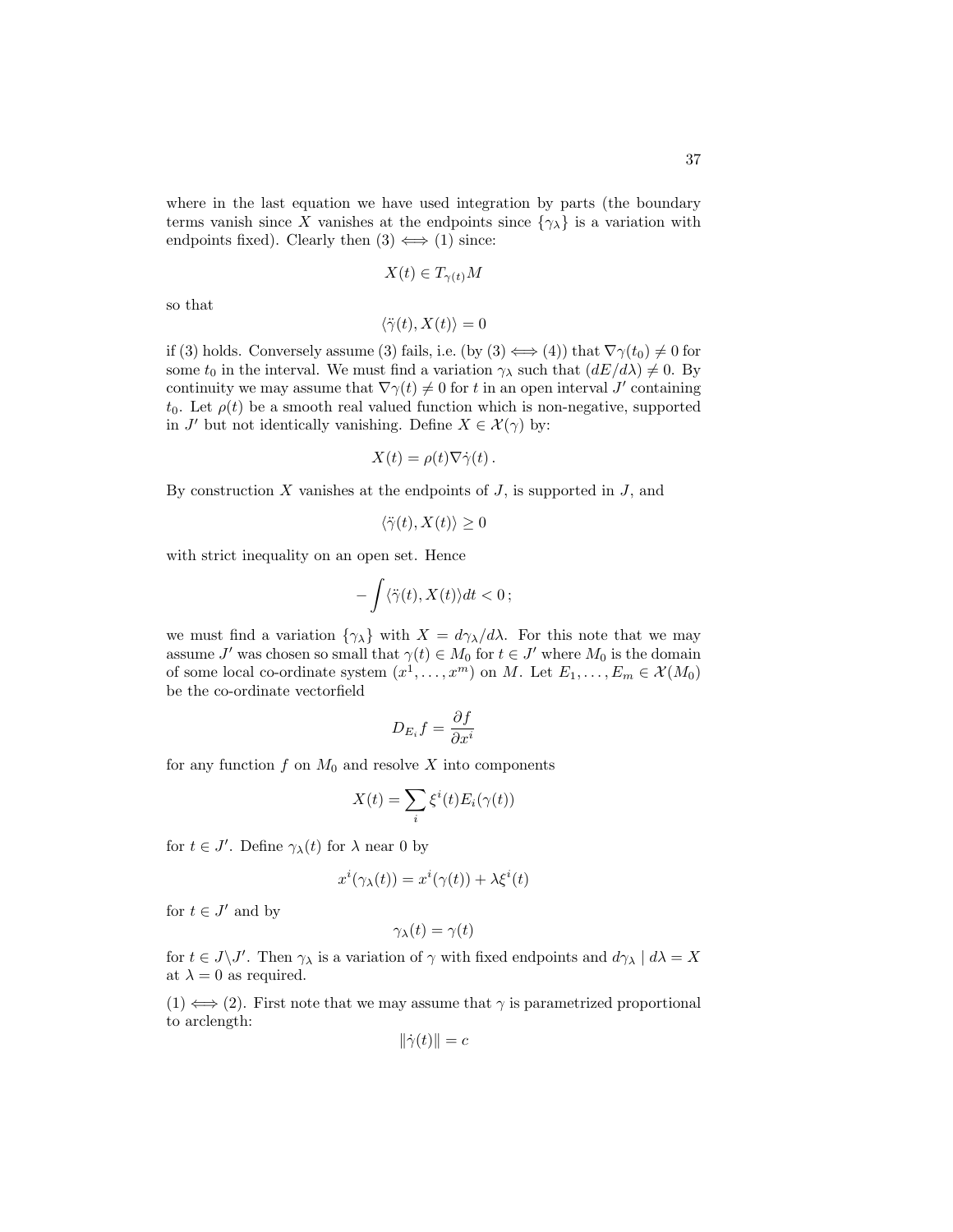where c is constant. Indeed this is explicitly part of  $(2)$  whereas if we assume (1), then by (1)  $\Longleftrightarrow$  (3) we have

$$
\frac{d}{dt}\|\dot\gamma(t)\|^2=2\langle\ddot\gamma(t),\dot\gamma(t)\rangle=0\,.
$$

Next calculate

$$
\frac{d}{d\lambda}L(\gamma_{\lambda})|_{\lambda=0} = \int \frac{d}{d\lambda} ||\dot{\gamma}_{\lambda}(t)|||_{\lambda=0} dt
$$
  
\n
$$
= \int ||\dot{\gamma}(t)||^{-1} \langle \dot{\gamma}(t), \dot{X}(t) \rangle dt
$$
  
\n
$$
= \frac{1}{2c} \int \frac{d}{d\lambda} ||\dot{\gamma}_{\lambda}(t)||^{2}|_{\lambda=0} dt
$$
  
\n
$$
= \frac{1}{2c} \frac{d}{d\lambda} E(\gamma_{\lambda})|_{\lambda=0}
$$

so  $(1) \iff (2)$  is clear.

 $(4) \Longleftrightarrow (5)$ . Let  $(b, \gamma, \gamma')$  be a development of  $\gamma$  in a Euclidean space  $M' = E^m$ . By the definition of development the vectorfield  $\dot{\gamma} \in \mathcal{X}(\gamma)$  is parallel if and only if the vectorfield  $\dot{\gamma}' \in \mathcal{X}(\gamma')$  is. But in affine space ordinary differentiation and covariant differentiation coincide: the condition that  $\dot{\gamma}$  be parallel is simply that  $\ddot{\gamma} \equiv 0$  which is clearly equivalent to (5).

Remark 72. Denote by  $\Omega(J, p, q)$  the space of all smooth curves  $\gamma : J \to M$ from  $p$  to  $q$ . The energy and arclength integrals can be viewed as real valued functions

$$
E, L: \Omega(J, p, q) \to \mathbf{R}
$$

while a variation  $\{\gamma_{\lambda}\}\$  with fixed endpoints can be viewed as a curve:

$$
I \to \Omega(J, p, q) : \lambda \mapsto \gamma_{\lambda}
$$

in  $\Omega(J, p, q)$ . Hence according to (1) in the definition we may say that  $\gamma \in$  $\Omega(J, p, q)$  a geodesic if and only if it is a critical point of E. In fact one can make  $\Omega(J, p, q)$  (or rather a certain completion of it) into a smooth infinite dimensional manifold; E will be a smooth function on this manifold and the last assertion becomes literally true.

Now we noted above that reparametrization  $\sigma: J' \to J$  yields a map

$$
\Omega(J,p,q) \to \Omega(J',p,q) : \gamma \mapsto \gamma \circ \sigma
$$

which intertwines L:

$$
L(\gamma \circ \sigma) = L(\gamma).
$$

Thus if  $\gamma \circ \sigma$  is an extremal of L (critical point) then (by the chain rule),  $\gamma$ should be a critical point of L. Moreover if  $\sigma: J' \to J$  is a diffeomorphism, then the map  $\gamma \mapsto \gamma \circ \sigma$  is bijective. Finally, if the tangent vector  $\dot{\gamma}$  vanishes nowhere,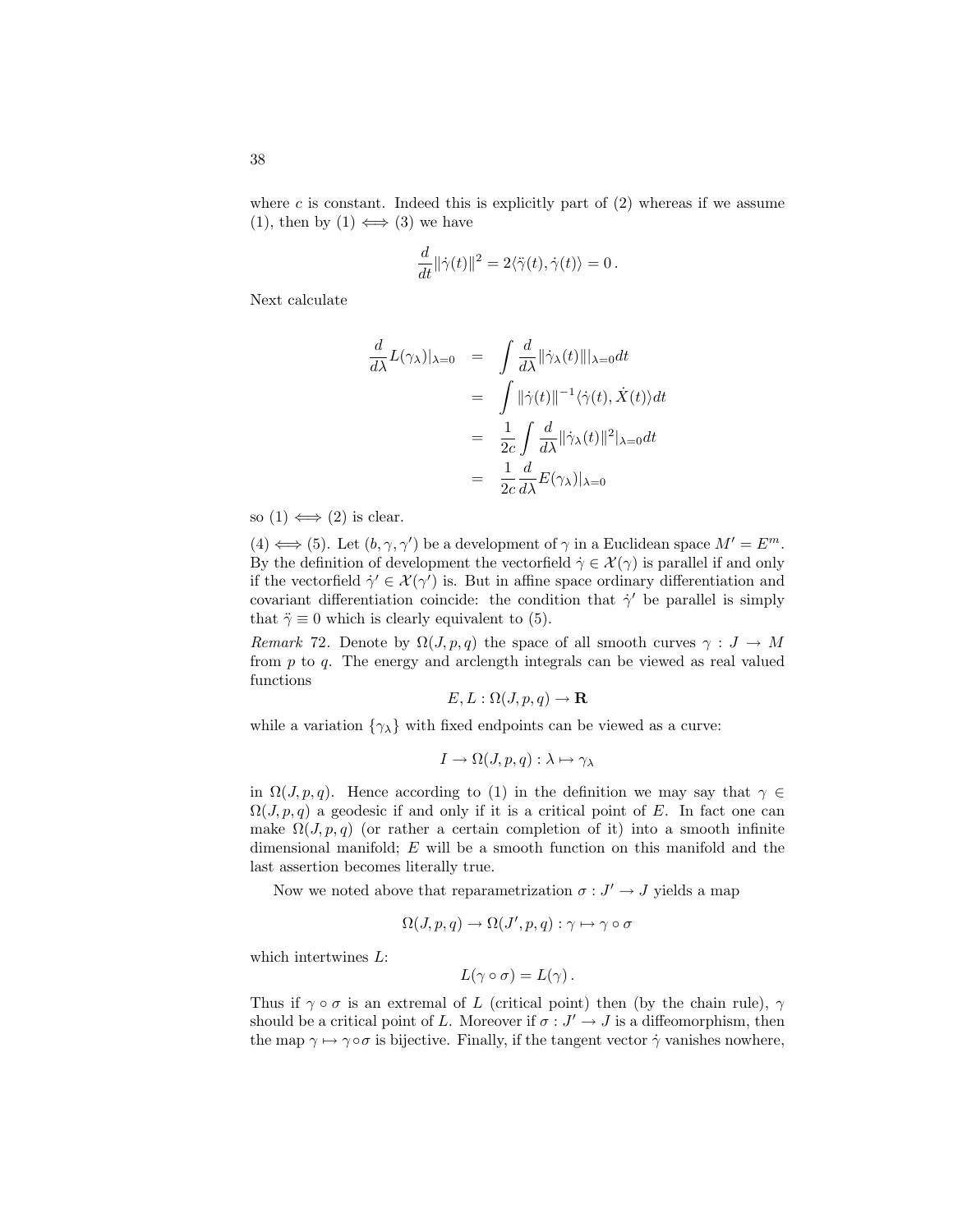then  $\gamma$  may be parametrized by arclength; i.e. one can find a diffeomorphism  $\sigma: J' \to J$  or that the tangent vector to  $\gamma \circ \sigma$  is a unit vector. (One defines  $\sigma(t')$  by

$$
\sigma(t') = t \Longleftrightarrow t' = \int^t \|\dot{\gamma}\| dt.
$$

These remarks suggest the following:

*Exercise* 73. Assume  $\gamma : J \to M$  has nowhere vanishing tangent vector. Show that for any variation  $\{\gamma_{\lambda}\}$  of  $\gamma$  with endpoints fixed we have

$$
\frac{d}{d\lambda}L(\gamma_{\lambda})|_{\lambda=0} = -\int \langle \dot{V}(t), X(t) \rangle dt
$$

where V is the unit tangent vector to  $\gamma$ :

$$
V(t) = \|\dot{\gamma}(t)\|^{-1}\dot{\gamma}(t)
$$

and X is the infinitesimal variation

$$
X(t) = \frac{d}{d\lambda} \gamma_{\lambda}(t)|_{\lambda=0}.
$$

Conclude that  $\gamma$  is an extremal of the arclength:

$$
\frac{d}{d\lambda}L(\gamma_{\lambda})|_{\lambda=0}=0
$$

if and only if there is a geodesic  $\gamma': J \to M$  and a diffeomorphism  $\sigma: J' \to J$ such that

$$
\gamma' = \gamma \circ \sigma.
$$

Below we shall generalize this exercise to cover the case where  $\dot{\gamma}$  is allowed to vanish. For the moment note that  $L(\gamma_{\lambda})$  need note even be differentiable. (Suppose e.g. that  $\gamma$  is constant on some subinterval.) However we have the following

Exercise 74. Continue the notation of the last exercise but drop the hypothesis that  $\dot{\gamma}$  vanishes nowhere. Show that the one-sided derivative of  $L(\dot{\gamma}_{\lambda})$  exists at  $\lambda = 0$  and satisfies

$$
-\int \|\dot{X}(t)\|dt \leq \frac{d}{d\lambda}L(\gamma_{\lambda})|_{\lambda=0} \leq \int \|\dot{X}(t)\|dt.
$$

Exercise 75. Show that the development of a geodesic is a geodesic; i.e. if  $(b, \gamma, \gamma')$  is a development of M along M' and  $\gamma$  is a geodesic in M then  $\gamma'$ is a geodesic in M'. Hint: When  $M' = E^m$  this is the definition.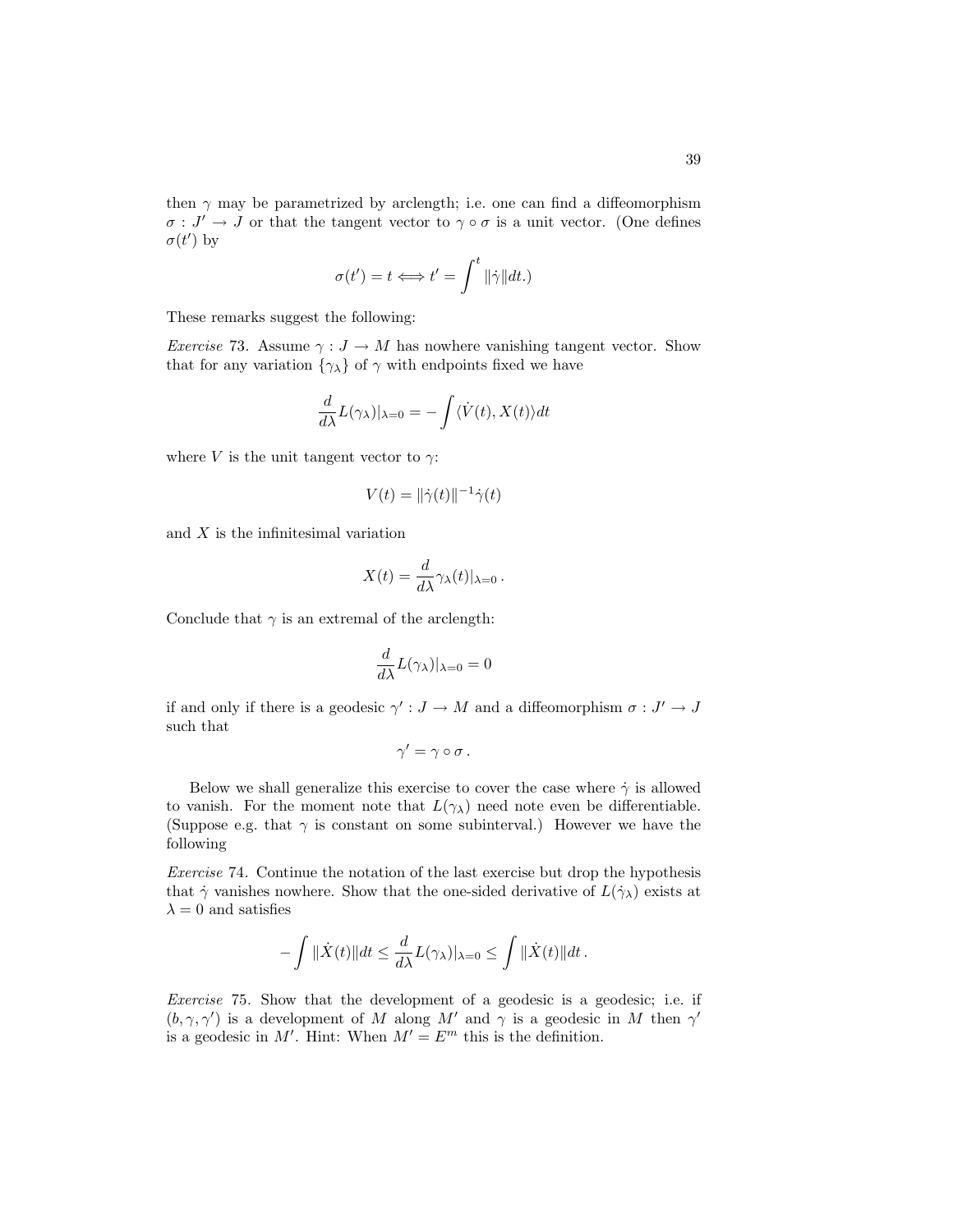### Distance

Two points p and q of the manifold M are of distance  $||p-q||$  apart in the ambient Euclidean space  $E<sup>n</sup>$ . In this section we define a distance function which is more intimately tied to M. We must assume that M is connected.

**Definition 76.** The intrinsic distance between two points p and q of M is defined by

$$
d(p,q) = \inf L(\gamma)
$$

where the infimum is over all curves  $\gamma$  from p to q. (As M is connected there exist such curves; if M is not connected one might define  $d(p, q) = \infty$  if p and q lie in distinct connected components.)

Remark 77. It is natural to ask if the infimum is always attained. This is easily seen not to be the case in general. Let M result from a Euclidean space by removing a point o. The distance  $d(p, q)$  is equal to length of the line segment from p to q and any other curve from p to q is longer. Hence if  $o$  is in the interior of this line segment the infimum is not attained. We shall prove below that the infimum is attained when M is complete.

*Exercise* 78. The function  $d : M \times M \to \mathbf{R}$  is a **metric** on M; i.e. it satisfies the following conditions for  $o, p, q \in M$ :

- (i)  $d(p, q) > 0$ ;
- (ii)  $d(p, q) = 0 \Longleftrightarrow p = q;$
- (iii)  $d(p, q) = d(q, p);$
- (iv)  $d(o,q) \leq d(o,p) + d(p,q)$ .

**Definition 79.** For  $p \in M$  and  $r \ge 0$  denote by  $B^r(p) = B^r(p, M)$ ,  $\overline{B}^r(p) =$  $\overline{B}^r(p,M)$ ,  $S^r(p) = S^r(p,M)$  respectively the open ball, closed ball, and sphere *or radius* r centered at p:

$$
B^{r}(p) = \{q \in M : d(p,q) < r\}
$$
  

$$
\overline{B}^{r}(p) = \{q \in M : d(p,q) \leq r\}
$$
  

$$
S^{r}(p) = \{q \in M : d(p,q) = r\}.
$$

The following two propositions assert that (locally) the metric d is roughly Euclidean.

**Proposition 80.** Given  $o \in M$  we have:

$$
\lim_{p,q \to 0} \frac{d(p,q)}{\|p-q\|} = 1.
$$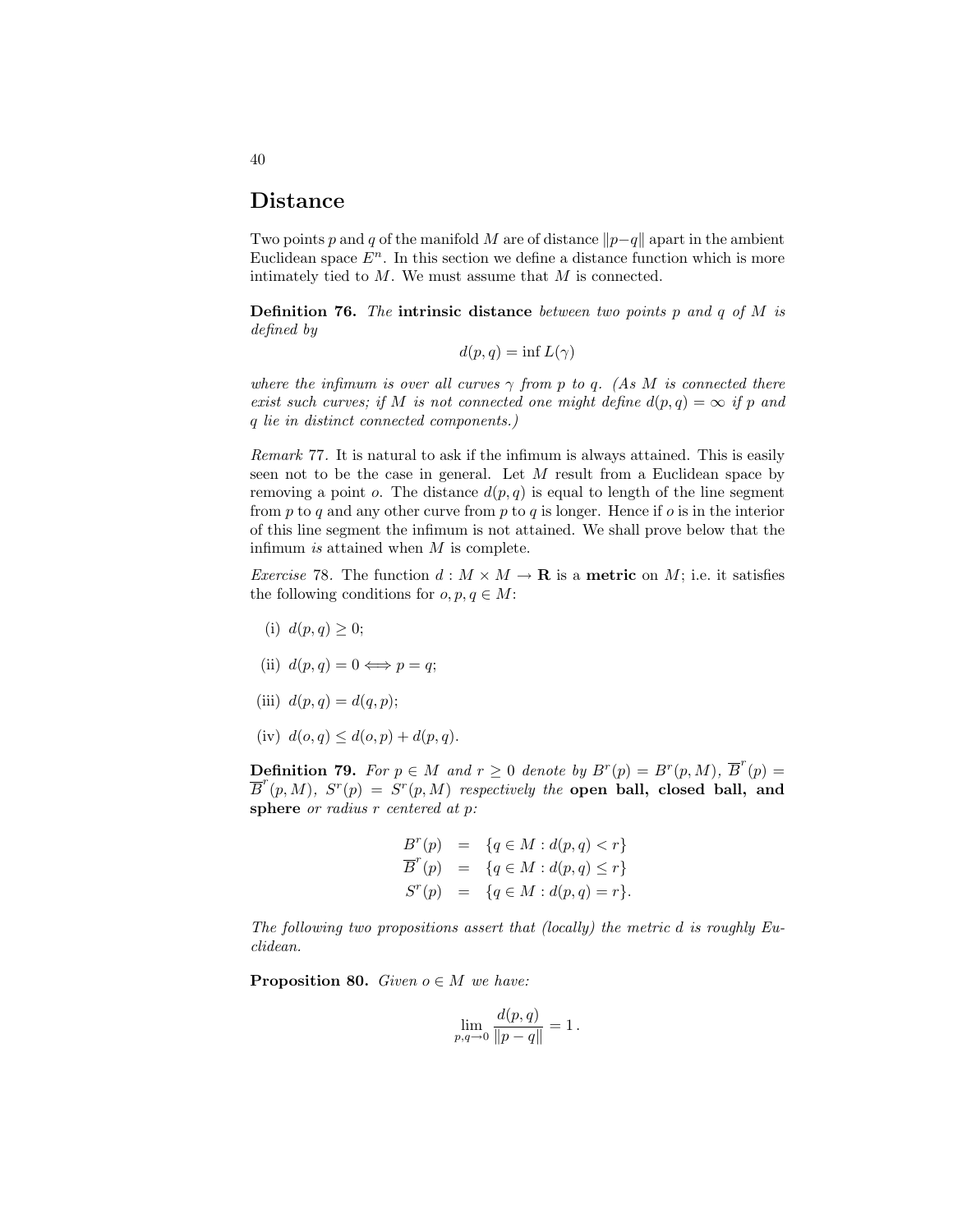**Proposition 81.** Given  $o \in M$  and local co-ordinates  $x = (x^1, \ldots, x^m)$  defined near o and such that the linear map:

$$
Dx(o):T_0M\to\mathbf{R}^m
$$

is orthogonal (this may always be accomplished by a further linear change of variables) we have

$$
\lim_{p,q \to 0} \frac{d(p,q)}{\|x(p) - x(q)\|} = 1.
$$

*Remark* 82. The propositions imply that the topology  $M$  inherits as a subset of  $E<sup>n</sup>$ , the topology on M determined by the metric d, and the topology on  $M$  induced by the local co-ordinate systems of  $M$  are all the same; i.e. given a sequence  $\{p_n\}_n \subset M$  and a point  $p \in M$  the following three equations are equivalent:

$$
\lim_{n \to \infty} \|p_n - p\| = 0
$$
  

$$
\lim_{n \to \infty} d(p_n, p) = 0
$$
  

$$
\lim_{n \to \infty} \|x(p_n) - x(p)\| = 0
$$

(where  $x$  is any local co-ordinate system defined near  $p$ ).

Proof of 80. The triangle inequality:

$$
\|\int \dot{\gamma} dt\| \leq \epsilon \|\dot{\gamma}\| dt
$$

together with the fundamental theorem of calculus gives the obvious inequality

$$
||q-p|| \leq d(q,p).
$$

(A straight line is the shortest distance between two points.) The proposition asserts another inequality as well; viz. given  $\epsilon > 0$  we have

$$
||q - p|| \le d(q, p) \le (1 + \epsilon) ||q - p||
$$

for  $q, p \in M$  sufficiently near o. Let  $\Pi(o)$  and  $\Pi^{\perp}(o)$  be the orthogonal projections on  $T_0M$  and  $T_0^{\perp}M$  respectively and define  $c: E^n \to T_0M$  and  $y: E^n \to$  $T_0M$  by:

$$
x(p) = \Pi(o)(p - o), \quad y(p) = \Pi^{\perp}(o)(p - o).
$$

By the implicit function theorem there is a smooth map  $f: T_oM \to T_o^{\perp}M$ whose graph near  $o$  is  $M$ :

$$
p \in M \Longleftrightarrow y(p) = f(x(p))
$$

for  $p \in E^n$  sufficiently near o. Note that  $f(0) = 0$  (as  $o \in M$ ) and

$$
Df(0) = 0
$$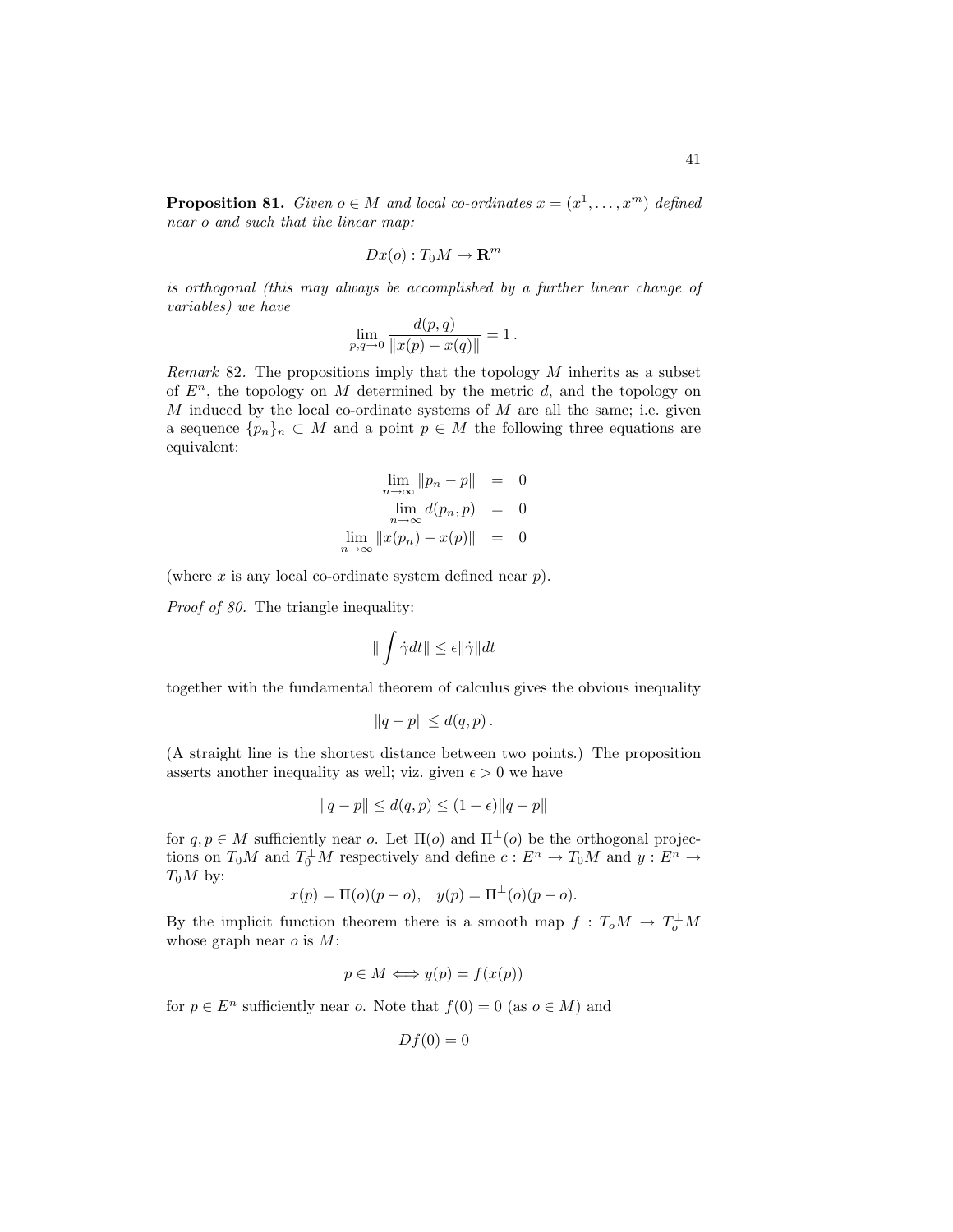Figure 5: Locally,  $M$  is the graph of  $f$ .

as the x-axis is the tangent space to M at o. Hence for  $v \in T_oM$  and  $x = x(p)$ sufficiently near 0 we have:

$$
||df(x)v|| \le \epsilon ||v||.
$$

Given  $p, q \in M$  let  $\gamma$  be the curve in M from p to q whose projection on the  $x$ -axis is a straight line

$$
x(\gamma(t)) = x(p) + t(x(q) - x(p)) = x(t)
$$
  

$$
y(\gamma(t)) = f(x(\gamma(t)) = y(t).
$$

Then

$$
L(\gamma) = \int_0^1 ||\dot{x}(t) + \dot{y}(t)||dt
$$
  
= 
$$
\int_0^1 ||\dot{x}(t) + Df(x(t))\dot{x}(t)||dt
$$
  

$$
\leq (1 + \epsilon) ||x(q) - x(p)||
$$
  
= 
$$
(1 + \epsilon) ||\Pi(o)(q - p)||
$$
  

$$
\leq (1 + \epsilon) ||q - p||
$$

so  $d(p, q) \leq (1 + \epsilon) \|q - p\|$  as required.

 $\Box$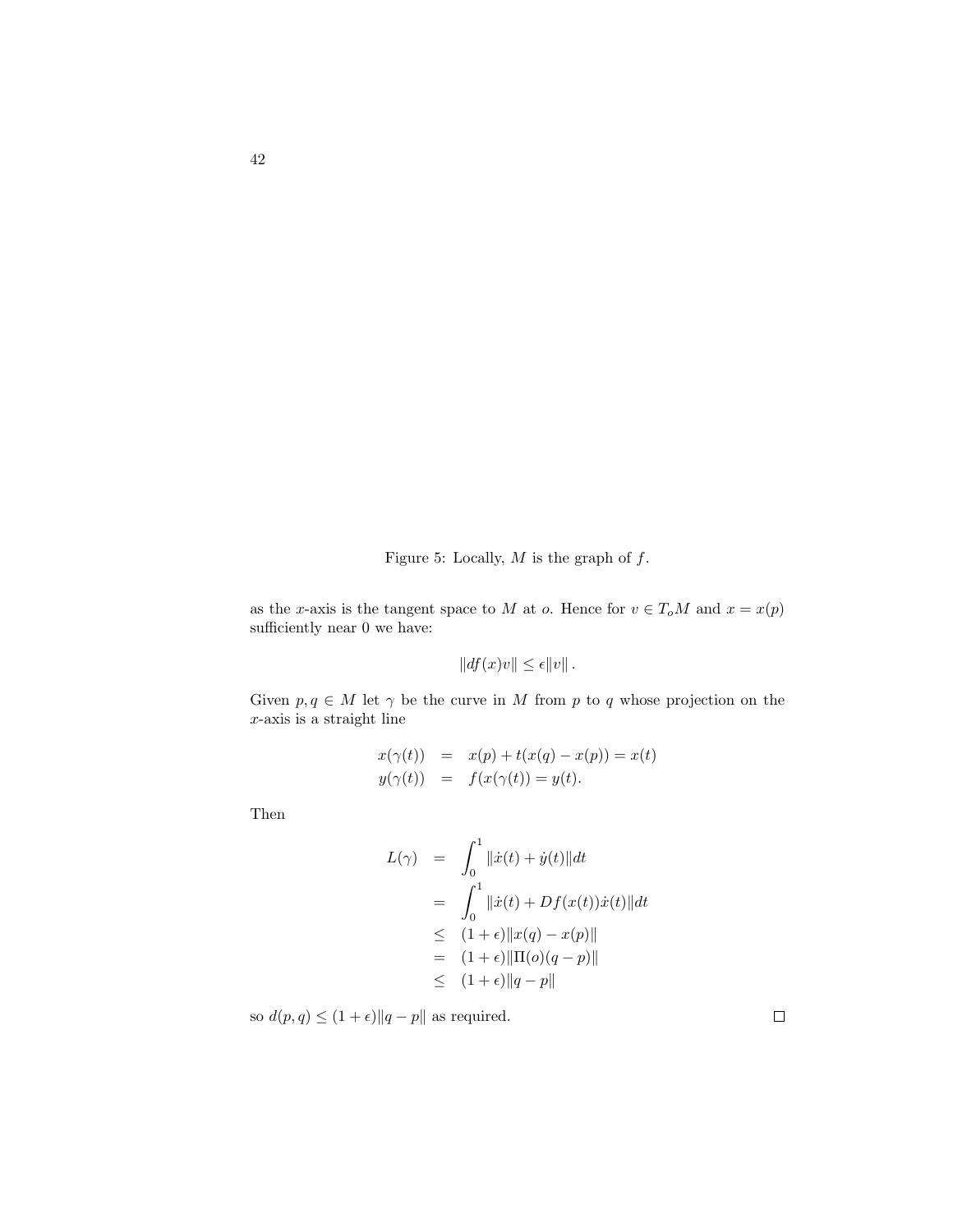Figure 6: A non-convex neighborhood of o.

Proof of 81. By assumption we have

$$
||Dx(o)v|| = ||v||
$$

for  $v \in T_oM$ ; hence (by continuity) given  $\epsilon > 0$  there is a neighborhood  $M_0$  of o such that for  $p \in M_0$  and  $v \in T_pM$  we have

$$
(1 - \epsilon) \|Dx(p)v\| \le \|v\| \le (1 + \epsilon) \|Dx(p)v\|.
$$

Thus for any curve  $\gamma$  lying wholly in  $M_0$  we have

$$
(1 - \epsilon)L(x \circ \gamma) \le L(\gamma) \le (1 + \epsilon)L(x \circ \gamma).
$$

We are tempted to take the infumum over all  $\gamma$  in  $M_0$  from  $p \in M_0$  to  $q \in M_0$ to obtain:

$$
(1 - \epsilon) \|x(q) - x(p)\| \le d(q, p) \le (1 + \epsilon) \|x(q) - x(p)\|.
$$

We must justify this however; the infimum over  $\gamma$  in  $M_0$  need not be the same as the infimum over  $\gamma$  in M.

It suffices to show that the inequalities hold on a smaller neighborhood  $M_1$ of o. If  $x(M_1)$  is convex then the right-hand inequality obtains, for the curve  $\gamma$ from p to q such that  $x \circ \gamma$  is a straight line will lie in  $M_0$ . For the left inequality, find  $r > 0$  and  $M_1$  such that

$$
o \in M_1 \subset B^r(o) \subset B^{3r}(o) \subset M_0.
$$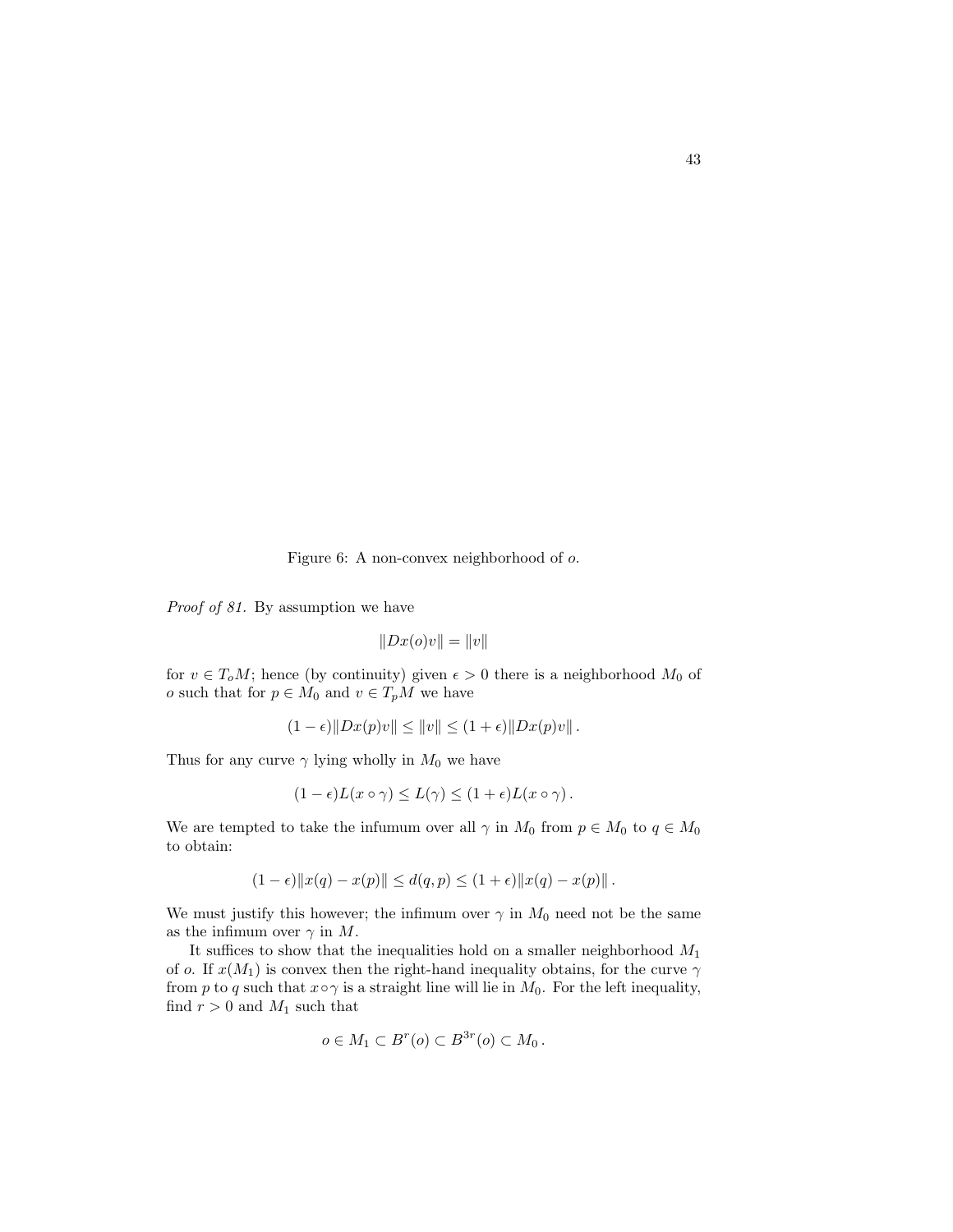Then for  $p, q \in M_1$  we have  $d(p, q) \leq 2r$  while  $4r \leq L(\gamma)$  for any curve  $\gamma$  from p to q which leaves  $M_0$ . Hence in calculating  $d(p, q)$  we may take the infimum over curves which lie in  $M_0$ ; this (together with the inequality  $||x(q) - x(p)|| \le$  $L(x \cdot \gamma)$ , establishes the left inequality.  $\Box$ 

# The Geodesic Spray

We now describe the differential equation governing geodesics.

**Definition 83.** The tangent bundle TM of M is the submanifold of  $E^n \times E^n$ defined by

$$
TM = \{(p, v) : p \in M, v \in T_pM\}.
$$

(To see that TM is indeed a submanifold of  $E<sup>n</sup> \times E<sup>n</sup>$  choose a moving frame  $E_1, \ldots, E_n \in \mathcal{X}(M_0)$  defined over an open subset  $M_0$  of  $M$ ; the map

$$
M_0 \times \mathbf{R}^m \to TM_0 \subset TM : (p, \xi) \mapsto (p, \Sigma \xi^i E_i(p))
$$

gives (when composed with a suitable parametrization of  $M_0$ ) a local parametrization.)

**Definition 84.** Let  $S = (S_1, S_2) : TM \to \mathbf{E}^n \times \mathbf{E}^n$  be a vectorfield on TM; i.e.  $S \in \mathcal{X}(TM)$ . Call S a second order differential equation iff

$$
S_1(p, v) = v
$$

for  $(p, v) \in TM$ . This means that every integral curve  $\beta : \mathbf{R} \to TM$  of S (i.e.  $\beta = S(\beta)$ ) is of form  $\beta = (\gamma, \dot{\gamma})$  for some curve  $\gamma : \mathbf{R} \to M$  is a base integral curve iff it satisfies the differential equation

$$
\ddot{\gamma} = S_2(\gamma, \dot{\gamma})
$$

(which accounts for the terminology). Call S a spray iff, in addition,  $S_2$  is homogeneous of degree 2 in v:

$$
S_2(p, \lambda v) = \lambda^2 S_2(p, v)
$$

for  $(p, v) \in TM$  and  $\lambda \in \mathbb{R}$ . This means that an affine reparametrization  $t' \mapsto \gamma(\lambda t' + t_0)$  of a base integral curve  $t \mapsto \gamma(t)$  is again a base integral curve.

**Definition 85.** There is a (necessarily unique) spray  $S$  on  $TM$  whose base integral curves are the geodesics of  $M$ ; it is called the geodesic spray of  $M$ . It is given by  $S = (S_1, S_2)$  where:

$$
S_1(p, v) = v
$$
,  $S_2(p, v) = h_p(v)v$ 

for  $(p, v) \in TM$  where h is the second fundamental form.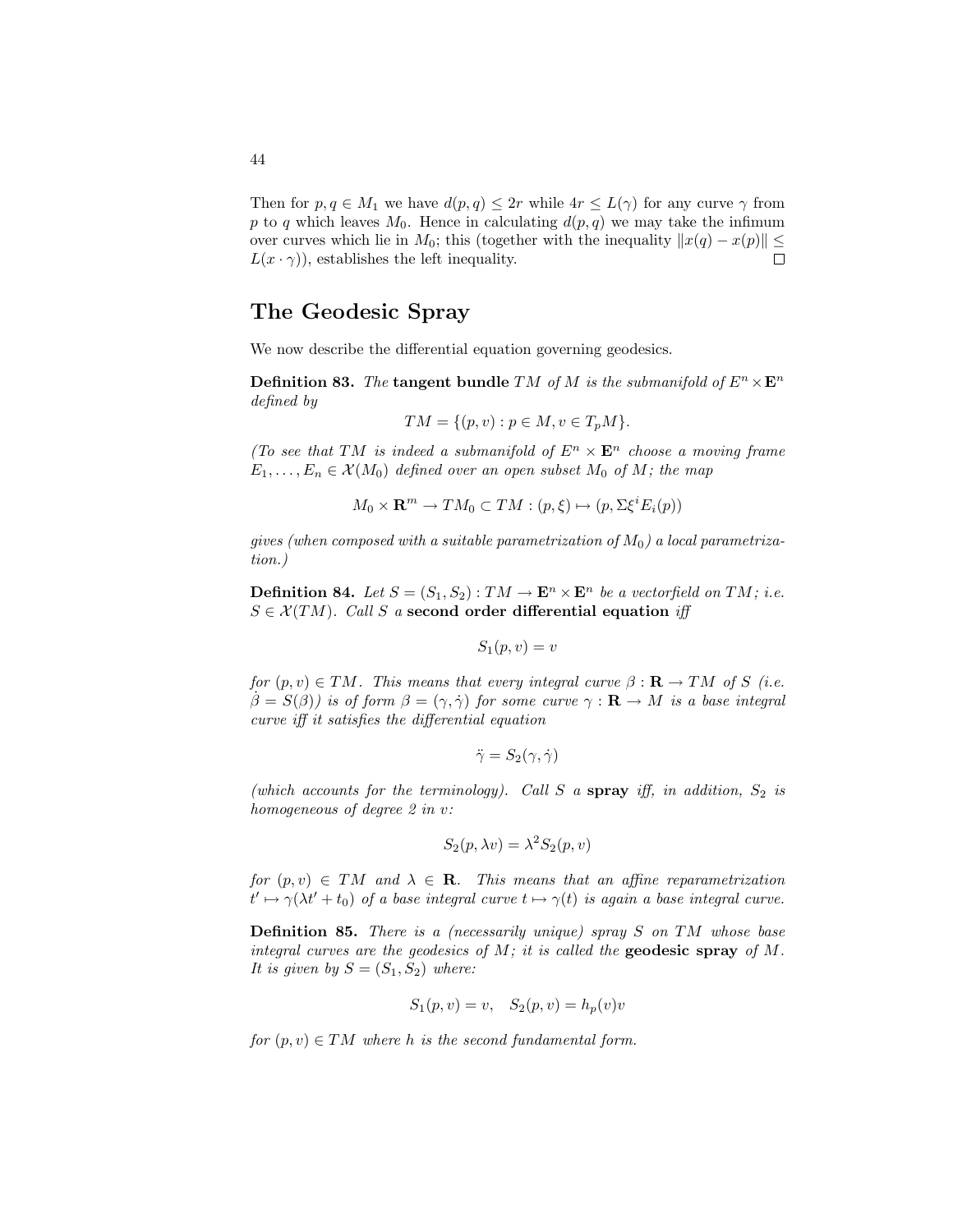To justify the definition note that by the Gauss-Weingarten equations a curve  $\gamma$  in M is a geodesic if and only if it satisfies the ordinary differential equation

$$
\ddot{\gamma}(t) = h_{\gamma(t)}(\dot{\gamma}(t))\dot{\gamma}(t).
$$

Since (by the development theorem for example) we can always find a geodesic  $\gamma$  satisfying the initial conditions:

$$
(\gamma(0), \dot{\gamma}(0)) = (p, v)
$$

for any  $(p, v) \in TM$  it follows that

$$
S(p, v) = (\dot{\gamma}(0), \ddot{(0)}) \in T_{(p, v)}(TM)
$$

i.e. that  $S \in \mathcal{S}(TM)$ . It is immediate that S is a spray as required. We recall that the geodesic equation  $\nabla \dot{\gamma} = 0$  takes the form

$$
\dot{\xi}^k(t)+\sum_{i,j}\Gamma^k_{ij}(\gamma(t))\xi^i(t)\xi^j(t)=0
$$

where

$$
\dot{\gamma}(t) = \sum_{k} \xi^{k}(t) E_{k}(\gamma(t)).
$$

If the moving frame  $E_1, \ldots, E_m$  consists of the co-ordinate vector fields for some co-ordinate system  $x^1, \ldots, x^m$ ; i.e.

$$
D_{E_i}f = \frac{\partial f}{\partial x^i}
$$

for any function  $f$ , then

$$
\xi^i(t) = \dot{x}^i(t)
$$

where we have abbreviated

$$
x^{i}(t) = x^{i}(\gamma(t)).
$$

We shall thus write the geodesic equation in the abbreviated form:

$$
\ddot{x} + \Gamma(x)\dot{x}^2 = 0.
$$

Remark 86. In fact any spray has this form in local co-ordinates. The second order differential equation  $\ddot{x} + \Gamma(x, \dot{x}) = 0$  is a spray if and only if:

$$
\Gamma(x,\lambda \dot{x}) = \lambda^2 \Gamma(x,\dot{x}) \, .
$$

Apply  $\left(\frac{d}{d\lambda}\right)^2|_{\lambda=0}$  to this last equation to obtain the desired form for  $\Gamma(x, \dot{x})$ .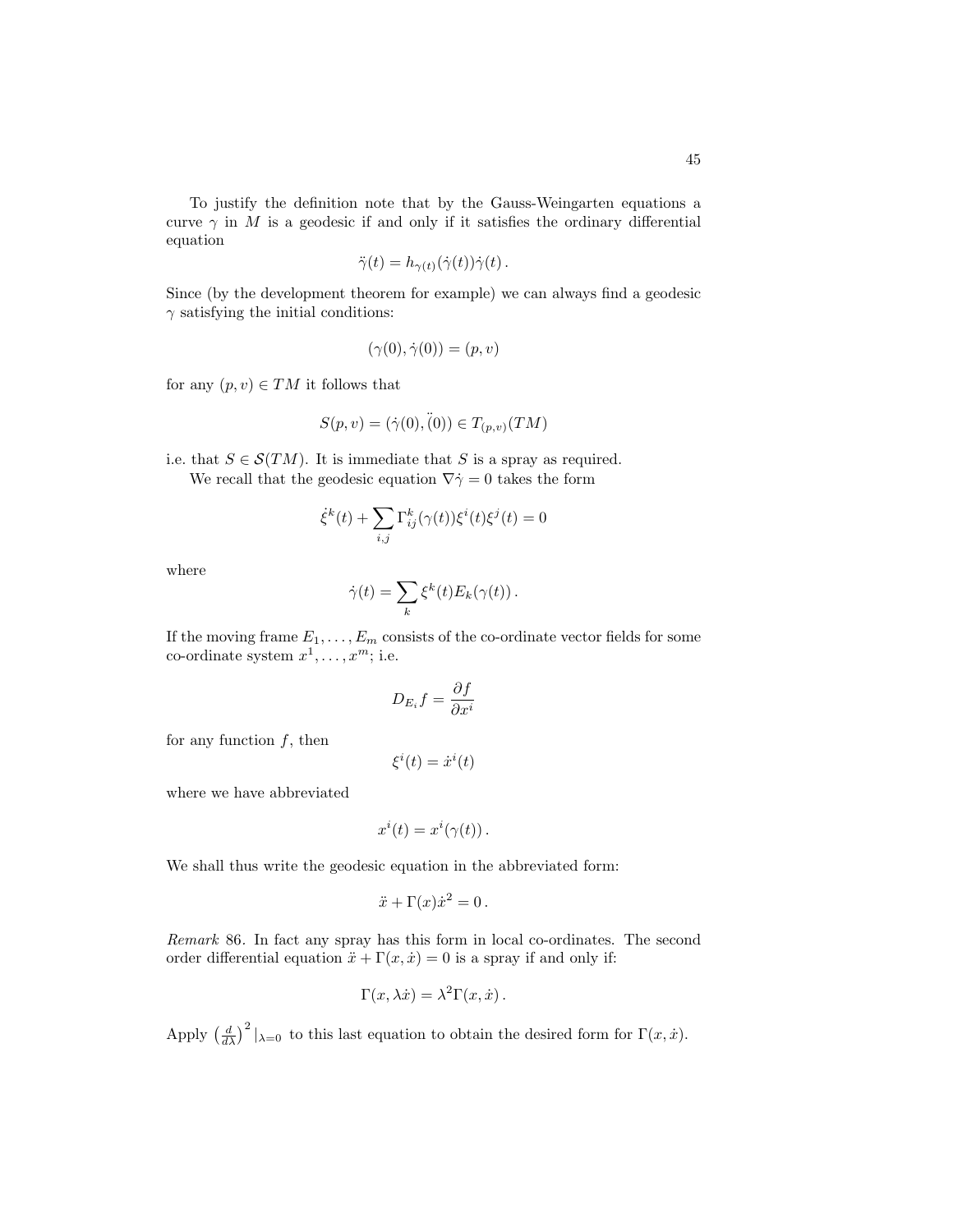**Definition 87.** There is an open set  $N$  in  $TM$  and a map:

$$
N \to M : (p, v) \mapsto \operatorname{Exp}_p(v)
$$

called the **exponential map** such that any geodesic  $\gamma : J \to M$  has form:

$$
\gamma(t) = \operatorname{Exp}_p(tv)
$$

where

$$
p = \gamma(0), \quad v = \dot{\gamma}(0).
$$

(The existence of the exponential map follows easily from the existence and uniqueness theorem for ordinary differential equations together with the fact that for  $\lambda \in \mathbf{R}$  the curve  $t \to \gamma(\lambda t)$  is a geodesic (with tangent vector  $\lambda \dot{\gamma}(0)$ at  $t = 0$ ) whenever  $\gamma$  is a geodesic. Hence  $\gamma(1)$  is defined if  $\dot{\gamma}(0)$  is sufficiently small so we may define  $\exp_p(v)$  by taking  $t = 1$  above.)

Remark 88. By definition the map

$$
\operatorname{Exp}_p : N_p = N \cap T_p M \to M
$$

satisfies

$$
Exp_p(0) = p. \quad DExp_p(0)v = v
$$

for  $p \in M$ ,  $v \in T_pM$ . Hence for sufficiently small neighborhoods  $V_p$  of 0 in  $T_pM$ the map  $\text{Exp}_p$  |  $V_p$  maps  $V_p$  diffeomorphically onto an open neighborhood of  $p$  in  $M$  (Inverse Function Theorem). This map can thus be used to introduce local co-ordinates in M (compose with linear co-ordinates on  $T_pM$ ). The result co-ordinate system has the property that straight lines represent geodesics. One calls such co-ordinates **geodesic normal** at  $p$ .

# **Convexity**

A subset of an affine space is called convex iff it contains the line segment joiningany two of its points. The definition carries over to a submanifold M of Euclidean space (or indeed more generally to any manifold M equipped with a spray) once we reword the definition so as to confront the difficulty that a geodesic joining two points might not exist nor, if it does, need it be unique.

**Definition 89.** A subset  $M_0$  of M is **convex** iff for any  $p, q \in M_0$  there exists a unique (up to an affine reparametrization) geodesic from p to q which lies wholly in  $M_0$ . (It is not precluded that there be other geodesics from p to q which leave and then re-enter  $M_0$ .)

**Theorem 90.** Each point  $o \in M$  has arbitrarily small convex neighborhoods. In fact, if  $x^1, \ldots, x^m$  are local co-ordinates defined on a neighborhood  $M_0$  of o in M and if  $U_r$  is defined by:

$$
U_r = \{ p \in M_0 : \delta(p) < r^2 \}
$$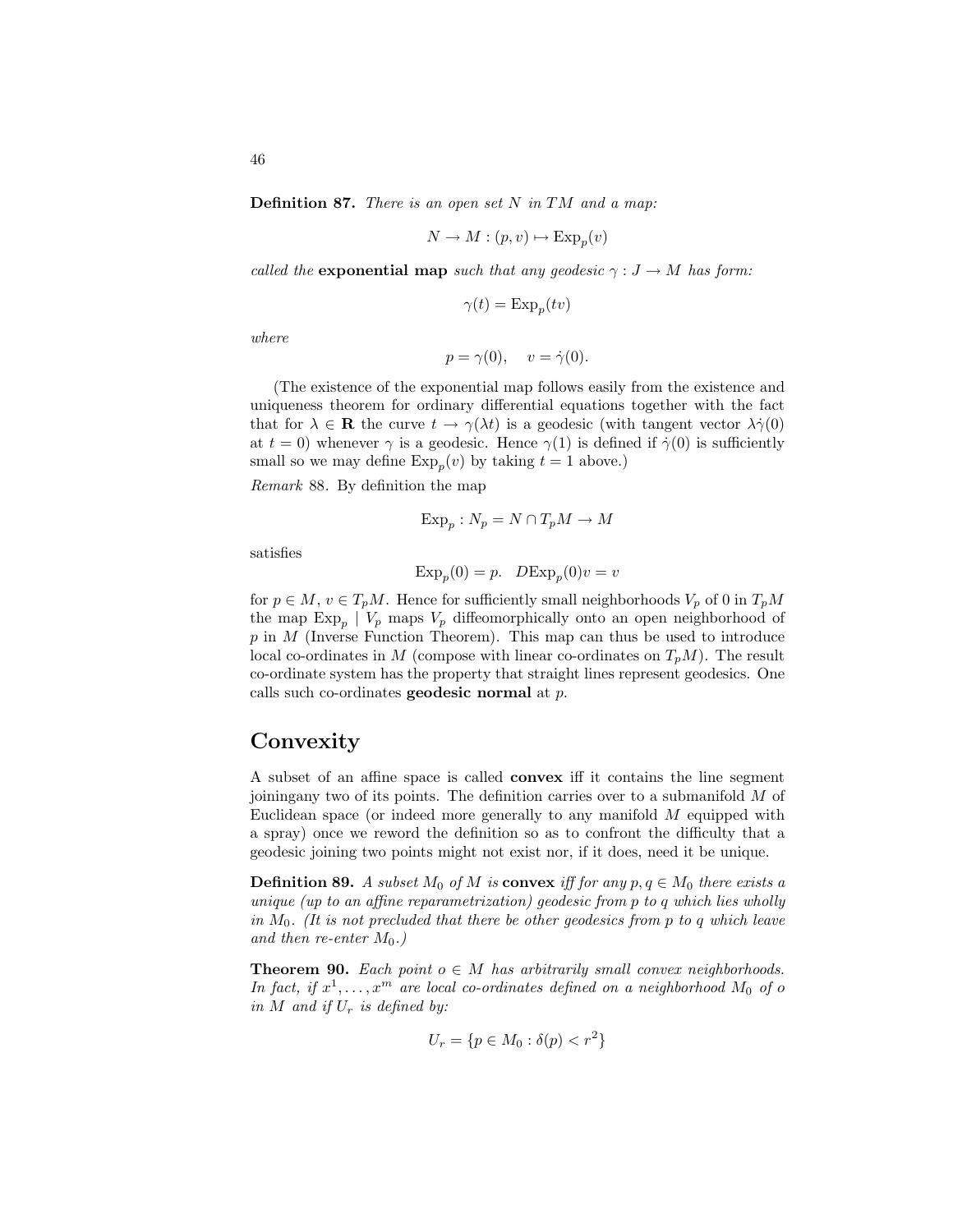

where

$$
\delta(p) = \sum_k (x^k(p) - x^k(o))^2,
$$

then  $U_r$  is convex for sufficiently small  $r > 0$ .

*Proof.* For  $p \in M_0$  let  $Q_p$  be the quadratic form defined by:

$$
Q_p(v) = \sum_{k} (v^k)^2 - \sum_{i,j,k} (x^k(p) - x^k(o)) \Gamma_{ij}^k(p) v^i v^j
$$

where  $\Gamma_{ij}^k$  are the christofel symbols and where  $v^1, \ldots, v^m$  are the components of  $v \in T_pM$  with respect to the basis given by the co-ordinate vector fields evaluated at p. For  $p = o$  we have

$$
Q_p(v) = \sum_k (v^k)^2
$$

so by shrinking  $M_0$  if necessary we may assume that  $Q_p$  is positive definite for  $p \in M_0$ .

If  $\gamma: J \to M_0$  is any non-constant geodesic

$$
\frac{d}{dt^2}\delta(\gamma(t)) = 2Q_{\gamma(t)}(\dot{\gamma}(t)) > 0
$$

so that  $t \to \delta(\gamma(t))$  is a convex real-valued function; hence

$$
\gamma(t)\in U_r
$$

for  $t \in J$  where  $r = \max(\delta(p), \delta(q))$ , p and q being the endpoints of  $\gamma$ .

We show that for sufficiently small  $r > 0$  and  $p, q \in U_r$  there is at *least* one geodesic from p to q lying in  $U_r$ . Indeed since  $p = q = 0$ ,  $v = 0$  is a solution of

$$
\mathrm{Exp}_p(v) = q
$$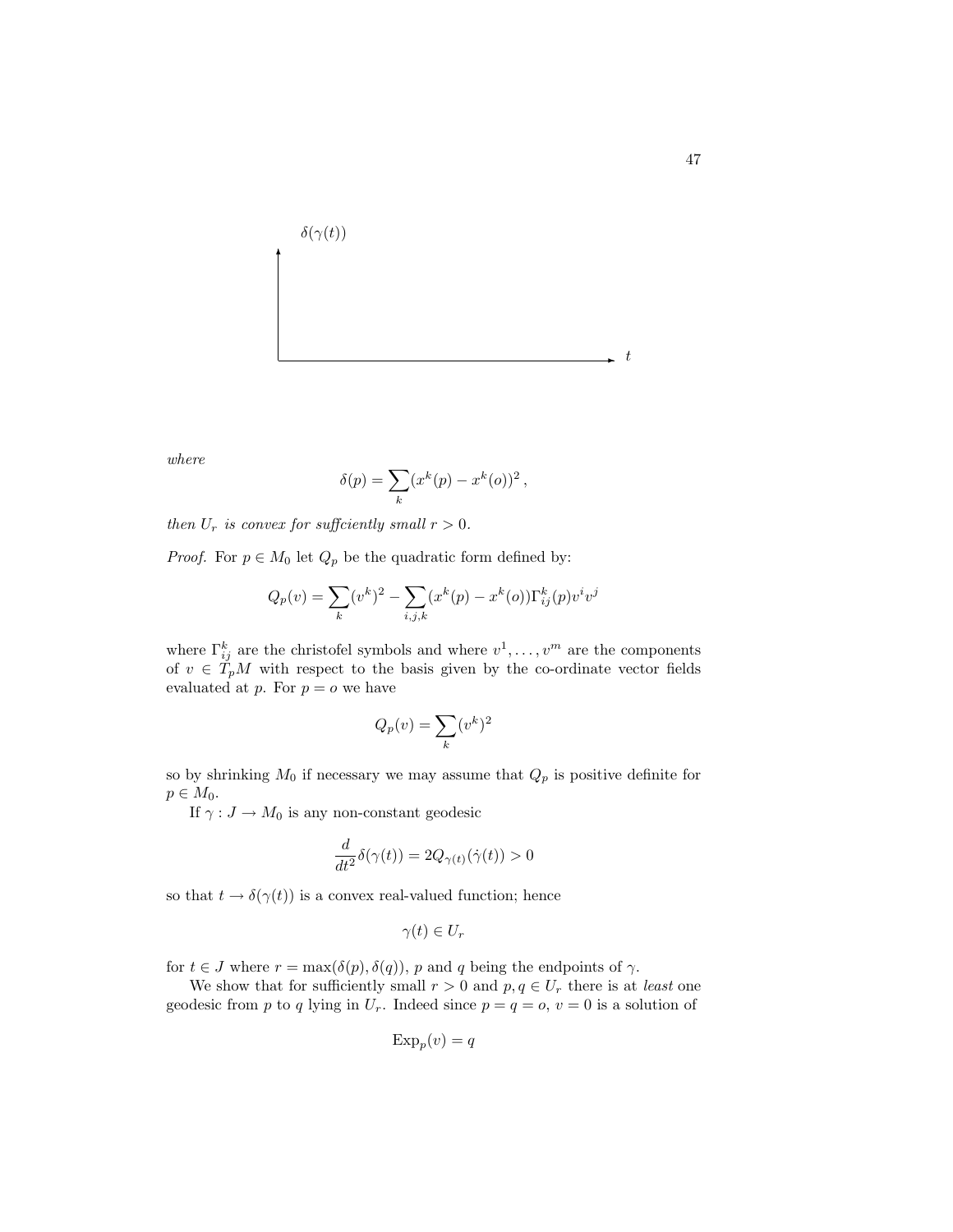and since  $D \, \text{Exp}_o(0) = \text{identity}$  the implicit function theorem yields a smooth solution  $v = h(p, q)$  defined for p, q near o and satisfying  $h(o, o) = 0$ . Since

$$
\mathrm{Exp}_o(\mathrm{th}(o,o))=0
$$

continuity gives

$$
\mathrm{Exp}_p(\mathrm{th}(p,q)) \in M_0
$$

for  $0 \le t \le 1$  and  $p, q \in U_r$  with  $r > 0$  sufficiently small. But as we have seen above this (if  $r$  is small enough) implies

$$
\mathrm{Exp}_p(\mathrm{th}(p,q)) \in U_r
$$

for  $0 \le t \le 1$  as required.

We show that for sufficiently small  $r > 0$  and  $p, q \in U_r$  there is at most one geodesic from  $p$  to  $q$  lying in  $U_r$ . By the implicit function theorem choose  $\epsilon, r > 0$  such that for  $p, q \in U_r$  and  $||v|| < \epsilon$  we have

- (i)  $\|h(p, q)\| < \epsilon$ , and
- (ii)  $\text{Exp}_p(v) = q \Longleftrightarrow v = h(p, q).$

Next choose  $p, q \in U_r$  and let  $\text{Exp}_p(tv)$   $(0 \le t \le 1)$  be any geodesic from p to q which remains in  $U_r$ . We must show that  $||v|| < \epsilon$  for then  $v = h(p,q)$ by (ii) which establishes the desired uniqueness. Suppose the contrary, i.e. that  $||v|| \geq \epsilon$ . Then by (ii) we have

$$
h(p, \operatorname{Exp}_p(tv)) = tv
$$

and hence

$$
||h(p, \operatorname{Exp}_p(tv)|| = t||v||
$$

and hence

$$
||h(p, \text{Exp}_p(tv)|| = t||v||
$$

for  $0 \le t < \overline{t} = \epsilon / ||v||$ . In the last equation let t approach  $\overline{t}$  to obtain

$$
||h(p, \text{Exp}_p(\overline{t}v))|| = \epsilon
$$

which contradicts (i). This completes the proof that  $U_r$  is convex for sufficiently small  $r > 0$ . П

Remark 91. These arguments work for any spray.

## Minimal Geodesics

A straight line is the shortest distance between two points in Euclidean space. The analogous assertion for geodesics in a manifold  $M$  is false; consider e.g. an arc which is more than half of a great circle on a sphere. In this section we consider curves which realize the shortest distance between their endpoints.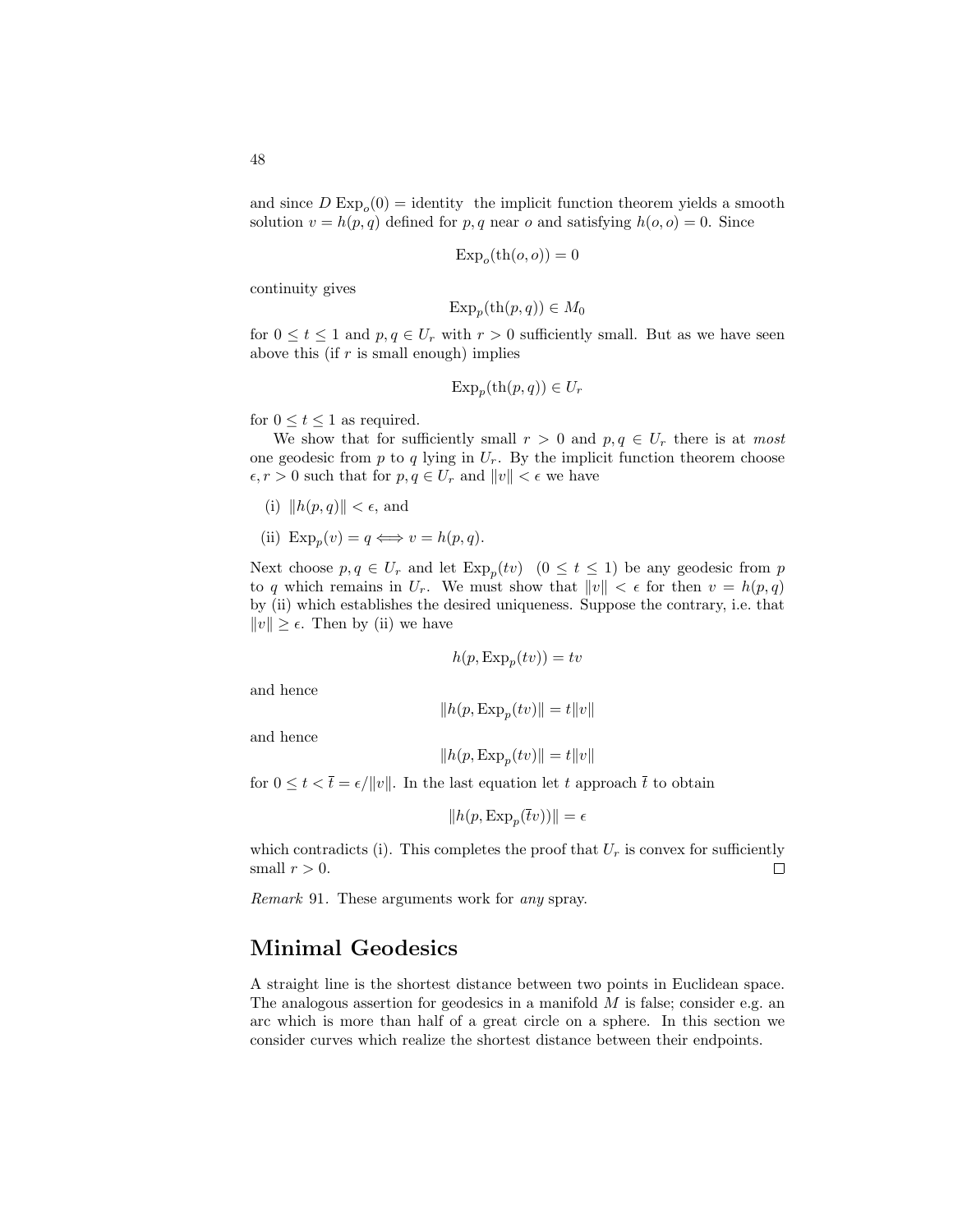(1) it is parametrized proportional to arclength

 $\|\dot{\gamma}(t)\| =$  constant

for  $t \in J$ , and it minimizes arclength integral:

$$
L(\gamma) \le L(\gamma')
$$

for all curves  $\gamma'$  from p to q;

(2) it minimizes the energy integral:

$$
E(\gamma) \leq E(\gamma')
$$

for all curves  $\gamma': J \to M$  from p to q.

Remark 93. Condition (1) says that ( $\|\dot{\gamma}\|$  is constant and)  $L(\gamma) = d(p, q)$ ; i.e. that  $\gamma$  is a shortest curve from p to q. It is not precluded that there be more than one such  $\gamma$ ; consider for example the case where M is a sphere and p and q are antipodal.

Condition (2) implies that:

$$
\frac{d}{d\lambda}E(\gamma_{\lambda})\left|_{\lambda=0}\right.=0
$$

for every variation  $\{\gamma_{\lambda}\}\$  of  $\gamma$  with endpoints fixed. Hence a minimal geodesic is a geodesic.

Finally,  $L(\gamma')$  (but not  $E(\gamma')$ ) is independent of the parametrization of  $\gamma'$ . Hence if  $\gamma$  is a minimal geodesic  $L(\gamma) \leq L(\gamma')$  for every  $\gamma'$  (from p to q) whereas  $E(\gamma) \leq E(\gamma')$  for those  $\gamma'$  defined on (an interval the same length as) J.

*Proof of the equivalence of the conditions.* We prove  $(1) \iff (2)$ . Let c be the (constant) value of  $\|\dot{\gamma}(t)\|$  and  $|J|$  the length of the interval J. Thus

$$
L(\gamma) = c|J|, \quad E(\gamma) = c^2|J|.
$$

Then for  $\gamma' : J \to M$  from p to q we have:

$$
E(\gamma)^2 = c^2 L(\gamma)^2
$$
  
\n
$$
\leq c^2 L(\gamma')^2
$$
  
\n
$$
\leq c^2 E(\gamma')|J|
$$
  
\n
$$
= E(\gamma')E(\gamma)
$$

so (dividing by  $E(\gamma)$ )  $e(\gamma) \leq E(\gamma')$  as required. (The inequality  $L(\gamma')^2 \leq$  $E(\gamma')|J|$  used above is the Schwartz inequality:

$$
\left(\int fgdt\right)^2 \le \left(\int f^2dt\right)\left(\int g^2dt\right)
$$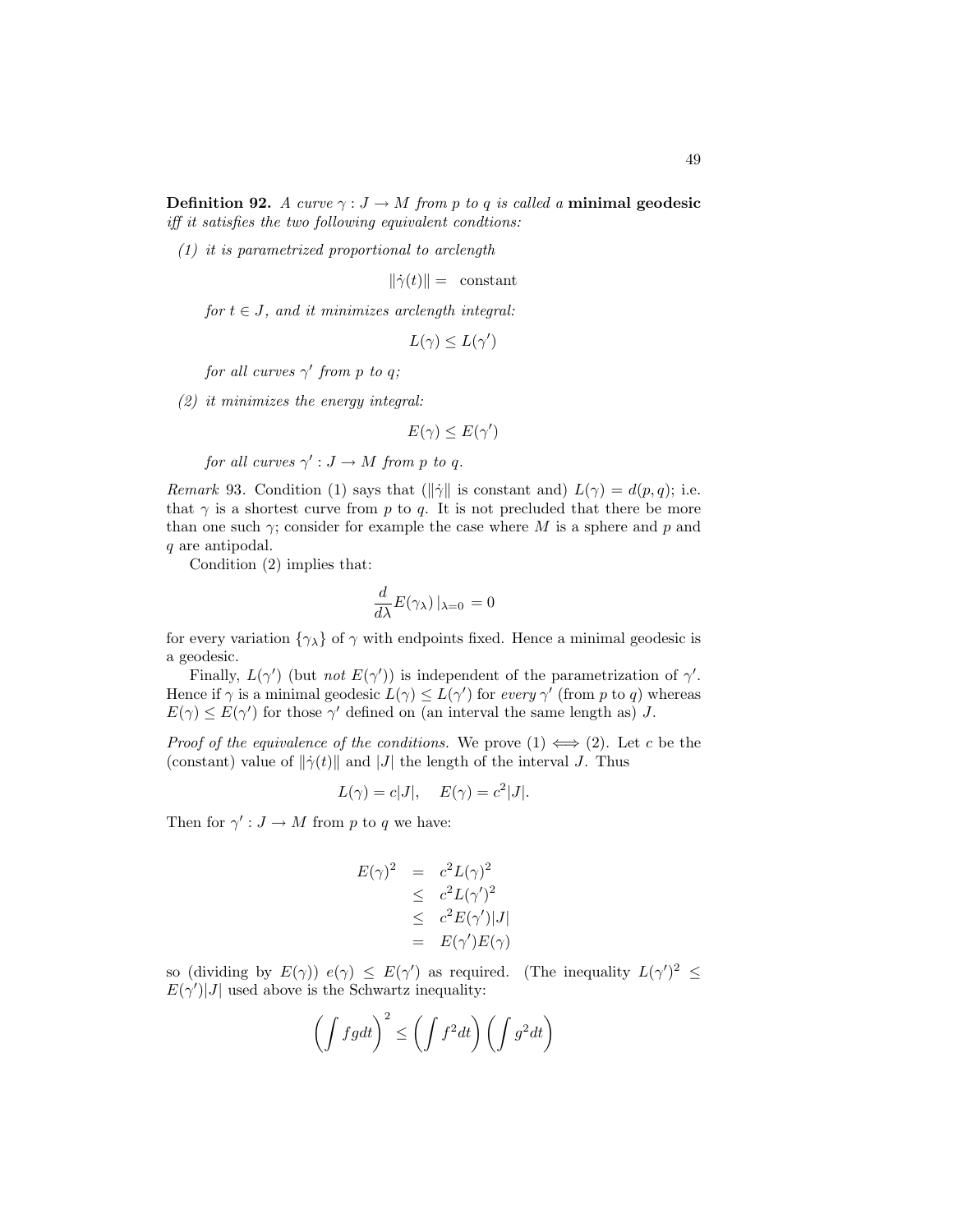with  $f(t) = ||\dot{\gamma}'(t)||$  and  $g(t) = 1$ .)

We prove  $(2) \iff (1)$ . We have already shown that  $\gamma$  is a geodesic. It is easy to dispose of the case where M is one-dimensional: Any  $\gamma$  minimizing  $E(\gamma)$  or  $L(\gamma)$  must be monotonic onto a subarc; otherwise it could be altered so as to make the integral smaller. Hence suppose  $M$  is of dimension at least two. Suppose  $L(\gamma') < L(\gamma)$  for some curve  $\gamma'$  from p to q; we will derive a contradiction. Since the dimension of M is not one we may approximate  $\gamma'$  by a curve whose tangent vector nowhere vanishes; i.e. we may assume w.l.o.g. that  $\dot{\gamma}'(t) \neq 0$  for all t. Hence we may reparametrize  $\gamma'$  proportional to arclength and assume w.l.o.g. that  $\gamma' : J \to M$  and  $\|\dot{\gamma}'(t)\| = c'$  for  $t \in J$ . But then

$$
L(\gamma) = c|J|; \quad L(\gamma') = c'|J|;
$$
  

$$
E(\gamma) = c^2|J|; \quad E(\gamma') = c'^2J|;
$$

so that  $L(\gamma') < L(\gamma)$  implies  $E(\gamma') < E(\gamma)$  which is the desired contradiction.  $\Box$ 

Our next theorem asserts the existence of minimal geodesics. For  $p \in M$ and  $r > 0$  recall the definitions:

$$
B^{r}(p) = \{q \in M : d(p,q) < r\}
$$
  

$$
S^{r}(p) = \{q \in M : d(p,q) = r\},
$$

define ball and sphere in the tangent space by:

$$
V^{r}(p) = \{ v \in T_{p}M : ||v|| < r \}
$$
  

$$
\Sigma^{r}(p) = \{ v \in T_{p}M : ||v|| = r \}.
$$

**Theorem 94.** Suppose  $p \in M$  and  $r > 0$  is sufficiently small that  $Exp_p$  maps  $V^r(p)$  diffeomorphically onto a neighborhood of p in M. Let  $v \in V^r(p)$ ,  $q =$  $\text{Exp}_p(v) \in M$ , and  $\gamma: J \to M$  be a curve from p to q. Then  $L(\gamma) = d(p, q)$  if and only if there exists a monotonic surjective map  $\sigma: J \to [0, 1]$  such that

$$
\gamma(t) = \ \mathrm{Exp}_p(\sigma(t)v)
$$

for  $t \in J$ . Hence

$$
Exp_p(V^r(p)) = B^r(p).
$$

*Proof.* First note that any curve of the indicated form has length  $L(\gamma) = ||v||$ ; indeed such a curve is a reparametrization of the geodesic:

$$
[0,1] \to M : s \mapsto \operatorname{Exp}_p(sv)
$$

and this geodesic has length  $||v||$  as its initial tangent vector is V. Thus  $d(p, q) \leq$  $||v|| < r$ . We will show that any curve not of the desired form has length  $L(\gamma) > ||v||$  if it remains in  $\exp_p(V^r(p))$  and length  $L(\gamma) \geq r$  if it exists. This will show that  $||v|| = d(p, q)$  and prove the theorem.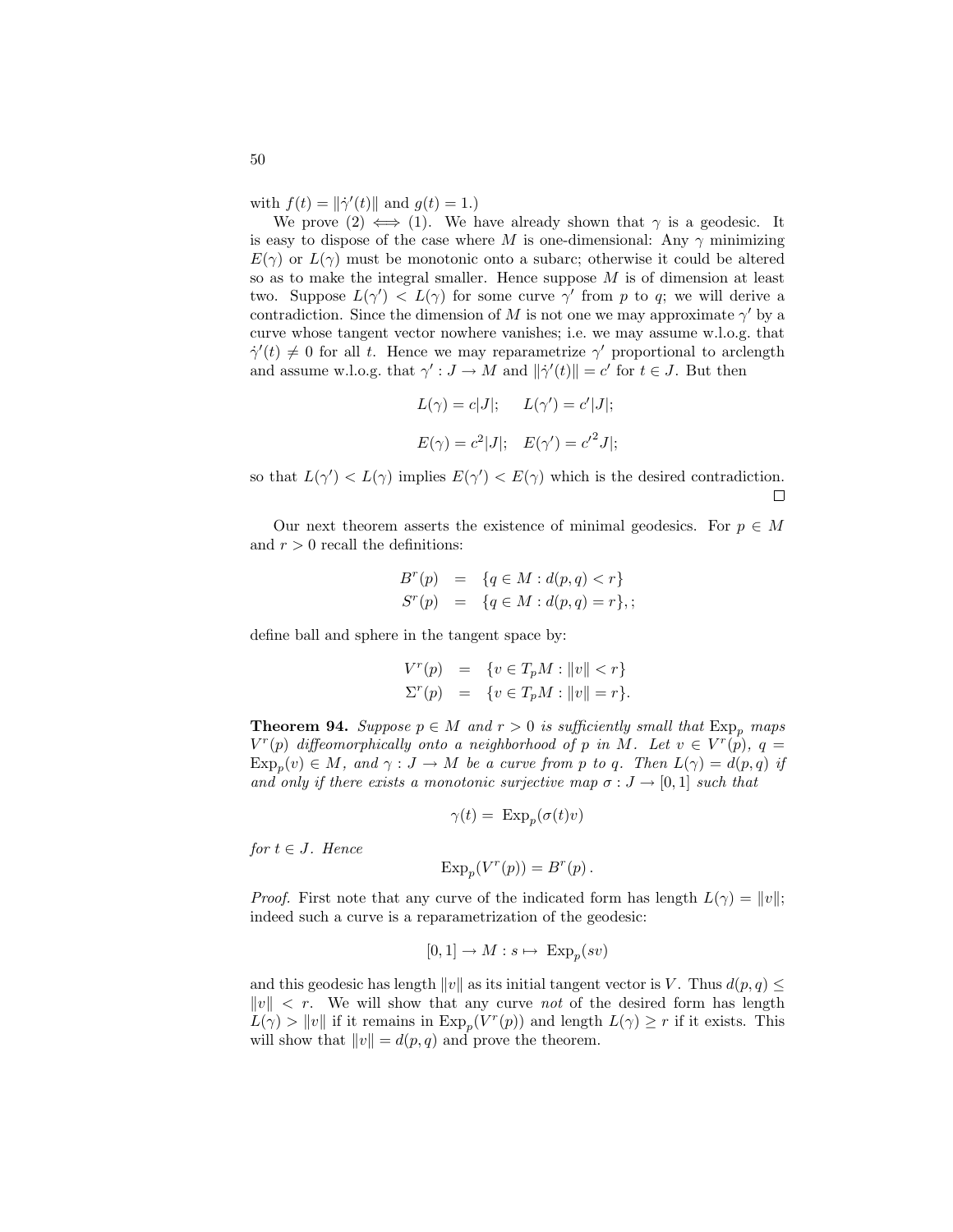Suppose for convenience that  $J = [0, 1]$ . Thus  $\gamma(0) = p$  and  $\gamma(1) = q$ . We may assume that  $\gamma(t) \neq p$  for  $t \in (0, 1]$  for otherwise we could restrict  $\gamma$  to  $[t_0, 1]$ where  $t_0 = \sup\{t \in J : \gamma(t) = p\}$ . Assume for the moment that  $\gamma(t)$  remains in  $\text{Exp}_p(V^r(p))$ ; then we may introduce "geodesic polar co-ordinates"; i.e. write  $\gamma$ in the form:

$$
\gamma(t) = \operatorname{Exp}_p(\sigma(t)\mathcal{O}(t))
$$

for  $t \in (0,1]$  where  $\sigma(t) \in (0,r/||v||]$  and  $\mathcal{O}(t) \in \Sigma^{||v||}(p)$  (thus  $\sigma(1) = 1$  and  $\mathcal{O}(1) = v$ ). Introduce the auxiliary map:

$$
\alpha(s,t) = \text{Exp}_p(s\mathcal{O}(t))
$$

for  $s \in (0, r/||v||]$  and  $t \in (0, 1]$ ; thus

$$
\gamma(t) = \alpha(\sigma(t), t) \, .
$$

Claim .  $\langle \partial_s \alpha, \partial_t \alpha \rangle = 0$ .

Indeed:

$$
\partial_s \langle \partial_s \alpha, \partial_t \alpha \rangle = \langle \partial_s^2 \alpha, \partial_t \alpha \rangle + \langle \partial_s \alpha, \partial_s \partial_t \alpha \rangle
$$
  
=  $\langle \nabla_s \partial_s \alpha, \partial_t \alpha \rangle + \frac{1}{2} \partial_t ||\partial_s \alpha||^2$   
= 0 + 0

since  $s \mapsto \alpha(s, t)$  is a geodesic with initial tangent vector of length  $\|\mathcal{O}(t)\| = \|v\|$ . Thus  $\langle \partial_s \alpha, \partial_t \alpha \rangle$  is constant in s. But for  $s = 0$  we have

$$
\alpha(0, t) = \text{Exp}_p(0) = p
$$

hence  $\partial_t \alpha = 0$  at  $s = 0$  so  $\langle \partial_s \alpha, \partial_t \alpha \rangle = 0$  at  $s = 0$  so  $\langle \partial_s \alpha, \partial_t \alpha \rangle = 0$  identically. Now using the claim we write

$$
\dot{\gamma} = \dot{\sigma}(\partial_s \alpha) + (\partial_t \alpha)
$$

where the vectors on the right are orthogonal. Hence

$$
\|\dot{\gamma}\|^2 = \dot{\sigma}^2 \|v\|^2 + \|\partial_t \alpha\|^2
$$

so

$$
L(\gamma) = \int_0^1 \|\dot{\gamma}(t)\| dt
$$
  
\n
$$
\geq \int_0^1 |\dot{\sigma}(t)| dt \|v\|
$$
  
\n
$$
\geq \int_0^1 \dot{\sigma}(t) dt \|v\|
$$
  
\n
$$
= \|v\|
$$

with strict inequality unless  $\mathcal{O}(t)$  is constant (so  $\partial_t \alpha = 0$ ) and  $\sigma$  is monotonic (so  $|\dot{\sigma}| = \dot{\sigma}$ ). To remove the assumption that  $\gamma$  remains in  $\exp_p(V^r(p))$  note that if it exits, say at time  $t_1$ , then the above argument shows that  $L(\gamma) \geq L(\gamma)$  $\Box$  $[0, t_1]$ )  $\geq r$  as required.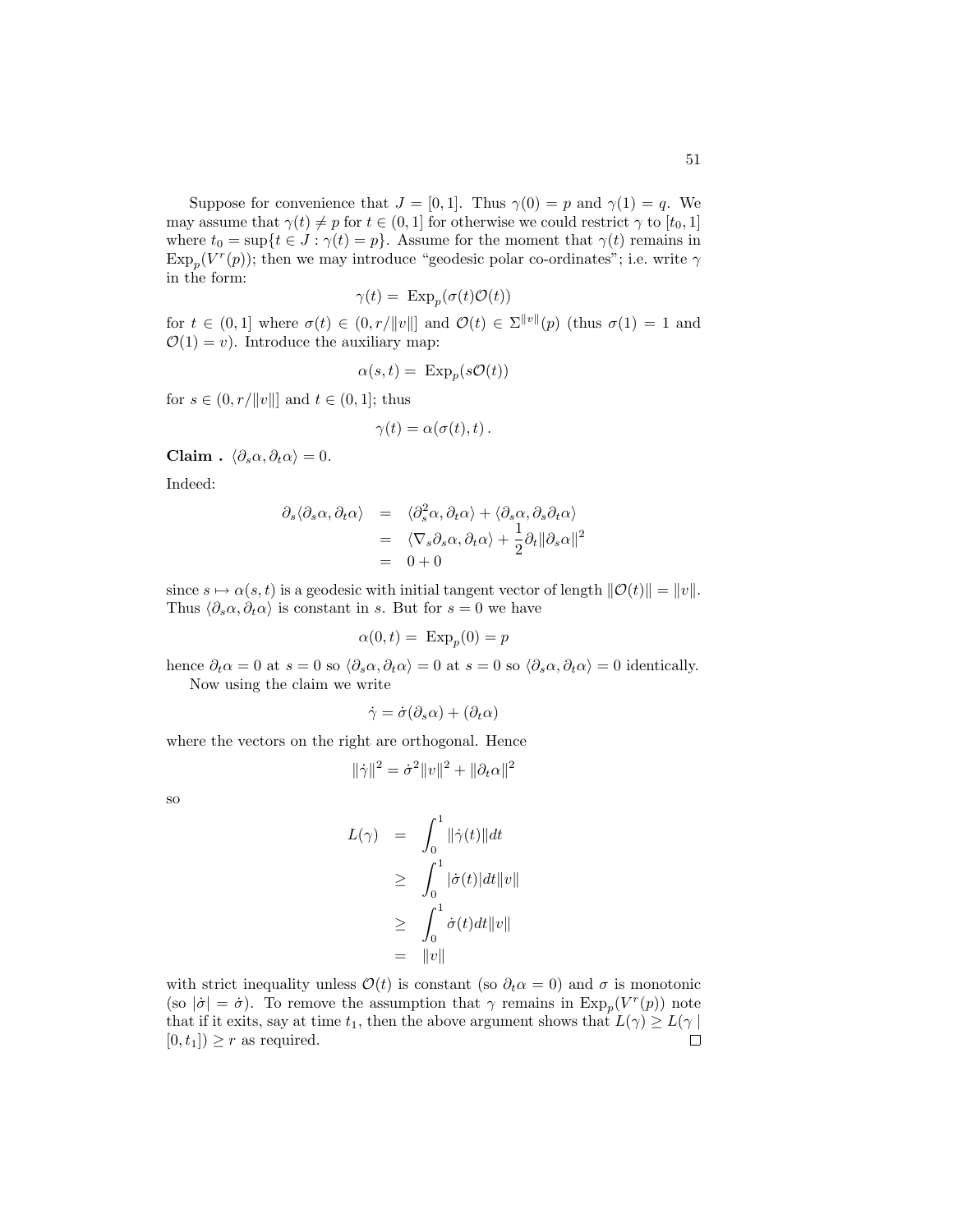Figure 7: Orthogonals to Geaodesics

Remark 95. We can now conclude that

 $S^s(p) = \text{Exp}_p(\Sigma^s(p))$ 

for  $0 \leq s \leq r$ . The proof of the claim above shows that the geodesics

 $[0,1] \to M : s \mapsto \text{Exp}_p(sw)$ 

emanating from p (with  $w \in \Sigma^1(p)$ ) are the orthogonal trajectories to the concentric spheres  $S^s(p)$ .

Exercise 96. Let  $M \subset E^3$  be of dimension two and suppose that (orthogonal) reflection in some plane  $E^2$  preserves M. Show that  $E^2$  intersects M in a geodesic. (Hint: Otherwise there would be points  $p, q \in M$  very close to one another joined by two distinct minimal geodesics.) Conclude for example that the co-ordinate planes intersect the ellipsoid  $(x/a)^2 + (y/b)^2 + (z/c)^2 = 1$  in geodesics.

Exercise 97. Introduce geodesic normal co-ordinates near  $p$  via

$$
q = \operatorname{Exp}_p\left(\sum_i x^i(q)e_i\right)
$$

where  $e_1, \ldots, e_m$  is an orthonormal basis for  $T_pM$ . Then  $x^i(p) = 0$  and

$$
B^{r}(p) = \{q \in M : \Sigma(x^{i}(q) - x^{i}(p))^{2} < r^{2}\}.
$$

Hence by the convexity theorem  $B<sup>r</sup>(p)$  is convex for r sufficiently small.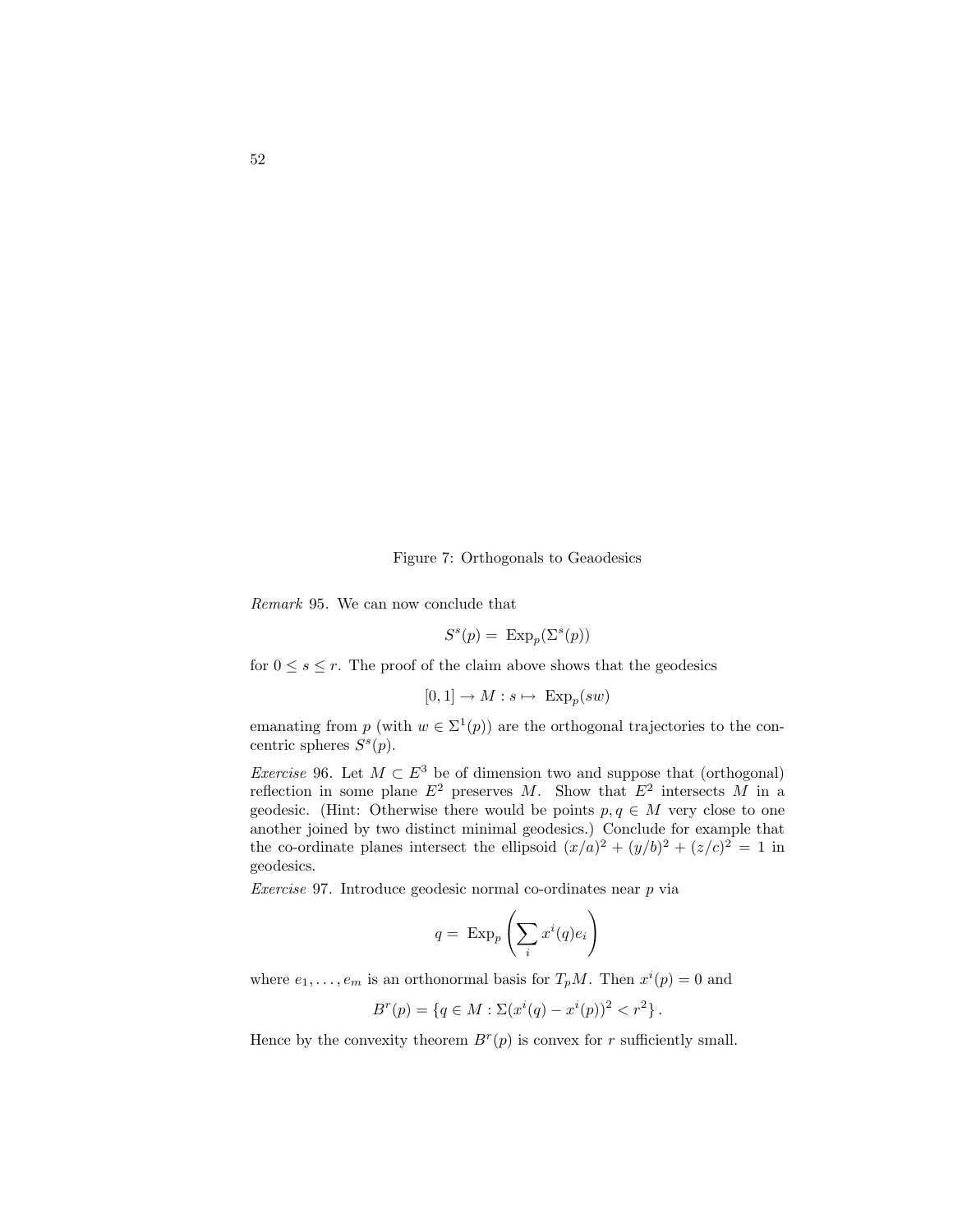- (1) Show that it can happen that a geodesic in  $B<sup>r</sup>(p)$  is not minimal. (Hint: Take M to be essentially the hemisphere  $x^2 + y^2 + z^2 = 1$ ,  $z > 0$  together with the disk  $x^2 + y^2 < 1$ ,  $z = 0$  (but smooth the corner  $x^2 + y^2 = 1$ ,  $z = 0$ . Let  $p = (0, 0, 1)$  and  $r = \pi/2$ .
- (2) Show that if r is sufficiently small then the unique geodesic  $\gamma$  in  $B^r(p)$ joining two points  $q, q' \in B^r(p)$  is minimal and that in fact any curve  $\gamma'$ from q to q' which is not a reparametrization of  $\gamma$  is strictly longer

$$
L(\gamma') > L(\gamma) = d(q, q').
$$

*Exercise* 98. Let  $\gamma: J \to M$  be a curve from p to q with nowhere vanishing tangent vectors

$$
\dot{\gamma}(t)\neq 0
$$

for  $t \in J$ . Then the following three conditions are equivalent:

(1) The curve  $\gamma$  is an extremal of the arclength integral L:

$$
\frac{d}{d\lambda}L(\gamma_{\lambda})\left|_{\lambda=0}\right.=0
$$

for every variation  $\{\gamma_{\lambda}\}\$  of  $\gamma$  with fixed endpoints.

(2) The curve  $\gamma$  is a reparametrized geodesic; i.e. there exists a smooth surjective  $\sigma: J \to [0, 1]$  with  $\dot{\sigma} \geq 0$  and  $v \in T_pM$  such that  $q = \text{Exp}_p(v)$ and

$$
\gamma(t) = \ \mathrm{Exp}_p(\sigma(t)v) \, .
$$

(3) The curve  $\gamma$  minimizes arclength locally: i.e. there exists  $\epsilon > 0$  such that for every closed subinterval  $[t_1, t_2] \subset J$  of length less than  $\epsilon$  we have

$$
L(\gamma | [t_1, t_2]) = d(\gamma(t_1), \gamma(t_2)).
$$

We remark that the hypothesis  $\dot{\gamma}(t) \neq 0$  implies that the reparametrization  $\sigma$  in (2) is in fact a diffeomorphism:

$$
\dot{\sigma}(t) \neq 0
$$

for  $t \in J$ .

It is often convenient to consider curves  $\gamma$  where  $\dot{\gamma}(t)$  is allowed to vanish for some values of t; then  $\gamma$  cannot (in general) be parametrized by arclength. Such a curve  $\gamma : J \to M$  can be smooth (as a map) yet its image may have corners (where  $\dot{\gamma}$  necessarily

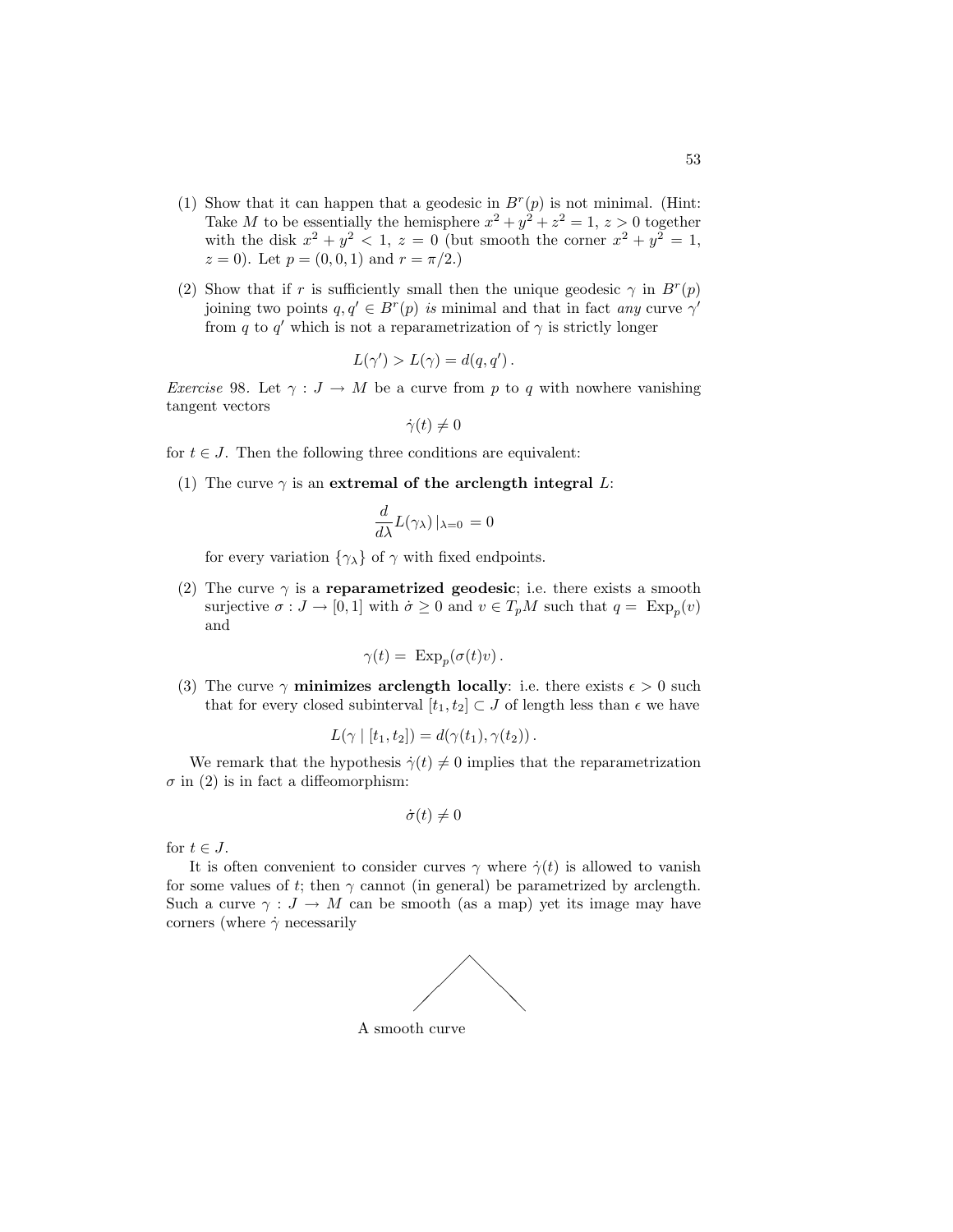Note that a curve with corners can never minimize distance even locally.



Exercise 99. Show that conditions (2) and (3) of the last exercise are equivalent even without the assumption that  $\dot{\gamma}$  is nowhere vanishing. Conclude that if  $\gamma: J \to M$  is a shortest curve from p to q:

$$
L(\gamma) = d(p, q)
$$

then  $\gamma$  is a reparametrized geodesic.

Show by example that one can have a variation  $\{\gamma_{\lambda}\}\$  with fixed points of a reparametrized geodesic for which the map  $\lambda \to L(\gamma_{\lambda})$  is not even differentiable at  $\lambda = 0$ . (Hint: Take  $\gamma$  to be constant.) Show that however that conditions (1), (2) and (3) of the previous exercise remain equivalent if the hypothesis that  $\dot{\gamma}$  is nowhere vanishing is weakened to the hypothesis that  $\dot{\gamma}(t) \neq 0$  for all but finitely many  $t \in J$ . Conclude that a broken geodesic is a reparametrized geodesic if and only if it minimizes arclength locally. (A broken geodesic is a continuous map  $\gamma: J \to M$  for which there exist  $t_0 < t_1 < \cdots < t_n$  with  $J = [t_0, t_n]$  and  $\gamma \mid [t_{i-1}, t_i]$  a geodesic for  $i = 1, \ldots, n$ . It is thus a geodesic if and only if  $\dot{\gamma}$  is continuous at the break points:

$$
\dot{\gamma}(t_{i^-}) = \dot{\gamma}(t_{i^+})
$$

for  $i = 1, \ldots, n - 1$ .)

#### Completeness

Intuitively a manifold is complete if there are no points missing. Note that the second part of the following definition is word for word the same as the definition of completeness given on page 34.

**Definition 100.** The manifold  $M \subset E^n$  is called complete iff it satisfies the following equivalent conditions:

- (1) the geodesic spray is complete as a vectorfield on  $TM$ : i.e. for every  $(p, v) \in TM$  there exists a geodesic  $\gamma : \mathbf{R} \to M$  (defined for all time t) such that  $\dot{\gamma}(0) = p$ ,  $\dot{\gamma}(0) = v$ ;
- (2) for every curve  $\gamma': \mathbf{R} \to E^m$  in a Euclidean space, every  $t_0 \in \mathbf{R}$ , every  $o \in M$ , and every orthogonal isomorphism  $b_0: T_0M \to \mathbf{E}^m$ , the maximally defined development  $(b, \gamma, \gamma')$  with initial conditions  $\gamma(t_0) = o$  and  $b(t_0) = o$ b is defined for all  $t \in \mathbf{R}$ ;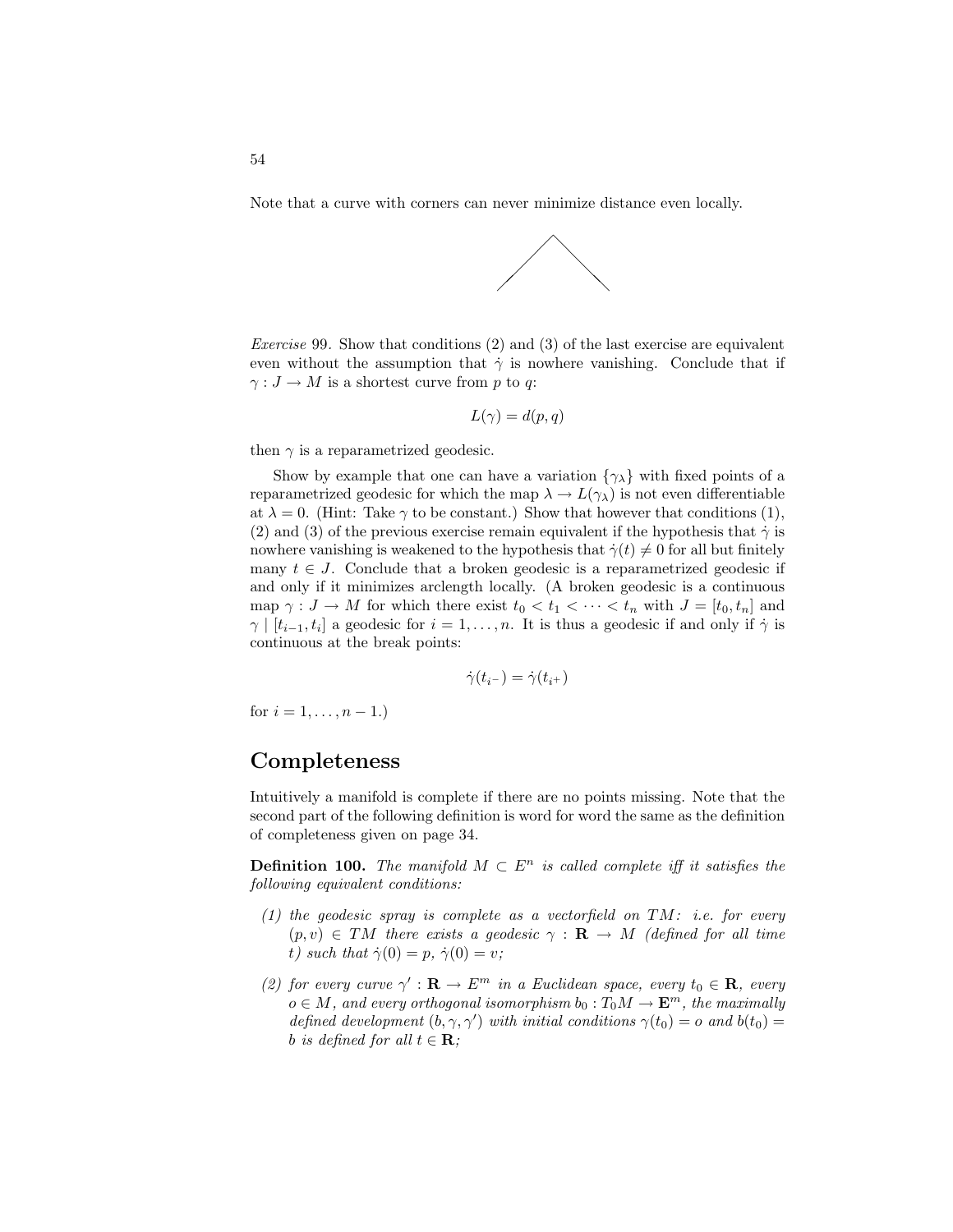(3) the metric d is complete: i.e. given points  $p_k \in M$  with:

$$
\lim_{j,k \to \infty} d(p_j, p_k) = 0
$$

there exists  $p \in M$  with:

$$
\lim_{k\to\infty} d(p,p_k)=0\,;
$$

 $(4)$  every closed and bounded (with respect to the metric d) subset of M is compact.

We shall prove the equivalence of these conditions and at the same time prove the following:

**Theorem 101** (Hopf-Rinow). If M is complete and  $p, q \in M$  then there exists a minimal geodesic  $\gamma$  in M from p to q.

The pattern of proof of the equivalence of conditions  $(1) - (4)$  in the definition of completeness is

$$
(4) \Longrightarrow (3) \Longrightarrow (2) \Longrightarrow (1) \Longrightarrow (4).
$$

We shall need the Hopf-Rinow theorem (where (1) is used as the definition of completeness).

*Proof of*  $(4) \implies (3)$ . Assume  $\lim d(p_i, p_k) = 0$ . Then the point set  $\{p_k : k = 1\}$  $1, 2, \ldots$  is clearly bounded so by (4) its closure is compact. Hence the sequence  ${p_k}$  contains a convergent subsequence. As  $\lim d(p_i, p_k) = 0$  the whole sequence must converge to the limit of this subsequence.  $\Box$ 

*Proof of*  $(3) \implies (2)$ . We recall that, according to the proof of the development theorem, the development  $(b, \gamma, \gamma')$  is essentially a solution of a certain differential equation on the orthonormal frame bundle  $O(M)$ . Hence, by the continuation theorem in the theory of ordinary differential equations, it is enough to show that if  $b(t)$  and  $\gamma(t)$  are defined for  $t < t_{+} < \infty$  then for some sequence  $t_n$  increasing to  $t_+$  the corresponding  $b(t_n)$  and  $\gamma(t_n)$  converge; it then follows that the solution can be defined for  $t < t_{+} + \epsilon$  where  $\epsilon$  is some small positive number.

For this note that the equation:

$$
b(t)\gamma(t) = \gamma'(t)
$$

which is part of the definition of development implies that for any subinterval  $[t, t']$  we have:

$$
d(\gamma(t),\gamma(t')) = L(\gamma \mid [t,t']) = L(\gamma' \mid [t,t'])
$$

so that:

$$
\lim_{t,t'\uparrow t_+} d(\gamma(t),\gamma(t'))=0\,.
$$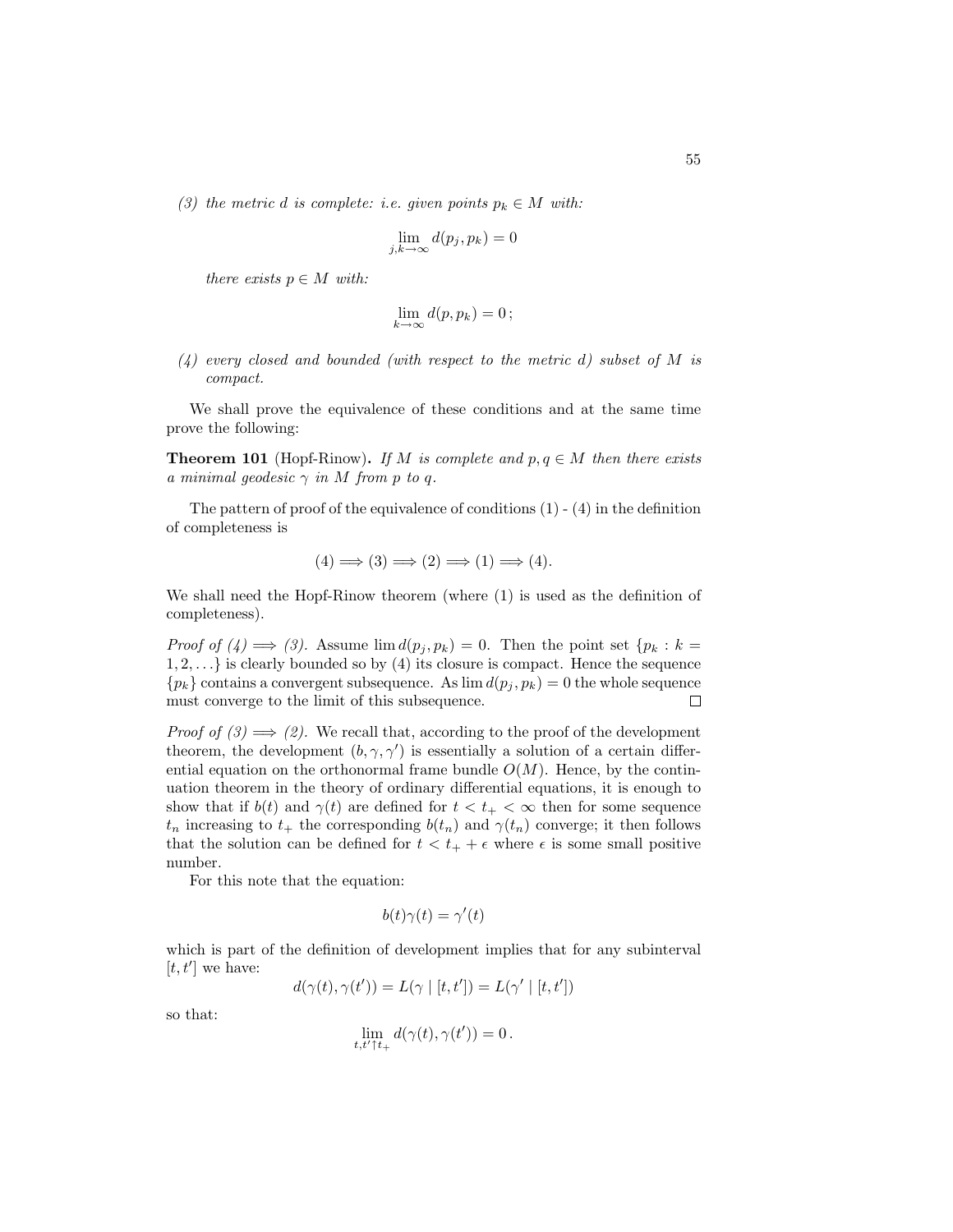Hence by (3) there exists  $p_+ \in M$  with:

$$
\lim_{t\uparrow t_+}\gamma(t)=p_+\,.
$$

Now choose an orthonormal moving frame  $E_1, \ldots, E_m \in \mathcal{X}(M_0)$  defined in a neighborhood  $M_0$  of  $p_+$ . Using this frame (and a fixed orthonormal frame  $e'_1, \ldots, e'_m$  for  $\mathbf{E}^m$ ) we may identify the orthogonal isomorphism  $b(t): T_{\gamma(t)}M \to$  $\mathbf{E}^m$  with an orthogonal matrix. But the space  $O(m)$  of orthogonal matrices is compact; hence  $b(t_n)$  converges for a suitable sequence  $t_n \uparrow t_+$  as required.  $\Box$ 

*Proof of (2)*  $\implies$  (1). Given  $(p, v) \in TM$  choose any orthogonal isomorphism  $b_0 : T_pM \to \mathbf{E}^m$  where  $\mathbf{E}^m$  is the vector space of some Euclidean space  $E^m$ . Then choose any straight line  $\gamma': \mathbf{R} \to E^m$  with tangent vector  $b_0(v) \in \mathbf{E}^m$ :

$$
\gamma'(t) = \gamma'(0) + tb_0(v).
$$

By (2) there is a development  $(b, \gamma, \gamma')$  with  $\gamma(0) = p$ ,  $b(0) = b_0$ ; then  $b_0 \dot{\gamma}(0) =$  $\dot{\gamma}'(0) = b_0(v)$  so  $\gamma$  is a geodesic (its development is a straight line) with the desired initial conditions. Г

Remark 102. In the language used in the proof of the development theorem the implication  $(2) \implies (1)$  is even more obvious: If the basic vectorfield B corresponding to  $\xi : \mathbf{R} \to \mathbf{R}^m$  is always complete, it is in particular complete when  $\xi$  is constant.

*Proof of (1)*  $\implies$  (4). Let  $K \subset M$  be closed and bounded. Fix  $p \in M$ . Then for  $r$  sufficiently large:

$$
K\subset\overline{B}^r(p)\,.
$$

By the theorem (proved next):

$$
\overline{B}^r(p) \subset \ \mathrm{Exp}_p(\overline{V}^r(p))
$$

where  $\overline{V}^r(p)$  is the closed ball of radius r in  $T_pM$ . Now  $\overline{V}^r(p)$  is certainly compact and hence so is its image by the continuous map  $\text{Exp}_p$ . Thus K is a closed subset of a compact set and hence is itself compact.  $\Box$ 

*Proof of Theorem.* We shall assume that every geodesic leaving  $p$  is defined for all time i.e. that  $\mathrm{Exp}_p$  is defined on all of  $T_pM$ . Set:

$$
r=d(p,q)\,.
$$

We must find  $v \in T_pM$  with  $||v|| = 1$  and

$$
Exp_p(rv) = q.
$$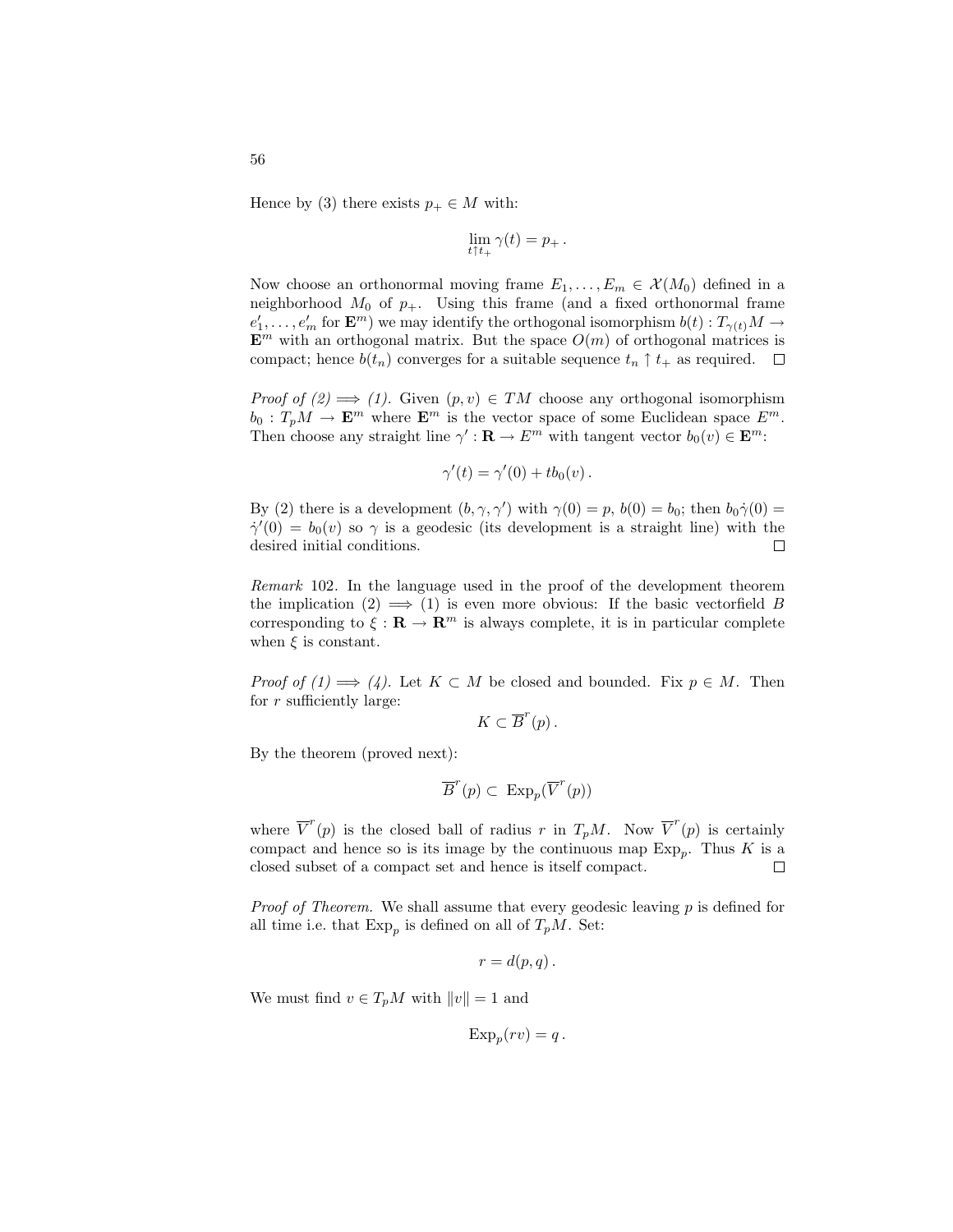**Lemma 103.** Assume that  $s > 0$  is sufficiently small that the map

$$
\exp_p: \Sigma^s(p) \to S^s(p)
$$

(from the sphere of tangent vectors of length s to the sphere of radius s in the metric d) is a diffeomorphism. Assume also that  $d(p,q) > s$  and let  $z \in S<sup>s</sup>(p)$ be any point at which the function:

$$
S^s(p) \to \mathbf{R} : z \mapsto d(z, q)
$$

achieves its minimum. Then

$$
d(p,q) = d(p,z) + d(z,q).
$$

The lemma is obvious since any curve from p to q must pass through  $S<sup>s</sup>(p)$ . By lemma 103 choose a unit vector  $v \in T_pM$  so that  $d(\text{Exp}_p(sv), q)$  is minimized (by compactness). Let  $\gamma : [0, r] \to M$  be the geodesic given by:

$$
\gamma(t) = \ \mathrm{Exp}_p(tv)
$$

for  $t \in [0, r]$ . We must prove that  $\gamma(r) = q$ . We shall in fact prove a stronger statement:

$$
d(\gamma(t),q)=r-t
$$

for  $t \in [s, r]$ . For these we need the following obvious:

Lemma 104. If  $p', q' \in M$  satisfy:

$$
d(p, p') + d(p', q') + d(q', q) = d(p, q)
$$

then:

$$
d(p, p') + d(p', q') = d(p, q').
$$

Now set:

$$
I = \{ t \in [s, r] : d(\gamma(t), q) = r - t \};
$$

our objective is to prove that  $I = [s, r]$ ; i.e. that I is non-empty, closed, and open in  $[s, r]$ .

Now I is non-empty as  $s \in I$  by construction and lemma 103. By continuity I is closed. Hence we need only prove  $t' + s' \in I$  for sufficiently small s' under the assumption that  $[s, t'] \subset I$ .

Read  $\gamma(t')$  for p', s' for s in lemma 103. We obtain a point  $q' \in S^{s'}(p')$  with:

$$
d(p', q') + d(q', q) = d(p', q) .
$$

But:

$$
d(p',q) = d(\gamma(t'),q) = r - t'
$$

as  $t' \in I$  and:

$$
d(p, p') = d(p, \gamma(t')) = t'
$$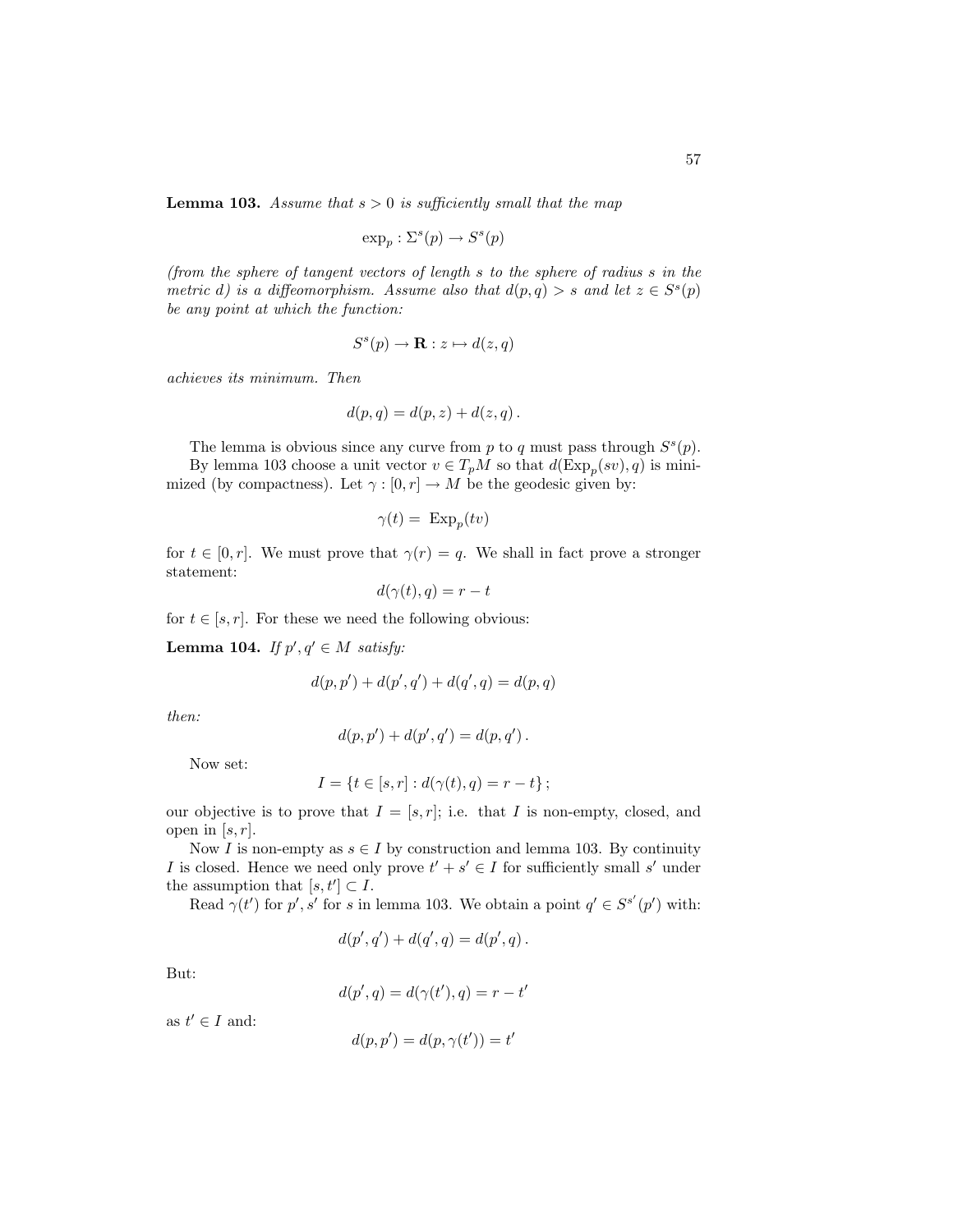

Figure 8: The Hopf-Rinow Theorem

as  $t' = L(\gamma | [0, t']) \ge d(p, \gamma(t')) = d(p, p')$  and strict inequality would yield  $d(p', q) = r - t' < r - d(p, p')$ 

which contradicts  $d(p, q) = r$ . Hence

$$
d(p, p') + d(p', q') + d(q', q) = d(p, q)
$$

so by lemma 104

$$
t' + s' = d(p, p') + d(p', q') = d(p, q').
$$

Now let  $\gamma' : [t', t'+s'] \to M$  be a minimal geodesic from  $p' = \gamma(t')$  to  $q' \in S^{s'}(p')$ . Then

$$
\gamma'=\gamma \mid [t',t'+s']
$$

for otherwise there would be a broken geodesic (=  $\gamma$  from 0 to  $t' = \gamma'$  from t' to  $t' + s'$  from p to q' of minimal length which is impossible. Hence

$$
d(\gamma(t' + s'), q) = d(q', q) = (r' - t') - s'
$$

so  $t' + s' \in I$  as required.

Remark 105. The proof of the Hopf-Rinow theorem did not use the full strength of the hypothesis: It was not necessary to assume that  $all$  geodesics in  $M$  are defined for all time but only those which pass through the given point  $p$ . Also in the proof that  $(1) \implies (4)$  of the definition it was not necessary to know that

$$
B^r(p) \subset \operatorname{Exp}_p(V^r(p))
$$

for all  $p$  but only for some  $p$ . Hence we have proved that if a manifold  $M$  has the property that for *some* point  $p \in M$  every geodesic passing through p is defined for all t, then this is true for every point  $p \in M$ ; i.e. M is complete.

$$
\qquad \qquad \Box
$$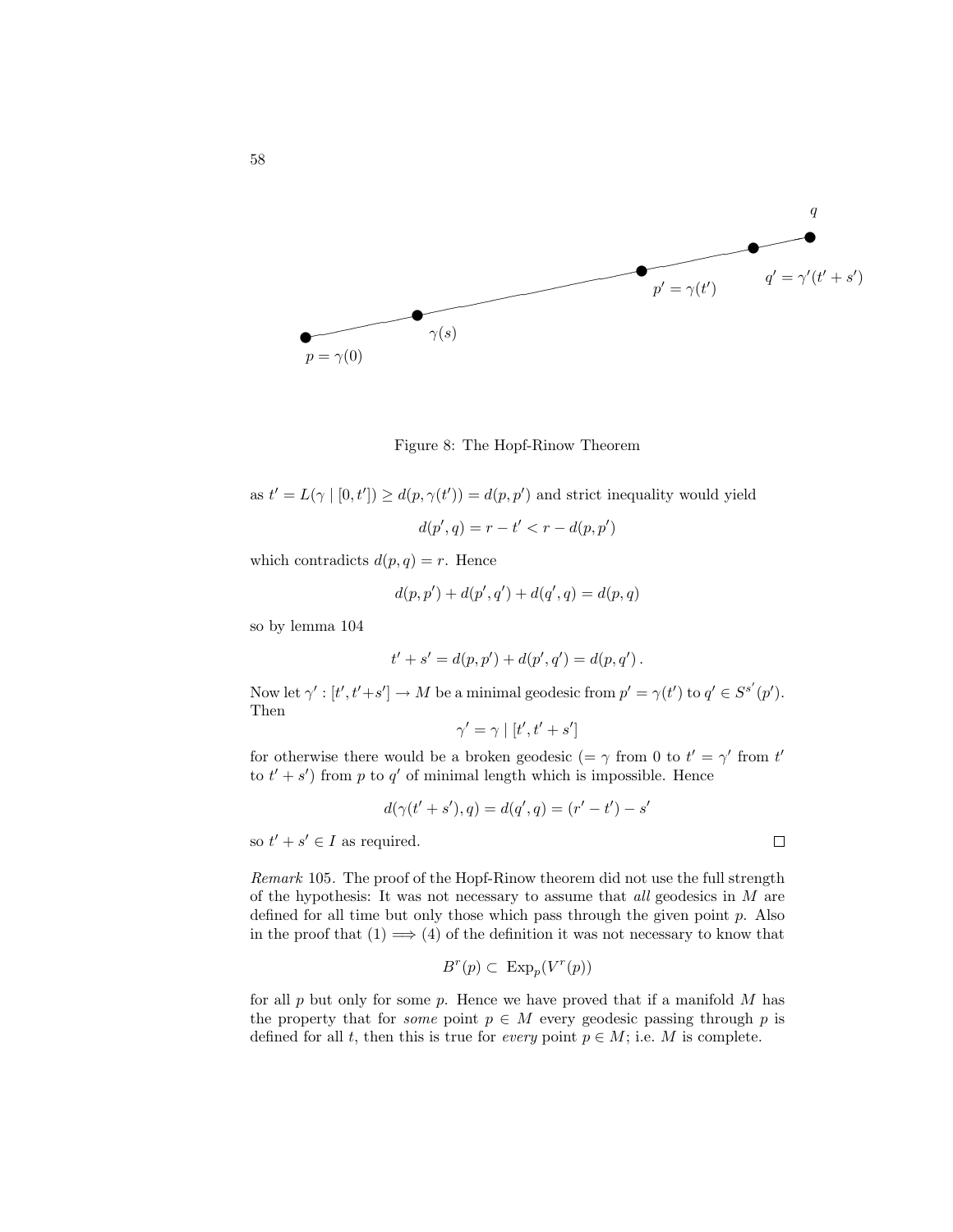Remark 106. If M is a closed submanifold of Euclidean space, then (as  $||p-q|| \le$  $d(p,q)$ ) M is complete. In particular, a compact manifold is always complete. The topologist's sine curve with equation (in  $\mathbb{R}^2$ ):

$$
y = \sin \frac{1}{x} \qquad (x > 0)
$$

is complete but not closed.

### Isometries

Let M and M' be submanifolds of Euclidean space  $E<sup>n</sup>$ . A isometry is an isomorphism of the "intrinsic" geometries of  $M$  and  $M'$ .

Definition 107. An isometry from  $M$  onto  $M'$  is a bijective transformation  $\varphi: M \to M'$  which satisfies the following equivalent conditions:

(1) the map  $\varphi$  is a diffeomorphism and for each  $p \in M$  the linear map:

$$
D\varphi(p): T_pM \to T_{\varphi(p)}M'
$$

is an orthogonal isomorphism:

(2) the map  $\varphi$  is a diffeomorphism and preserves the lengths of curves:

$$
L(\gamma) = L(\varphi \circ \gamma)
$$

for every curve  $\gamma : J \to M$ ;

(3) the map  $\varphi$  intertwines the intrinsic metrics d and d' on M and M':

$$
d(p,q) = d'(\varphi(p), \varphi(q))
$$

for all  $p, q \in M$ .

We prove the equivalence of conditions  $(1)$  -  $(3)$ . As

$$
L(\dot{\gamma}) = \int \|\dot{\gamma}(t)\| dt
$$
  
= 
$$
\int \|D\varphi(\gamma(t))\dot{\gamma}(t)\| dt
$$
  
= 
$$
L(\varphi \circ \gamma),
$$

the implication  $(1) \implies (2)$  is immediate. The implication  $(2) \implies (3)$  follows immediately from the definition of the distance as the infimum of the lengths of curves. For (3)  $\implies$  (1) fix  $p \in M$  and define  $\Phi_p(v) \in T_{\varphi(p)}M'$  for sufficiently small  $v \in T_pM$  by:

$$
(i) \t\t\t Exp_{\varphi(p)}(\Phi_p(v)) = \varphi(\text{Exp}_p(v)).
$$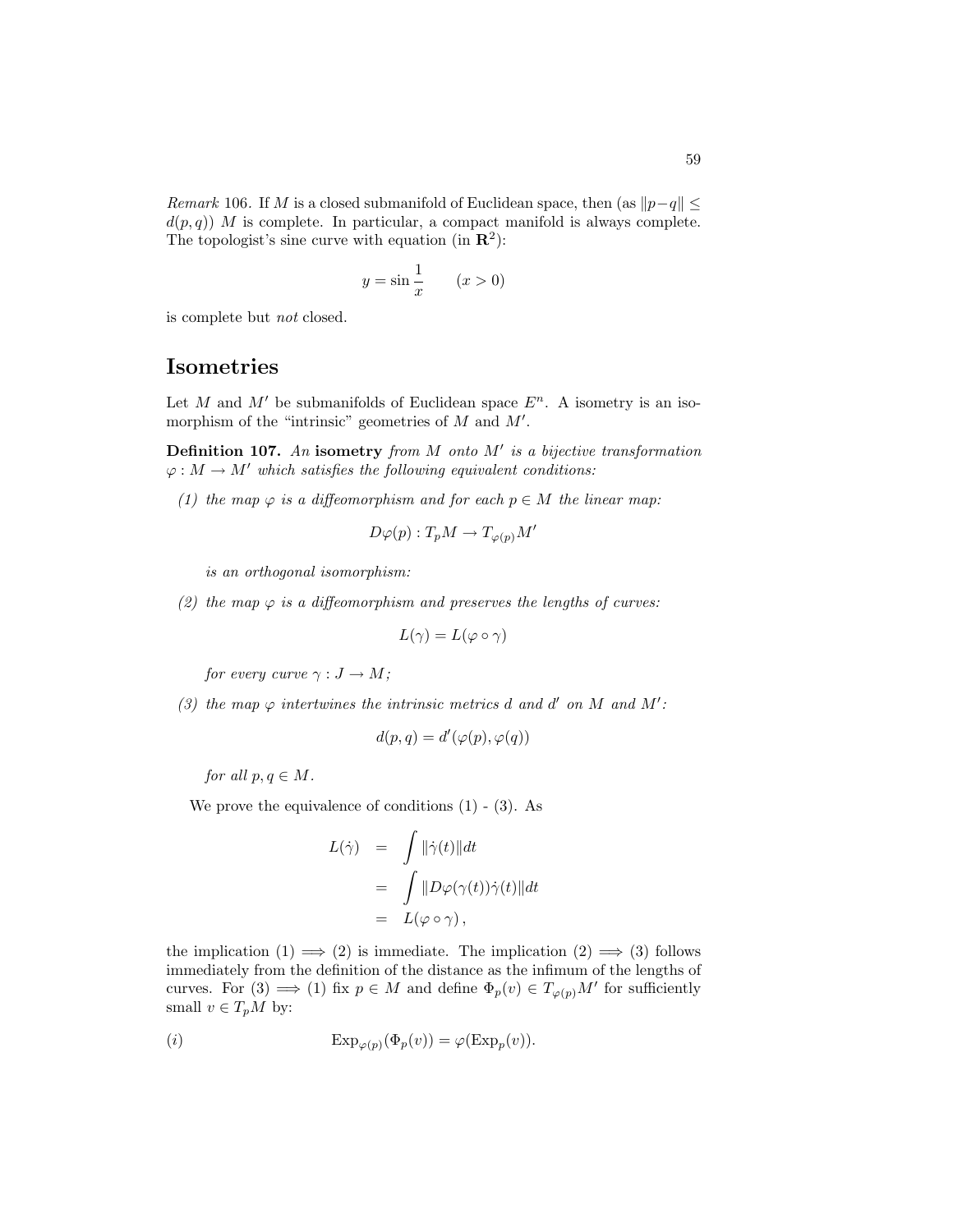Since  $\text{Exp}_p(tv)$  (for  $0 \le t \le 1$ ) is characterized by the equations:

$$
d(p, \text{ Exp}_p(v)) = d(p, \text{ Exp}_p(tv)) + d(\text{Exp}_p(tv), \text{ Exp}_p(v))
$$
  

$$
d(p, \text{ Exp}_p(tv)) = td(p, \text{ Exp}_p(v))
$$

it follows that  $\Phi_p$  extends (uniquely) to a map

$$
\Phi_p: T_p M \to T_{\varphi(p)} M'
$$

which is homogeneous of degree one

$$
\Phi_p(tv) = t\Phi_p(v)
$$

for  $v \in T_pM$ ,  $t > 0$ . It follows that

(ii) Φp(v) = <sup>d</sup> dtϕ(Exp<sup>p</sup> (tv))|t=0

and hence that

$$
(iii) \t\t\t\t \|\Phi_p(v)\| = \|v\|
$$

(since  $d(p, \text{Exp}_p(tv)) = t||v||$  for sufficiently small  $t > 0$ ). Thus it suffices to prove that  $\Phi_p$  is linear; then equation (i) shows that  $\varphi$  is smooth and equation (ii) shows that

$$
(iv) \t\t\t\t\tPhi_1(v) = D\varphi(p)v
$$

so equation (ii) implies (1) as required.

Hence choose  $v, w \in T_pM$ . By polarization

$$
2\langle v, w \rangle = \|v\|^2 + \|w\|^2 - \|v - w\|^2
$$
  
= 
$$
\|v\|^2 + \|w\|^2 - \lim_{t \to 0} \frac{d(\text{Exp}_p(tv), \text{Exp}_p(tw))^2}{d^t}
$$

since:

$$
\lim_{t \to 0} \frac{d(\text{Exp}_p(tv), \text{ Exp}_p(tw))}{\|tv - tw\|} = 1
$$

by an earlier theorem. The same equation holds when v, w replaced by  $\Phi_p(v), \Phi_p(w)$ so (applying  $\varphi$ ) this give:

$$
\langle \Phi_p(v), \Phi_p(w) \rangle = \langle v, w \rangle
$$

for  $v, w \in T_pM$ . But  $v = v_1 + v_2$  is characterized by the equation

$$
\langle v, w \rangle = \langle v_1, w \rangle + \langle v_2, w \rangle
$$

for all  $w \in T_pM$ ; hence

$$
\Phi_p(v_1 + v_2) = \Phi_p(v_1) + \Phi_p(v_2)
$$

as required.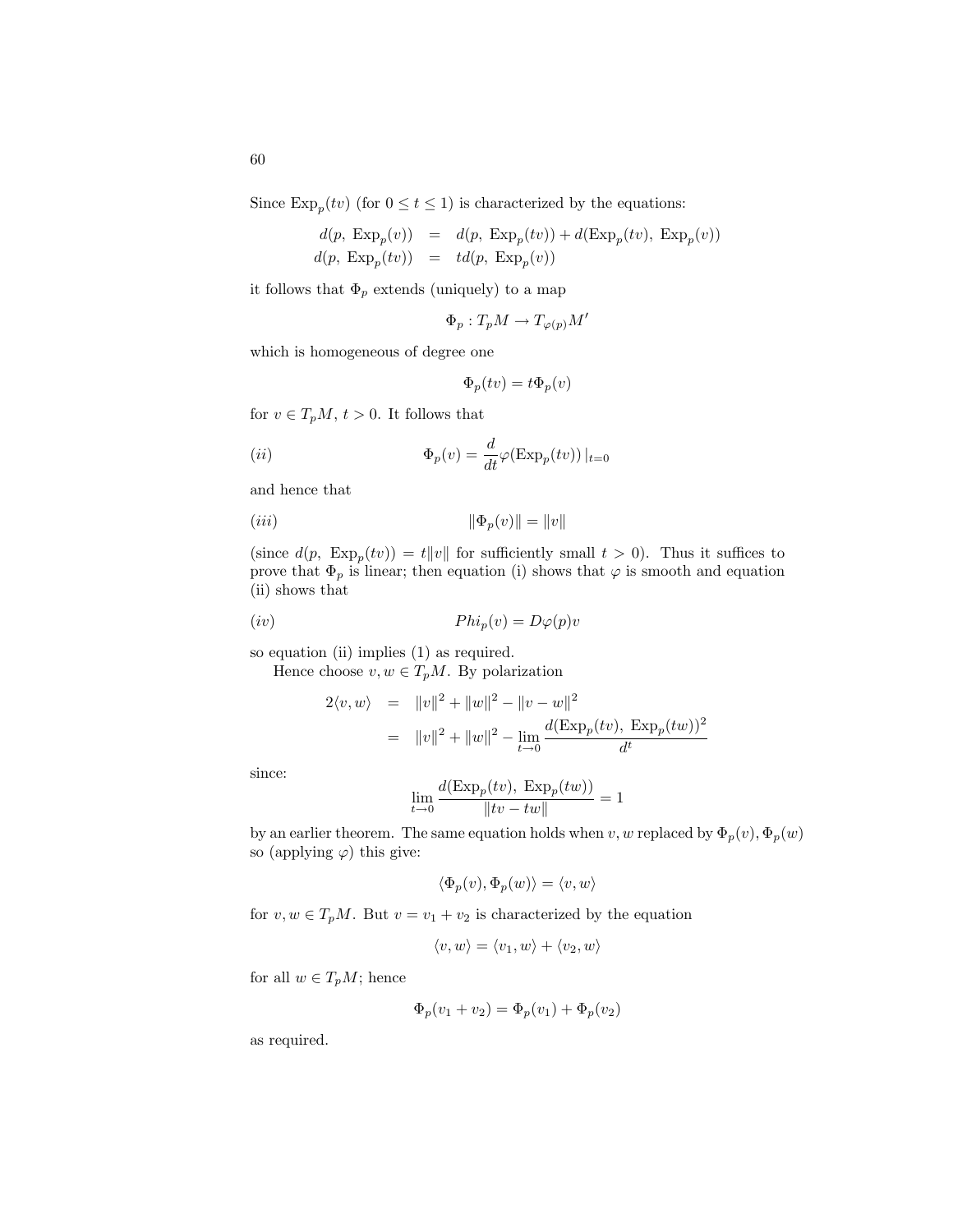Remark 108. If  $\tilde{a}: E^n \to E^n$  is an isometry of the ambient Euclidean space with  $\tilde{a}(M) = M'$  then certainly  $\varphi = \tilde{a} | M$  is an isometry from M onto M'. On the other hand the map  $\varphi : M \to M'$  given by

$$
\varphi(0, \mathcal{O}, z) = (\cos \mathcal{O}, \sin \mathcal{O}, z)
$$

where  $M$  is a plane set

$$
M = \{(x, y, z) \in \mathbf{R}^3; x = 0, 0 < y < \pi/2\}
$$

and  $M'$  is cylindrical

$$
M' = \{(x, y, z) \in \mathbf{R}^3 : x^2 + y^2 = 1; x, y > 0\}
$$

is an isometry which is *not* of form  $\varphi = \tilde{a} \mid M$ . Indeed, an isometry of form  $\varphi = \tilde{a} \mid M$  necessarily preserves the second fundamental form (as well as the first) in the sense that

$$
ah_p(v)w = h'_{\tilde{a}(p)}(av)aw
$$

for  $v, w \in T_pM$  but in the example h vanishes identically while h' does not.

We may thus distinguish two fundamental question:

- I. Given  $M$  and  $M'$  when are they extrinsically isomorphic? i.e. when is there a rigid motion  $\tilde{a} \in R(E^n)$  with  $\tilde{a}(M) = M'$ ?
- II. Given  $M$  and  $M'$  when are they intrinsically isomorphic? i.e. when is there an isometry  $\varphi : M \to M'$  from M onto M'?

As we have noted, both the first and second fundamental forms are preserved by extrinsic isomorphisms while only the first fundamental form need be preserved by an intrinsic isomorphism (i.e. an isometry).

A question which occurred to Gauss (who worked for a while as a cartographer) is this: Can one draw a perfectly accurate map of a portion of the earth? (i.e. a map for which the distance between points on the map is proportional to the distance between the corresponding points on the surface of the earth). We can now pose this question as follows: Is there an isometry from an open subset of a sphere to an open subset of a plane? Gauss answered this question negatively by associating an invariant, the Gauss curvature  $K : M \to \mathbf{R}$ , to a surface  $M \subset E^3$ . According to his "theorem egregium":

$$
K'(\varphi(p)) = K(p)
$$

for an isometry  $\varphi : M \to M'$ . The sphere has positive curvature; the plane has zero curvature; hence the perfectly accurate map does not exist. Our immediate aim is to explain these ideas.

We shall need a concept slightly more general then that of "isometry".

**Definition 109.** A map  $\varphi : M \to M'$  is called a local isometry iff it satisfies the following equivalent conditions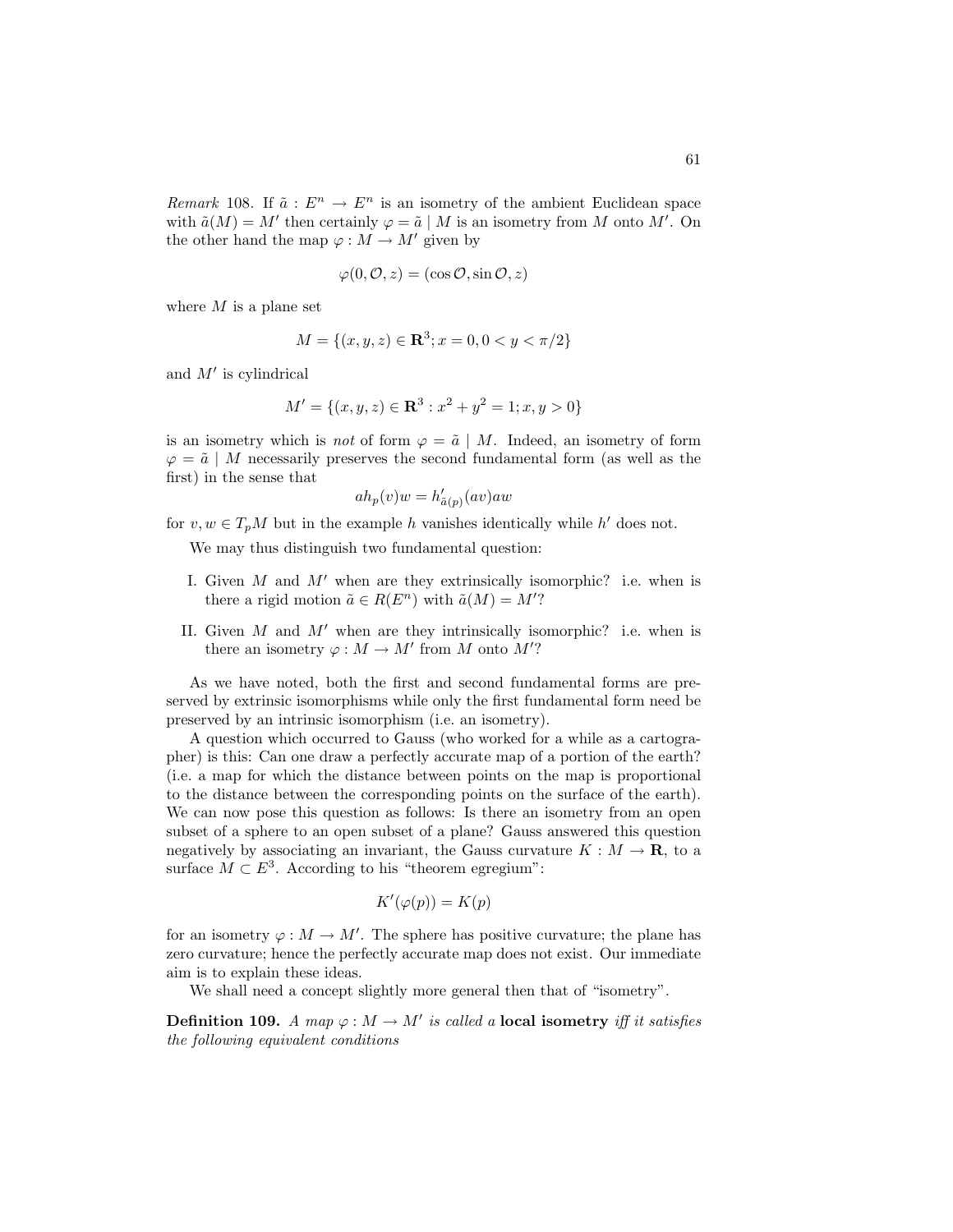(1) For  $p \in M$  the linear map

$$
D\varphi(p): T_pM \to T_{\varphi(p)}M'
$$

is an orthogonal linear isomorphism;

(2) Given  $p \in M$  there are neighborhoods U of p in M and U' of  $\varphi(p)$  in M' such that  $\varphi \mid U$  is an isometry from U onto U'.

As  $\varphi \mid U$  and  $\varphi$  have the same derivative at p it is clear that  $(2) \implies (1)$ . On the other hand (1) implies that  $D\varphi(p)$  is invertible so that (2) follows by the inverse function theorem. The simplest example of a local isometry which is not an isometry is the covering of the circle, by the line:

$$
\varphi : \mathbf{R} \to S^1. \quad \varphi(\theta) = \cos \theta, \sin \theta).
$$

### The Riemann Curvature Tensor

Let  $\gamma: \mathbf{R}^2 \to M$ ,  $Z \in \mathcal{X}(\gamma)$  and  $(s, t)$  denote co-ordinates on  $\mathbf{R}^2$ . Recall the formula

$$
\nabla_s \partial_t \gamma - \nabla_t \partial_s \gamma = 0
$$

which says that ordinary partial differentiation and covariant partial differentiation commute. The analogous formula (which results on replacing  $\partial$  by  $\nabla$  and  $\gamma$  by Z) is in general false. Instead we have the following

Definition 110. The Riemann curvature tensor is the field which assigns to each  $p \in M$  the multilinear map

$$
R_p \in L^2_a(T_pM, L(T_pM, T_pM))
$$

characterized by the equation

(1) 
$$
R_p(u, v)w = (\nabla_s \nabla_t Z - \nabla_t \nabla_s Z)_{s=t=0}
$$

for  $u, v, w \in T_pM$  where  $\gamma : \mathbf{R}^2 \to M$  and  $Z \in \mathcal{X}(\gamma)$  satisfy

$$
\gamma(0,0) = p, \quad (\partial_s \gamma)(0,0) = u, \quad (\partial_t \gamma)(0,0) = v, \quad Z(0,0) = w.
$$

The fact that R is well-defined (i.e. depends only on the values of  $\gamma$ ,  $\partial_s \gamma$ ,  $\partial_t \gamma$ , and Z at  $(0,0)$  and not on any higher derivatives) follows from the Gauss-Codaizzi formula established below. We shall give another proof which generalizes easily.

Suppose that the field R is well-defined and replace  $\partial_s$ ,  $\partial_t$ , and Z by vectorfields  $X, Y, Z \in \mathcal{X}(M)$ . We obtain

$$
R(X,Y)Z = \nabla_X \nabla_Y Z - \nabla_Y \nabla_X Z + \nabla_{[X,Y]} Z \tag{1'}
$$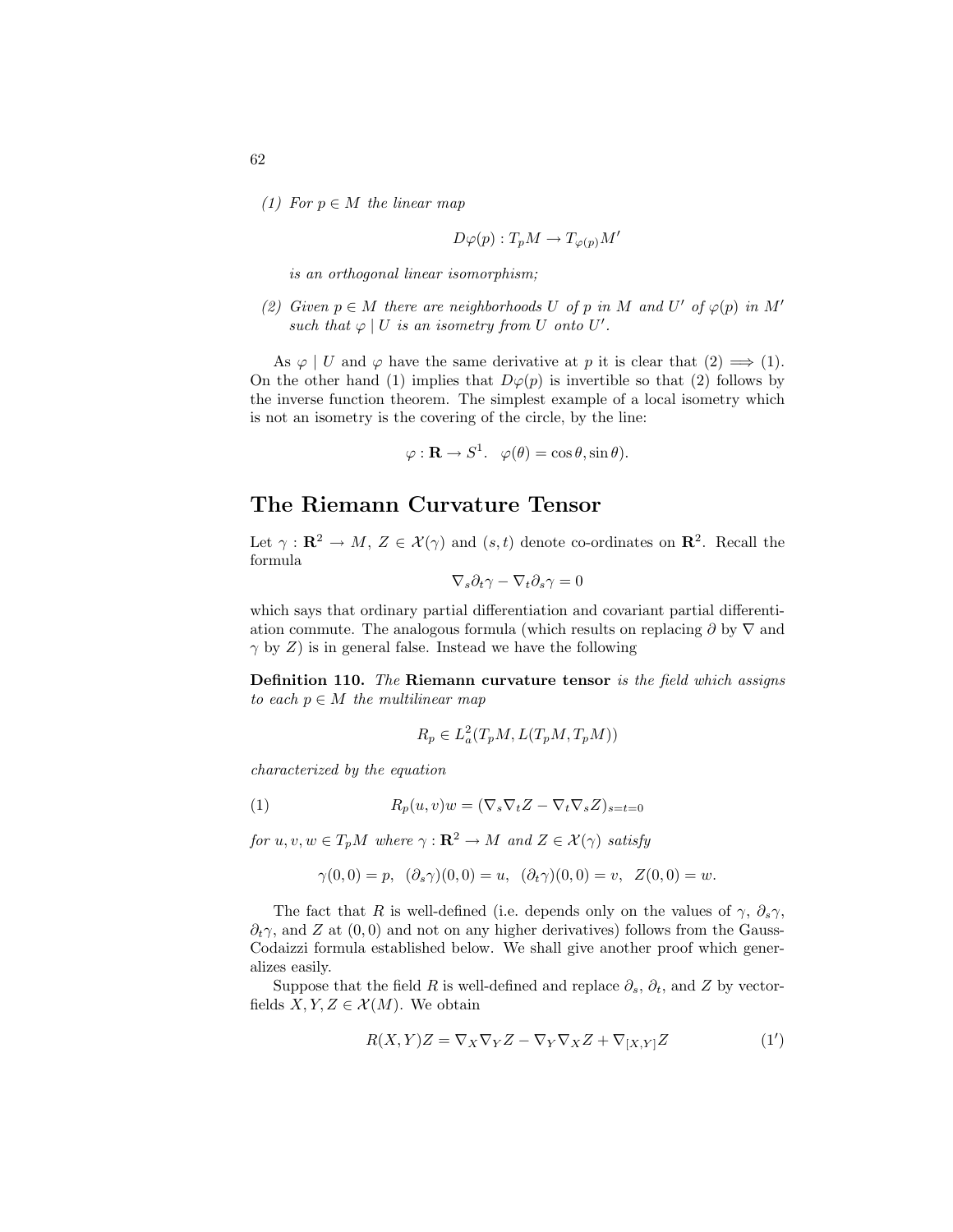The fact that  $[X, Y] \in \mathcal{X}(M)$  (i.e. is tangent) follows immediately from Gauss-Weingarten equations and the symmetry of the second fundamental form. Formula (1') clearly implies formula (1) for we may specialize to the case where  $x_1 =$ s,  $x_2 = t, x_3, \ldots, x_m$  are local co-ordinates on M and X, Y are the co-ordinate vectorfields corresponding to s, t. Hence it is enough to show that  $R(X, Y)Z$ is well-defined. For this it is enough to show that  $(X, Y, Z) \to R(X, Y)Z$  is multilinear over the ring  $\mathcal{F}(M)$  of smooth real-valued functions on M:

$$
R(fX,Y)Z = R(X,fY)Z = R(X,Y)fZ = fR(X,Y)Z
$$

for  $f \in \mathcal{F}(M)$ . Indeed, once we have this  $\mathcal{F}(M)$ -multilinearity we may write

$$
R(X,Y)Z = \Sigma \xi^i \eta^j \rho^k R(E_i, E_j) E_k
$$

where  $E_1, \ldots, E_m \in \mathcal{X}(M)$  is a local moving frame and  $\xi^i, \eta^j, \zeta^k$  are the components of  $X, Y, Z$ :

$$
X = \Sigma \xi^i E_i
$$
  
\n
$$
Y = \Sigma \eta^j E_j
$$
  
\n
$$
Z = \Sigma \zeta^k E_k.
$$

If  $X'(p) = X(p)$  then  $\xi^{i}(p) = {\xi'}^{i}(p)$  so if  $X(p) = X'(p) Y(p) = Y'(p)$ ,  $Z(p) =$  $Z'(p)$  then

$$
(R(X,Y)Z((p) = (R(X',Y')Z')(p)
$$

as required. The multilinearity follows by an easy computation using the two formulas:

$$
\nabla_{fX} Y = f \nabla_X Y \nabla_X (fY) = f \nabla_X Y + (D_X f) Y.
$$

**Theorem 111** (Gauss-Codaizzi Equations). For  $p \in M$  and  $u, v \in T_pM$ 

$$
R_p(u, v) = h_p(u)^* h_p(v) - h_p(v)^* h_p(u)
$$

$$
(\nabla h)_p(u, v) = (\nabla h)_p(v, u)
$$

where

$$
h_p \in L(T_pM, L(T_pM, T_p^{\perp}M))
$$

is the second fundamental form and

$$
(\nabla h)_p \in L^2(T_p M, L(T_p M, T_p^{\perp} M))
$$

is defined below.

*Proof.* Choose  $\gamma : \mathbb{R}^2 \to M$  and  $Z \in \mathcal{X}(\gamma)$  satisfying

$$
\gamma(0,0) = p;
$$
  $Z(0,0) = W;$   
\n $(\nabla_s \gamma)(0,0) = u;$   $(\nabla_t \gamma)(0,0) = v$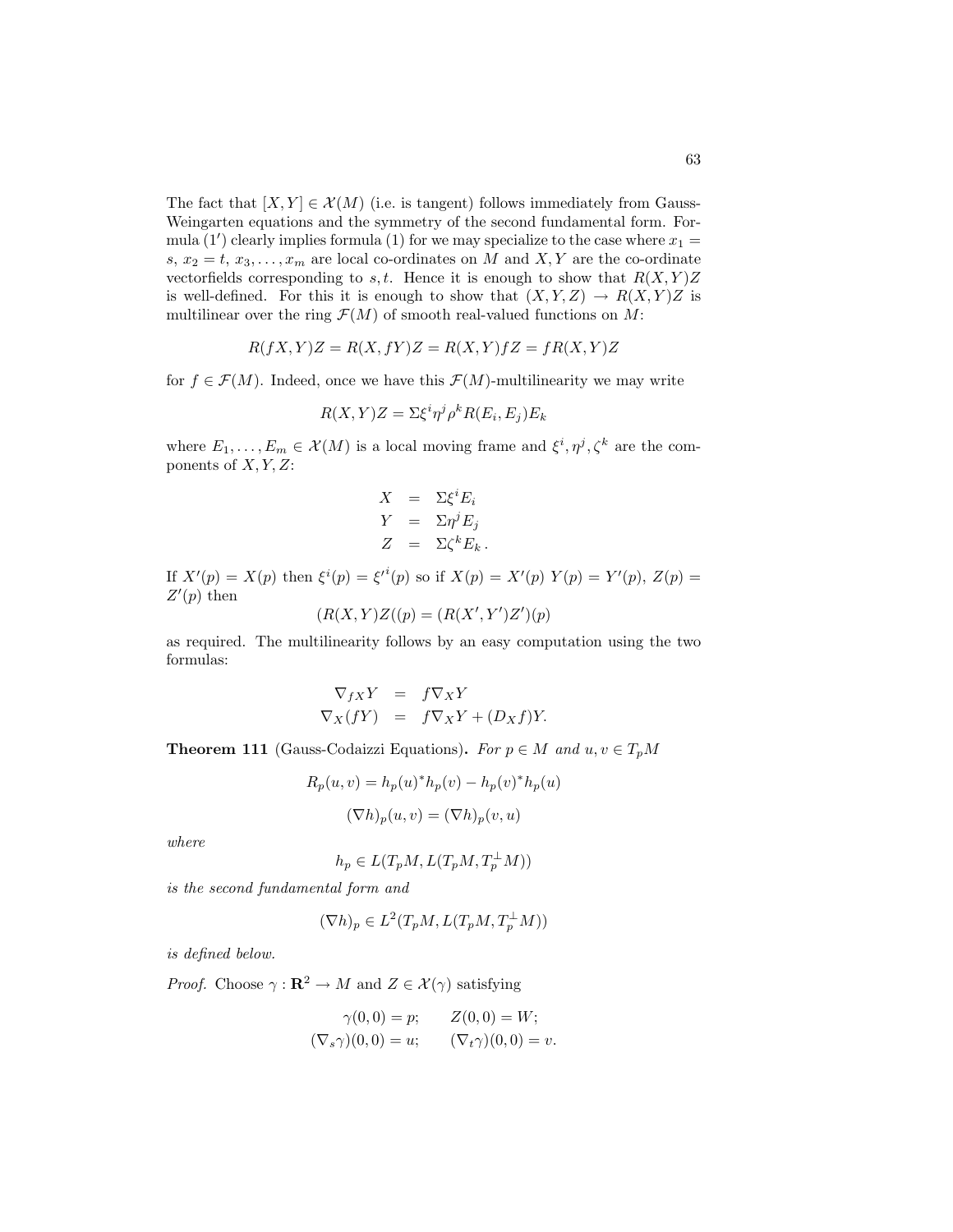By Gauss-Weingarten

$$
\partial_t Z = \nabla_t Z + h(\partial_t \gamma) Z;
$$
  
\n
$$
\partial_s \nabla_t Z = \nabla_s \nabla_t Z + h(\partial_s \gamma) \nabla_t Z;
$$
  
\n
$$
\partial_s \{h(\partial_t \gamma) Z\} = \nabla_s^{\perp} \{h(\partial_t \gamma) Z\} - h(\partial_s \gamma)^* h(\partial_t \gamma Z).
$$

Hence

$$
\partial_s \partial_t Z = \nabla_s \nabla_t Z - h(\partial_s \gamma)^* h(\partial_t \gamma) Z \n+ \nabla_s^{\perp} \{ h(\partial_t \gamma) Z \} + h(\partial_s \gamma) \nabla_t Z.
$$

Now let

$$
(\nabla h)(\partial_s \gamma, \partial_t \gamma)Z = \nabla_s^{\perp} \{ h(\partial_t \gamma)Z \}
$$
  
-h(\nabla\_s \partial\_t \gamma)Z - h(\partial\_t \gamma) \nabla, Z

and note that

$$
\partial_s \partial_s Z = \partial_t \partial_s Z
$$
  

$$
\nabla_s \partial_t \gamma = \nabla_t \partial_s \gamma
$$

so interchanging  $s$  and  $t$  and subtracting gives

$$
0 = \{ R(\partial_s \gamma, \partial_t \gamma) - h(\partial_s \gamma)^* h(\partial_t \gamma) + h(\partial_t \gamma)^* h(\partial_s \gamma) \} Z + \{ (\nabla h)(\partial_s \gamma, \partial_t \gamma) - \nabla h(\partial_t \gamma, \partial_s \gamma) \} Z.
$$

Now equating tangential and normal components gives the theorem provided  $(\nabla h)_p$  is defined by

$$
(\nabla h)_p(u,v)w = ((\nabla h)(\partial_s \gamma, \partial_t)Z)(0,0).
$$

As with R we must check  $(\nabla h)_p$  is well-defined. The same argument works but we must use a normal moving frame  $E_{m+1}, \ldots, E_n \in \mathcal{X}^{\perp}(M)$ . The role of  $(1')$ is played by the formula

$$
(\nabla h)(X,Y)Z = \nabla_X^{\perp} \{h(Y)Z\} - h(\nabla_X Y)Z - h(Y)\nabla_X Z.
$$

 $\Box$ 

Remark 112. Equation  $(1')$  can be written succinctly as

$$
[\nabla_X,\nabla_Y]+\nabla_{[X,Y]}=R(X,Y)\,.
$$

This can be contrasted with the identity

 $[D_X, D_Y] + D_{[X,Y]} = 0$ 

where  $sD_X : \mathcal{F}(M) \to B(M)$  is defined by

$$
(D_X f)(p) = Df(p)X(p)
$$

for a real-valued function  $f \in \mathcal{F}(M)$ .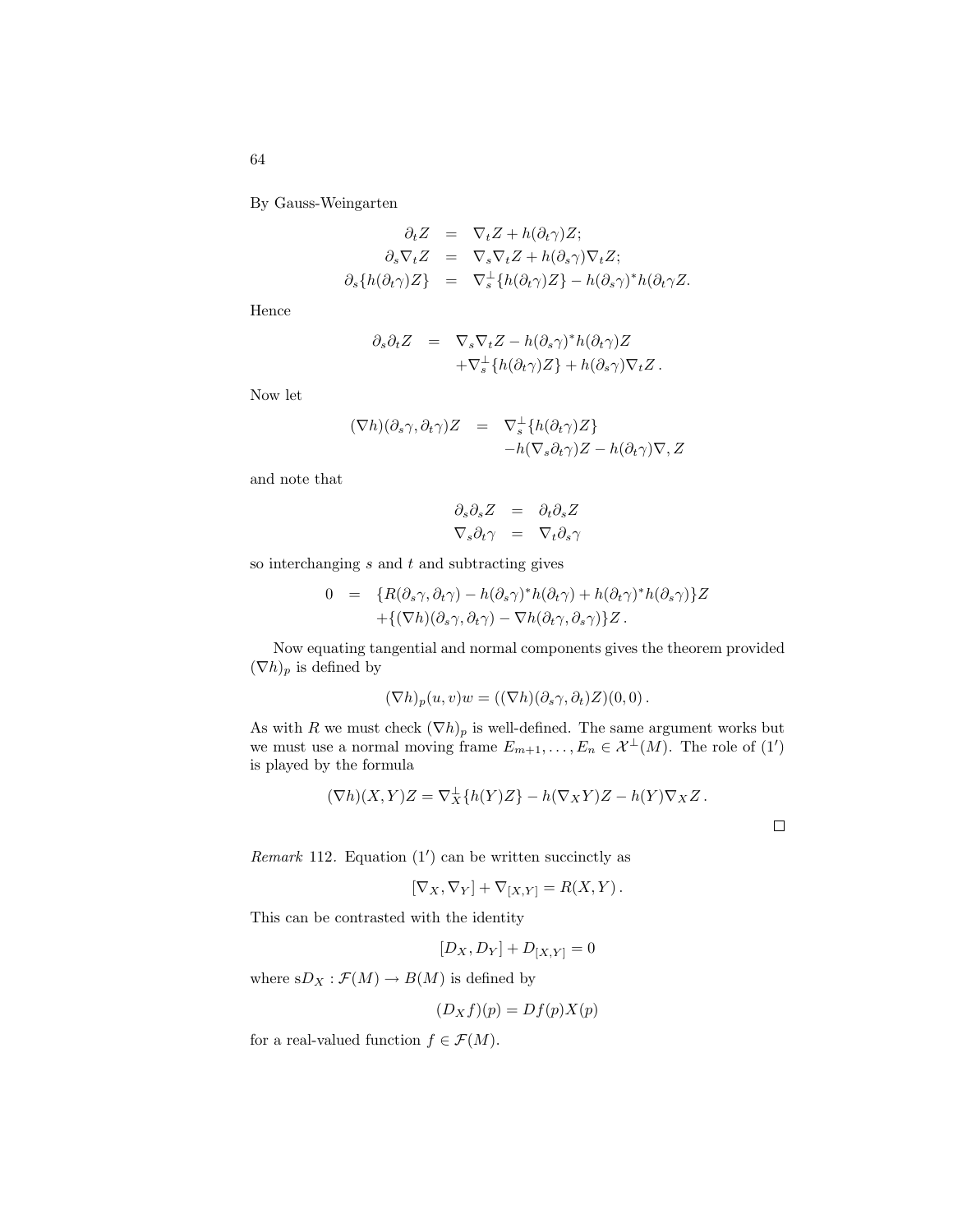Exercise 113. Show that the field which assigns to each  $p \in M$  the multilinear map

$$
R_p^{\perp} \in L^2_a(T_pM, L(T_p^{\perp}M, T_p^{\perp}M))
$$

characterized by

$$
\nabla_s^\perp \nabla_t^\perp U - \nabla_t^\perp \nabla_s^\perp U = R^\perp (\partial_s \gamma, \partial_t \gamma) U
$$

for  $\gamma : \mathbf{R}^2 \to M$  and  $U \in \mathcal{X}^{\perp}(\gamma)$  satisfies the equation

$$
R_p^{\perp}(u, v) = h_p(u)h_p(v)^{*} - h_p(v)h_p(u)^{*}
$$

for  $p \in M$ ,  $u, v \in T_pM$ .

# Generalized Theorem Egregium

We will now show that geodesics, covariant differentiation, parallel transport, and the Riemann curvature tensor are all intrinsic; i.e. intertwined by isometries. These results are somewhat surprising since these objects are all defined using the second fundamental form, whereas isometries need not preserve the second fundamental form in any sense but only the first fundamental form.

Below we shall give a formula expressing the Gaussian curvature of a surface  $M<sup>2</sup>$  in  $E<sup>3</sup>$  in terms of the Riemann curvature tensor and the first fundamental form. It follows that the Gaussian curvature is also intrinsic. This fact was called by Gauss the "Theorema Egregium" which explains the title of this section.

Let  $\varphi : M \to M'$  be a diffeomorphism. Using  $\varphi$  we can move objects from M to M': a curve  $\gamma : J \to M$  induces a curve  $\varphi \circ \gamma : J \to M'$ . The first fundamental form g which assigns to each  $p \in M$  the bilinear map  $g_p \in$  $L^2(T_pM; \mathbf{R})$  given by

$$
g_p(v, w) = \langle v, w \rangle
$$

induces a similar form  $\varphi_* g$  on M' via the formula

$$
(\varphi_*g)_{\varphi(p)}(D\varphi(p)v, D\varphi(p)w) = g_p(v, w)
$$

for  $p \in M$ ,  $v, w \in T_pM$  (recall that  $D\varphi(p) : T_pM \to T_{\varphi(p)}M'$  is invertible);

A vectorfield  $X \in \mathcal{X}(M)$  induces a vectorfield  $\varphi_* X \in \mathcal{X}(M')$  via the formula

$$
(\varphi_* X)(\varphi(p)) = D\varphi(p)X(p)
$$

for  $p \in M$ ; A vectorfield  $X \in \mathcal{X}(\gamma)$  along  $\gamma$  induces a vectorfield  $\varphi_* X \in \mathcal{X}(\varphi \circ \gamma)$ along  $\varphi \circ \gamma$  via the formula:

$$
(\varphi_* X)(t) = D\varphi(\gamma(t))X(t) \, ;
$$

The Riemann curvature tensor R which assigns to each  $p \in M$  a multilinear map  $R_p \in L^2(T_pM; L(T_pM, T_pM))$  induces a similar tensor  $\varphi_* R$  on M' via the formula

$$
(\varphi_*R)_{\varphi(p)}(D\varphi(p)u, D\varphi(p)v)D\varphi(p)w = D\varphi(p)R_p(u, v)w
$$

for  $u, v, w \in T_pM$ .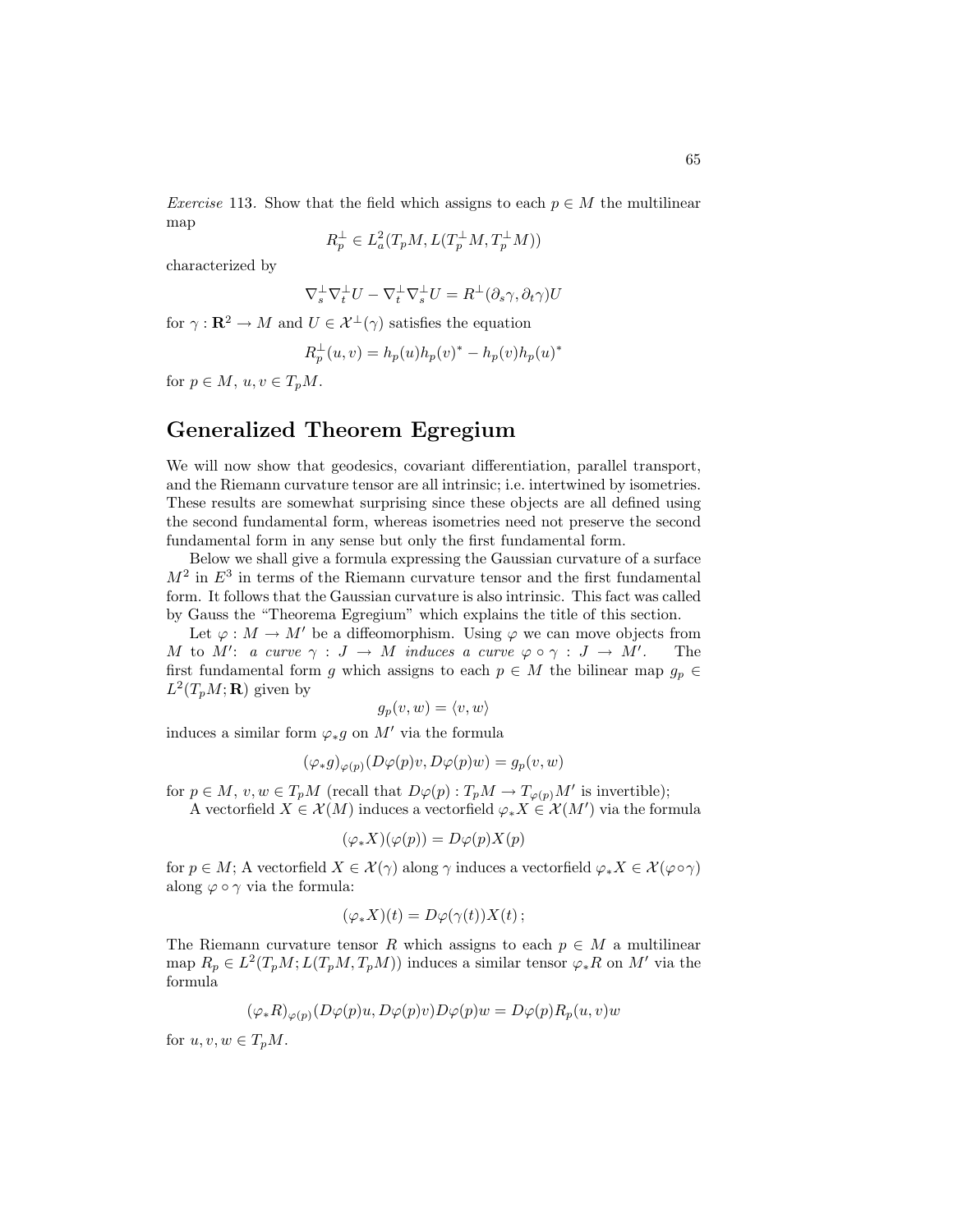**Proposition 114.** The first fundamental form is intrinsic; i.e. if  $\varphi : M \to M'$ is an isometry then:

$$
\varphi_*g=g'\,.
$$

*Proof.* This merely a restatement of the definition of isometry; viz. that  $D\varphi(p)$ :  $T_pM \to T_{\varphi/p}M$  be an orthogonal isomorphism.  $\Box$ 

**Proposition 115.** Geodesics are intrinsic; i.e. if  $\varphi : M \to M'$  is an isometry and  $\gamma: J \to M$  is a geodesic in M, then  $\varphi \circ \gamma: J \to M'$  is a geodesic in M'.

*Proof.* Clearly  $\varphi$  preserves the energy integral

$$
E(\varphi\circ\gamma)=E(\gamma)
$$

and hence also its extremal.

**Proposition 116.** The covariant derivative is intrinsic; i.e. if  $\varphi : \to M'$  is an isometry,  $\gamma : J \to M$ , and  $X \in \mathcal{X}(\gamma)$ , then

$$
\nabla'(\varphi_* X) = \varphi_*(\nabla X).
$$

*Proof.* Choose a local parametrization  $\psi: U \to M_0 \subset M$  on M, let  $x^1, \ldots, x^m$ be the corresponding local co-ordinate system with co-ordinate vectorfields  $E_1, \ldots, E_m \in$  $\mathcal{X}(M_0)$ , and Christoffel symbols  $\Gamma_{ij}^k$ :

$$
\psi(x^1(p), \dots, x^m(p)) = p,
$$
  
\n
$$
E_i \circ \psi = \partial_i \psi,
$$
  
\n
$$
\nabla_i E_j = \sum_k \Gamma_{ij}^k E_k.
$$

Use the transformation  $\varphi$  to induce a local parametrization  $\varphi \circ \psi : U \to M'_0 =$  $\varphi(M_0) \subset M'$  so that

$$
x'^{i}(\varphi(o)) = x^{i}(p),
$$
  
\n
$$
\varphi_{*}E_{i} = E'_{i},
$$
  
\n
$$
\nabla'_{i}E'_{j} = \sum_{k} \Gamma'_{ij}^{k} E'_{k}.
$$

Now let  $\xi^i$  be the components of X in the frame  $E_i$ :

$$
X(t) = \sum_{i} \xi^{i}(t) E_{i}(\gamma(t)).
$$

They are also the components of  $\varphi_* X$  in the induced frame:

$$
(\varphi_*X)(t)=\sum_i\xi^i(t)E_i'(\varphi\circ\gamma(t)).
$$

 $\Box$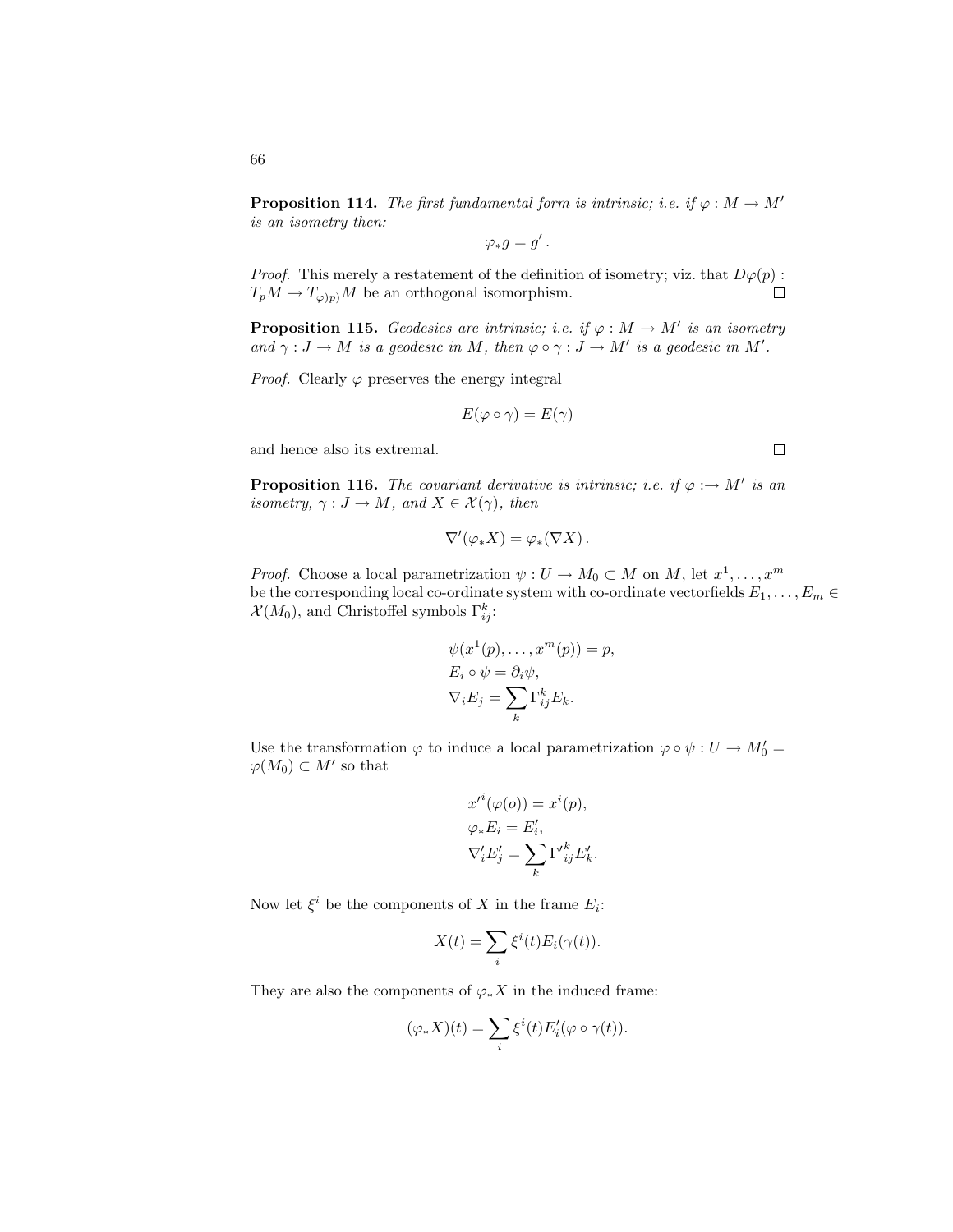Now compute the covariant derivatives of X and  $\varphi_* X$  in theses frames:

$$
\nabla X = \sum_{i,j,k} \left( \dot{\xi}^k + \Gamma^k_{ij} v^i \xi^j \right) E_k
$$
  

$$
\nabla' \varphi_* X = \sum_{i,j,k} \left( \dot{\xi}^k + \Gamma'^k_{ij} v^i \xi^j \right) E'_k
$$

where  $v^i$  are the components of the velocity vector to the curve:

$$
v^{i} = \frac{d}{dt}x^{i}(\gamma(t)) = \frac{d}{dt}x^{\prime i}(\varphi \circ \gamma(t)).
$$

Thus to prove that  $\nabla' \varphi_* X = \varphi_* \nabla X$  we must prove that  $\varphi$  preserves the Christoffel symbols, that is,

$$
\Gamma'^k_{ij}(\varphi(p)) = \Gamma^k_{ij}(p)
$$

for  $p \in M_0$ .

We must show that the equation

(\*) 
$$
\sum_{ij} \Gamma'^{k}_{ij}(\varphi(p)) v^{i} \xi^{j} = \sum_{ij} \Gamma^{k}_{ij}(p) v^{i} \xi^{j}
$$

holds identically in  $(v, \xi)$ . Since  $\varphi$  maps geodescis to geodesics it must preserve the geodesic equation

$$
\dot{v}^k = \sum_{ij} \Gamma^k_{ij} v^i v^j.
$$

This means that (\*) holds when  $v = \xi$ . Hence (by polarization) to show that (\*) holds identically it is enough to show that the Christoffel symbols are symmetric in  $(i, j)$ . Here's the calculation which proves that:

$$
\sum_{k} \Gamma_{ij}^{k} E_{k} = \nabla_{i} \partial_{j} \psi
$$

$$
= \nabla_{j} \partial_{i} \psi
$$

$$
= \sum_{k} \Gamma_{ji}^{k} E_{k}
$$

 $\Box$ 

Second Proof. The proposition can be reformulated in terms of vectorfields:

$$
\nabla^p r_{\varphi_*Y} \varphi_* X = \varphi_* \nabla_Y X
$$

for  $X, Y \in \mathcal{X}(M)$ . For this it suffices to show that

$$
\langle\nabla'_{\varphi_*Y}\varphi_*X,\varphi_*Z\rangle=\langle\nabla_YX,Z\rangle
$$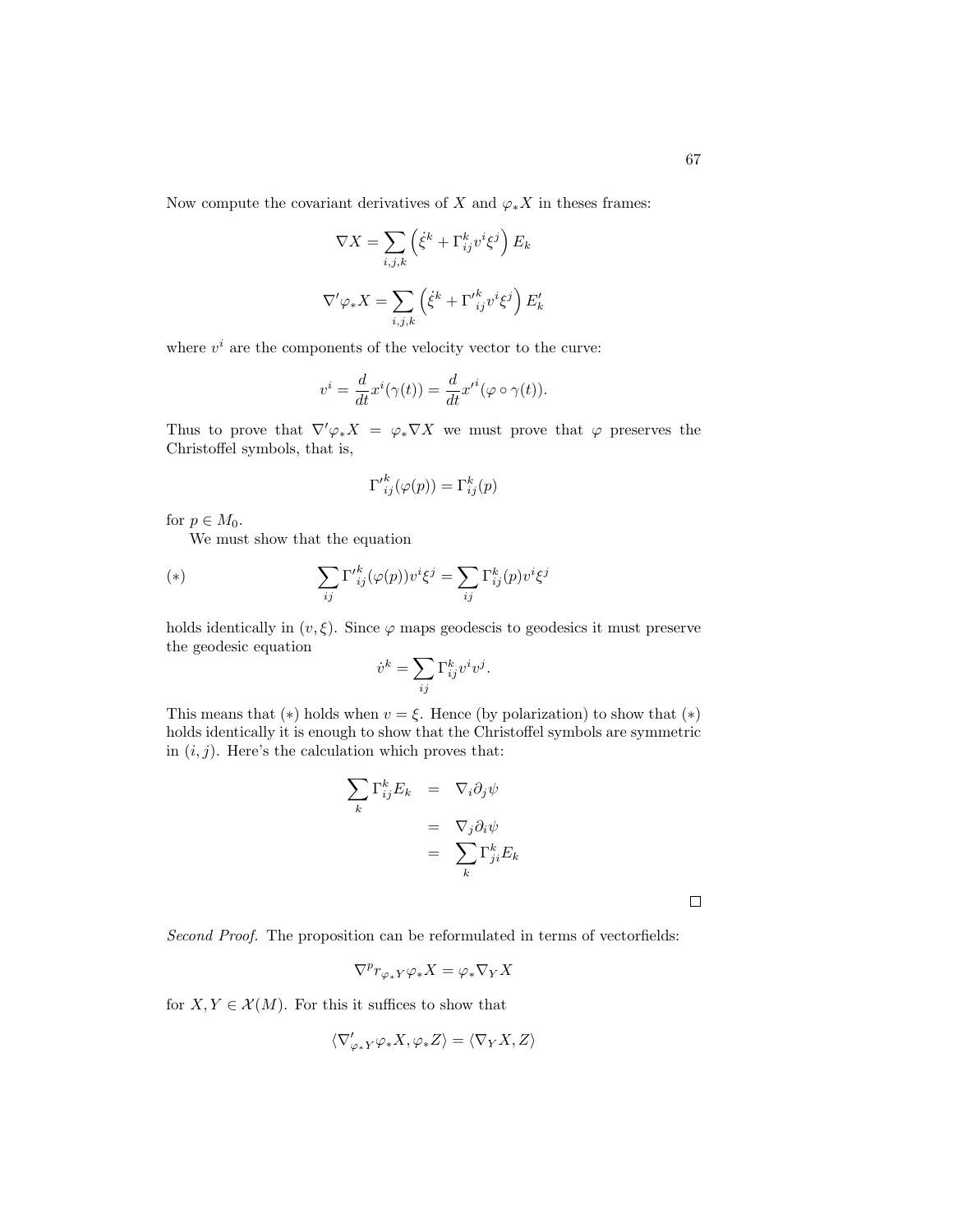for  $X, Y, Z \in \mathcal{X}(M)$ . But

$$
D_Y \langle X, Z \rangle = \langle \nabla_Y X, Z \rangle + \langle X, \nabla_Y Z \rangle.
$$

In the last equation cyclically permute  $X, Y, Z$  to get two further equations. Add two of them and subtract the third to obtain:

$$
D_Y \langle X, Z \rangle + D_X \langle Y, Z \rangle - D_Z \langle X, Y \rangle = 2 \langle \nabla_Y X, Z \rangle + \langle [Y, X], Z \rangle + \langle [Z, X], Y \rangle + \langle [Z, Y], X \rangle
$$

where we recall that the Lie brackets satisfy

$$
[Y, X] = \nabla_X Y - \nabla_X Y.
$$

Since we have

$$
\begin{array}{rcl}\n\varphi_*[X,Y] & = & [\varphi_*X,\varphi_*Y] \\
\varphi_*(D_Xf) & = & D_{\varphi_*X}\varphi_*f\n\end{array}
$$

for any diffeomorphism and any  $X, Y \in \mathcal{X}(M)$ ,  $f \in \mathcal{F}(M)$  the desired formula is now established.  $\Box$ 

**Proposition 117.** Parallel transport is intrinsic; i.e. if  $\varphi : M \to M'$  is an isometry, and  $\gamma : \mathbf{R} \to M$ , then

$$
D\varphi(p)\tau(\gamma, t, t_0) = \tau'(\varphi \circ \gamma, t, t_0)D\varphi(p_0)
$$

where  $p = \gamma(t)$ ,  $p_0 = \gamma(t_0)$ . Also affine parallel transport is intrinsic

$$
\tilde{D}\varphi(p)\tilde{\tau}(\gamma,t,t_0)=\tilde{\tau}'(\varphi\circ\gamma,t,t_0)\tilde{D}\varphi(p_0)
$$

where  $\tilde{D}\varphi(p): \tilde{T}_pM \to \tilde{T}_{\varphi(p)}M'$  is given by

$$
D\varphi(p)(p+v) = \varphi(p) + D\varphi(p)v
$$

for  $v \in T_pM$ .

*Proof.* The fields  $X(t) = \tau(\gamma, t, t_0)v_0$  and  $\tilde{Y}(t) = \tilde{\tau}(\gamma, t, t_0)(p_0 + v_0)$  (for  $v_0 \in$  $T_{p_0}M$ ) are characterized by the equations

$$
\nabla X = 0,
$$
  
\n
$$
X(t_0) = v_0,
$$
  
\n
$$
\nabla(\tilde{Y} - \dot{\gamma}) + \dot{\gamma} = 0,
$$
  
\n
$$
\tilde{Y}(t_0) = p_0 + v_0.
$$

Exercise 118. Formulate and prove a proposition which asserts that developments are intrinsic.

 $\Box$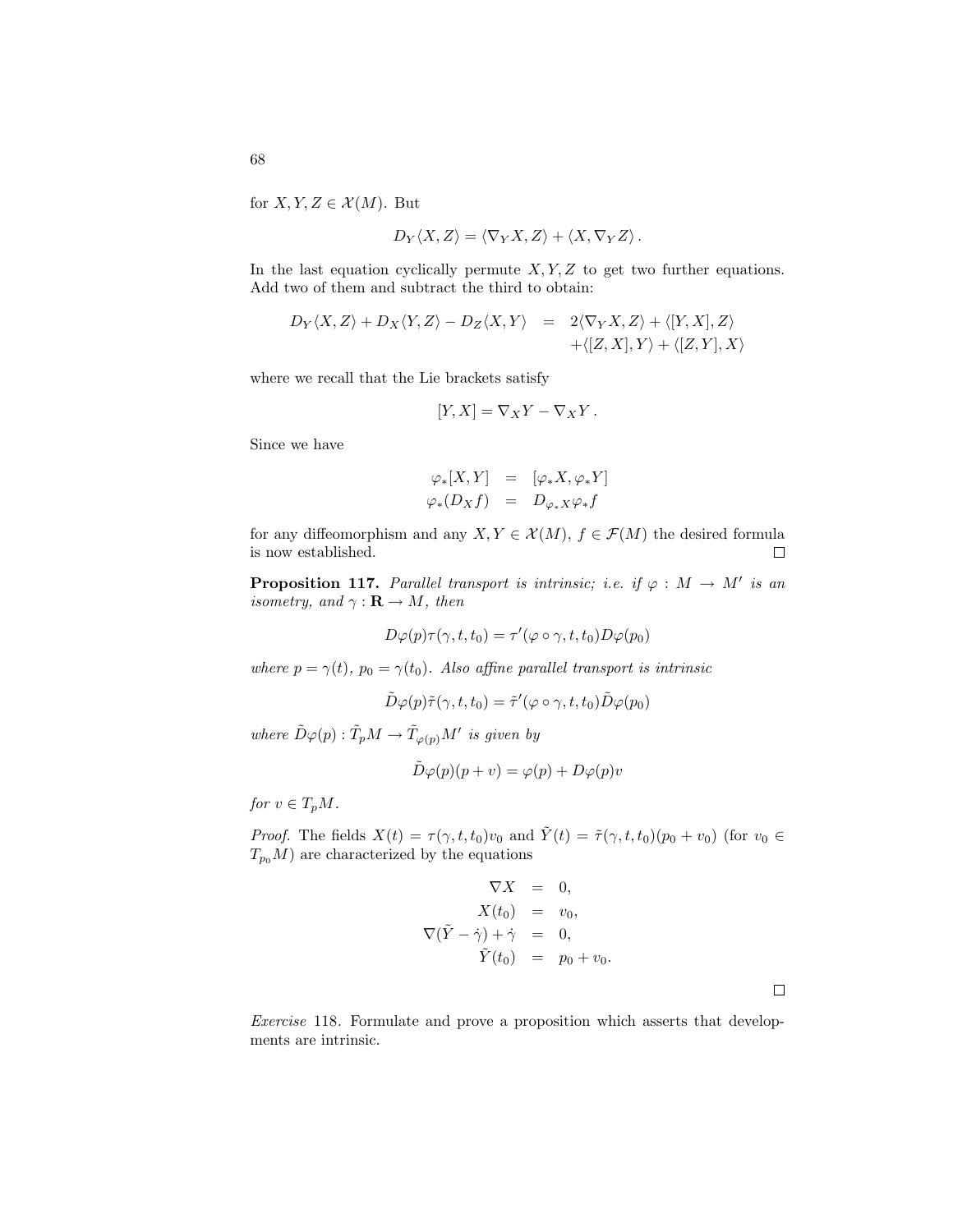**Proposition 119.** The Riemann curvature tensor R is intrinsic; i.e. if  $\varphi$ :  $M \to M'$  is an isometry, then

$$
\varphi_* R = R'.
$$

Proof. R is characterized by

$$
R(\partial_s \gamma, \partial_t \gamma)X = \nabla_s \nabla_t X - \nabla_t \nabla_s X.
$$

 $\Box$ 

*Exercise* 120. Given local co-ordinates  $x^1, \ldots, x^m : M_0 \to \mathbf{R}$  as above define the coefficients  $g_{ij}: M_0 \to \mathbf{R}$  of the first fundamental form by:

$$
g_{ij} = g(E_i, E_j)
$$

and define the coefficients  $R^{\ell}_{ijk} : M_0 \to \mathbf{R}$  of the curvature tensor by

$$
R(E_i, E_j)E_k = \sum_{\ell} R_{ijk}^{\ell} E_{\ell}.
$$

Show that  $\Gamma_{ij}^k$  and  $R_{ijk}^{\ell}$  can be expressed in terms of the  $g_{ij}$  thereby deriving the more traditional proofs of the propositions in this section.

Hint. The desired formulas are:

$$
2\sum_{\ell} g_{k\ell} \Gamma_{ij}^{\ell} = \partial_i g_{jk} + \partial_j g_{ik} - \partial_k g_{ij}
$$

and

$$
R^{\ell}_{ijk} = \partial_i \Gamma^{\ell}_{jk} - \partial_j \Gamma^{\ell}_{ik} + \sum_{h} (\Gamma^{\ell}_{ih} \Gamma^h_{jk} - \Gamma^{\ell}_{jh} \Gamma^h_{ik}).
$$

To prove the former cyclically permute the indices in the formulas

$$
\partial_i g(E_j, E_k) = g(\nabla_i E_j, E_k) + g(E_j, \nabla_i E_k)
$$

to get two similar formulas. Add two of them and subtract the third.

 $\Box$ 

### The Cartan-Ambrose-Hicks Theorem

In this section we address what might be called the "fundamental problem of intrinsic differential geometry": viz. when are two manifolds isometric? In some sense the theorem of this section answers that question (at least locally) although the equivalent conditions given there are probably more difficult to verify in most examples than the condition that there exist an isometry. We begin with a proposition which asserts that there cannot be too many isometries.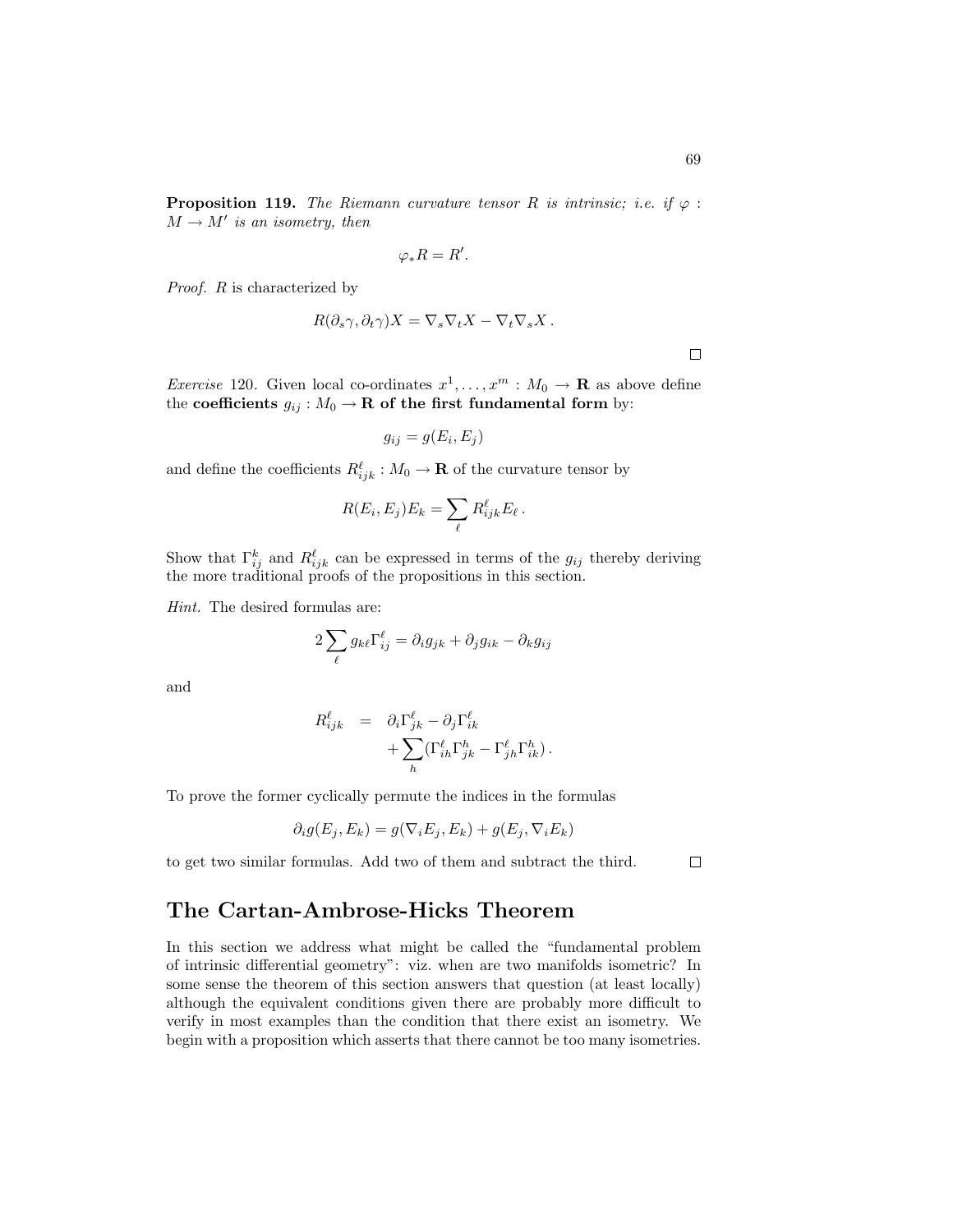**Proposition 121.** Let M and M' be connected manifolds,  $p \in M$ , and  $\varphi_1, \varphi_2$ :  $M \rightarrow M'$  be local isometries. Assume

$$
\varphi_1(p) = \varphi_2(p) = p', \quad D\varphi_1(p) = D\varphi_2(p) = b_0.
$$

Then  $\varphi_1 = \varphi_2$ .

Proof. The formulas

$$
\varphi_i(\mathrm{Exp}_p(v)) = \mathrm{Exp}'_{p'}(b_0v)
$$

for  $i = 1, 2$  and sufficiently small  $v \in T_pM$  show that  $\varphi_1 = \varphi_2$  in a small neighborhood of p (viz. a neighborhood which is the diffeomorphic image via  $Exp<sub>p</sub>$  of a small ball about the origin in  $T<sub>p</sub>M$ ). This argument shows more generally that the set of points  $q \in M$  at which  $\varphi_1(q) = \varphi_2(q)$  and  $D\varphi_1(q) =$  $D\varphi_2(q)$  is open. This set is clearly closed by continuity, so the proposition is proved.  $\Box$ 

**Definition 122.** A homotopy of maps from  $J$  to  $M$  is a map

$$
\gamma : [0,1] \times J \to M.
$$

We often write

$$
\gamma_{\lambda}(t) = \gamma(\lambda, t)
$$

for  $\lambda \in [0,1]$  and  $t \in J$  and call  $\gamma$  a **homotopy between**  $\gamma_0$  and  $\gamma_1$ . When  $J = [a, b]$  is a closed finite interval we say the homotopy has fixed endpoints if

$$
\gamma_{\lambda}(a) = \gamma_0(a), \quad \gamma_{\lambda}(b) = \gamma_0(b)
$$

for all  $\lambda \in [0,1]$ .

We remark that a homotopy and a variation are essentially the same thing; viz. a curve of maps (curves). The difference is pedagogical. We used the word "variation" to describe a curve of maps through a given map; when we use this word we are going to differentiate the curve t find a tangent vector (field) to the given map. The word "homotopy" is used to describe a curve joining two maps; it is a global rather than a local (infinitesimal) concept.

Definition 123. The manifold M is simply connected iff for any two curves  $\gamma_0, \gamma_1 : [a, b] \to M$  with

$$
\gamma_0(a) = \gamma_1(a), \quad \gamma_0(b) = \gamma_1(b)
$$

there is a homotopy from  $\gamma_0$  to  $\gamma_1$  with endpoints fixed. (The idea is that the space  $\Omega(p,q)$  of curves from p to q is connected.)

Example 124. A Euclidean space is simply connected

$$
\gamma(\lambda, t) = \gamma_0(t) + \lambda(\gamma_1(t) - \gamma_0(t))
$$

while the punctured plane  $\mathbb{C}\backslash\{0\}$  is not, for the curves

$$
\gamma_n(t) = e^{2\pi i nt} \qquad (0 \le t \le 1)
$$

are not homotopic for distinct n.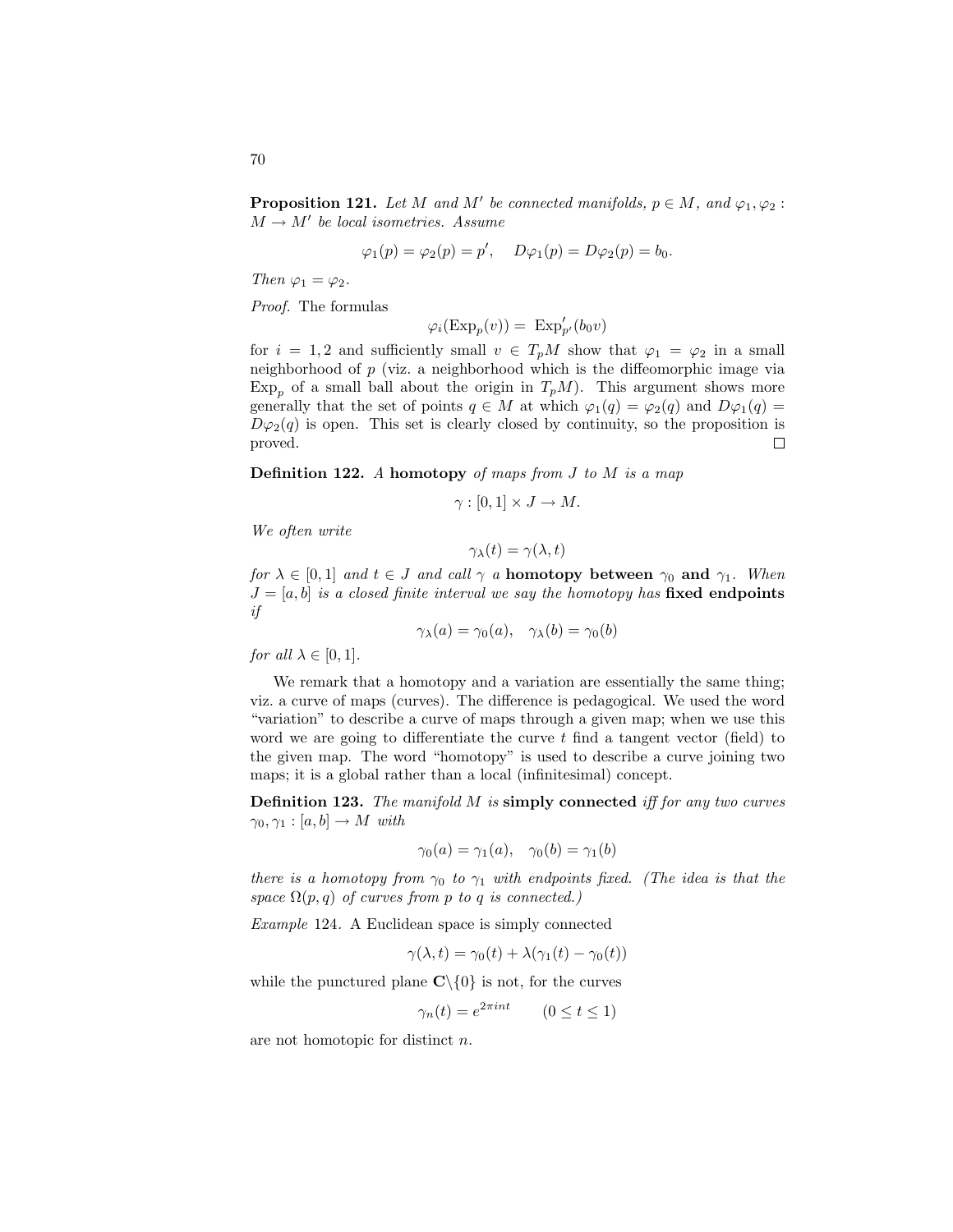$$
b_0: T_pM \to T_{p'}M
$$

an orthogonal linear isomorphism. Then the following conditions are equivalent

(1) there is an isometry

 $\varphi : M \to M'$ 

satisfying

$$
\varphi(p) = p', \ D\varphi(p) = b_0;
$$

(2) for any development  $(b, \gamma, \gamma')$  satisfying the initial condition

 $(b(0), \gamma(0), \gamma'(0)) = (b_0, p, p')$ 

we have  $\gamma'(1) = p'$  and  $b(1) = b_0$  whenever  $\gamma(1) = p$ ;

(3) for any pair of developments  $(b_i, \gamma_i, \gamma'_i)$   $(i = 0, 1)$  satisfying the initial condition

 $(b_i(0), \gamma_i(0), \gamma'_i(0)) = (b_0, p, p')$ 

we have  $\gamma_0'(1) = \gamma_1'(1)$  whenever  $\gamma_0(1) = \gamma_1(1);$ 

(4) for any development  $(b, \gamma, \gamma')$  with  $(b(0), \gamma(0), \gamma'(0)) = (b_0, p, p')$  we have

$$
b(t)_*R_{\gamma(t)}=R'_{\gamma'(t)}
$$

for all t.

Moreover, when these equivalent conditions hold we have:

$$
\gamma'(t) = \varphi(\gamma(t)) \n b(t) = D\varphi(\gamma(t))
$$

for any development  $(b, \gamma, \gamma')$  satisfying the initial condition in (2).

Example 126. Before giving the proof let us interpret the conditions in case M and  $M'$  are two-dimensional spheres of radius r and r' respectively in threedimensional Euclidean space  $E^3$ . Imagine that the spheres are tangent at  $p = p'$ . Clearly the spheres will be isometric exactly when  $r = r'$ . Condition (2) says that if the spheres are rolled along one another without sliding or twisting then the endpoint  $\gamma'(1)$  of one curve of contact depends only on the endpoint  $\gamma(1)$  of the other and not on the intervening curve  $\gamma(t)$ . Finally we shall see below that the Riemann curvature of a two manifold at a point  $q$  is determined by a number  $K(q)$  called the Gauss curvature; and that for spheres we have  $K(q) = 1/r$ .

*Exercise* 127. Let  $\gamma$  be the closed curve which bounds the first octant as shown in the diagram for example 126. Find  $\gamma'$ .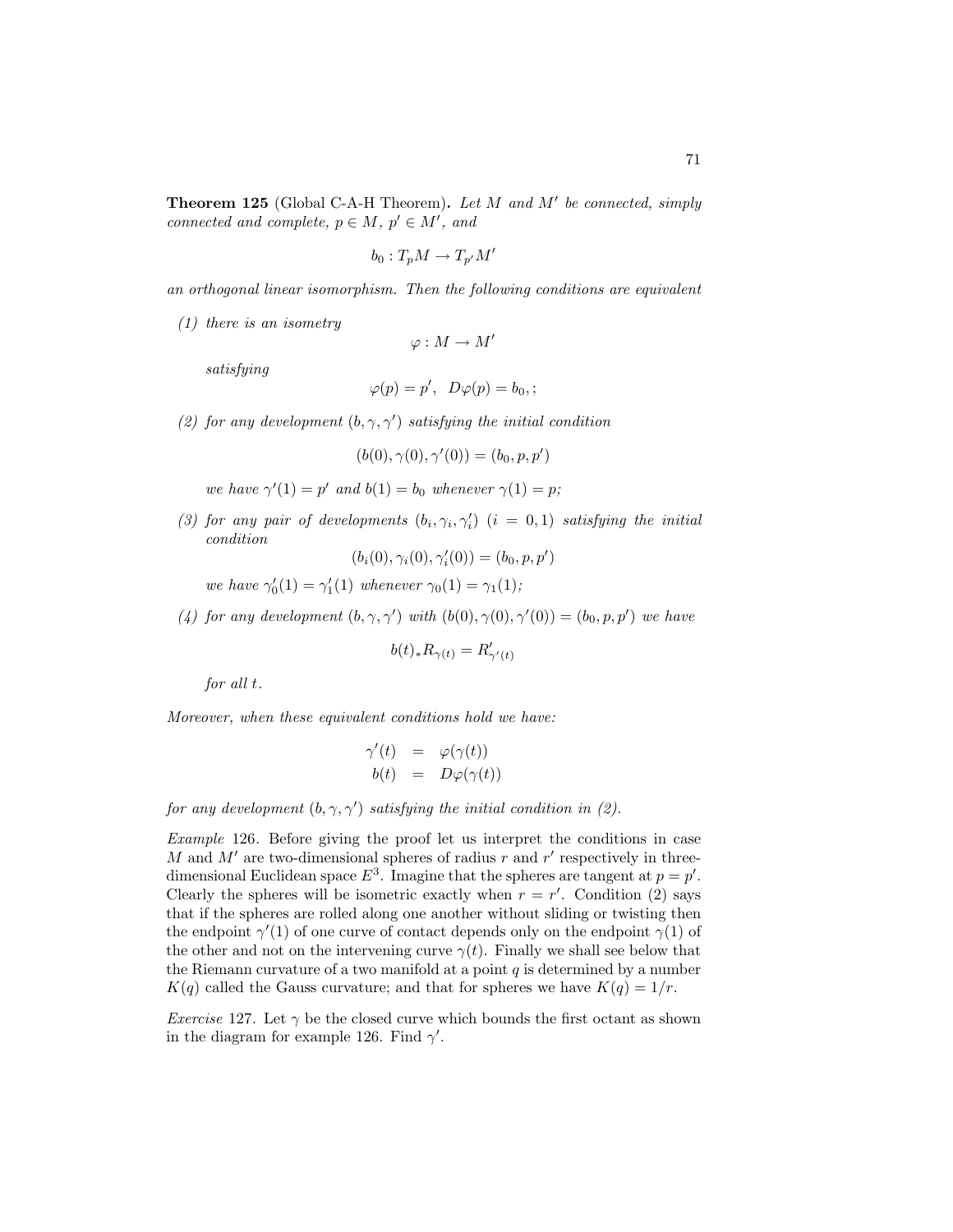Figure 9: Diagram for example 126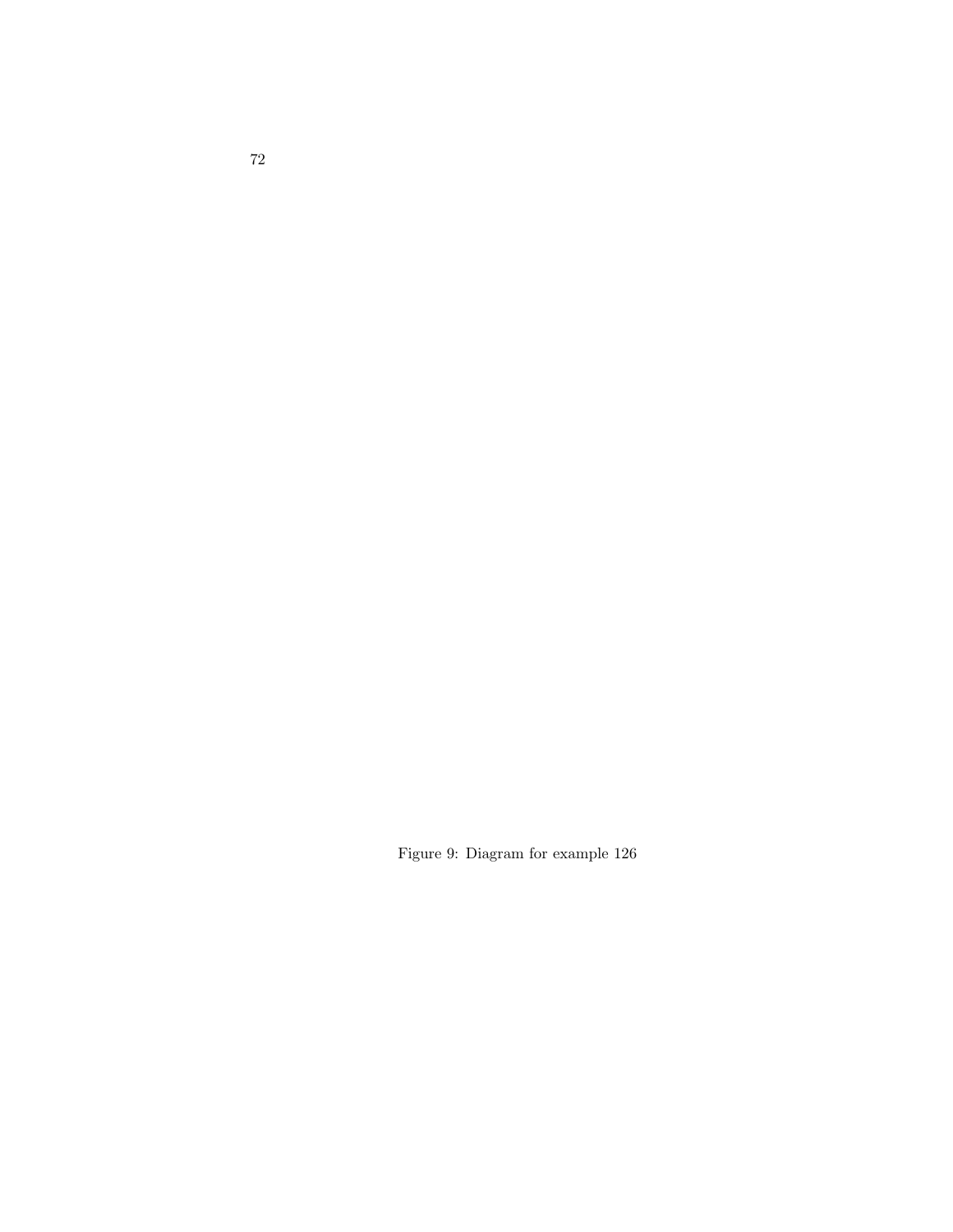*Exercise* 128. Show that in case M is two-dimensional, the condition  $b(1) = b_0$ may be dropped from (2).

Proof of theorem. We first prove a slightly different theorem; viz. we drop the condition that  $M'$  be simply connected (but continue to assume that  $M$  is) and weaken (1) to assert that  $\varphi$  is a local isometry (i.e. not necessarily bijective).

We prove  $(1) \Longrightarrow$  "Moreover ...". Indeed if  $\gamma' = \varphi \circ \gamma$  and  $b = (D\varphi) \circ \gamma$  as in "Moreover" then  $\dot{\gamma}' = b\dot{\gamma}$  by the chain rule and  $b\tau = \tau'b$  by the last section so  $(b, \gamma, \gamma')$  is the development with initial condition  $(b(0), \gamma(0), \gamma'(0)) = (b_0, p, p')$ .

We prove  $(1) \Longrightarrow (2)$ . Given a development as in  $(2)$  we have (by "moreover")

$$
\gamma'(1) = \varphi(\gamma(1)) = \varphi(p) = p'
$$
  

$$
b(1) = D\varphi(\gamma(1)) = D\varphi(p) = b_0
$$

as required.

We prove (2)  $\implies$  (3). Choose developments  $(b_i, \gamma_i, \gamma'_i)$   $i = 0, 1$  as in (3). Define a curve  $\gamma : [0, 1] \to M$  by "composition"

$$
\begin{aligned}\n\gamma(t) &= \gamma_0(2t) & 0 \le t \le \frac{1}{2} \\
&= \gamma_1(2 - 2t) & \frac{1}{2} \le t \le 1\n\end{aligned}
$$

so that  $\gamma$  is continuous and piecewise smooth and  $\gamma(1) = p$ . Let  $(b, \gamma, \gamma')$  be the development determined by the initial condition  $(b(0), \gamma(0), \gamma'(0)) = (b_0, p, p')$  so that by (2) we have that  $\gamma'(1) = p$  and  $b(1) =$  $b<sub>0</sub>$ . By the uniqueness of developments and the invariance under reparametrization

$$
(b(t), \gamma(t), \gamma'(t)) = \begin{cases} (b_0(2t), \gamma_0(2t), \gamma'_0(2t)) & 0 \le t \le \frac{1}{2} \\ (b_1(2-2t), \gamma_1(2-2t), \gamma'_1(2-2t)) & \frac{1}{2} \le t \le 1 \end{cases}
$$

hence  $\gamma_0'(1) = \gamma'(\frac{1}{2}) = \gamma_1'(1)$  as required.

We prove (3)  $\implies$  (1). By (3) we may define  $\varphi : M \to M'$  by

$$
\varphi(q) = \gamma'(1)
$$

where  $\gamma : [0,1] \to M$  is any curve from p to q and  $(b, \gamma, \gamma')$  is the development with  $b(0) = b_0$ . (According to (3),  $\varphi$  is well-defined; i.e. independent of the choice of  $\gamma$  from p to q.) Now

$$
\varphi(\gamma(t)) = \gamma'(t)
$$

for  $0 \le t \le 1$  so applying  $(d/dt)$  gives:

$$
D\varphi(\gamma(t))\gamma(t) = \dot{\gamma}'(t) = b(t)\gamma(t).
$$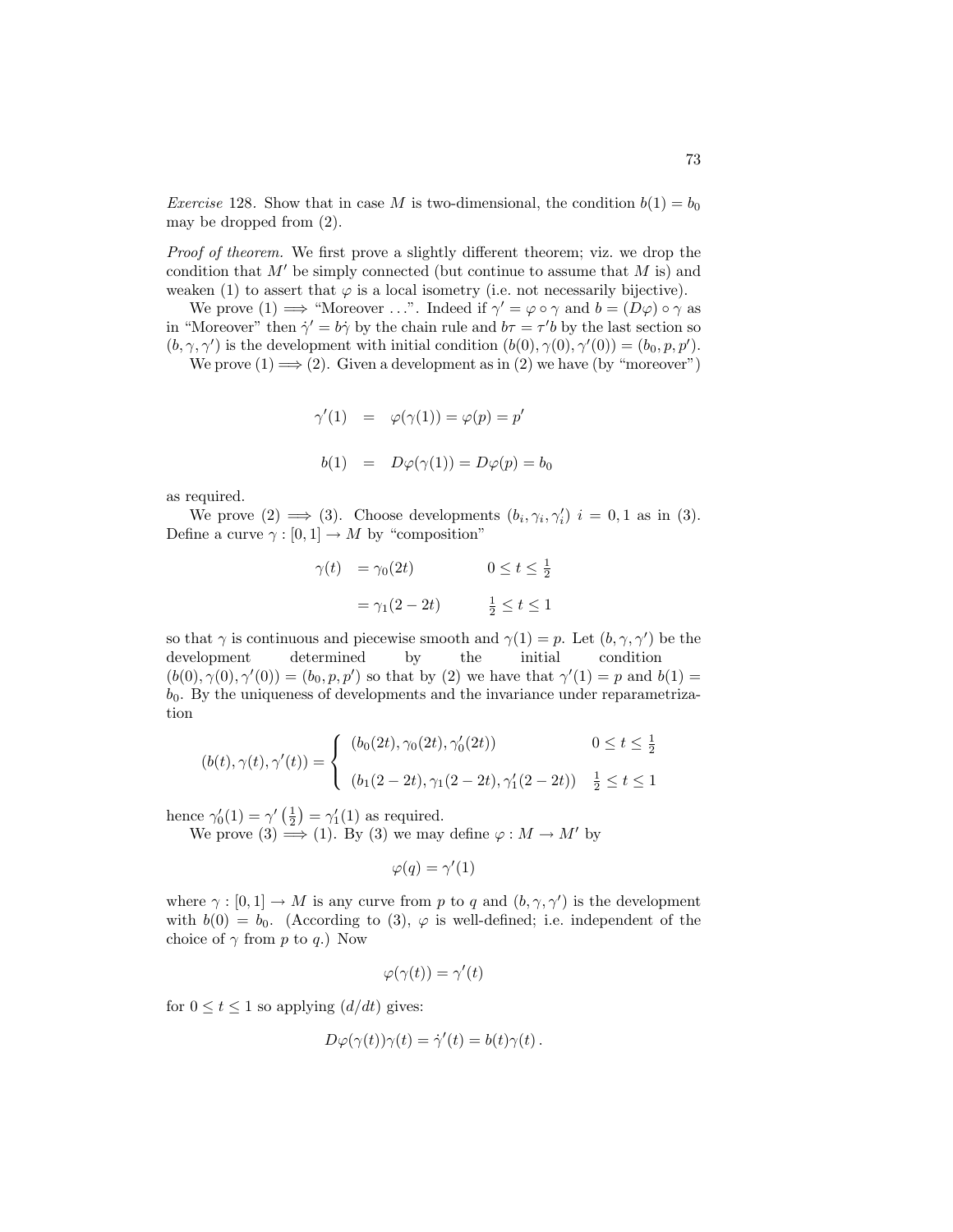But each  $b(t)$  is an orthogonal transformation so

$$
||D\varphi(\dot{\gamma}(t))\dot{\gamma}(t)|| = ||b(t)\dot{\gamma}(t)|| = ||\dot{\gamma}(t)||.
$$

Given  $q \in M$  and  $v \in T_qM$  we may always choose  $\gamma(1) = q$  and  $\dot{\gamma}(1) = v$  so that:

$$
||D\varphi(q)v|| = ||v||
$$

i.e.  $\varphi$  is a local isometry as required.

We prove  $(1) \Longrightarrow (4)$ . By "moreover"

$$
b(t) = D\varphi(\gamma(t))
$$

for any development as in (4); hence (4) follows from the previous section.

We prove (4)  $\Longrightarrow$  (3). Choose developments  $(b_i, \gamma_i, \gamma'_i)$  as in (3). Since M is simply connected choose a homotopy  $\gamma$  from  $\gamma_0$  to  $\gamma_1$  with endpoints fixed. Let  $(b_\lambda, \gamma_\lambda, \gamma'_\lambda)$  be the development with initial conditions:

$$
\gamma_{\lambda}(0) = p, \quad b_{\lambda}(0) = b_0
$$

so to show  $\gamma_1'(1) = \gamma_0'(1)$  we can show  $\partial_\lambda \gamma_\lambda'(1) = 0$ . In fact we will show that for each fixed  $t$  the curve

$$
\lambda \mapsto (b_\lambda(t), \gamma_\lambda(t), \gamma_\lambda'(t))
$$

is a development; then by the definition of development we have

$$
\partial_\lambda \gamma_\lambda'(1)=b_\lambda(1)\partial_\lambda \gamma_\lambda(1)=0
$$

as required.

Choose a basis  $E_{l0}, \ldots, E_{m0}$  for  $T_pM$  and extend to get a moving frame  $E_i \in$  $\mathcal{X}(\gamma)$  along the homotopy  $\gamma$  by imposing the conditions that the vectorfields  $t \mapsto E_i(\lambda, t)$  be parallel

$$
\nabla_t E_i = 0 \, .
$$

Let

$$
\partial_t \gamma = \sum_i \xi^i E_i
$$

$$
E'_i = bE_i
$$

so that by the definition of development we have

$$
\partial_t \gamma' = \sum_i \xi^i E'_i
$$
  

$$
\nabla_t E'_i = 0.
$$

By definition of curvature we have

$$
\nabla_t \nabla_\lambda E_i = R(\partial_t \gamma, \partial_\lambda \gamma) E_i
$$
  

$$
\nabla'_t \nabla'_\lambda E'_i = R'(\partial_t \gamma', \partial'_\lambda \gamma) E'_i
$$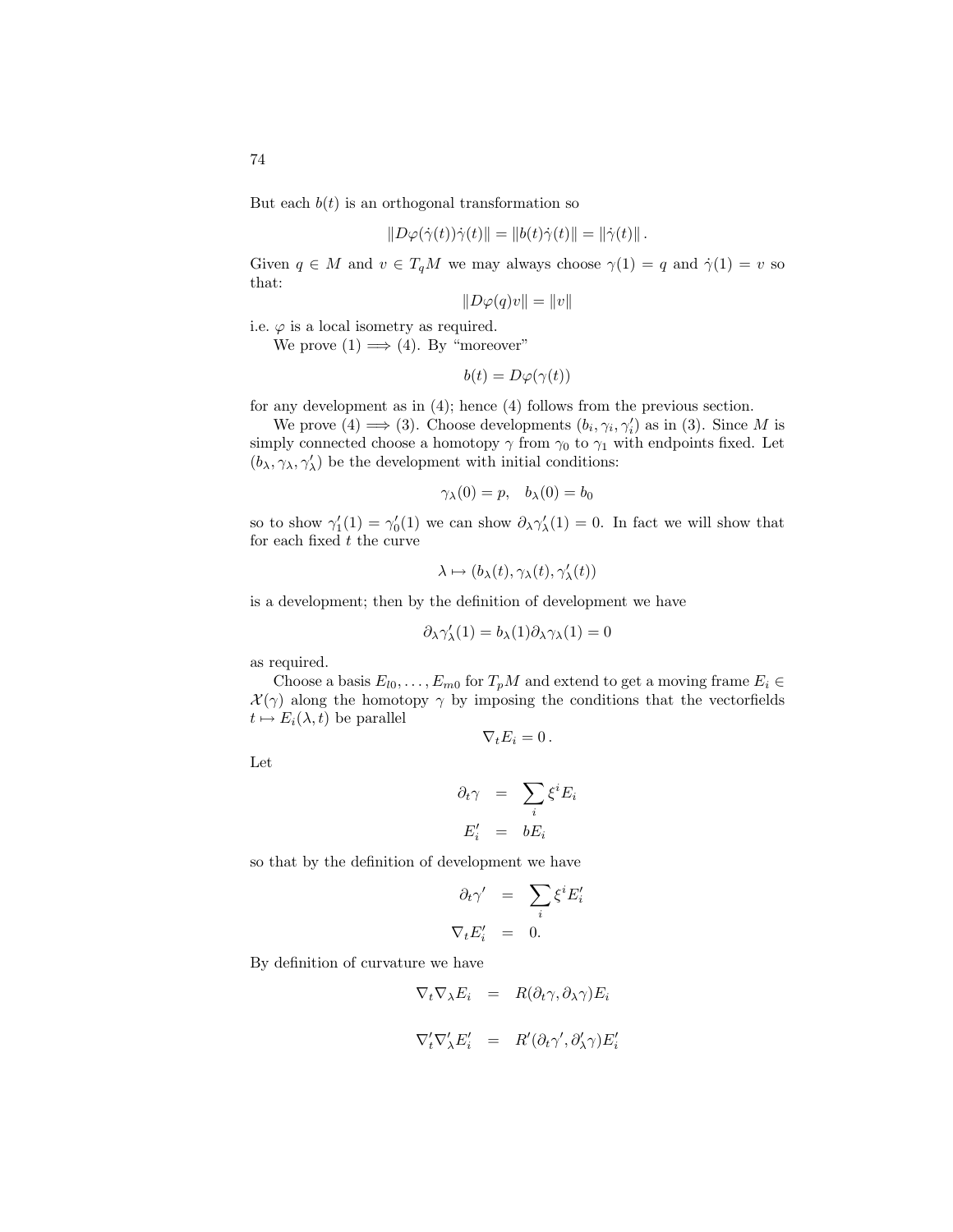and applying  $b$  to the former equation gives

$$
\nabla'_t \{b \nabla_\lambda E_i\} = R'(\partial_t \gamma', b(\partial_\lambda \gamma)) E'_i
$$

where we have used the hypothesis  $b_*R = R'$  and the fact that  $b\nabla_t = \nabla'_t b$  which holds since we have developments for fixed  $\lambda$ . Now

$$
\nabla'_{t} \partial_{\lambda} \gamma' = \nabla'_{\lambda} \partial_{t} \gamma' \n= \sum_{i} \{ (\partial_{\lambda} \xi^{i}) E'_{i} + \xi^{i} (\nabla'_{\lambda} E'_{i}) \}
$$

while

$$
\nabla'_t(b\partial_\lambda\gamma) = b\nabla_t\partial_\lambda\gamma
$$
  
= 
$$
b\nabla_\lambda\partial_t\gamma
$$
  
= 
$$
\sum_i \{(\partial_\lambda\xi^i)E'_i + \xi^i(b\nabla_\lambda E_i)\}.
$$

We have shown that the equations

$$
\nabla'_t Y'_i = R'(\partial_t \gamma', X') E'_i
$$
  

$$
\nabla'_t X' = \sum_i \{(\partial_\lambda \xi^i) E'_i + \xi^i Y'_i\}
$$

are satisfied by both

$$
X' = \partial_{\lambda} \gamma'
$$
  

$$
Y'_{i} = \nabla'_{\lambda} E'_{i}
$$

and also by

$$
X' = b\partial_{\lambda}\gamma
$$
  

$$
Y'_{i} = b\nabla_{\lambda}E_{i}.
$$

Both solutions satisfy the initial conditions that they vanish identically at  $t = 0$ so they are equal. But this says that  $\partial_\lambda \gamma' = b \partial_\lambda \gamma$  and  $b \nabla_\lambda = \nabla'_\lambda b$  which says that  $\lambda \to (b_\lambda(t), \gamma_\lambda(t), \gamma'_\lambda(t))$  is a development as required.

Now the modified theorem (where  $\varphi$  is a local isometry) is proved. The original theorem follows immediately. Condition  $(4)$  is symmetric in M and M'; hence if we assume (4) we have local isometries  $\varphi : M \to M', \psi : M' \to M$ with

$$
\varphi(p) = p', \qquad \psi(p') = p,
$$
  
\n
$$
D\varphi(p) = b_0, \qquad D\psi(p') = b_0^{-1}.
$$

But then  $\psi \circ \varphi$  is a local isometry with  $\psi \circ \varphi(p) = p$  and  $D(\psi \circ \varphi)(p) =$  identity. Hence  $\psi \circ \varphi$  is the identity. Similarly  $\varphi \circ \psi$  is the identity so  $\varphi$  is bijective (and  $\psi = \varphi^{-1}$  as required.  $\Box$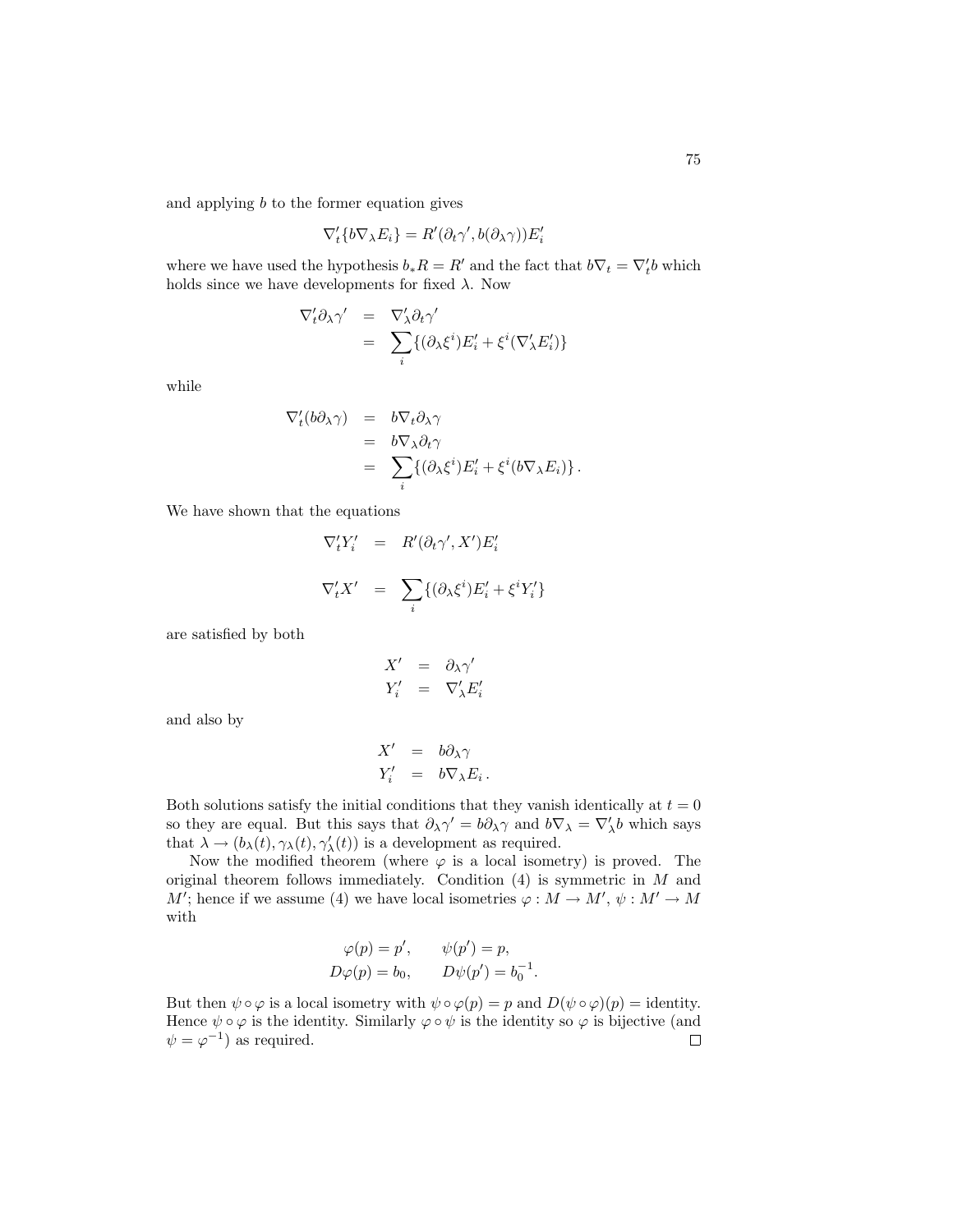**Theorem 129** (Local C-A-H Theorem). Suppose given  $p \in M$ ,  $p' \in M'$ , and an orthogonal linear isomorphism  $b_0: T_pM \to T_{p'}M'$ . Suppose  $r > 0$  is sufficiently small that  $\exp_p$  and  $\exp_{p'}$  map the balls of radius r about the origin diffeomorphically onto  $B^r(p)$  and  $B^r(p')$  respectively. Then the following are equivalent:

- (1) There is an isometry  $\varphi : B^r(p) \to B^r(p')$  with  $\varphi(p) = p'$  and  $D\varphi(p) = b_0$ .
- (2) For every development  $(b, \gamma, \gamma')$  with  $\gamma([0, 1]) \subset B^r(p), \gamma'([0, 1]) \subset B^r(p'),$ and satisfying the initial conditions  $(b(0), \gamma(0), \gamma'(0)) = (b_0, p, p')$  we have that  $\gamma'(1) = p'$  and  $b(1) = b_0$  whenever  $\gamma(1) = p$ .
- (3) For every pair of developments  $(b_0, \gamma_0, \gamma'_0)$ ,  $(b_1, \gamma_1, \gamma'_1)$  as in (2) we have that  $\gamma'_0(1) = \gamma_1(1)$  whenever  $\gamma_0(1) = \gamma_1(1)$ ;
- (4) For each  $v \in T_pM$  with  $||v|| < r$  we have

$$
b(t)_*R_{\gamma(t)}=R'_{\gamma'(t)}\qquad (0\le t\le 1)
$$

where

$$
\gamma(t) = \operatorname{Exp}_p(tv)
$$
  
\n
$$
\gamma'(t) = \operatorname{Exp}_{p'}(tb_0v)
$$
  
\n
$$
b(t) = \tau'(\gamma', t, 0)b_0\tau(\gamma, 0, t).
$$

Moreover when these equivalent conditions hold,  $\varphi$  is given by

$$
\varphi(\mathrm{Exp}_p(v)) = \mathrm{Exp}_{p'}(b_0v).
$$

*Proof.* The proofs  $(1) \implies (2) \implies (3) \implies (1) \implies (4)$  are as before; the reader might note that when  $L(\gamma) \leq r$  we also have  $L(\gamma') \leq r$  for any development so that there are plenty of developments with  $\gamma : [0,1] \to B^r(p)$  and  $\gamma' : [0,1] \to$  $B^{r}(p')$ . The proof that  $(4) \Longrightarrow (1)$  is a little different since  $(4)$  here is somewhat weaker than (4) of the global theorem: the equation  $b_* R = R'$  is only assumed for certain developments.

Hence assume (4), choose  $v, w \in T_pM$  with  $||v|| < r$  and define  $\alpha(\lambda, t)$  by

$$
\alpha(\lambda, t) = \operatorname{Exp}_p(t(v + \lambda w))
$$

for  $0 \le t \le 1$  and  $\lambda$  near 0. Define  $X = X(t)$  by

$$
X(t) = \frac{\partial}{\partial \lambda} \alpha(\lambda, t) |_{t=0} .
$$

**Claim** . X is a "Jacobi field" along  $\gamma(t) = \alpha(0, t)$ ; i.e. X satisfies the differential equation

$$
\nabla^2 X = R(\dot{\gamma}, X)\dot{\gamma}.
$$

Moreover X satisfies the initial conditions

$$
X(0) = 0, \quad \nabla X(0) = w.
$$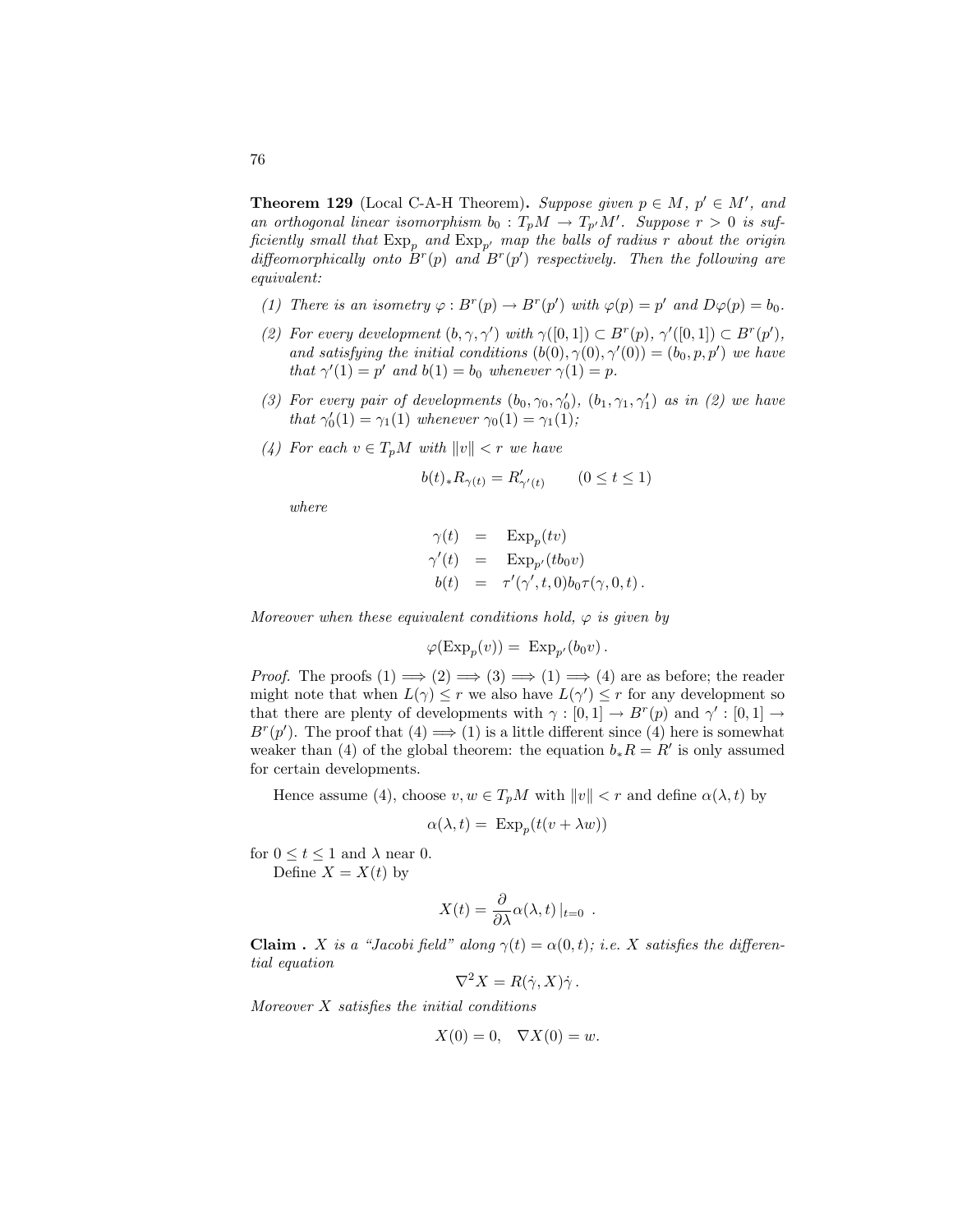To prove the claim we calculate

$$
\nabla X(0) = \nabla_t \partial_\lambda \alpha(0,0)
$$
  
=  $\nabla_\lambda \partial_t \alpha(0,0)$   
=  $\frac{d}{d\lambda} (v + \lambda w) |_{\lambda=0}$   
=  $w$ 

and

$$
\nabla^2 X = \nabla_t \nabla_t \partial_\lambda \alpha \n= \nabla_t \nabla_\lambda \partial_t \alpha \n= \nabla_\lambda \nabla_t \partial_t \alpha + R(\partial_t \alpha, \partial_\lambda \alpha) \partial_t \alpha \n= R(\dot{\gamma}, X) \dot{\gamma}.
$$

Proving the claim.

Now define  $\varphi$  as in "moreover" so that

$$
\varphi(\alpha(\lambda, t)) = \operatorname{Exp}_{p'}(t(b_0v + \lambda b_0w))
$$

by definition. Hence reading  $M$  for  $M'$  in the claim gives

$$
\nabla^2 X' = R'(\dot{\gamma}', X')\dot{\gamma}'
$$

where

$$
X'(t) = \frac{\partial}{\partial \lambda} \varphi(\alpha(\lambda, t)) |_{\lambda = 0} .
$$

On the other hand, if  $b(\lambda t)$  is defined by demanding that  $b(\lambda, 0) = b_0$  and that for each  $\lambda$  the curve

$$
t \mapsto (b(\lambda, t), \alpha(\lambda, t), \varphi(\alpha(\lambda, t)))
$$

be a development then by the hypothesis of the theorem,  $b_* R = R'$  so applying b to the claim gives

$$
{\nabla'}^2(bX) = R'(\gamma', bX)\gamma'
$$

at  $\lambda = 0$ . Hence X' and bX satisfy the same differential equation (with the same initial condition) and so are equal. Thus

$$
D\varphi(q)u = X'(t) = bu
$$

with  $q = \alpha(0, t)$ ,  $b = b(0, t)$ ,  $u = X(t)$  so that

$$
||D\varphi(q)u|| = ||bu|| = ||u||
$$

as required.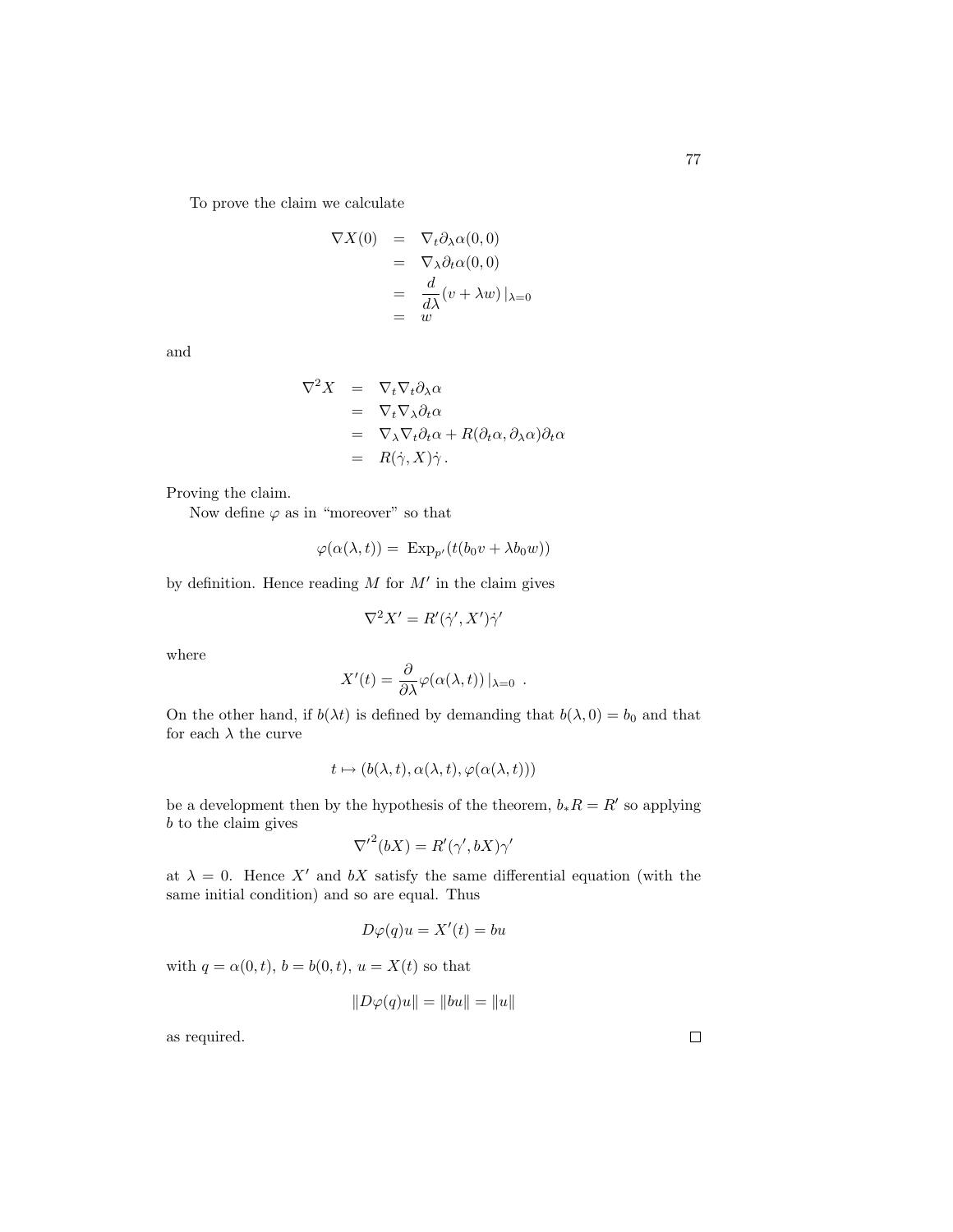# Flat Spaces

Our aim in the next few sections is to give applictions of the Cartan-Ambrose-Hicks Theorem. It is clear that the hypothesis  $b_* R = R'$  for all developments will be difficult to verify without drastic hypotheses on the curvature. The most drastic such hypothesis is that the curvature vanishes identically.

**Definition 130.** The manifold  $M$  is called flat iff it satisfies the following equivalent conditions:

- (1) Every point has a neighborhood which is isometric to an open subset of Euclidean space: i.e. at every point p there exist local co-ordinates  $x^1, \ldots, x^m$ such that the co-ordinate vectorfields  $E_1, \ldots, E_m$  are orthonormal.
- (2) The Riemann curvature tensor R vanishes identically:  $R \equiv 0$

Theorem 131. A complete connected, and simply connected manifold M is flat if and only if there is an isometry  $\varphi : M \to \mathbb{R}^m$  onto a Euclidean space.

(The equivalence of (1) and (2) and the theorem both follow immediately from the C-A-H Theorem.)

Exercise 132. A one-dimensional manifold (curve) is always flat.

*Exercise* 133. If  $M_1 \subset E^{n_1}$  and  $M_2 \subset E^{n_2}$  are flat so is  $M = M_1 \times M_2 \subset$  $E^{n_1} \times E^{n_2} \simeq E^{n_1+n_2}.$ 

*Exercise* 134. Let a, b be positive and c non-negative and define  $M \subset \mathbb{C}^3$  =  $\mathbf{R}^6 = E^6$  by the equations

$$
|u| = a, \quad |v| = b \quad w = cuv
$$

where  $u, v, w \in \mathbb{C}$ . Then M is diffeomorphic to a torus (a product of two circles), M is flat, and if M' is similarly defined from numbers  $a', b', c'$  then there is an isometry  $\varphi : M \to M'$  if and only if  $a = a'$ ,  $b = b'$ , and  $c = c'$  (i.e.  $M = M'$ ). (Hint: each Circle  $u = u_0$  is a geodesic as well as each circle  $v = v_0$ ; the numbers a, b, c can be computed from the length of the circle  $u = u_0$  the length of the circle  $v = v_0$ , and angle between them.)

*Exercise* 135. Let  $n = m + 1$  and let  $\tilde{E}(t)$  be a one-parameter family of hyperplanes in  $E^n$ ; more precisely

$$
\tilde{E}(t) = \gamma(t) + U(t)^{\perp}
$$

where  $\gamma : \mathbf{R} \to E^n$ ,  $U : \mathbf{R} \to \mathbf{E}^n \setminus \{0\}$ , and

$$
U^{\perp} = \{ v \in \mathbf{E}^n : \langle U^{\perp}, v \rangle = \circ \}.
$$

Show that if  $U(t_0)$  and  $\dot{U}(t_0)$  are linearly independent, then the limit

$$
\tilde{L}(t_0) = \lim_{t \to t_0} \tilde{E}(t) \cap \tilde{E}(t_0)
$$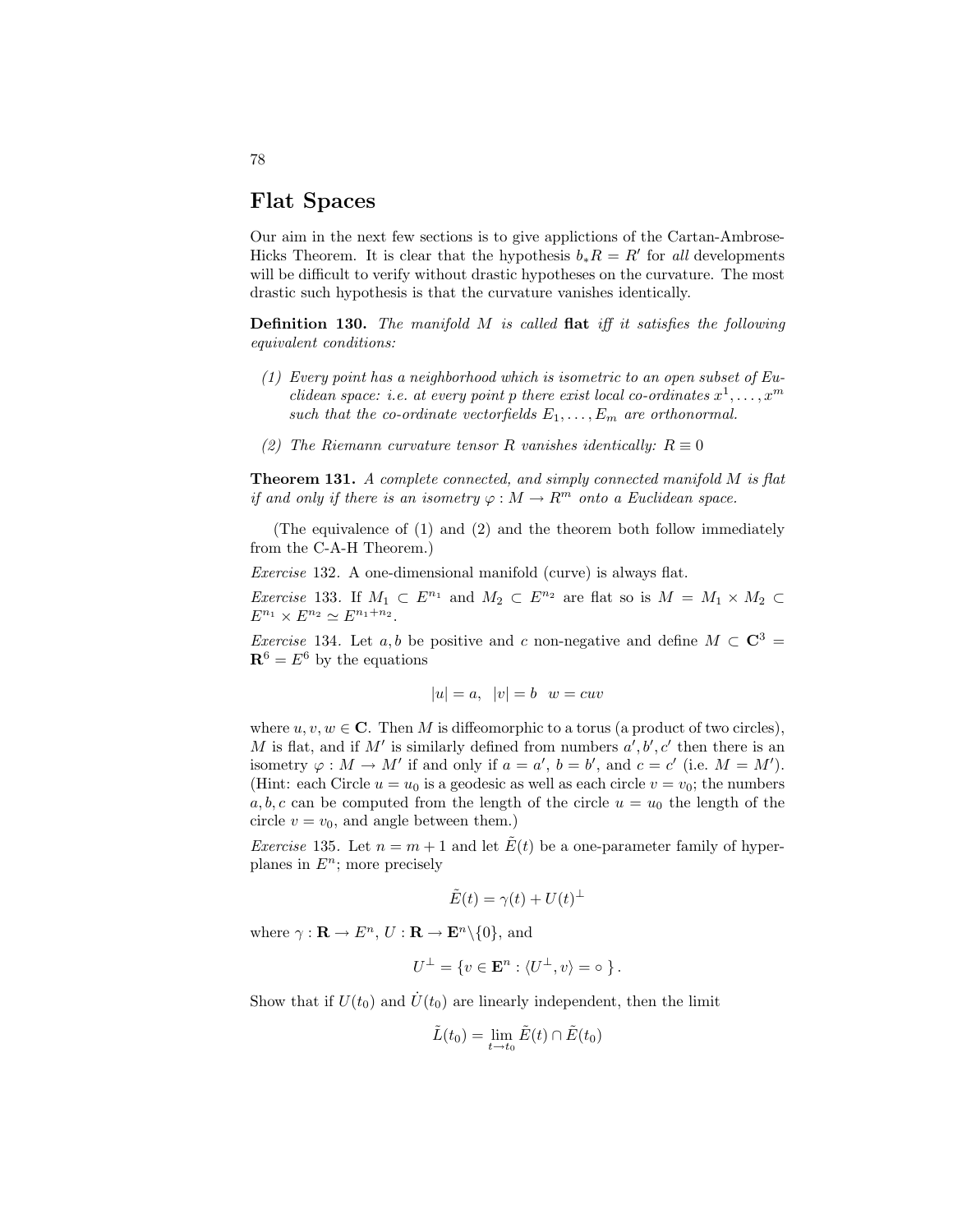exists and is a Euclidean space of dimension  $n-2 = m-1$ ; moreover if  $\dot{\gamma}(t_0)$  is not parallel to  $\tilde{L}(t_0)$ , then the affine spaces  $\tilde{L}(t)$  fit together to form a manifold near  $\gamma(t_0)$ ; more precisely the set

$$
M_0 = \bigcup_{|t - t_0| < \epsilon} \tilde{L}(t)_{\rho}
$$

where

$$
\tilde{L}(t)_{\rho} = \{ P \in \tilde{L}(t) \mid ||p - \gamma(t)|| < \rho \}
$$

is a manifold of dimension  $m = n - 1$  for  $\rho, \epsilon > 0$  sufficiently small. A manifold which arises this way is called **developable**. Show that the affine tangent spaces to  $M_0$  are the original hyperplanes  $E(t)$ 

$$
\tilde{T}_p M_0 = \tilde{M}_{\gamma(t)} M_0 = \tilde{E}(t)
$$

for  $p \in L(t)$ <sub>ρ</sub> and  $|t - t_0| < \epsilon$ . (One therefore calls  $M_0$  the "envelope" of the family of hyperplanes  $E(t)$ .) Show that  $M_0$  is flat (hint: use Gauss-Codaizzi) and conclude that any development  $(b, \gamma, \gamma')$  of  $M_0$  along a Euclidean space  $E^m = m'$  "unrolls" M in the sense that the map  $\varphi : M_0 \to E^m$  given by

$$
\varphi(p) = \gamma'(t) + b(t)(p - \gamma(t))
$$

for  $|t - t_0| < \epsilon$  and  $p \in L(t)$  is an isometry. When  $n = 3, m = 2$  one can visualize M as a twisted sheet of paper as in the figure.

Remark 136. Given a hypersurface  $M \subset E^{m+1}$  and a curve  $\gamma : \mathbf{R} \to M^*$  we may form the **osculating developable**  $M_0$  to  $M^*$  along  $\gamma$  by taking

$$
\tilde{E}(t) = \tilde{T}_{\gamma(t)}M.
$$

This developable has common tangent spaces with M along  $\gamma$ :

$$
\tilde{T}_{\gamma(t)}M = \tilde{T}_{\gamma(t)}M_0.
$$

This gives a nice interpretation of parallel transport:  $M_0$  may be unrolled onto a hyperplane where parallel transport has an obvious meaning and the identification of the tangent spaces thereby defines parallel transport in M.

*Exercise* 137. Show that each of the following is a developable surface in  $E^3$ 

(1) A cone on a plane curve  $\Gamma \subset E^2$ 

$$
M = \{ tp + (1-t)q : t > 0, q \in \Gamma \}
$$

where p is a fixed point not on the plane  $E^2$ .

(2) A cylinder on a plane curve  $\Gamma \subset R^2$ 

$$
M = \{q + tv : q \in \Gamma, t \in \mathbf{R}\}\
$$

where v is a fixed vector not parallel to  $E^2$  (this is a cone with the cone point  $p$  at infinity).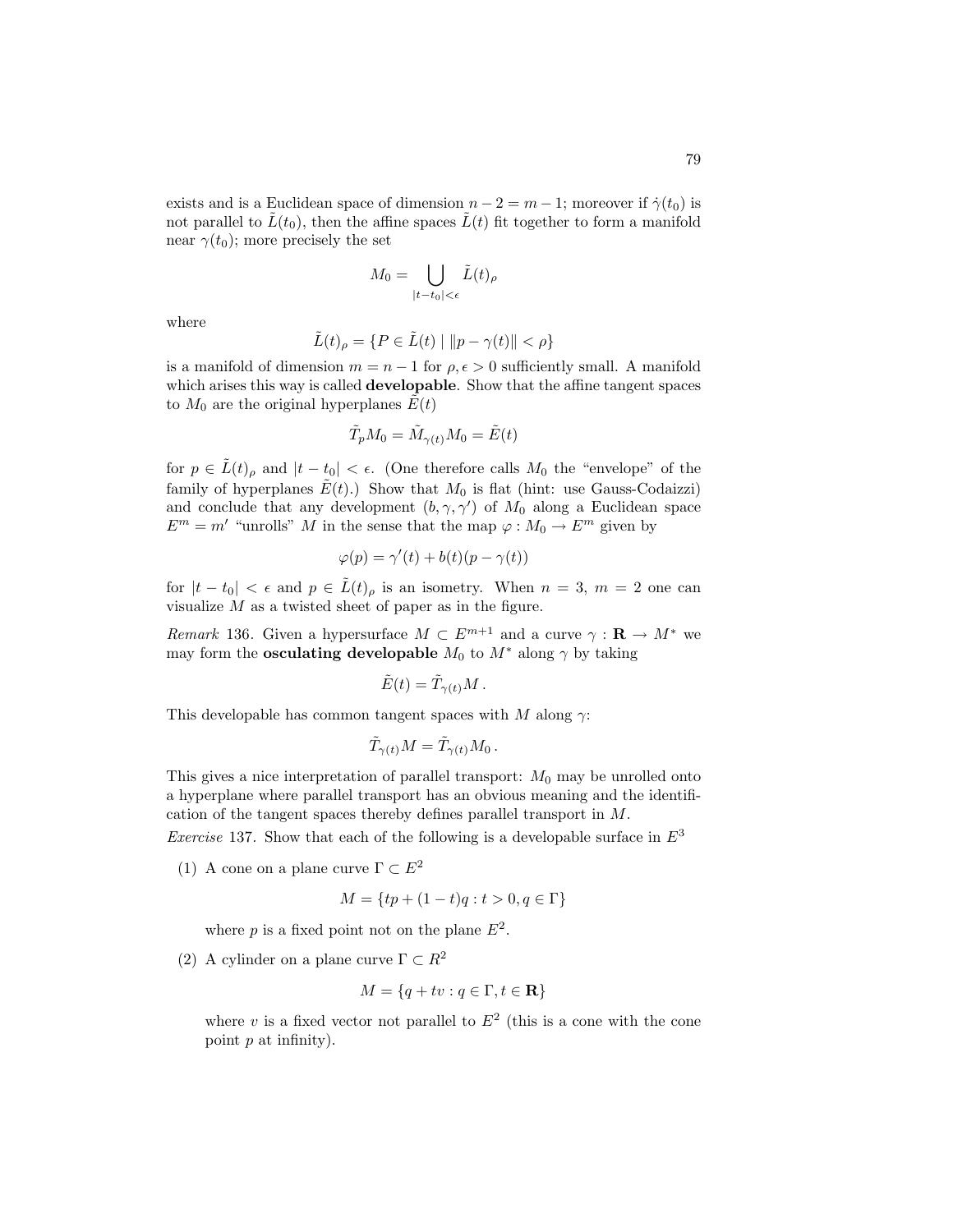Figure 10: A developable manifold

(3) The tangent developable to a space curve  $\gamma : \mathbf{R} \to E^3$ 

$$
M = \{ \gamma(t) + s\dot{\gamma}(t) : |t - t_0| < \epsilon, 0 < s < \epsilon \}
$$

where  $\dot{\gamma}(t_0)$  and  $\ddot{\gamma}(t_0)$  are linearly independent and  $\epsilon > 0$  is sufficiently small.

(4) The normal developable to a space curve  $\gamma$ 

 $M = \{ \gamma(t) + s\ddot{\gamma}(t) : |t - t_0| < \epsilon, |s| < \epsilon \}$ 

where  $\|\dot{\gamma}(t)\| = 1$  for all  $t, \gamma(t_0) \neq 0$ , and  $\epsilon > 0$  is sufficiently small.

## Symmetric Space

In the last section we applied the Cartan-Ambrose-Hicks Theorem in the flat case; the hypothesis  $b_*R = R'$  was easy to verify since both sides vanish. To find more general situations where we can verify this hypothesis note that for any development  $(b, \gamma, \gamma')$  we have

$$
b(t) = \tau'(\gamma', t, 0)b(0)\tau(\gamma, 0, t)
$$

so that the hypothesis  $b_* R = R'$  is certainly implied by the three hypotheses

$$
\tau(\gamma, t, 0)_* R_p = R_{\gamma(t)}
$$
  

$$
\tau'(\gamma', t, 0)_* R'_{p'} = R'_{\gamma'(t)}
$$
  

$$
b_{0*} R_p = R'_{p'}
$$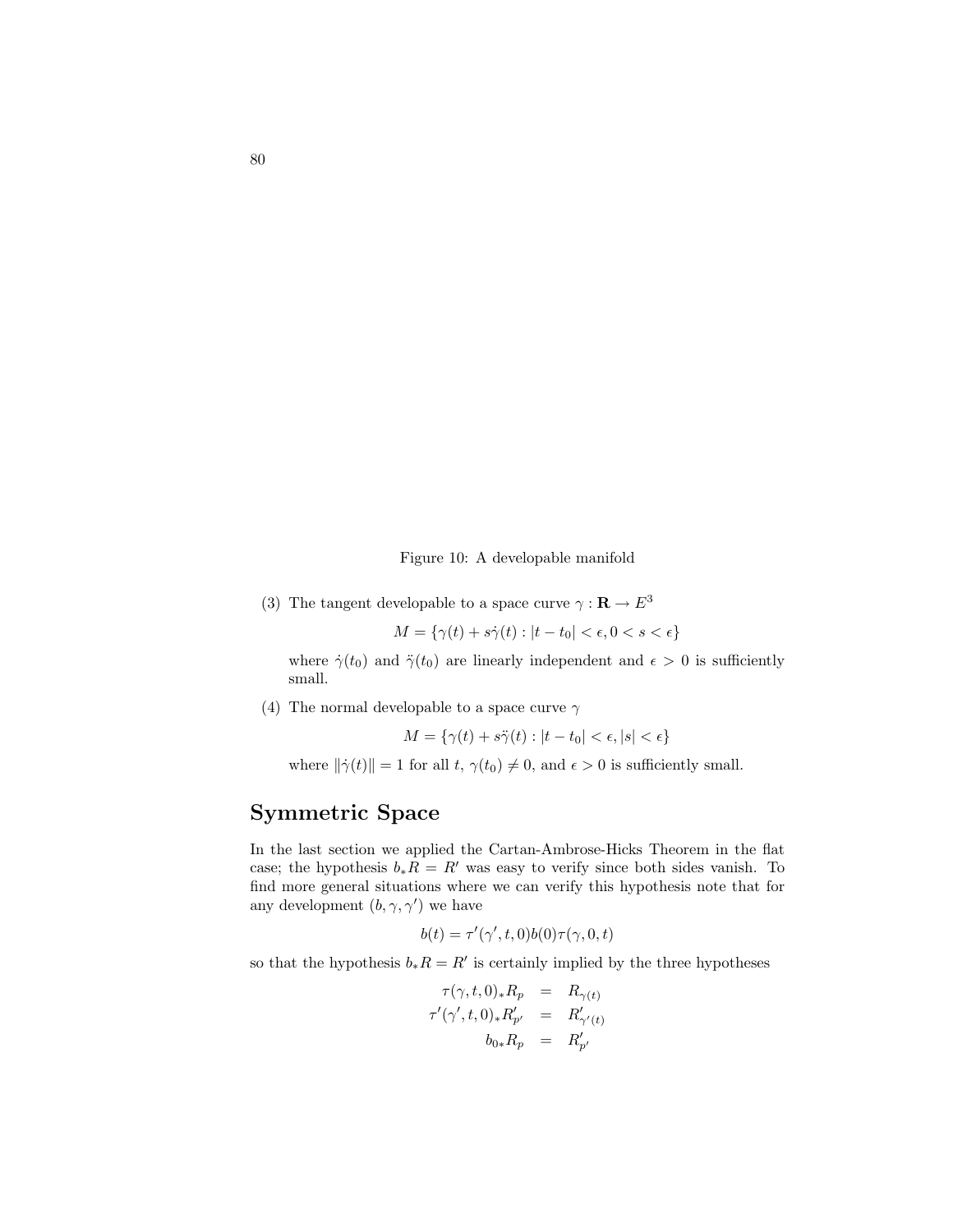where  $(b, \gamma, \gamma')$  is a development with  $(b(0), \gamma(0), \gamma'(0)) = (b_0, p, p')$ . The last hypothesis is a condition on the initial linear isomorphism:

$$
b_0: T_pM \to T_{p'}M'
$$

while the former hypothesis are conditions on  $M$  and  $M'$  respectively; viz. that the Riemann curvature tensor is invariant by parallel transport. It is rather amazing that this condition is equivalent to a rather simple geometric condition as we now show.

**Definition 138.** The manifold M is symmetric about the point  $p \in M$  iff there is a (necessarily unique) isometry  $\varphi : M \to M$  such that

$$
\varphi(p) = p, \ D\varphi(p) = -I,
$$

where I denotes the identity transformation of  $T_pM$ ; M is a symmetric space iff it is symmetric about each of its points.

*Exercise* 139. A symmetric space is complete. (Hint: If  $\gamma : J \to M$  is a geodesic and  $\varphi : M \to M$  is a symmetry about  $\gamma(t_0)$  then  $\varphi(\gamma(t)) = \gamma(2t_0 - t)$ .)

**Definition 140.** The manifold  $M$  is called a locally symmetric space iff it satisfies the following equivalent conditions

- (1) For each  $p \in M$  the open ball  $B^r(p)$  with center p and radius r is symmetric about p for sufficiently small  $r \geq 0$ .
- (2) The covariant derivative  $\nabla R$ , (defined below) vanishes identically

$$
(\nabla R)_p(v)(v_1, v_2)w = 0
$$

for all  $p \in M$  and all  $v, v_1, v_2, w \in T_pM$ .

(3) The curvature tensor  $R$  is invariant under parallel transport

$$
\tau(\gamma, t_1, t_0)_* R_{\gamma(t_0)} = R_{\gamma(t_1)}
$$

for all curves  $\gamma : \mathbf{R} \to M$  and all  $t_0, t_1 \in \mathbf{R}$ .

Before proving the equivalence of  $(1)$ ,  $(2)$ ,  $(3)$  we note some immediate corollaries.

Corollary 141. Let M and M' be locally symmetric spaces,  $p \in M$ , and  $p' \in$ M'. Then there is an isometry  $\varphi : B^r(p) \to B^{r^r}(p')$  with  $\varphi(p) = p'$  if and only if there is an orthogonal linear isomorphism  $b_0: T_pM \to T_{p'}M'$  intertwining  $R_p$ and  $R'_{p'}$  :  $b_{0*}R_p = R'_{p'}$ .

Corollary 142. Let  $M$  and  $M'$  be simply connected symmetric spaces. Then there is an isometry  $\varphi : M \to M'$  if and only if there is an orthogonal linear isomorphism  $b_0: T_pM \to T_pM'$  with  $b_{0*}R_p = R'_{p'}$  for some  $p \in M$  and  $p' \in M'$ .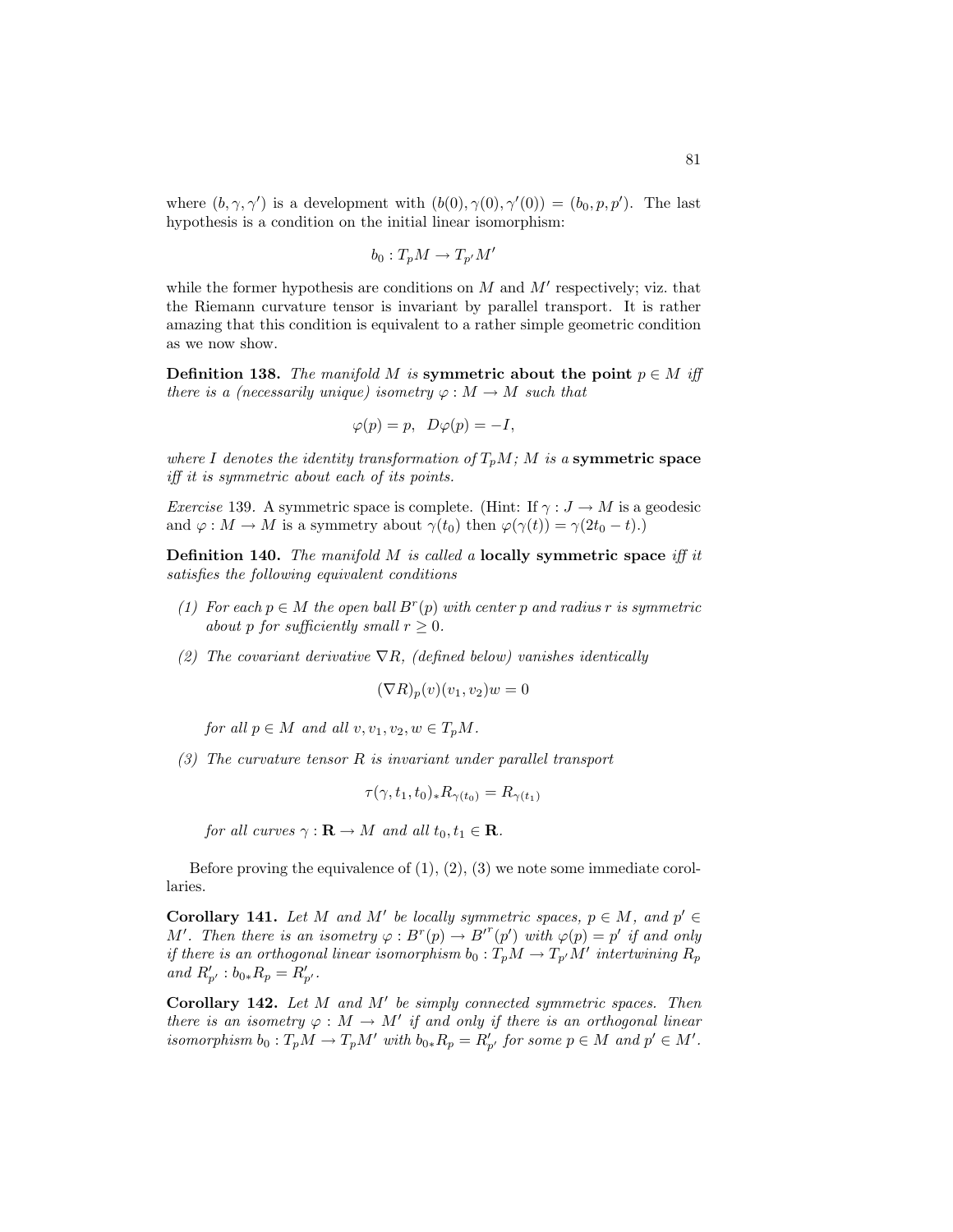Corollary 143. A complete, simply connected, locally symmetric space is symmetric.

Corollary 144. A connected, simply connected symmetric space M is homoge**neous**; i.e. given  $p, q \in M$  there exists an isometry  $\varphi : M \to M$  with  $\varphi(p) = q$ .

All the corollaries follow immediately from the appropriate version (local and global) of the C-A-H Theorem. For the third corollary it is helpful to note that  $b_0 : T_pM \to T_pM$  given by  $b_0 = -I$  intertwines R with itself:  $b_0 * R_p = R_p$ . For the last corollary note that a symmetric space is obviously locally symmetric so that one can take  $b_0 = \tau(\gamma, 1, 0) : T_pM \to T_qM$  where  $\gamma$  is a curve from p to  $q$ .

*Exercise* 145. Show that the hypothesis that  $M$  be simply connected is not needed in the last corollary. (Hint: If  $p, q \in M$  are sufficiently close consider the symmetry about the point  $\gamma\left(\frac{1}{2}\right)$  where  $\gamma: [0, 1] \to M$  is the unique minimal geodesic from  $p$  to  $q$ .)

We now prove the equivalence of  $(1)$ ,  $(2)$ ,  $(3)$  in the definition. The implication  $(3) \implies (1)$  is immediate from the local C-A-H Theorem. For the rest we need the following.

Definition 146. The covariant derivative of the curvature tensor is the field  $\nabla R$  which assigns to each  $p \in M$  the multilinear map

$$
(\nabla R)_p \in L(T_pM; L^2(T_pM; L(T_pM, T_pM)))
$$

given by

$$
(\nabla R)_p(v) = \frac{d}{dt} \tau(\gamma,0,t)_* R_{\gamma(t)}\left|_{t=0}\right.
$$

where  $\gamma : \mathbf{R} \to M$  is any curve such that

$$
\gamma(0) = p, \quad \dot{\gamma}(0) = v.
$$

Note that

$$
R_{\gamma(t)} \in L^2(T_{\gamma(t)}M; L(T_{\gamma(t)}, T_{\gamma(t)}M))
$$

so that  $\tau_*R$  is a curve in a "constant" vector space

$$
\tau(\gamma,0,t)_*R_{\gamma(t)}\in L^2(T_pM;L(T_pM;L(T_pM,T_pM)).
$$

Exercise 147. Justify this definition; i.e. show that  $(\nabla R)_p(v)$  is independent of the choice of  $\gamma$  satisfying  $\gamma(0) = p$  and  $\dot{\gamma}(0) = v$ . Hint: Consider the expression

$$
(\nabla R)(X)(X_1, X_2)Y = \nabla_X (R(X_1, X_2)Y) - R(\nabla_X X_1, X_2)Y
$$

$$
-R(X_1, \nabla_X X_2)Y - R(X_1, X_2)\nabla_X Y
$$

for vectorfields  $X, X_1, X_2, Y \in \mathcal{X}(M)$ .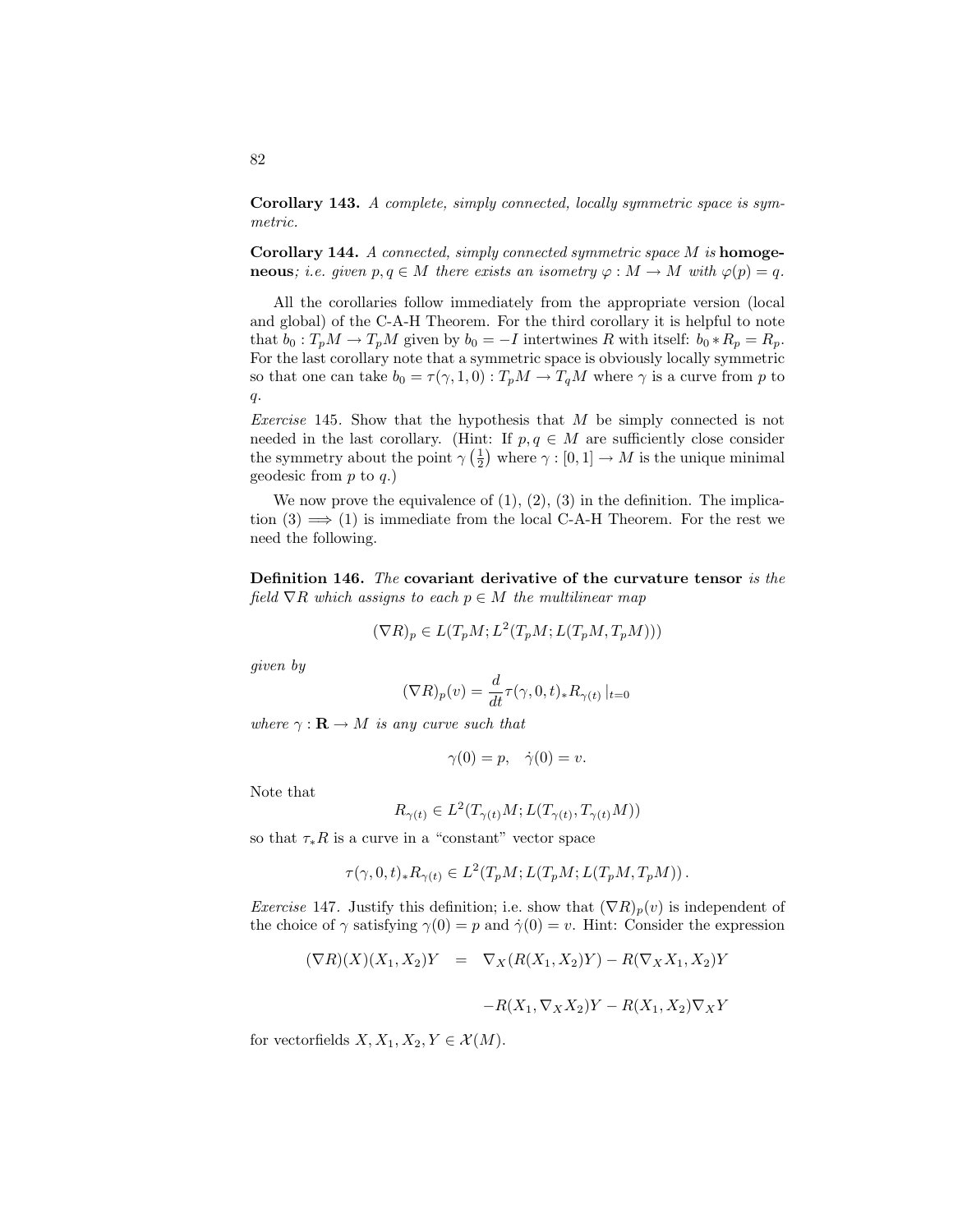Now  $(2) \implies (3)$  is immediate from the definition of  $\nabla R$ ; i.e. the condition that  $\nabla R$  vanishes identically is equivalent to the condition that  $\tau(\gamma, 0, t)_*R_{\gamma(t)}$ is independent of  $t$  which is equivalent to the condition that it equals its value for  $t = 0$  and this is condition (3).

As for  $(1) \implies (2)$  we clearly have

$$
(\varphi_*(\nabla R))_p = (\nabla R)_{\varphi(p)}
$$

for any isometry  $\varphi : M \to M$  and any  $p \in M$ . (This is by the generalized theorem eregium.) Take  $\varphi$  to be a symmetry about p so that  $\varphi(p) = p$  and  $D\varphi(p) = -I$ . This becomes

$$
-(\nabla R)_p = (\nabla R)_p
$$

which entails  $(\nabla R)_p = 0$  as required.

Remark 148. Note that

$$
R_p \in L^3(T_pM;T_pM)
$$

while

$$
(\nabla R)_p \in L^4(T_pM;T_pM).
$$

Thus if  $b_0 = -I : T_pM \to T_pM$  we have

$$
b_{0*}R_p = R_p, b_{0*}(\nabla R)_p = -(\nabla R)_p.
$$

The former equation was used to prove  $(3) \implies (1)$ ; the latter to prove  $(1) \implies$ (2).

Example 149. A flat manifold is locally symmetric.

Example 150. If  $M_1 \subset E^{n_1}$  and  $M_2 \subset E^{n_2}$  are (resp. locally) symmetric, so is  $M = M_1 \times M_2 \subset E^n$  where  $n = n_1 + n_2$ .

Example 151. The flat tori of the previous section are symmetric (but not simply connected). This shows that the hypothesis of simply connectivity cannot be dropped in the second corollary.

Example 152. Below we define manifolds of constant curvature and show that they are locally symmetric. The simplest example, after a flat space, is a sphere. The symmetry  $\varphi$  of the sphere  $x_0^2 + x_1^2 + \cdots + x_m^2 = r$  about the point  $x =$  $(r, 0, \ldots, 0)$  is given by

$$
\varphi(x_0,x_1,\ldots,x_m)=(x_0,-x_1,\ldots,-x_m).
$$

Example 153. A compact two-dimensional manifold of constant negative curvature is locally symmetric (as its universal cover is symmetric) but not homogeneous (as closed geodesics of a given period are isolated) and hence not symmetric. This shows that the hypothesis that M be simply connected cannot be dropped in the third corollary.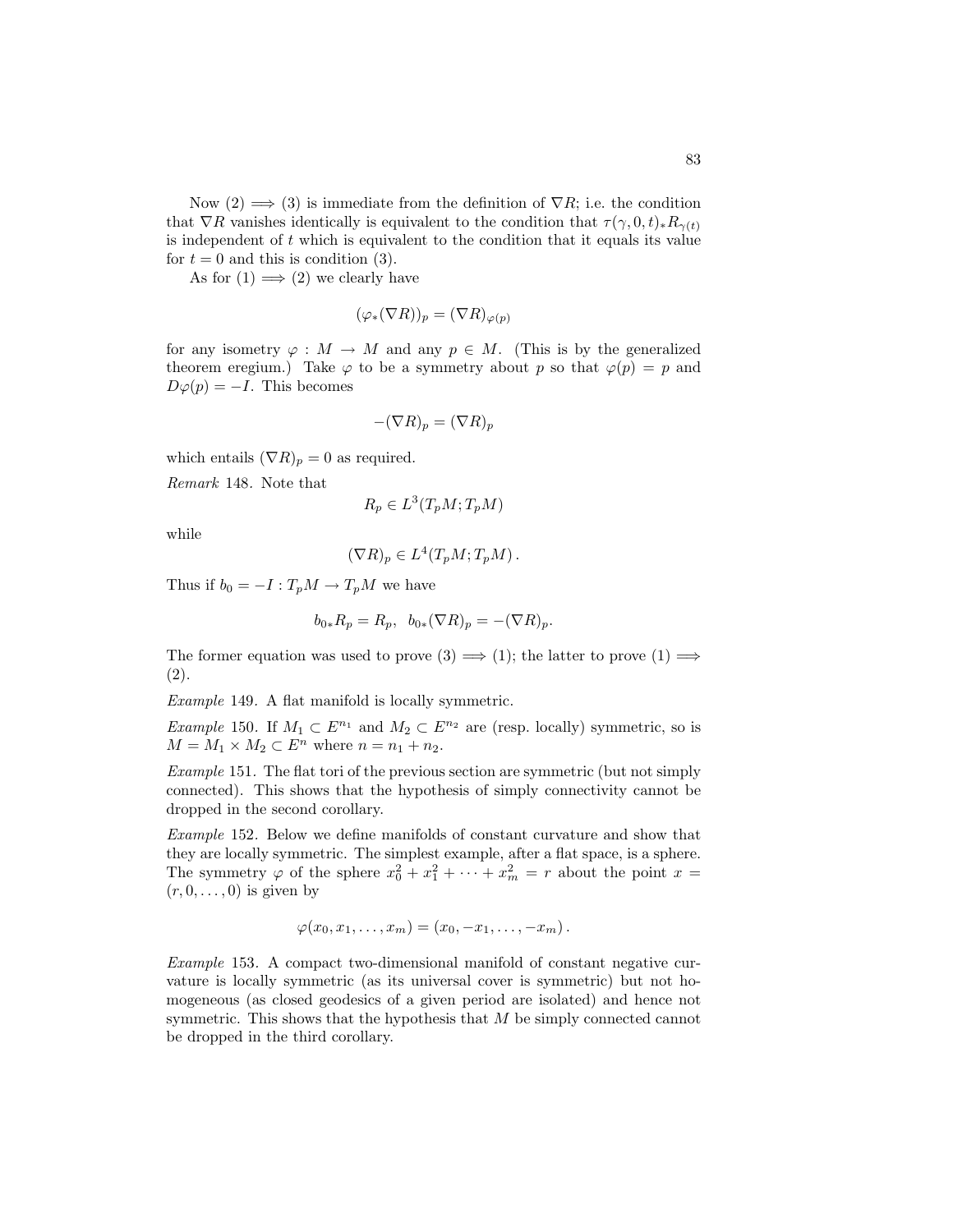84

Example 154. The simplest example of a symmetric space which is not of constant curvature is the orthogonal group  $M = O(k)$ . Its defining equation is:

$$
O(k) = \{a \in \mathbf{R}^{k \times k}aa^* = I\}
$$

where  $\mathbf{R}^{k \times k}$  denotes the space of all k by k matrices,  $a^*$  denotes the transpose of a, and I is the identity matrix. Thus  $n = k^2$  and I is the identity matrix. Thus  $n = k^2$  and  $m = k(k-1)/2$ . The inner product in the ambient Euclidean space  $\mathbf{R}^{k\times k}$  is given by:

$$
\langle A, B \rangle = tr(AB^*)
$$

for  $A, B \in \mathbf{R}_k^k$ ; the symmetry  $\varphi$  about the point  $p = I$  is given by:

 $\varphi(a) = a^{-1}$ .

(Exercise: Prove all this.)

#### Gaussian Curvature

In this section  $M \subset E^n$  shall be a hypersurface; i.e.  $n = m + 1$  where m is the dimension of  $M$ . We shall suppose that  $M$  is endowed with a unit normal; i.e. a smooth map  $U: M \to \mathbf{E}^n$  with:

$$
||U(p)|| = 1
$$
  

$$
T_p M = U(p)^{\perp}
$$

for  $p \in M$  (where  $u^{\perp} = \{v \in \mathbf{E}^n : \langle u, v \rangle = 0\}$ ). These conditions determine  $U(p)$  up to a sign. We denote by  $S = S<sup>m</sup>$  the unit sphere in  $\mathbf{E}^{n}$ :

$$
S = \{u : \mathbf{E}^n : ||u|| = 1\}.
$$

Note that the unit normal can be viewed as a map:

$$
U: M \to S.
$$

When so viewed it is called the **Gauss map**. If  $\gamma : \mathbf{R} \to S$  then  $\|\gamma(t)\|^2 = 1$  so  $\langle \gamma(t), \dot{\gamma}(t) \rangle = 0$  which shows that

$$
T_u S = u^\perp
$$

for  $u \in S$ . Hence for  $p \in M$ 

$$
T_p M = T_{U(p)} S
$$

so that the derivative

$$
DU(p): T_pM \to T_{U(p)}S
$$

of the Gauss map is a linear map from a vector space to itself. Hence we make the following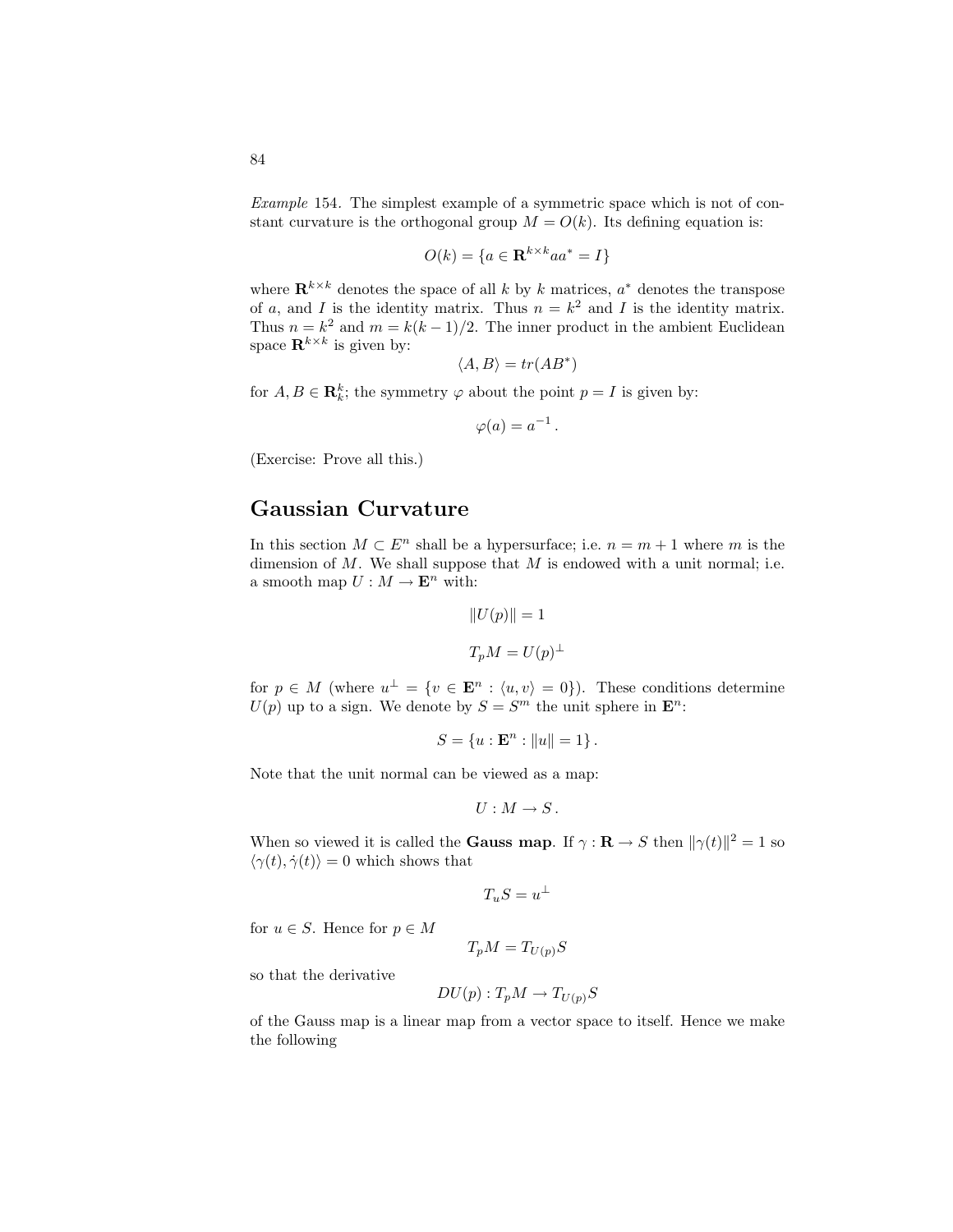Definition 155. The Gaussian curvature of the hypersurface M is the realvalued function  $K : M \to \mathbf{R}$  defined by

$$
K(p) = \det(DU(p))
$$

for  $p \in M$ . (Note that replacing U by  $-U$  has the effect of replacing K by  $(-1)^m K$  so that K is independent of the choice of the unit normal U when m is even.)

Remark 156. Given a subset  $B \subset M$  the set  $U(B) \subset S$  is often called the spherical image of  $B$ . If  $U$  is a diffeomorphism on a neighborhood of  $B$  the change of variables formula for an integral gives

$$
\int_{U(B)} \mu_S(du = \int_B |K(p)| \mu_M(dp)
$$

where  $\mu_M$  and  $\mu_S$  denote the volume elements on M and S respectively. Introducing the notation

$$
\text{Area}_M(B) = \int_B \mu_M(dp)
$$

we obtain immediately the formula

$$
|K(p)| = \lim_{B \to p} \frac{\text{Area}_S(U(B))}{\text{Area}_M(B)}
$$

which says that the curvature at  $p$  is roughly the ratio of the  $(m$ -dimensional) area of the spherical image  $U(B)$  to the area of B where B is a very small open neighborhood of p in M. The sign of  $K(p)$  is positive when U preserves orientation at p and negative when it reverses orientation.

We see that the Gaussian curvature is a natural generalization of Euler's curvature for a plane curve. Indeed for  $m = 1$  and  $n = 2$  we have

$$
K = \frac{d\varphi}{ds}
$$

where s is the arclength parameter and  $\varphi$  is the angle made by the normal (or the tangent) with some constant line.

Example 157. The Gaussian curvature of a sphere of radius r is  $r^{-m}$  (constant). *Example* 158. Show that the Gaussian curvature of the surface  $z = x^2 - y^2$  is  $-4 < 0$  at the origin.

*Remark* 159. It is often quite easy to see that the Gauss curvature  $K$  vanishes. For example consider the developable surface defined in the last section. As the unit normal is constant along the lines of the ruling, the spherical image is one dimensional; hence  $Area_S(U(B)) = 0$  so  $K = 0$ . The following theorem relates  $K$  and  $R$  (and may be applied to give another proof that a developable surface is flat).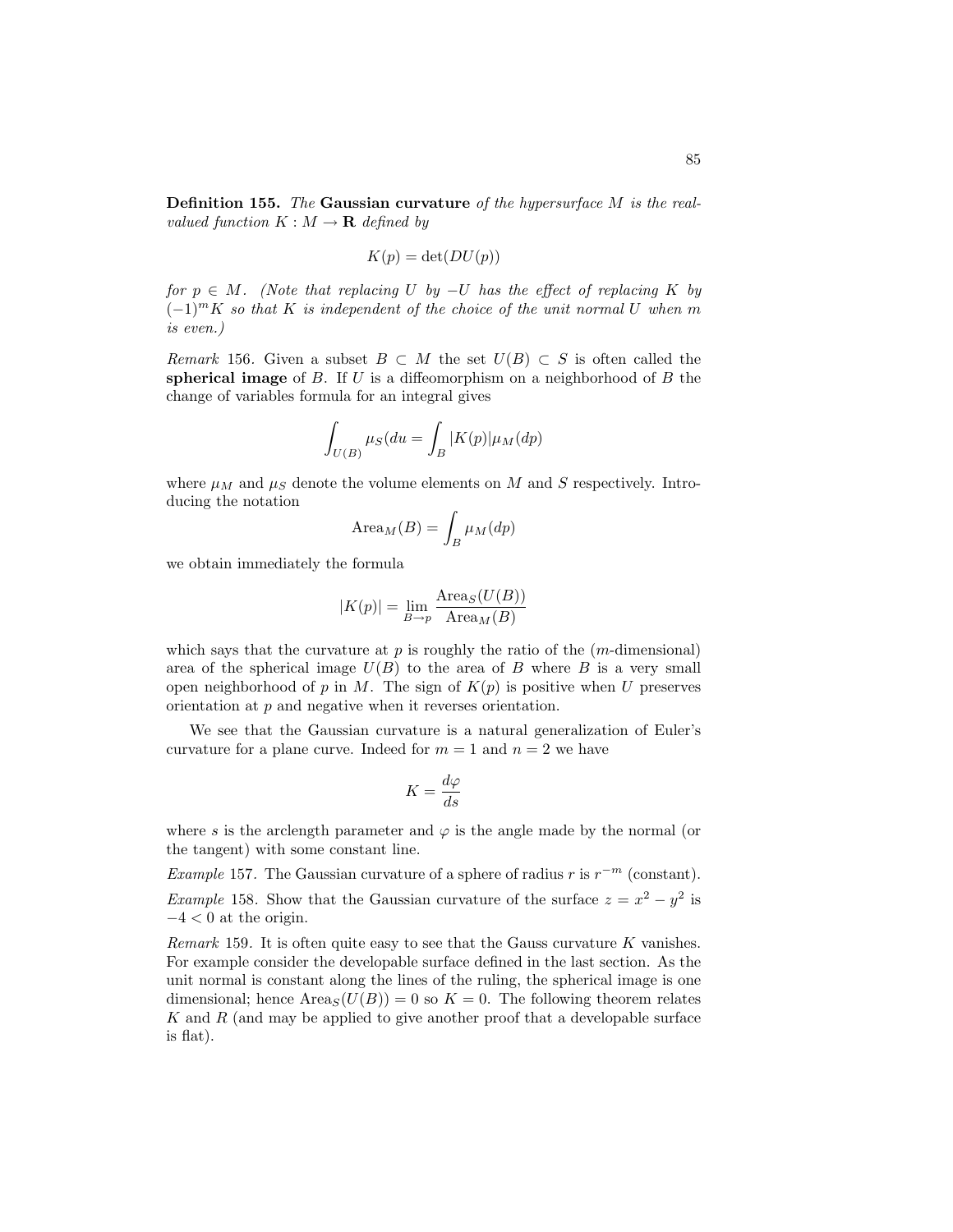(highly curved)

(slightly curved)

(negatively curved)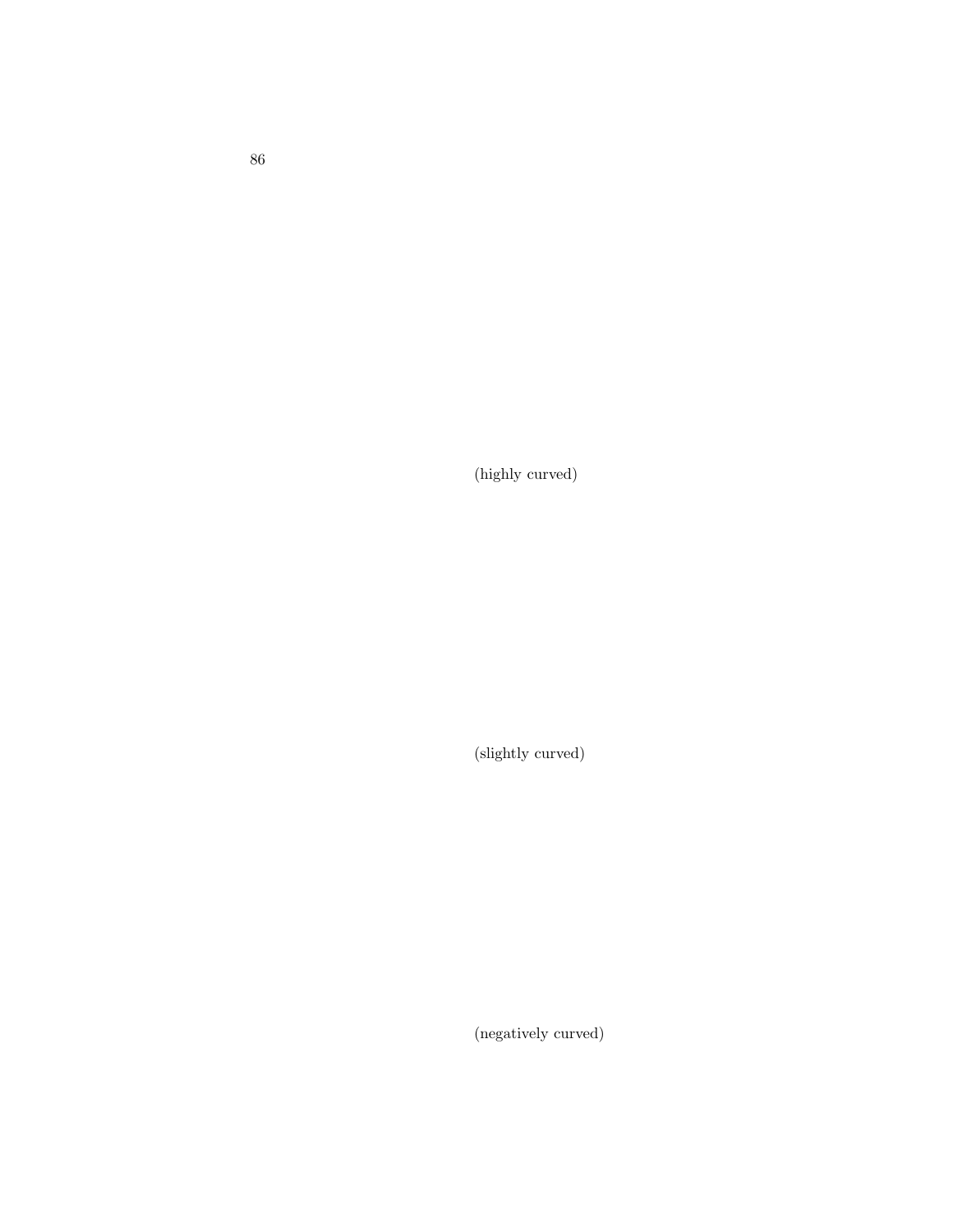**Theorem 160.** Assume that M is a surface; i.e. that  $m = 2$  and  $n = 3$ . Choose  $p \in M$  and let  $v, w \in T_pM$  be a basis. Then

$$
K(p) = \frac{-\langle R_p(v, w)v, w \rangle}{A(v, w)}
$$

where  $A(v, w)$  is the square of the area of the parallelogram spanned by v and w

$$
A(v, w) = ||v||2 ||w||2 - \langle v, w \rangle2.
$$

Corollary 161. (Theorema Egregium of Gauss) Gaussian curvature is intrinsic; i.e. if  $\varphi : M \to M'$  is an isometry of surfaces then

$$
K(p) = K'(\varphi(p))
$$

for  $p \in M$ .

*Proof.* Define  $h_p(v_1, v_2) \in \mathbf{R}$  for  $v_1, v_2 \in T_pM$  by

$$
h_p(v_1, v_2) = \langle h_p(v_1)v_2, U(p) \rangle
$$

so that

$$
h_p(v_1)v_2 = h_p(v_1, v_2)U(p).
$$

Since  $U(p)$  is a unit vector it is orthogonal to its derivative in any direction; whence by the Gauss-Weingarten equation

$$
\langle DU(p)v_1, v_2 \rangle = -\langle h_p(v_1)^* U(p), v_2 \rangle
$$
  
= -h<sub>p</sub>(v<sub>1</sub>, v<sub>2</sub>).

Note also that

$$
h_p(v_1, v_2) = h_p(v_2, v_1)
$$

by the symmetry of the second fundamental form. Hence by the Gauss Codaizzi equations

$$
-\langle R_p(v, w)v, w \rangle = -\langle h_p(v)^* h_p(w)v - h_p(w)^* h_p(v)v, w \rangle
$$
  
\n
$$
= \langle h_p(v)v, h_p(w)w \rangle - ||h_p(v)w||^2
$$
  
\n
$$
= h_p(v, v)h_p(w, w) - h_p(v, w)^2
$$
  
\n
$$
= \langle DU(p)v, v \rangle \langle DU(p), w, w \rangle
$$
  
\n
$$
- \langle DU(p)v, w \rangle \langle DU(p)w, v \rangle
$$

so the theorem follows on reading  $T_pM$  for  $\mathbb{R}^2$  and  $DU(p)$  for  $Q$  in the following:

**Lemma 162.** Let v, w be a basis for a Euclidean vector space  $\mathbf{E}^2$  and let Q:  $\mathbf{R}^2 \to \mathbf{E}^2$  be a linear transformation. Then

$$
\det(Q) = \frac{\langle Qv, v \rangle \langle Qw, w \rangle - \langle Qw, v \rangle \langle Qv, w \rangle}{\langle v, v \rangle \langle w, w \rangle - \langle w, v \rangle \langle v, w \rangle}
$$

.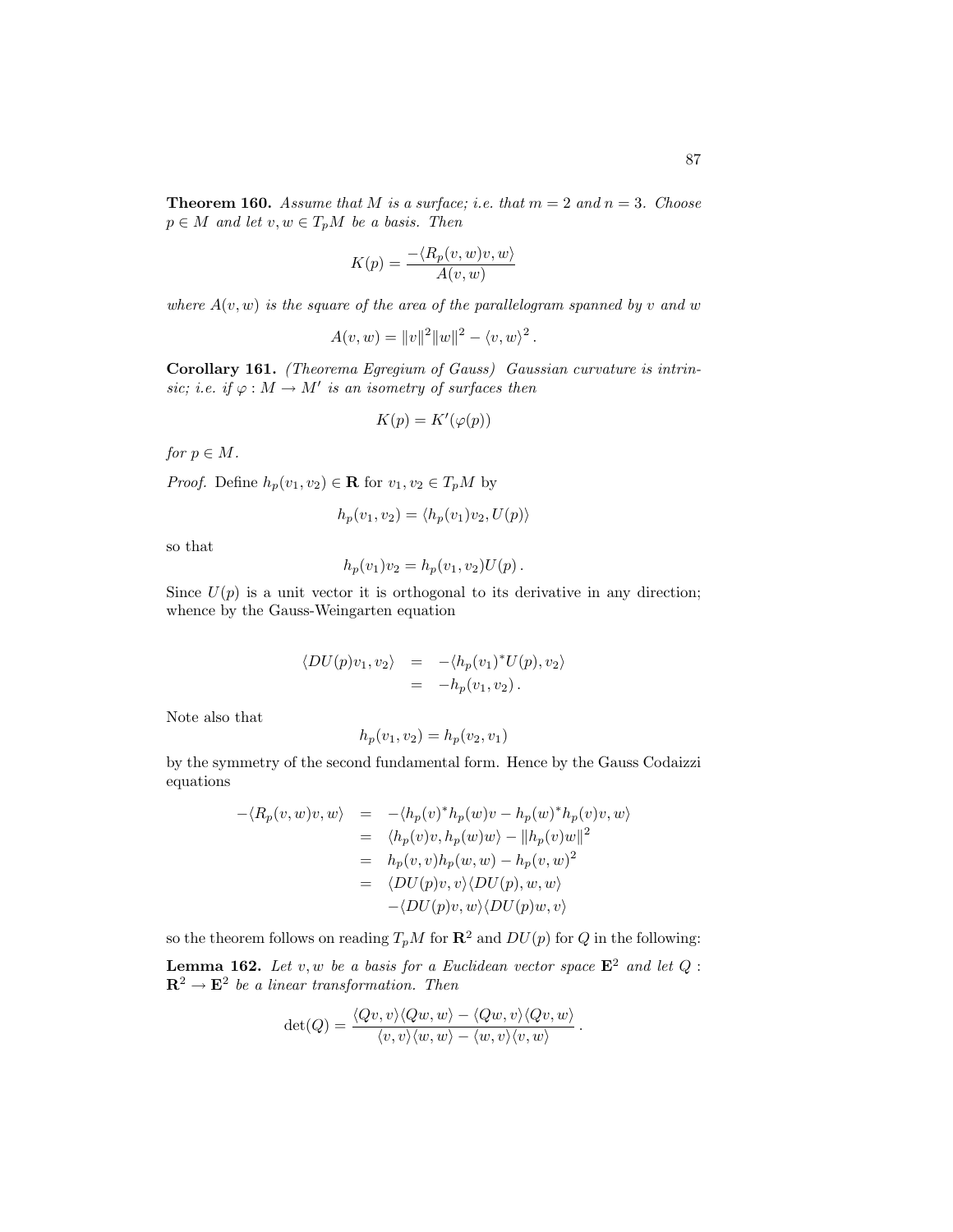*Proof of lemma.* If  $C(v, w)$  denotes either the numerator or the denominator of the right then

$$
C(v, w) = (ab - bc)^2 C(v', w')
$$

whenever

$$
v = av' + bw'
$$
  

$$
w = cv' + dw'.
$$

Hence the right-hand side is independent of the choice of basis so we may assume without loss of generality that  $v, w$  are orthonormal. But in that case we have

$$
Qv = \langle Qv, v \rangle v + \langle Qv, w \rangle w
$$
  

$$
Qw = \langle Qw, v \rangle v + \langle Qw, w \rangle w
$$

so that the numerator is the determinant of the coefficients. As the denominator is one for an orthonormal basis the lemma is proved.  $\Box$ 

 $\Box$ 

*Exercise* 163. For  $m = 1$ ,  $n = 2$  the curvature is clearly not intrinsic as any two curves are locally isometric (parameterized by arclength). Show that the curvature  $K(p)$  is intrinsic for even m while its absolute value  $|K(p)|$  is intrinsic for odd  $m \geq 3$ . Hint: We still have the equation

$$
-\langle R_p(v, w)v, w\rangle = \det \begin{bmatrix} \langle DU(p)v, v \rangle & \langle DU(p)v, w \rangle \\ \langle DU(p)w, v \rangle & \langle DU(p)w, w \rangle \end{bmatrix}
$$

for  $v, w \in T_nM$ . Thus the 2 by 2 minors of the matrix

 $(\langle DU(p)v_i, v_j \rangle)_{i,j}$ 

(where  $v_1, \ldots, v_m$  form an orthonormal basis for  $T_pM$ ) are intrinsic. Thus everything reduces to the following

Lemma 164. The determinant of an m by m matrix is an expression in its 2 by 2 minors if m is even; the absolute value of the determinant is an expression in the 2 by 2 minors if m is odd and  $\geq$  3. The lemma is proved by induction on m. For the absolute value, note the formula

$$
\det(A)^m = \det(\det(A)I) = \det(AB) = \det(A)\det(B)
$$

for an  $m$  by  $m$  matrix  $A$  where  $B$  is the transposed matrix of cofactors.

### Spaces of Constant Curvature

In the last section we saw that the Gaussian curvature of a two-dimensional surface is intrinsic: we gave a formula for it in terms of the Riemann curvature tensor and the first fundamental form. We may use this formula to define the Gauss curvature for any two-dimensional manifold (even if its co-dimension is greater than one). We make a slightly more general definition.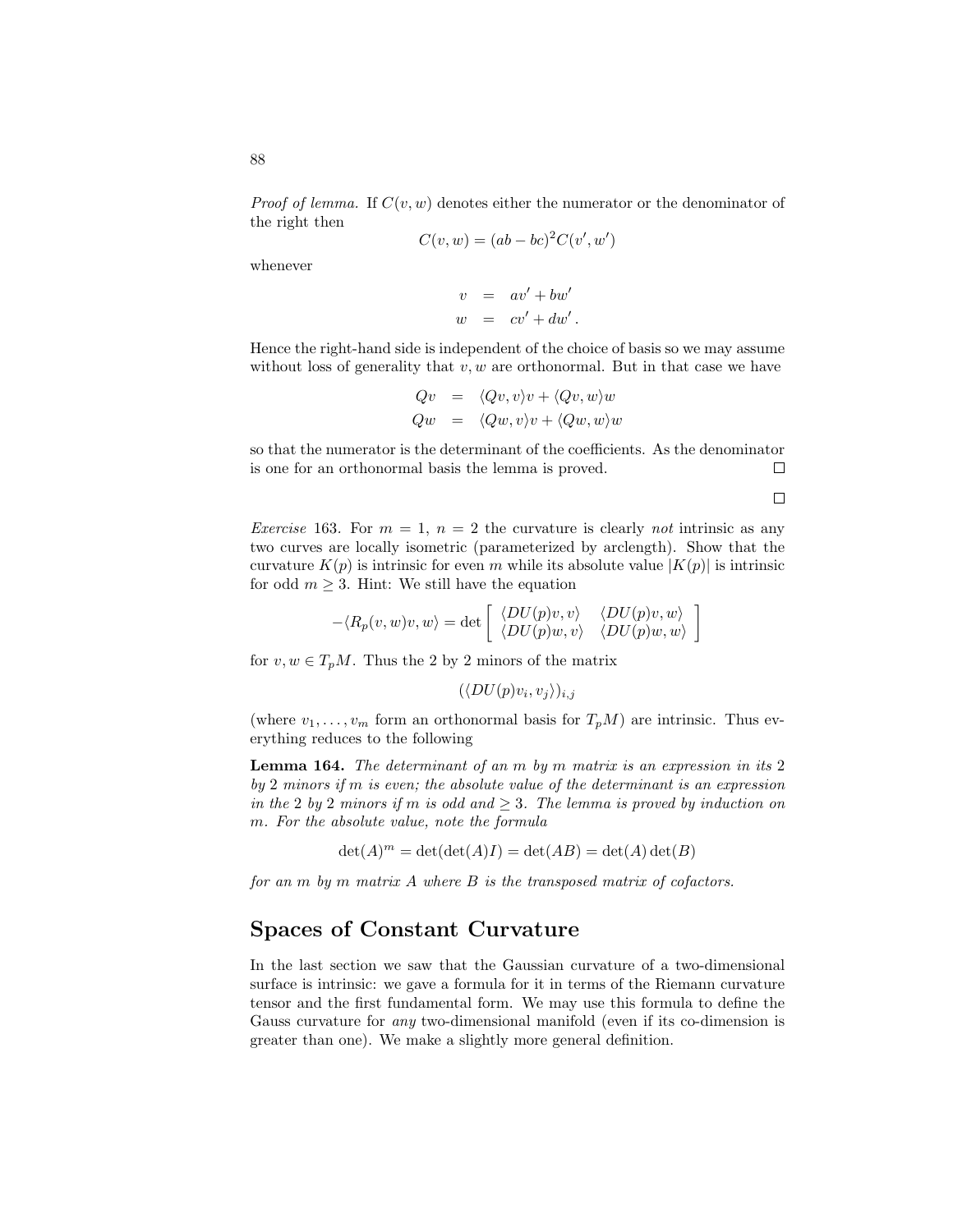**Definition 165.** Let p be a point of the manifold M and  $\mathbf{F} \subset T_pM$  a twodimensional vector subspace of the tangent space. The sectional curvature of M at  $(p, \mathbf{R})$  is the number

$$
K(p, \mathbf{F}) = \frac{\langle R_p(v, w)v, w \rangle}{A_p(v, w, v, w)}
$$

where  $\mathbf{F} = span(v, w)$  and for  $v_1, v_2, v_3, v_4 \in T_pM$ 

$$
A_p(v_1, v_2, v_3, v_4) = \langle v_1, v_4 \rangle \langle v_2, v_3 \rangle - \langle v_1, v_3 \rangle \langle v_2, v_4 \rangle.
$$

(By an argument in the previous section,  $K(p, \mathbf{F})$  is independent of the choice of the basis  $v, w$  of  $\mathbf F$  and is equal to the Gauss curvature when M has dimension two so that  $\mathbf{F} = T_p M$ .)

*Exercise* 166. Suppose  $r > 0$  is sufficiently small that the restriction of  $Exp_p$  to  $V^{r}(p) = \{v \in T_pM : ||v|| < r\}$  is a diffeomorphism onto  $B^{r}(p)$  and let N be the two-dimensional manifold given by

$$
N = \text{Exp}_p(\mathbf{F} \cap V^r(p)).
$$

Show that the sectional curvature  $K(p, \mathbf{F})$  of M at  $(p, \mathbf{F})$  is the same as the Gauss curvature of N at p (i.e. the sectional curvature of N at  $(p, \mathbf{F}) = (p, T_pN)$ ).

Exercise 167. Let  $p \in M \subset E^n$  and let  $\mathbf{F} \subset T_pM$  be a two-dimensional vector subspace. For  $r > 0$  let L denote the ball of radius r in the  $(n - m + 2)$ dimensional affine subspace of  $E<sup>n</sup>$  through p and parallel to the vector subspace  $\mathbf{F}+T_{p}^{\perp}M\mathpunct{:}$ 

$$
L = \{ p + v + u : v \in \mathbf{F}, u \in T_p^{\perp} M, ||v||^2 + ||u||^2 < r^2 \}.
$$

Show that for r sufficiently small,  $L \cap M$  is a two-dimensional manifold with Gauss curvature  $K_{L\cap M}(p)$  at p given by

$$
K_{L\cap M}(p)=K(p,F).
$$

Definition 168. A space of constant curvature  $k \in \mathbb{R}$  is a manifold M which satisfies the two equivalent conditions

(1) for each  $p \in M$  and each two-dimensional subspace  $F \subset T_pM$ :

$$
K(p, \mathbf{F}) = k;
$$

(2) for each  $p \in M$  and all  $v_1, v_2, v_3, v_4 \in T_pM$ :

$$
\langle R_p(v_1, v_2, v_3, v_4 \rangle = k A_p(v_1, v_2, v_3, v_4).
$$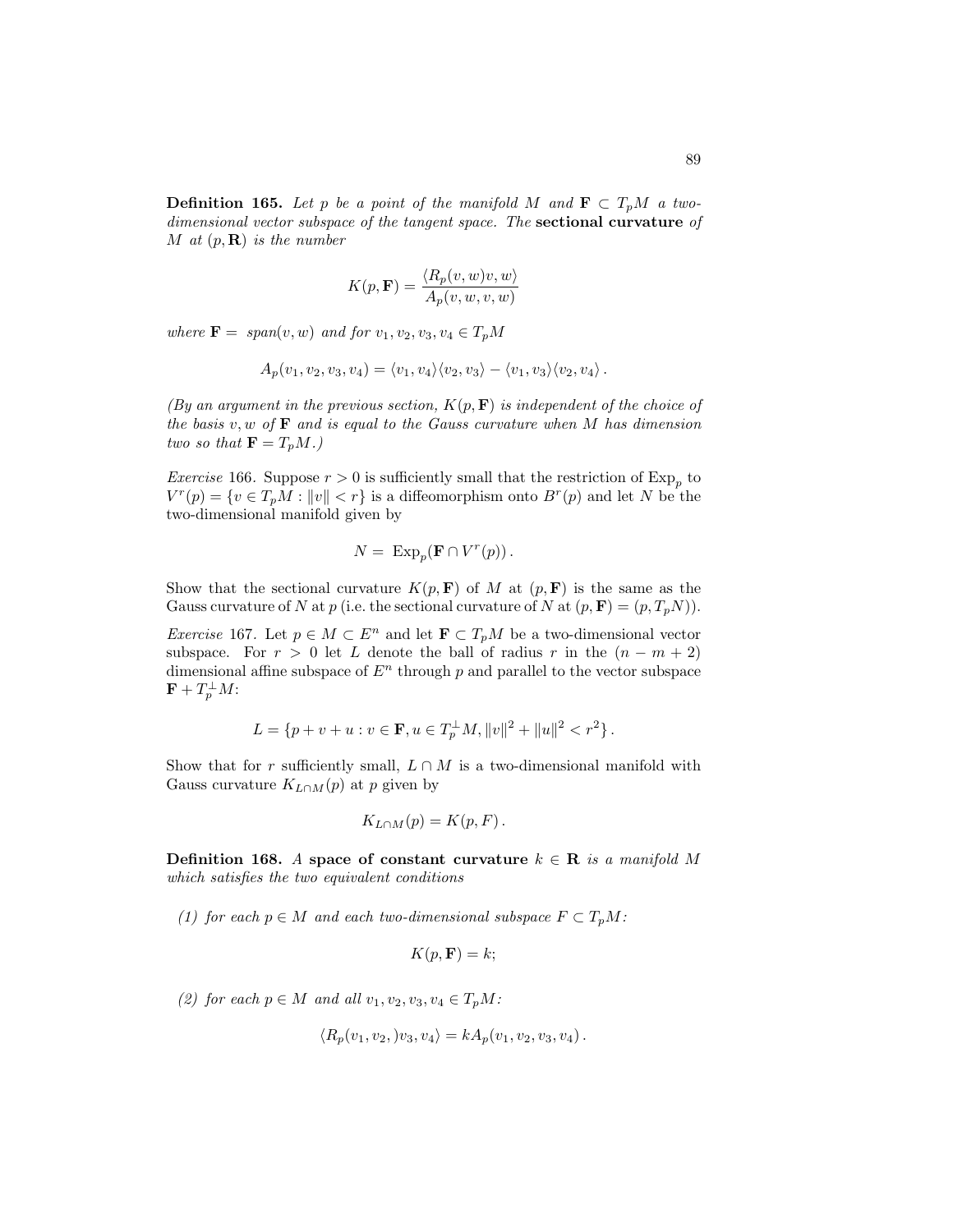We prove the conditions are equivalent. For  $(2) \implies (1)$  simply take  $v_1 =$  $v_3 = v$  and  $v_2 = v_4 = w$  and use the definitions. For  $(1) \implies (2)$  we must "polarize". Note that both sides of (2) have form  $cQ(v, w, v, w)$  where

$$
Q(v_1, v_2, v_3, v_4) = \langle h(v_1, v_4), h(v_2, v_3) \rangle - \langle h(v_1, v_3), h(v_2, v_4) \rangle
$$

where h is a symmetric bilinear map from  $T_pM$  to an inner produce space **E**:

 $h: T_pM \times T_pM \to \mathbf{E}, \quad h(v, w) = h(w, v).$ 

(For the left side take  $\mathbf{E} = T_p^{\perp} M$  and  $h =$  second fundamental form and use the Gauss-Codaizzi equations; for the right side take  $\mathbf{E} = \mathbf{R}$  and  $h(v, w) = \langle v, w \rangle$ .) Hence both sides of (2) exhibit the following symmetries:

- (i)  $Q(v_1, v_2, v_3, v_4) + Q(v_2, v_1, v_3, v_4) = 0;$
- (ii)  $Q(v_1, v_2, v_3, v_4) + Q(v_1, v_2, v_4, v_3) = 0;$
- (iii)  $Q(v_1, v_2, v_3, v_4) + Q(v_2, v_3, v_1, v_4) + Q(v_3, v_1, v_2, v_4) = 0.$

The difference of the two sides of (2) also has these symmetries and by polarization of (1) satisfies the additional symmetry:

(iv) 
$$
Q(v_1, v_2, v_3, v_4)
$$
 +  $Q(v_3, v_2, v_1, v_4)$  +  $Q(v_1, v_4, v_3, v_2)$   
+  $Q(v_3, v_4, v_1, v_2)$  = 0.

Thus we must show that (i)-(iv) imply that  $Q = 0$ .

In (iii) interchange  $v_4$  with  $v_1, v_2$ , and  $v_3$  successively and add the four resulting equations. Use (i) and (ii) and divide by 2 to obtain

$$
Q(v_1, v_4, v_3, v_2) + Q(v_4, v_2, v_3, v_1) + Q(v_4, v_3, v_1, v_2) = 0.
$$

By the permutation of (iii):

$$
q(v_3, v_1, v_4, v_2) + Q(v_1, v_4, v_3, v_2) + Q(v_4, v_3, v_1, v_2) = 0.
$$

Hence

(v) 
$$
q(v_4, v_2, v_3, v_1) = Q(v_3, v_1, v_4, v_2).
$$

Use (v) twice in (iv) and divide by two

$$
Q(v_1, v_2, v_3, v_4) + Q(v_3, v_2, v_1, v_4) = 0.
$$

This equation together with (i) shows that  $Q(v_1, v_2, v_3, v_4)$  is skew-symmetric in  $(v_1, v_2, v_3)$  so it must vanish by (iii) as required.

Remark 169. The symmetric group  $S_4$  on four symbols acts naturally on  $L^4(T_pM; \mathbf{R})$ and conditions (i)-(iv) say that the four elements

$$
a = ( ) + (12)
$$
  
\n
$$
b = ( ) + (34)
$$
  
\n
$$
c = ( ) + (123) + (132)
$$
  
\n
$$
d = ( ) + (13) + (24) + (13)(24)
$$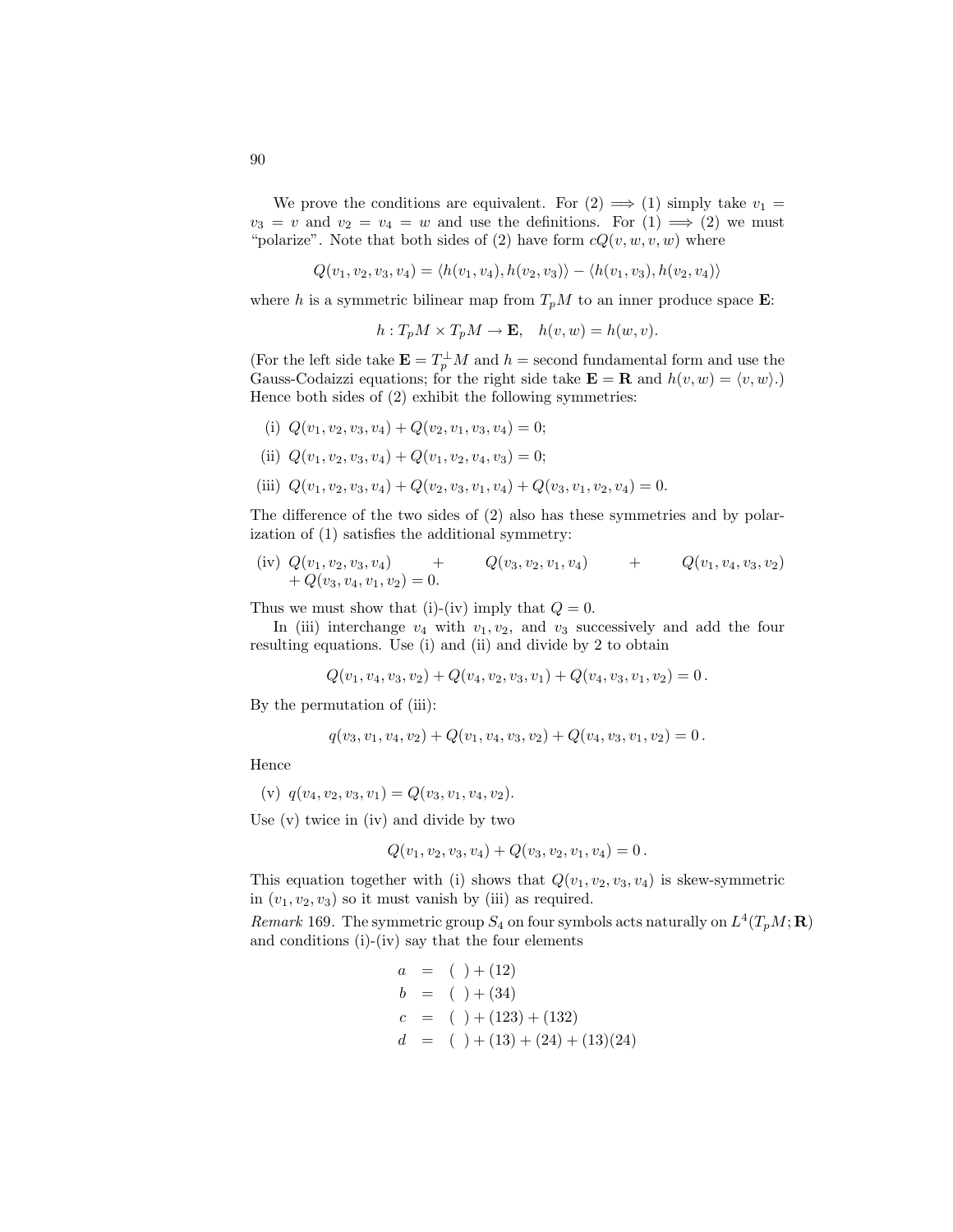of the group ring annihilate Q. This subbests an alternate proof of  $(1) \implies (2)$ . A representation of a finite group is completely reducible so one can prove that  $Q = 0$  by showing that any vector in any irreducible representation of  $S<sub>4</sub>$  which is annihilated by the four elements  $a, b, c$  and d must necessarily be zero. This can be checked case by case for each irreducible representation. (The group  $S_4$ has 5 irreducible representations: two of dimension 1, two of dimension 3, and one of dimension 2.)

Clearly any isometry  $b: T_pM \to T_{p'}M'$  intertwines  $A_p$  and  $A'_{p'}$  as they are defined from the first fundamental forms  $g_p$  and  $g'_{p'}$  which are intertwined by b. Hence by the appropriate version (local or global) of the C-A-H theorem we have the following corollaries of the definition.

Corollary 170. Let  $M$  and  $M'$  be spaces of the same constant curvature  $k$  and let  $p \in M$  and  $p' \in M'$ . Then there is an isometry  $\varphi : B^r(p) \to B'^r(p')$  for sufficiently small  $r > 0$ .

Corollary 171. Any two connected, simply connected and complete spaces of the same constant curvature are isometric.

**Corollary 172.** Let M be a space of constant curvature k,  $p \in M$  and M' a manifold. Then M' is of constant curvature k if and only if for every  $p' \in M'$ and every orthogonal isomorphism  $b_0 : T_pM \to T_{p'}M'$  there is an isometry  $\varphi: B^r(p) \to {B'}^r(p')$  with

$$
\varphi(p) = p', \quad D\varphi(p) = b_0.
$$

Corollary 173. A connected, simply connected, complete manifold M is of constant curvature iff its isometry group acts transitively on its orthonormal frame bundle  $O(M)$ ; i.e. if and only if for any  $p, p' \in M$  and each orthogonal isomorphism  $b_0 : T_pM \to T_{p'}M$  there exists a (necessarily unique) isometry  $\varphi: M \to M$  with

$$
\varphi(p) = p', \quad D\varphi(p) = b_0.
$$

(To prove the converses of the last two corollaries make the observation that

$$
K'(p', \mathbf{F}') = K(p, \mathbf{F})
$$

if  $\varphi$  is an isometry with  $\varphi(p) = p'$  and  $D\varphi(p)F = F'$ . Also observe that given **F** and **F'** we can always find  $b_0$  with  $b_0$ **F** = **F'**. Then use (1) in the definition.)

Example 174. Any flat space is of constant curvature  $k = 0$ .

Example 175. Euclidean space  $E^m$  is the unique (up to isometry) connected, simply connected, and complete space of constant curvature  $k = 0$ . A model of  $E^m$  is

$$
E^m={\bf R}^m
$$

the space of m-tuples of real numbers with first fundamental form

$$
g_p(v, w) = \langle v, w \rangle
$$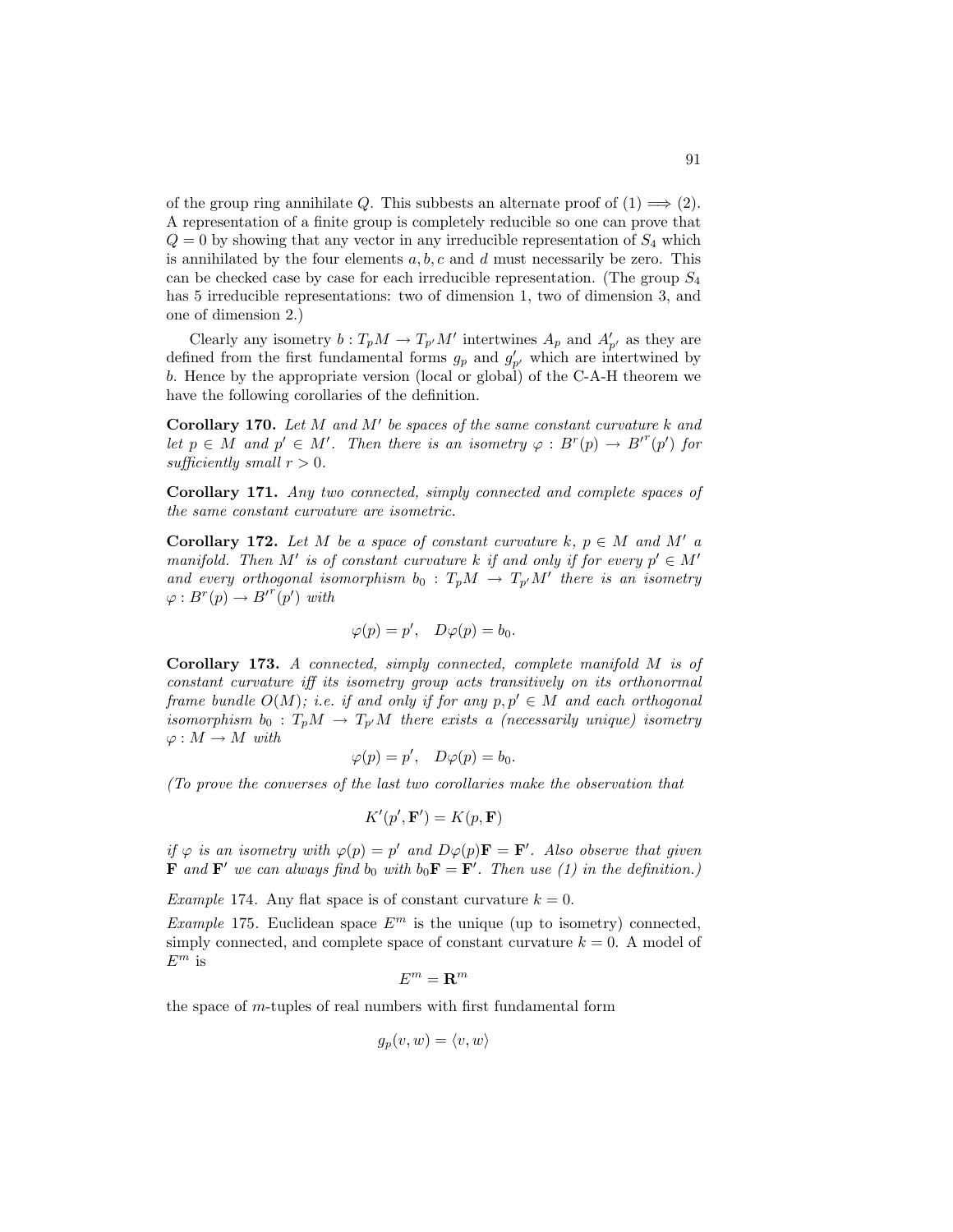for  $p \in E^m$ ;  $v, w \in T_p E^n = \mathbb{R}^m$  where

$$
\langle v, w \rangle = v^1 w^1 + v^2 w^2 + \dots + v^m w^m.
$$

The isometry group is

$$
I(E^m) = R(m) = O(m) \times \mathbf{R}^m
$$

the group of rigid motions and geodesics are straight lines

$$
\gamma(t) = p + tv
$$

for  $p \in E^m$ ,  $v \in T_p E^m$ ,  $t \in \mathbf{R}$ .

Example 176. The unit sphere  $S<sup>m</sup>$  is the unique (up to isometry) connected, simply connected, and complete space of constant curvature  $k = 0$ . A model of  $S^m$  is

$$
S^m = \{ p \in \mathbf{R}^{m+1} : \langle p, p \rangle = 1 \}
$$

with first fundamental form

$$
g_p(v, w) = \langle v, w \rangle
$$

for  $p \in S^m$ ;  $v, w \in T_p S^m$  where

$$
\langle v, w \rangle = v^0 w^0 + v^1 w^1 + \dots + v^m w^m.
$$

The isometry group

$$
I(S^m) = O(m+1)
$$

is the orthogonal group

$$
P(m+1) = \{a \in GL(m+1) : \langle av, aw \rangle = \langle v, w \rangle \forall v, w \in \mathbf{R}^{m+1}\}
$$

acting by restriction:  $a \mid S^m$  is an isometry of  $S^m$  for  $a \in O(m+1)$ . The geodesics are given by

$$
\gamma(t) = \cos(t)p + \sin(t)v
$$

for  $p \in S^m$ ;  $v \in T_p S^m$  with  $\langle v, v \rangle = 1$  and  $t \in \mathbf{R}$ .

The proofs of these assertions are left to the reader, but note that the unit normal to  $S^m$  is given by

$$
U(p) = p
$$

so that

$$
T_p S^m = \{ v \in \mathbf{R}^{m+1} : \langle p, v \rangle = 0 \}.
$$

Hence if  $v_1, \ldots, v_m$  is an orthonormal bases of  $T_pS^m$  then  $p, v_1, \ldots, v_m$  is an orthonormal basis of  $\mathbb{R}^{m+1}$ . This proves that  $I(S^m) = O(m+1)$  and that  $I(S^m)$  acts transitively on  $O(S^m)$  the orthonormal frame bundle.

Exercise 177. Show that a product of spheres is not a space of constant curvature (but it is a symmetric space).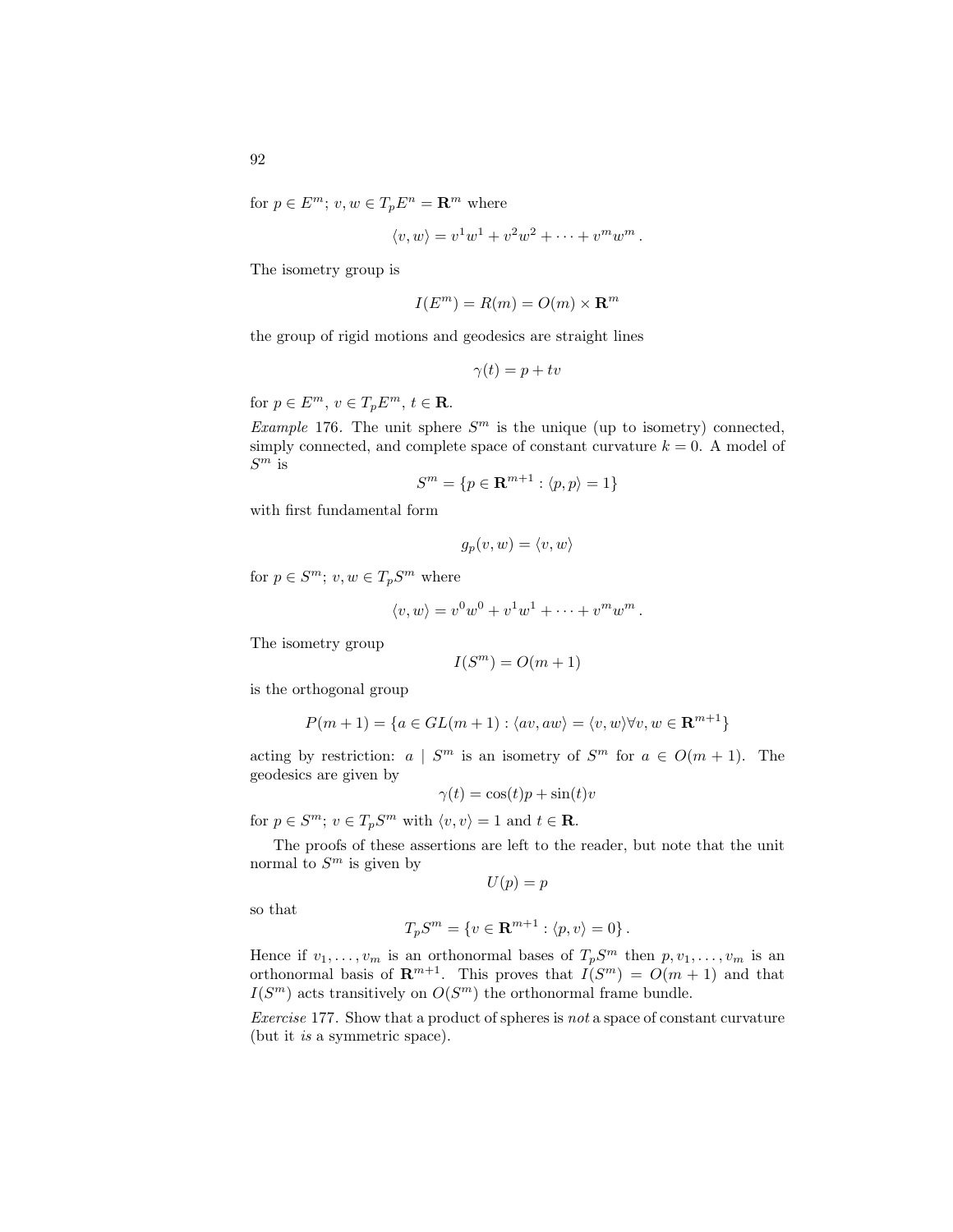$$
H^m = \{ p \in \mathbf{R}^{m+1} : Q(p, p) = -1, p_0 < 0 \}
$$

with first fundamental form

$$
g_p(v, w) = Q(v, w)
$$

for  $p \in H^m$ ;  $v, w \in T_p H^m$  where

$$
Q(v, w) = -v0w0 + v1w1 + \dots + vmwm.
$$

The isometry group

$$
I(H^m) \subseteq O(m,1)
$$

is the subgroup of the pseudo-orthogonal group

$$
O(m, 1) = \{a \in GL(m + 1) : Q(av, aw) = Q(v, w) \forall v, w \in \mathbf{R}^{m+1}\}\
$$

which preserves  $H^m$ :

$$
I(H^{m}) = \{a \mid H^{m} : a \in O(m, 1); a(H^{m}) = H^{m}\}.
$$

The graph of  $Q(p, p) = -1$  has two components one of which is  $H^m$ ; an element of  $O(m, 1)$  can interchange them. The geodesics of  $H<sup>m</sup>$  are given by

$$
\gamma(t) = \cosh(t)p + \sinh(t)v
$$

for  $p \in H^m$ ,  $v \in T_p H^m$  with  $Q(v, v) = 1$ , and  $t \in \mathbb{R}$ .

We remark that the manifold  $H^m$  does not quite fit into the framework of this chapter as it is not exhibited as a submanifold of Euclidean space but rather of "pseudo-Euclidean space": the positive definite innter produce  $\langle v, w \rangle$ of the ambient space  $\mathbb{R}^{m+1}$  is replaced by a non-degenerate symmetric bilinear form  $Q(v, w)$ . All the theory developed thus far goes through (reading  $Q(v, w)$ ) for  $\langle w, w \rangle$  provided we make the additional hypothesis (true in the example  $M = H<sup>m</sup>$ ) that the first fundamental form  $g_p = Q | T_p M$  is positive definite. For then  $Q \mid T_pM$  is nondegenerate and we may define orthogonal projection  $\Pi(p)$  onto  $T_pM$  by the following:

**Lemma 179.** Let  $Q$  be a symmetric bilinear form on a vector space  $E$  and for each subspace  $\bf{F}$  of  $\bf{E}$  define its orthogonal complement by

$$
\mathbf{F}^{\perp} = \{ u \in \mathbf{E} : Q(v, u) = 0 \,\forall v \in \mathbf{F} \}.
$$

Assume Q is non-degenerate

 $\mathbf{E}^{\perp} = \{0\}$ .

Then  $\mathbf{F}^{\perp}$  is a vectorspace complement to  $\mathbf{F}$ 

$$
\mathbf{E} = \mathbf{F} \oplus \mathbf{F}^\perp
$$

if and only if  $Q \mid \mathbf{F}$  is non-degenerate

$$
\mathbf{F} \cap \mathbf{F}^{\perp} = \{0\}.
$$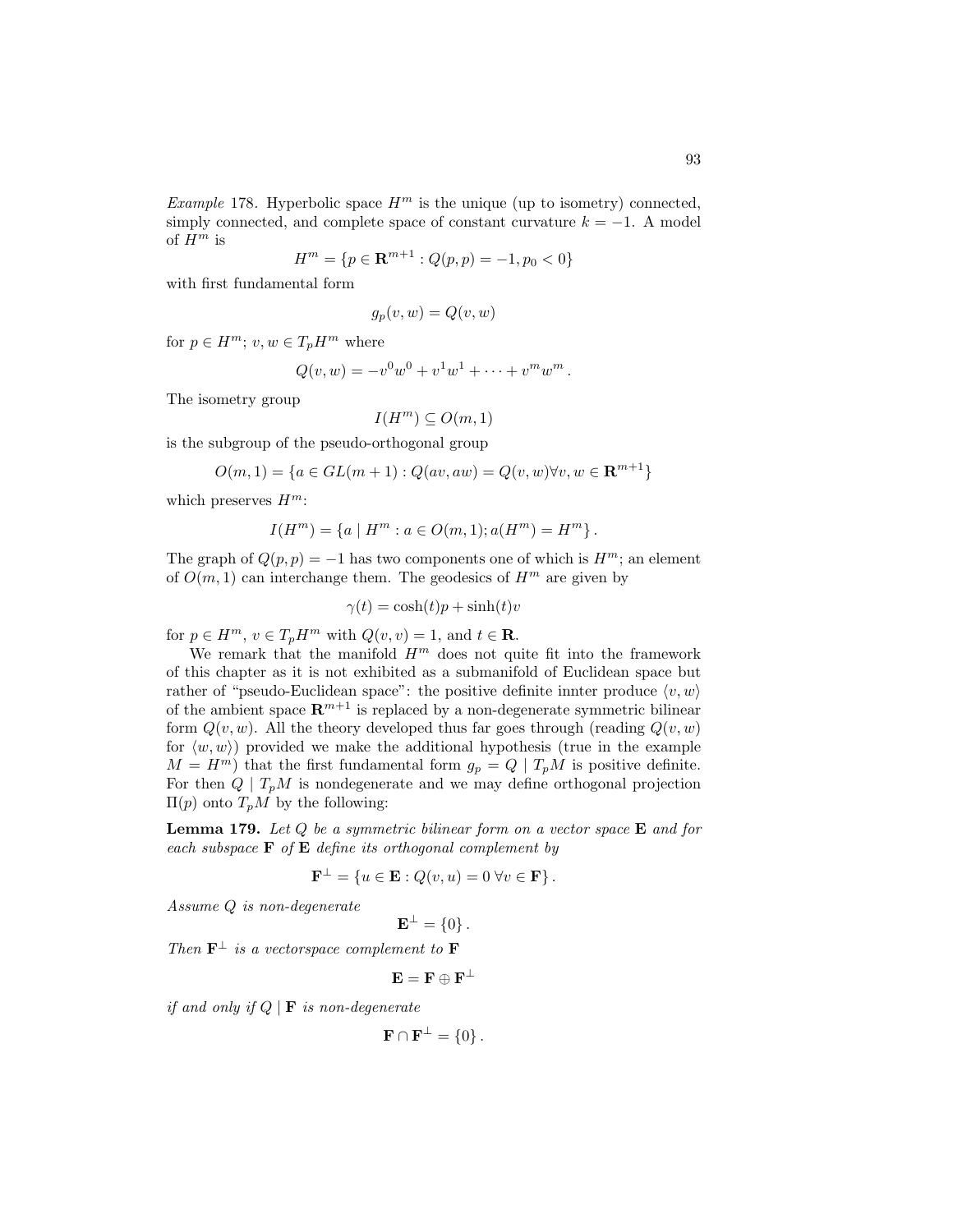The proofs of the various properties of  $H<sup>m</sup>$  are entirely analogous to the corresponding proofs for  $S^m$ . Thus the unit normal field to  $H^m$  is given by

$$
U(p) = p
$$

for  $p \in H^m$  although the "square of its length" is  $Q(p, p) = -1$ . We have

$$
T_p H^m = \{ v \in \mathbf{R}^{m+1} : Q(v, p) = 0 \}
$$

so that orthonormal projection  $\Pi(p) : \mathbf{R}^{m+1} \to T_p H^m$  is given by

$$
\Pi(p)w = w + Q(w, p)p.
$$

If  $v_1, \ldots, v_m$  is an othronormal basis for  $T_p H^m$  then  $p, v_1, \ldots, v_m$  is an orthonormal basis for  $\mathbf{R}^{m+1}$  (with respect to Q) so  $O(m, 1)$  acts transitively on the orthonormal frame bundle  $O(H^m)$ . For the curve  $\gamma$  we have

$$
\ddot{\gamma}(t) = \gamma(t), \quad \gamma(0) = p, \quad \dot{\gamma}(0) = v, \quad Q(\dot{\gamma}(t), \dot{\gamma}(t)) = -1
$$

so that it is a geodesic as required. Hence the second fundamental form is given by

$$
h_p(v)v = Q(v, v)p
$$

(as both sides are  $\gamma(0)$ ) so

$$
g_p(R_p(v, w)v, w) = \{Q(w, v)^2 - Q(w, w)Q(v, v)\}Q(p, p)
$$

by (the analog of) Gauss-Weingarten which, as  $Q(p, p) = -1$ , shows that  $k = -1$ as required.

#### Covariant Differentiation of Tensors

The formulas of §5 show how to define covariant differentiation of tensor fields more general than vectorfields and normal fields. Given such a field S along  $γ$ ,  $S(t)$  will lie in the tensor space associated to the point  $γ(t)$  and so may be "parallel translated" to the point  $\gamma(t_0)$ . This gives a curve

$$
t \to \tau(\gamma, t_0, t)_* S(t)
$$

in a fixed vector space. The derivative of this curve at  $t = t_0$  will be called the covariant derivative of S:

$$
\nabla S(t_0) = \frac{d}{dt} \tau(\gamma, t_0, t)_* S(t) |_{t=t_0}.
$$

Note that the Leibnitz product rule

$$
\nabla(S_1 \otimes S_2) = (\nabla S_1) \otimes S_2 + s_1 \otimes (\nabla S_2)
$$

follows immediately; some authors simply define covariant differentiation of tensors to be the (unique) operation which agrees with ordinary differentiation on functions, covariant differentiation on vectorfields, and satisfies the product rule (for tensor product and contraction).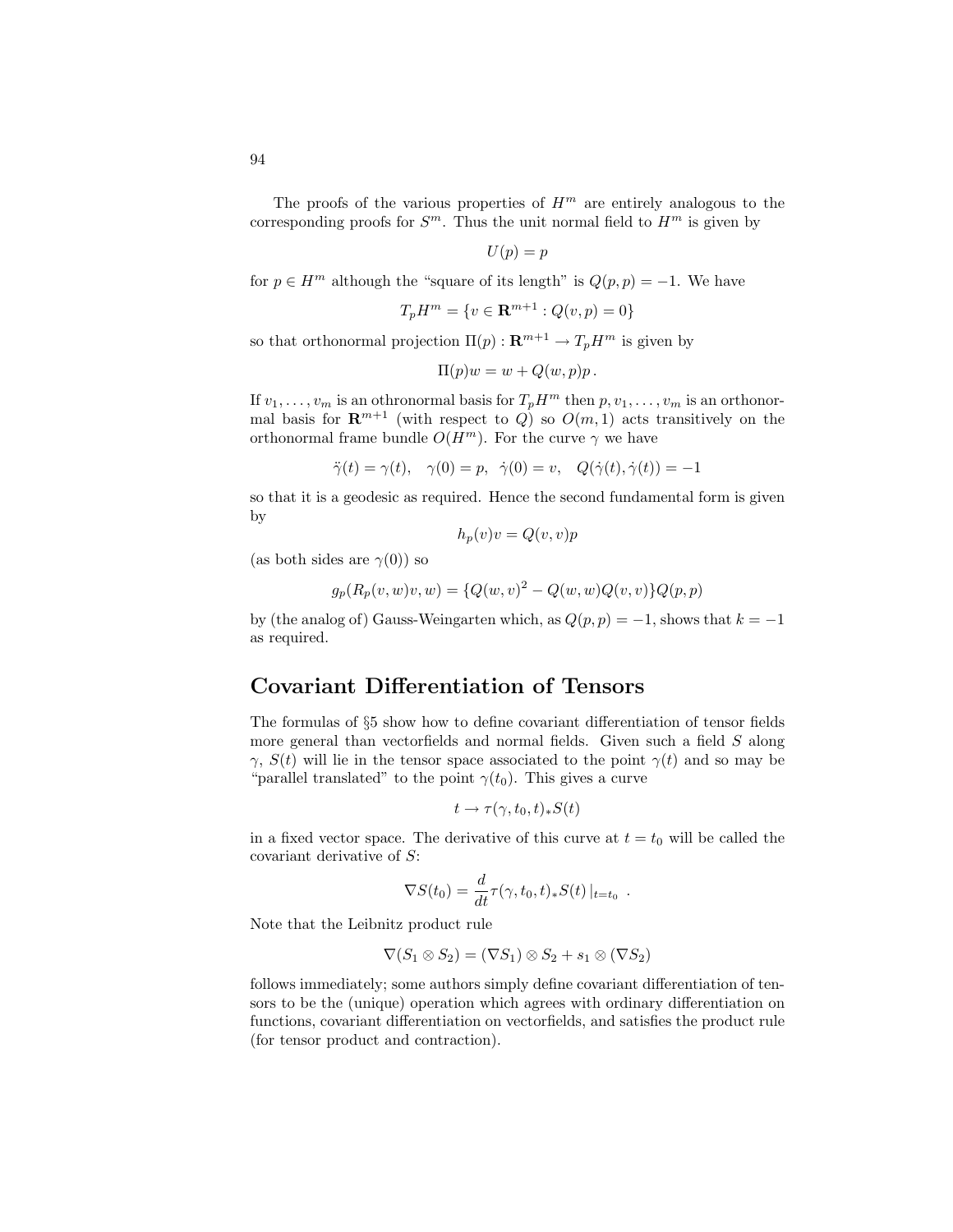Remark 180. Note that

$$
S(t) = \tau(\gamma, t, 0)_* S(0)
$$

for all  $t$  if and only if

$$
\nabla S\equiv 0\,.
$$

To see this calculate

$$
\frac{d}{dt}\tau(\gamma, t, 0)_*S(t)|_{t=t_0} = \frac{d}{dt}\tau(\gamma, 0, t_0)_*(\gamma, t, t_0)_*S(t)|_{t=t},
$$
\n
$$
= \tau(\gamma, 0, t_0)_*\frac{d}{dt}\tau(\gamma, t_0, t)_*S(t)|_{t=t_0}
$$
\n
$$
= \tau(\gamma, 0, t_0)_*(\nabla S)(t_0).
$$

Hence the curve

$$
t\to \tau(\gamma,0,t)_*S(t)
$$

(which takes values in the tensor space associated to  $\gamma(0)$ ) has vanishing derivative iff  $\nabla S$  vanishes identically.

To illustrate consider a field g which assigns to each point  $p \in M$  a bilinear map $g_p$  on the tangent space at  $p$ 

$$
g_p\in L^2(T_pM,\mathbf{R})\,.
$$

*Exercise* 181. Given a tensor field  $S \in \mathcal{T}_{s}^{r}(M)$  there is a unique tensor field  $\nabla S \in \mathcal{T}_{s}^{r+1}(M)$  such that for any  $p \in M$ ,  $v \in T_pM$ , and  $\gamma : \mathbf{R} \to M$  with  $\gamma(0) = p, \, \gamma(0) = v$  we have

$$
(\nabla S)_p(v) = \frac{d}{dt} \tau(\gamma, 0, t) S_{\gamma(t)} |_{t=0} .
$$

Such a field is by definition a tensor field of type  $(0, 2)$ .) Composition with the curve  $\gamma$  gives

$$
g_{\gamma(t)} \in L^2(T_{\gamma(t)}M, \mathbf{R})\,.
$$

The linear transformation

$$
\tau = \tau(\gamma, t_0, t) : T_{\gamma(t)}M \to T_{\gamma(t_0)}M
$$

acts on  $g_{\gamma(t)}$  via

$$
(\tau_*g_{\gamma(t)})(v,w)=g_{\gamma(t)}(\tau^{-1}v,\tau^{-1}w)
$$

for  $v, w \in T_{\gamma(t_0)}M$ ; thus

$$
\tau(\gamma, t_0, t)_*g_{\gamma(t)} \in L^2(T_{\gamma(t_0)}M, \mathbf{R}).
$$

Differentiating the identity

$$
g_{\gamma(t)}(X(t), Y(t)) = (\tau_* g_{\gamma(t)})(\tau X(t), \tau Y(t))
$$